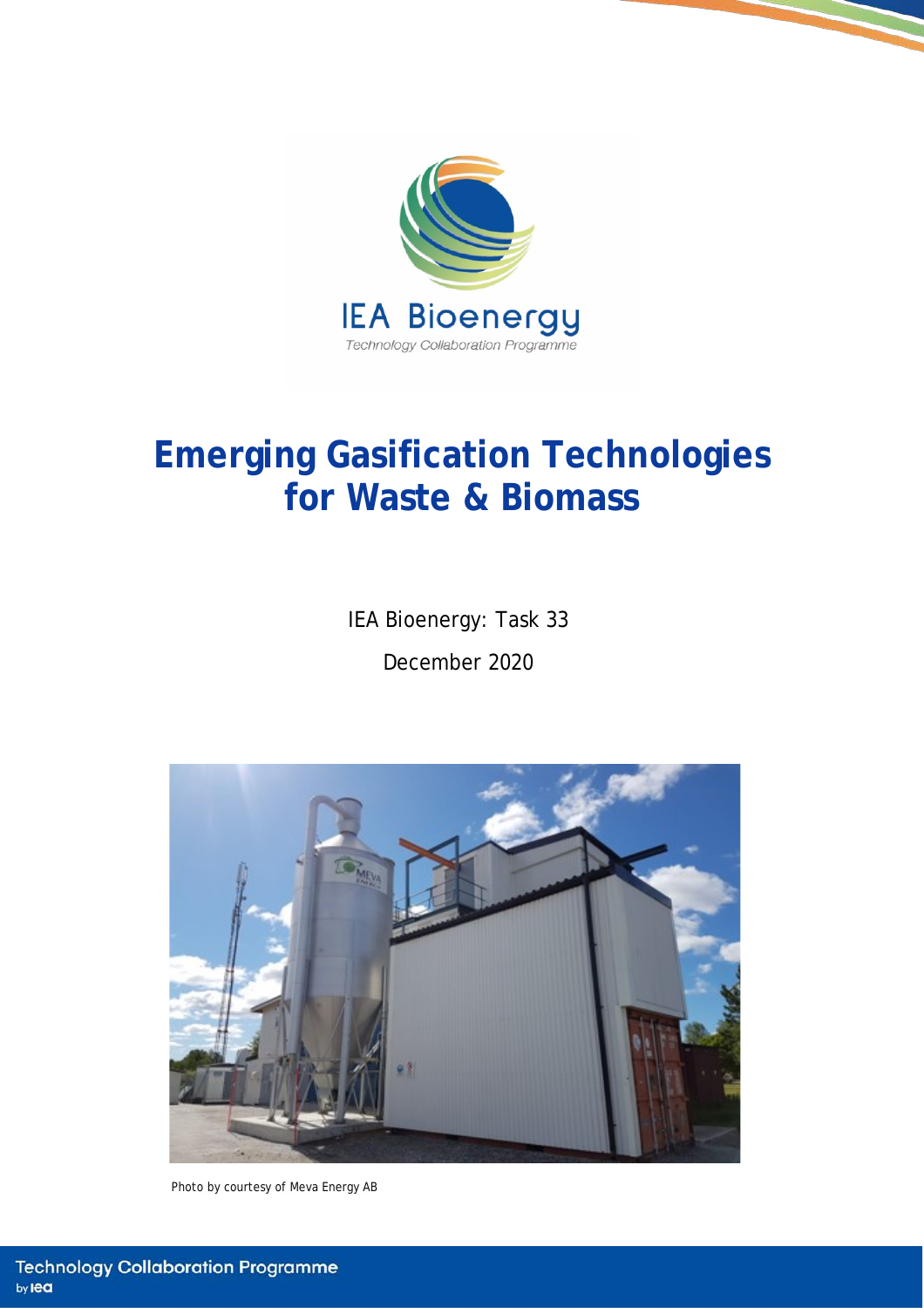

# **Emerging Gasification Technologies for Waste & Biomass**

Yawer Jafri, Luleå University of Technology Lars Waldheim, Waldheim Consulting Joakim Lundgren, Luleå University of Technology

IEA Bioenergy: Task 33

December 2020

Copyright © 2020 IEA Bioenergy. All rights Reserved

**ISBN 978-1-910154-84-7**

**Published by IEA Bioenergy**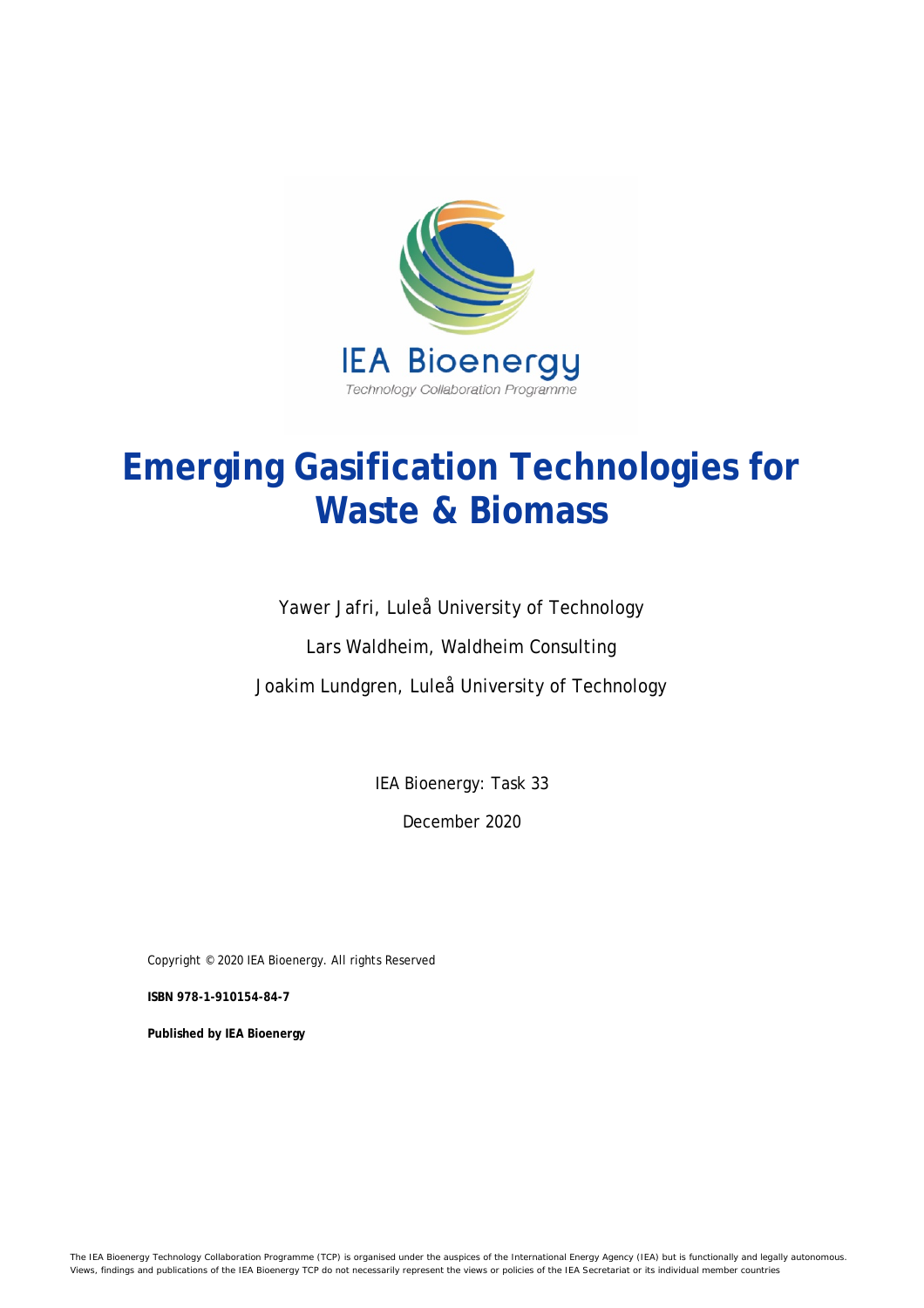# Index

| Advanced Biomass Gasification Technology by Renergi Pty Ltd. [Australia] 26 |
|-----------------------------------------------------------------------------|
|                                                                             |
|                                                                             |
|                                                                             |
|                                                                             |
| Endeavour Microwave Gasification by Endeavour Energia S. r. I. [Italy]  32  |
|                                                                             |
|                                                                             |
|                                                                             |
|                                                                             |
|                                                                             |
|                                                                             |
|                                                                             |
|                                                                             |
|                                                                             |
|                                                                             |
|                                                                             |
|                                                                             |
|                                                                             |
|                                                                             |
| Moving Injection Horizontal Gasification by Wildfire Energy [Australia]  45 |
|                                                                             |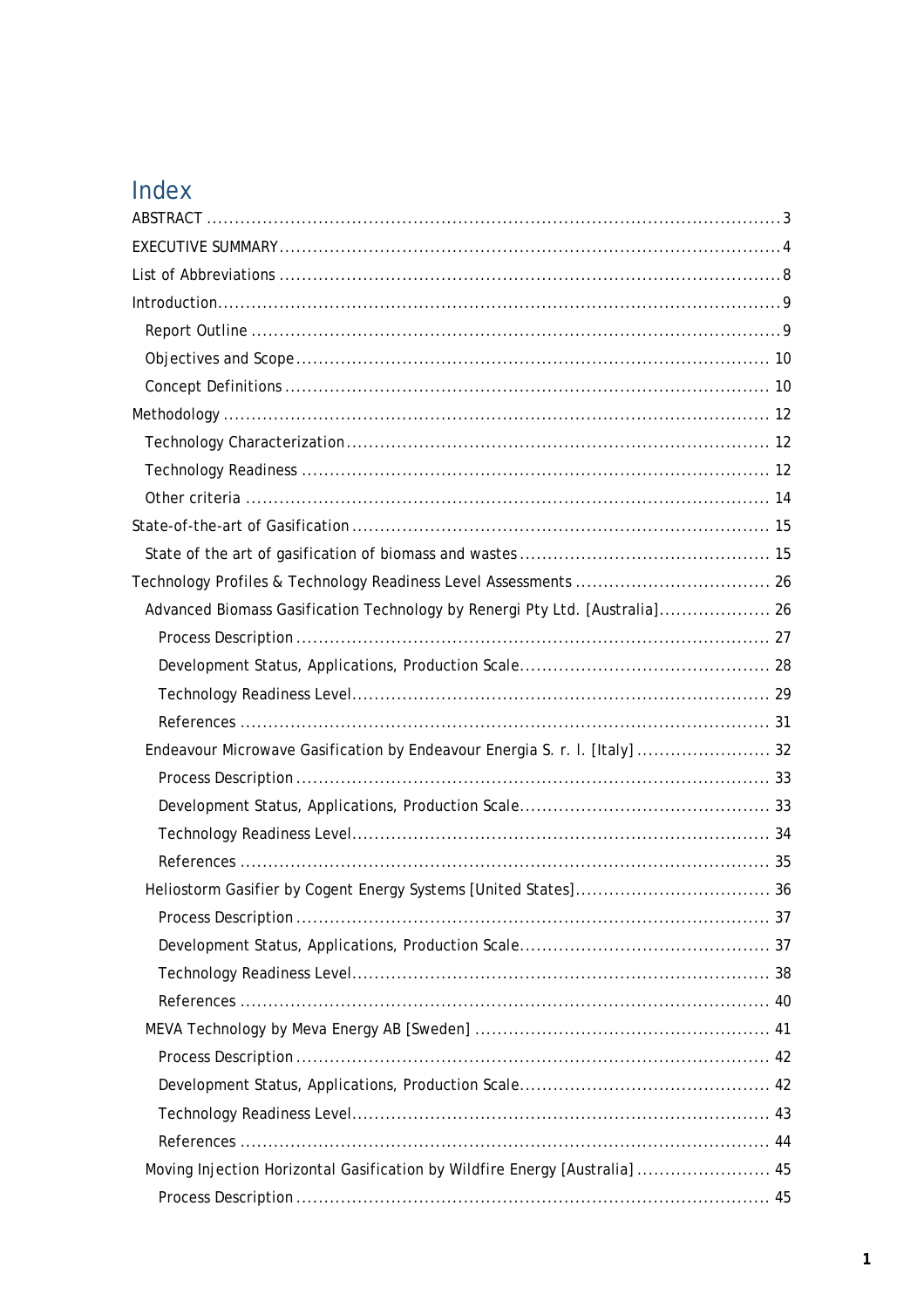| Plasco Gasification & Plasma Refining System by Plasco Conversion Technologies Inc.    |  |
|----------------------------------------------------------------------------------------|--|
|                                                                                        |  |
|                                                                                        |  |
|                                                                                        |  |
|                                                                                        |  |
|                                                                                        |  |
|                                                                                        |  |
|                                                                                        |  |
|                                                                                        |  |
|                                                                                        |  |
| Rotary Gasification by SUNY Cobleskill/CARIBOU BIOFUELS [United States of America]  67 |  |
|                                                                                        |  |
|                                                                                        |  |
|                                                                                        |  |
|                                                                                        |  |
| TreaTech Hydrothermal Gasification System by TreaTech SARL [Switzerland]  72           |  |
|                                                                                        |  |
|                                                                                        |  |
|                                                                                        |  |
|                                                                                        |  |
|                                                                                        |  |
|                                                                                        |  |
|                                                                                        |  |
|                                                                                        |  |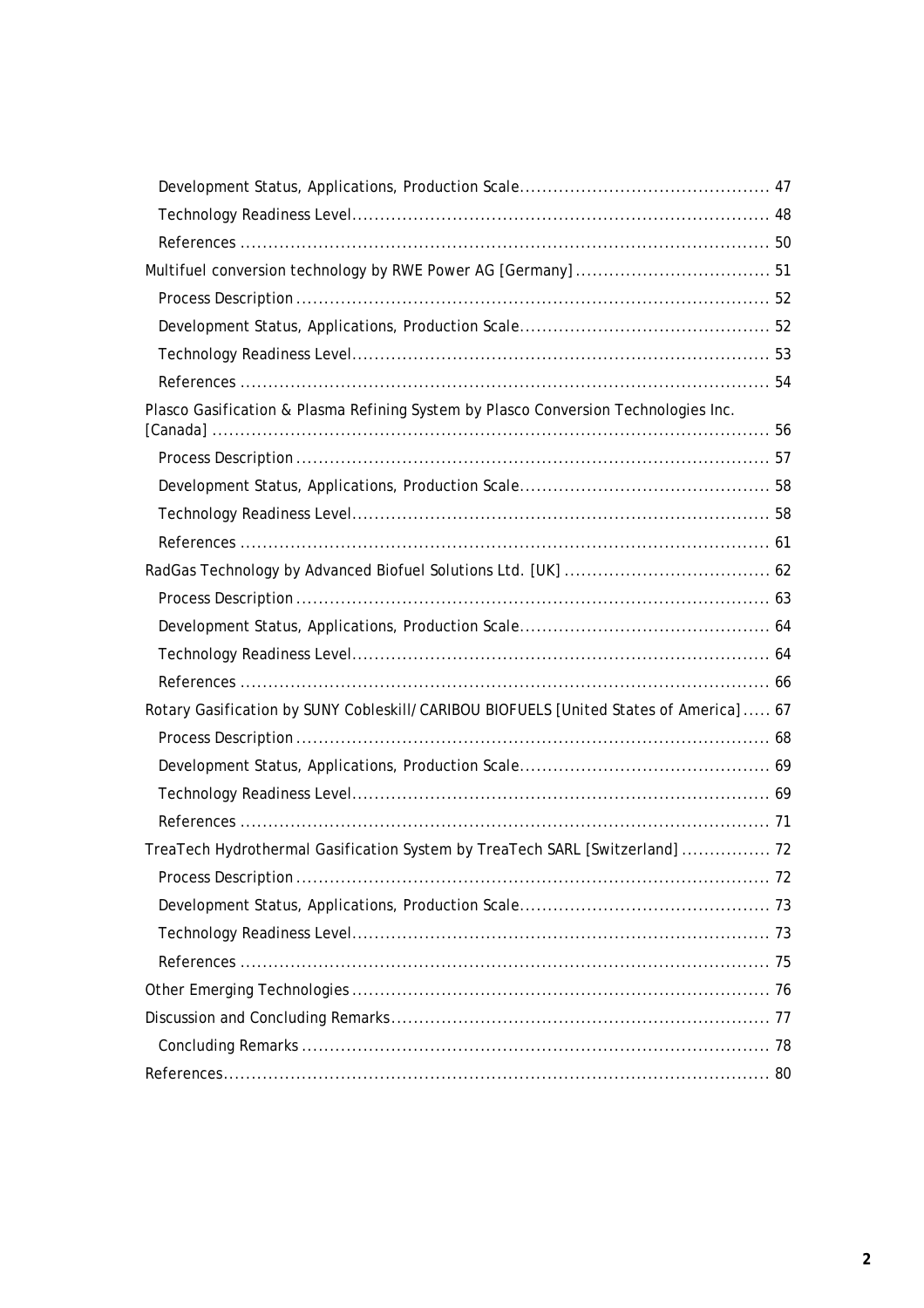# <span id="page-4-0"></span>**ABSTRACT**

Gasification is a flexible thermal conversion process with wide-ranging applications in sectors such as heat and power generation, transport fuel and chemicals production. In this report, a methodological framework for assessing the technology readiness of emerging gasification technologies is presented and applied to a selection of ten candidates, chosen to indicate the diversity of technical solutions breaking into the waste and biomass gasification market. The examined technologies are broken down into standardized components, which are assigned a technology readiness level score following established guidelines developed for the purpose. Information is collected for various publicly available sources and used as far as possible to identify process configuration and compile process profiles based on a standard template. Particular attention is paid to technology demonstration as an integrated whole. Scores for individual components are weighed and aggregated to compute a weighted average overall TRL score, which is contrasted with the score for the weakest individual component.

The amount and quality of information publicly available for each evaluation varied greatly between technologies, but from experience, comprehensive structured questionnaires for technology developers face similar limitations in terms of the quality of response.

Identifying the lowest scoring component, i.e., the "weakest link" can show where future development may need to be focused and is considered a good complement to a weighted average score. The use of TRL scoring ranges is recommended in instances where granularity in scoring can be misleading, such as when the evidence available is of a generalized nature. The asymmetry in data and evidence between the different technologies are accounted for in the assignment of scores and weightings to some extent, but care is advised when interpreting the scores. Experience indicates that even commercially available equipment, which it is sometimes argued can be awarded a TRL score of 9 in an emerging configuration requires time and effort for successful integration novel streams in new process environments. This aspect has been incorporated in the methodological framework and is reflected in the scores for some of the examined technology components.

Despite the difficulties in fairly and systematically assessing and comparing technologies from incomplete data, the methodology provided has been successfully applied. It is hoped that this first attempt at a methodological framework for the assessment of emerging gasification technologies can, after further refinements, be more generally used within IEA Bioenergy Agreement Task 33 for similar exercises. One future activity could be the development of a standardized data sheet for technology assessment. Another would be to develop some form of formal guidance on the assignment of weighting for different process units.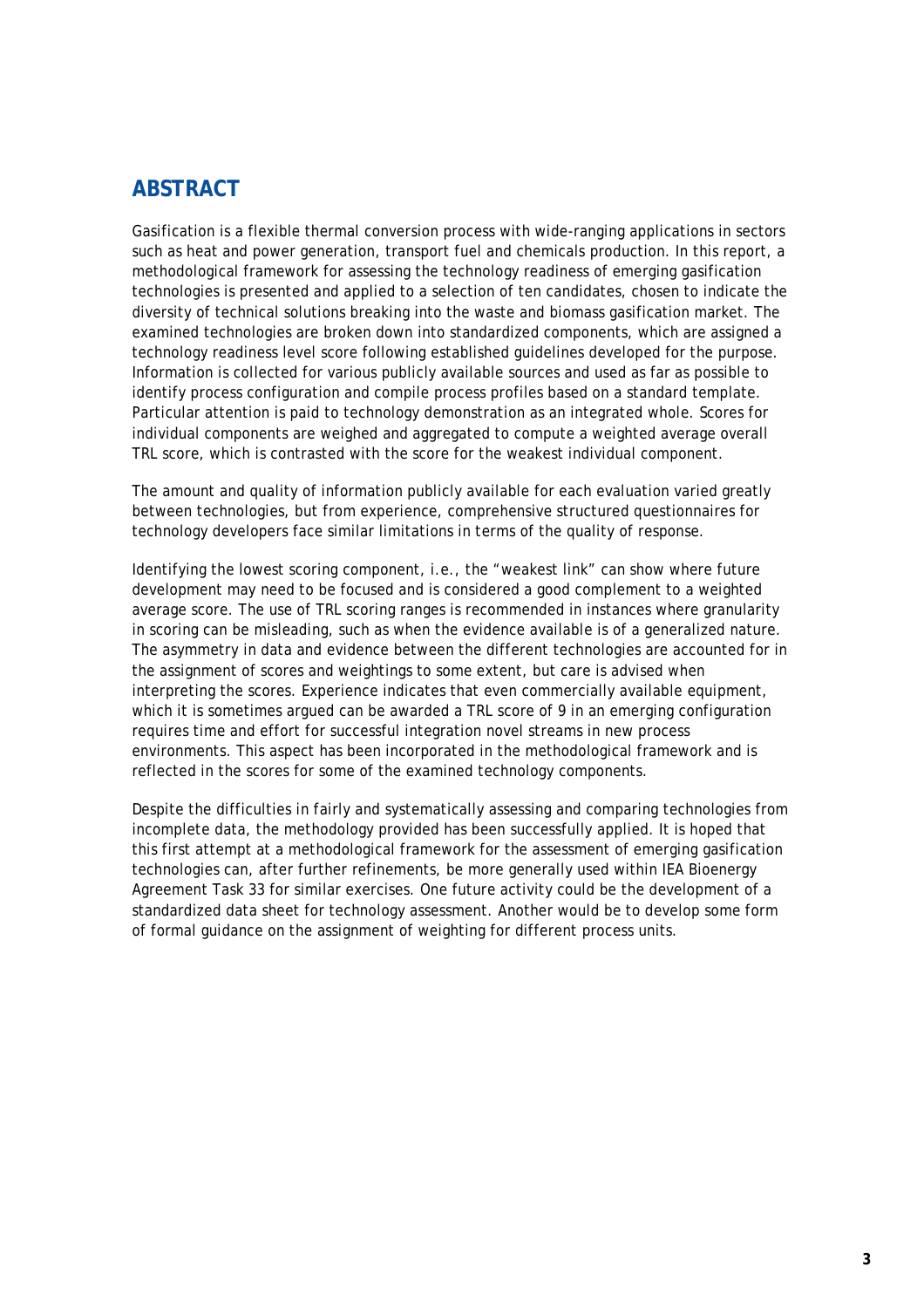# <span id="page-5-0"></span>**EXECUTIVE SUMMARY**

The International Energy Agency's Bioenergy Program Task 33 on Gasification of Biomass and Waste is a working group of international experts with the aim of promoting the commercialization of efficient, economically, and environmentally preferable thermal biomass gasification processes.

Gasification is a thermal conversion process with wide-ranging applications in sectors such as heat and power generation, transport, and chemical manufacturing. Several biomass and waste gasification technologies are already well established, but as the field expands and evolves, others continue to emerge on the market.

The scope of the present report focuses on the less established, i.e., "emerging" technologies. The objectives are two-fold: (i) make a first attempt at providing a methodological framework for assessing the technology readiness of emerging gasification technologies that, after further refinements, could also be applied to technologies in other fields, (ii) technically describe, characterize, and evaluate a selection of emerging gasification technologies using the provided framework.

| <b>Step</b>                              | <b>TRL</b> | Weight  | <b>Comments</b>                                                    |
|------------------------------------------|------------|---------|--------------------------------------------------------------------|
| Feedstock handling<br>system             | $1 - 9$    | 10-50 % | TRL scores between 1 and 9. Weights<br>between 10% and 50%.        |
| Gasification reactor with<br>heat supply | $1-9$      | 10-50%  | TRL scores between 1 and 9. Weights<br>between 10% and 50%.        |
| Product gas separation<br>and cleaning   | $1-9$      | 10-50%  | TRL scores between 1 and 9. Weights<br>between 10% and 50%.        |
| Integrated operation                     | $1 - 9$    | 10-50%  | TRL scores between 1 and 9. Weights<br>between $10\%$ and $50\%$ . |
| Overall "Weighted<br>Average"            | $1 - 9$    |         | Weighted average of all individual component<br>scores             |
| Overall "Weakest Link"                   | $1 - 9$    |         | Component with the lowest TRL                                      |

<span id="page-5-1"></span>*Table 1. Tabular format used for the presentation of technology readiness assessment results.*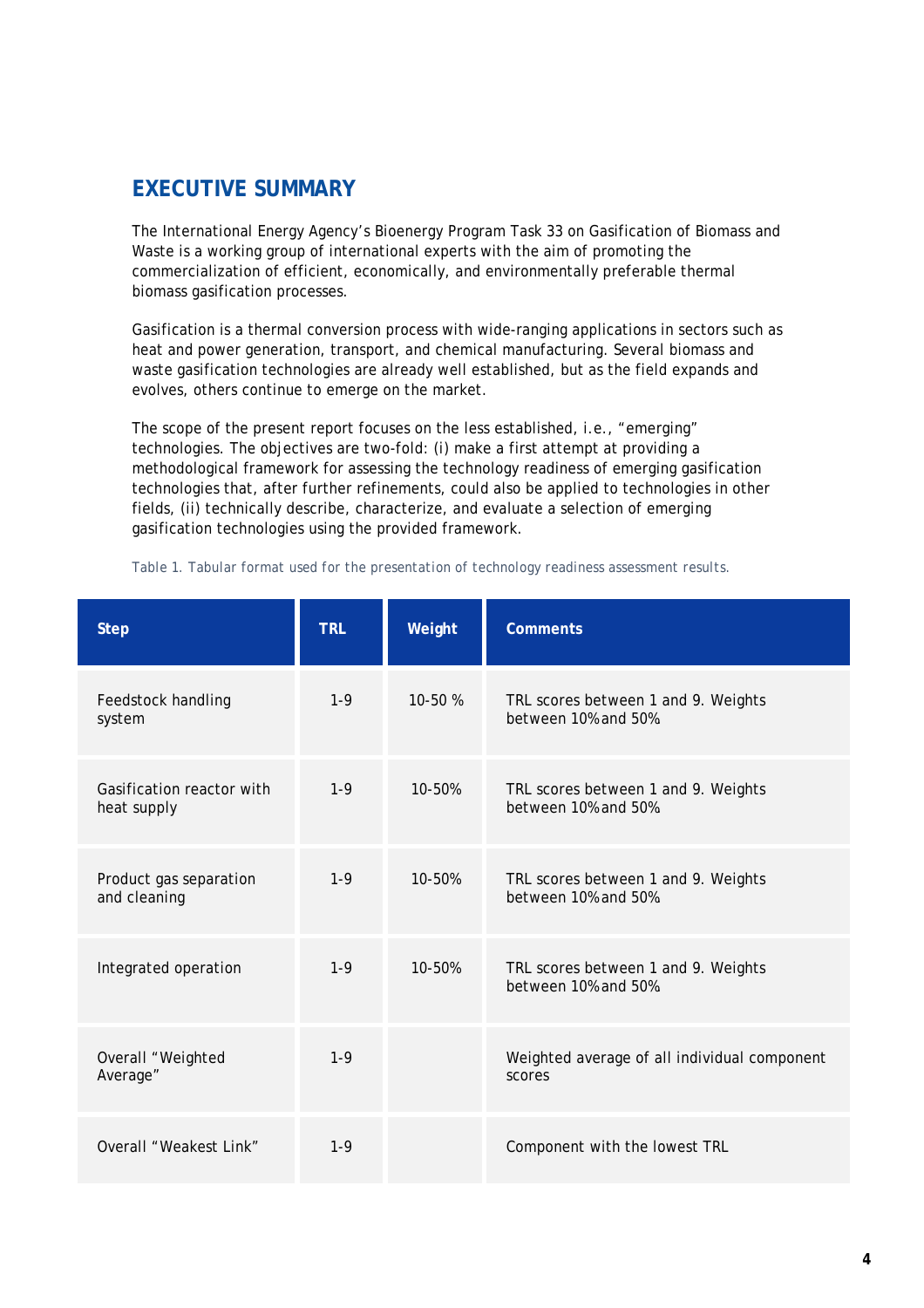In the framework developed for assessing the technology readiness of emerging gasification technologies, the technology under review is represented as an assembly of three essential components (also referred to as steps in the text), each of which is composed of several subcomponents:

- A feedstock handling system encompassing feedstock preparation (e.g., drying, size reduction) and feeding;
- A gasification reactor with heat supply; *and*
- A product gas separation and cleaning setup.

Each component is assessed and assigned a TRL score with the aid of definitions from the European Union Horizon 2020 program and the United States Department of Energy Clean Coal Program. The overall score for the technology is determined from the component scores using two complementary approaches: (a) the weighted average approach, (b) the weakest link approach, adapted from [1].

In the weighted average approach, each of the components is assessed for importance and given a weight, which is used to compute a weighted average TRL score. In the weakest link approach, the entire technology is assigned the TRL of the lowest scoring component to account for the possibility that some key components and sub-components may be significantly lagging in development compared to others. The integrated operation, i.e. the demonstration of all parts of the process configuration in an integrated assembly is treated as an independent, separate step. The results of the assessment are provided in tabular form following the structure presented in [Table 1.](#page-5-1)

An initial list of emerging gasification technologies was put together for screening through consultations with subject matter experts, surveys of IEA Task 33 reports, examinations of pertinent conference programs and searches on Google Scholar. Ten examples that indicate the diversity of technical solutions breaking into the waste and biomass gasification market are chosen for closer examination based on publicly available information.

| <b>Technology</b>                                         | Developer                            | Developer origin            | <b>Gasification Technology</b>                                          |
|-----------------------------------------------------------|--------------------------------------|-----------------------------|-------------------------------------------------------------------------|
| <b>Advanced Biomass</b><br><b>Gasification Technology</b> | Renergi Pty Ltd.                     | Australia                   | Two-stage gasification with<br>integrated catalytic hot<br>gas cleaning |
| Endeavour Microwave<br>Gasification                       | <b>Fndeavour</b><br>Energia S. r. l. | Italy                       | Microwave-assisted<br>'Imbert-type'                                     |
| <b>Heliostorm Gasifier</b>                                | Cogent Energy<br>Systems             | United States of<br>America | lonic gasification                                                      |

*Table 2. Emerging gasification technologies chosen for detailed technology readiness assessments*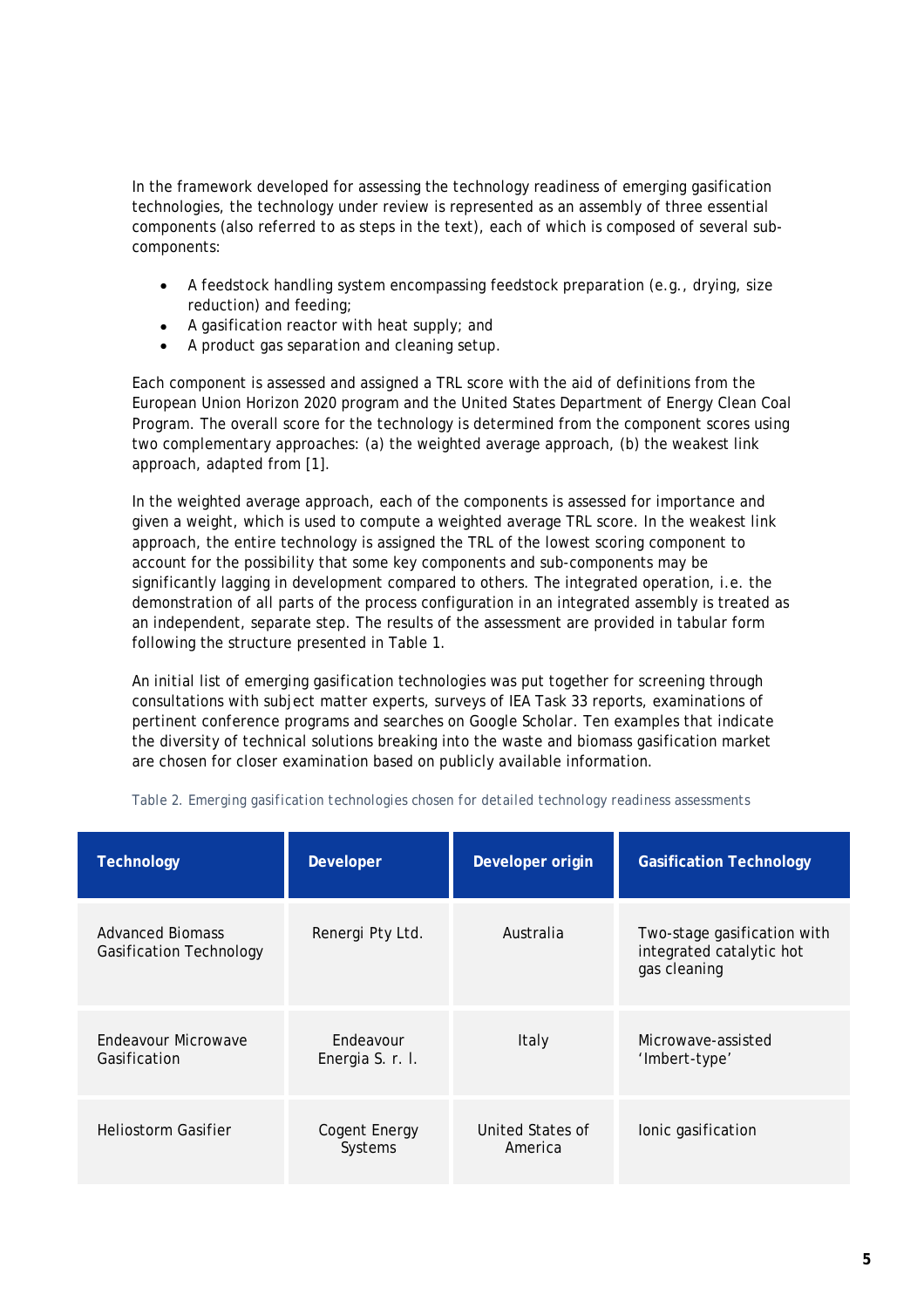| <b>Technology</b>                               | <b>Developer</b>                               | Developer origin                   | <b>Gasification Technology</b>         |
|-------------------------------------------------|------------------------------------------------|------------------------------------|----------------------------------------|
| MIHG Technology                                 | <b>Wildfire Energy</b>                         | Australia                          | Moving injection fixed bed             |
| <b>MEVA Technology</b>                          | <b>MEVA Energy AB</b>                          | Sweden                             | Entrained-flow cyclone<br>gasification |
| MFC Technology                                  | <b>RWE Power AG</b>                            | Germany                            | Entrained-flow gasification            |
| Plasco Gasification &<br>Plasma Refining System | Plasco<br>Conversion<br>Technologies           | Canada                             | Plasma (tar) gasification              |
| RadGas Technology                               | <b>Advanced Biofuel</b><br>Solutions Ltd.      | United Kingdom                     | Fluidized-bed gasification             |
| Rotary Gasification                             | <b>SUNY</b><br>Cobleskill/Caribo<br>u Biofuels | <b>United States of</b><br>America | Inclined rotary gasification           |
| TreaTech Hydrothermal<br>Gasification System    | <b>TreaTech SARL</b>                           | Switzerland                        | <b>Hydrothermal Gasification</b>       |

The closer examination is intended to elucidate the heterogeneity in emergent configurations and applications as well as draw attention to features that are likely to require additional development attention. In addition to the technology readiness assessment, a technology profile with information on the following aspects has been compiled: technology developer/promotor, feeding system, oxidant, gasification method, principal feedstock(s), principal application(s), intended scale and development status.

The amount and quality of information publicly available for each evaluation varies greatly between technologies. Ideally, evaluations would be based on developer answers to comprehensive structured questionnaires, but experience indicates that such an approach will also face the same limitations in the quality of responses as the use of public information.

In assigning weights to the technical solutions for individual steps, consideration is given not only to how they compare against each other but also to how they measure up against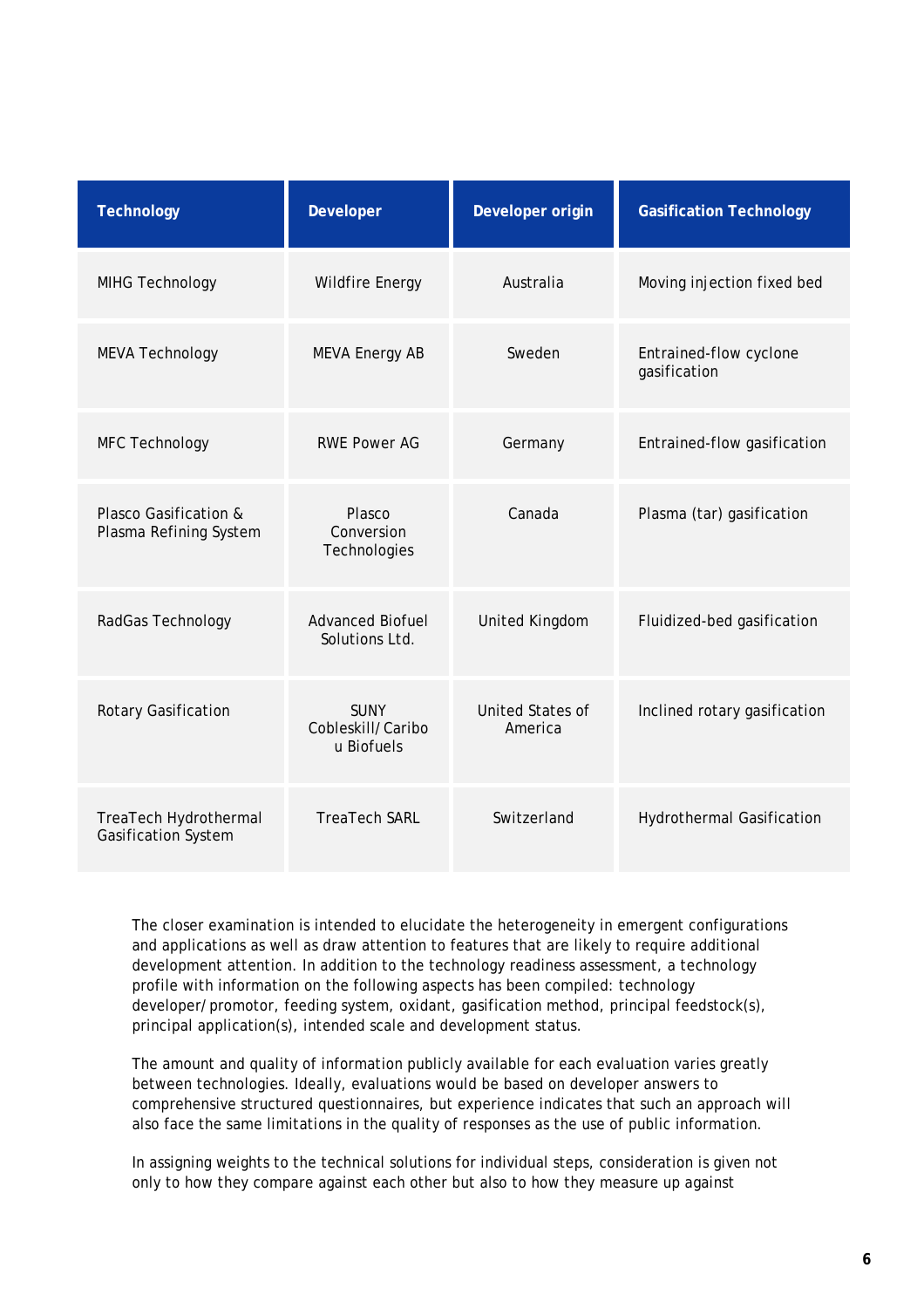equivalent steps in other gasification technologies. Identifying the lowest scoring component, i.e., the "weakest link" can show where future development may need to be focused and is considered a good complement to a weighted average score. The use of TRL scoring ranges I is recommended in instances where granularity in scoring can be misleading, such as when the evidence available is of a generalized nature.

The asymmetry in data and evidence between the different technologies is accounted for in the assignment of scores and weightings to some extent but care is advised when interpreting the scores. Granularity in scoring does not necessarily make the scores more accurate as an element of subjective judgement is inevitably involved and which increases in subjectivity with increasing gradations.

An aspect of the scoring that can crop up often is when a developer claims that a step does not require validation with the relevant process feeds and can be awarded a TRL score of 9 due to the availability of commercial equipment. This would imply that the equipment has been used under very similar operating conditions and capacity as well as entry and exit process stream quality and specifications. Experience indicates that even commercially available equipment requires time and effort for successful integration of novel streams in new process environments. This aspect has been incorporated in the methodological framework and is reflected in the scores for some of the examined technology components.

Since the examined technology sample consists of ten – rather diverse – technologies and was primarily intended to exemplify and illustrate the method, the evaluation cannot be used to draw long-reaching conclusions. It is worth noting that a comparison where the commercial capacity goal varies from very small scale (on the order of 100's of thermal kW) to a significantly larger scale (on the order of tens of thermal MWs) is biased in favor of smallerscale technologies. When comparing technologies based on the TRL, similar capacity ranges would give a more like-for-like comparison.

Two of the ten technologies have the ambition of the recovery nutrients from sludge. Sludge gasification, while also having undergone development in the past to some limited extent, has typically not been in the focus of gasification developers as the feed is, by gasification standards very high in both moisture and ash, thereby limiting the efficiency and gas heating value. But nutrient recovery can be a new demand on sludge systems that may work in the favor of gasification.

Despite the difficulties in fairly and systematically assessing and comparing technologies from incomplete data, the methodology provided has been successfully applied. It is hoped that the exercise provides useful information and can guide others who are charged with the task of evaluating the development of gasifier technologies. As this is a first attempt within the IEA Bioenergy Agreement Task 33 group to establish a formal evaluation framework, there is definitely room for further iterations as well as significant methodological improvements.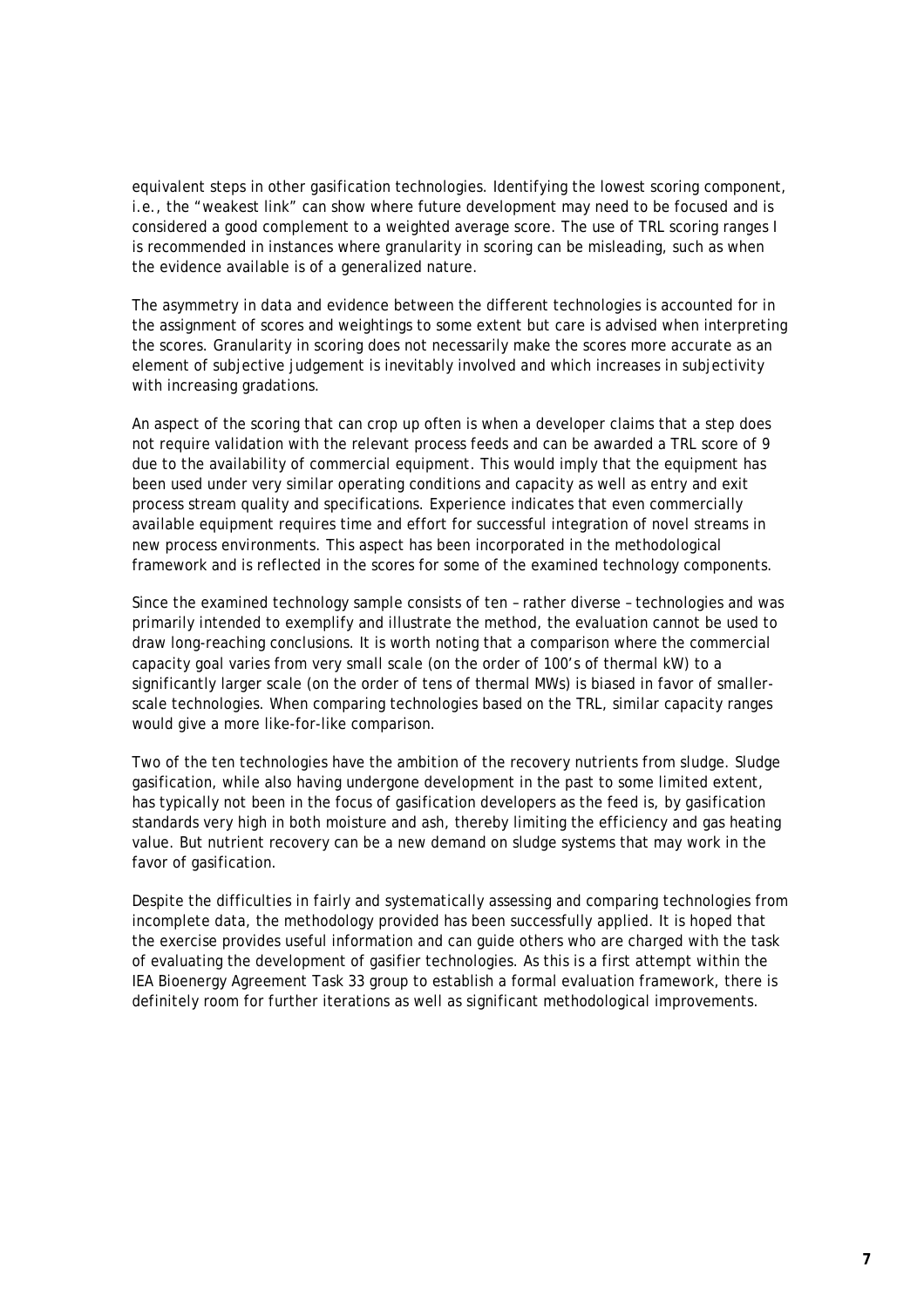# <span id="page-9-0"></span>**List of Abbreviations**

| Abbreviation |                                           |
|--------------|-------------------------------------------|
| <b>TRL</b>   | Technology Readiness Level                |
| <b>SNG</b>   | Synthetic Natural Gas                     |
| CHP          | Combined Heat & Power                     |
| LCV          | Low Calorific Value                       |
| <b>RED</b>   | Renewable Energy Directive                |
| GoBiGas      | Gothenburg Biomass Gasification Project   |
| <b>EUP</b>   | Ebara Ube Process                         |
| FT           | Fischer-Tropsch                           |
| <b>RDF</b>   | Refuse-derived Fuel                       |
| <b>RFS</b>   | Renewable Fuel Standard                   |
| <b>GHG</b>   | Greenhouse Gas                            |
| <b>SBIR</b>  | <b>Small Business Innovation Research</b> |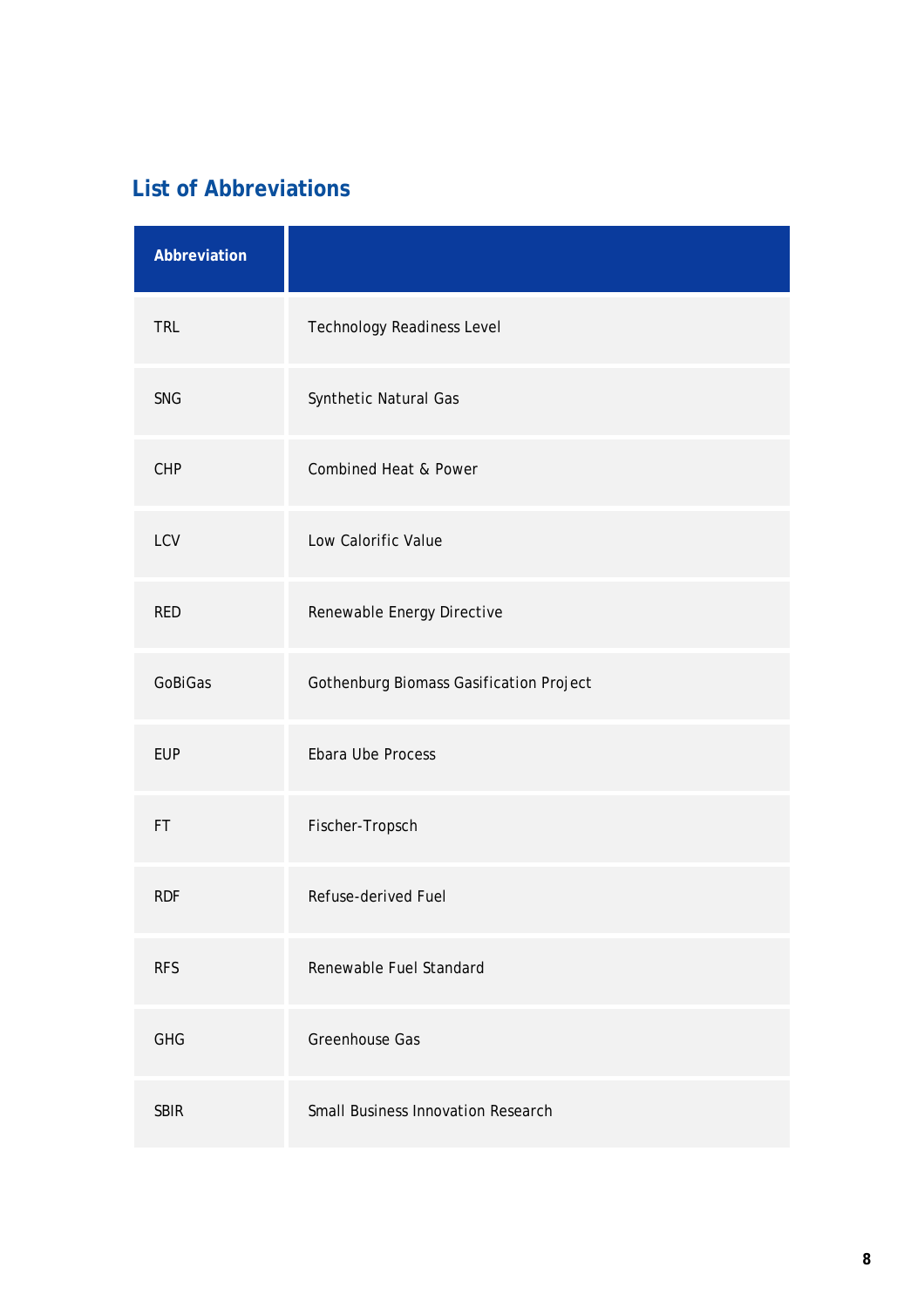# <span id="page-10-0"></span>**Introduction**

The International Energy Agency's (IEA) Bioenergy Program Task 33 on Gasification of Biomass and Waste is a working group of international experts with the aim to promote the commercialization of efficient, economically, and environmentally preferable thermal biomass gasification processes.

The field of biomass and waste gasification is experiencing a structural transformation [2]. In the wake of mounting climate awareness, a global transition to renewable energy sources is taking form. Research and policy interest in efficient resource utilization continues to grow with biogenic carbon becoming a more valuable commodity. Against this backdrop, opportunities open for new gasification technologies that can upgrade low-value biomass and waste streams to higher value-added products.

Gasification is a thermal conversion process that offers excellent feedstock and product flexibilities. Present and potential applications are wide-ranging. Small-scale heat and power generation is an established commercial sector, bulk production of transport fuels remains a promising option, and grid balancing has engendered considerable scholarly interest among newer fields [3].

Several more or less already established biomass gasification technologies are listed in the chapter on the state-of-the-art of gasification. However, the scope of the report targets some of the less-well-established, i.e., "emerging" technologies and an attempt is made to devise a methodological approach for a reasonable and consistent evaluation of the development status of such technologies.

This report is based on research undertaken for IEA Bioenergy Program Task 33 in the 2019- 2021 triennium. Task 33 monitors the current status of the critical unit operations and unit processes that constitute biomass and waste gasification. This report is aimed at the technology developers, industrial end users and researchers, as well as the policy makers and the members of the general public interested in following the technical development and commercialization status of emerging gasification technologies.

# <span id="page-10-1"></span>**REPORT OUTLINE**

Chapter 1 provides a short background on gasification, lays out the objective and the scope of the report and defines "gasification technology" and "emergence" in the context of biomass and waste gasification.

Chapter 2 presents the methodology and describes how the biomass and waste gasification technologies examined in this work are characterized and evaluated with the aid of technology readiness level (TRL) scores.

Chapter 3 gives a brief overview of the current state-of-the-art in biomass and waste gasification.

Chapter 4 examines in closer detail the technical features, development trajectory and technology readiness of a selected sample of ten gasification technologies in various stages of market emergence.

Chapter 5 discusses and summarizes the principal findings of the study.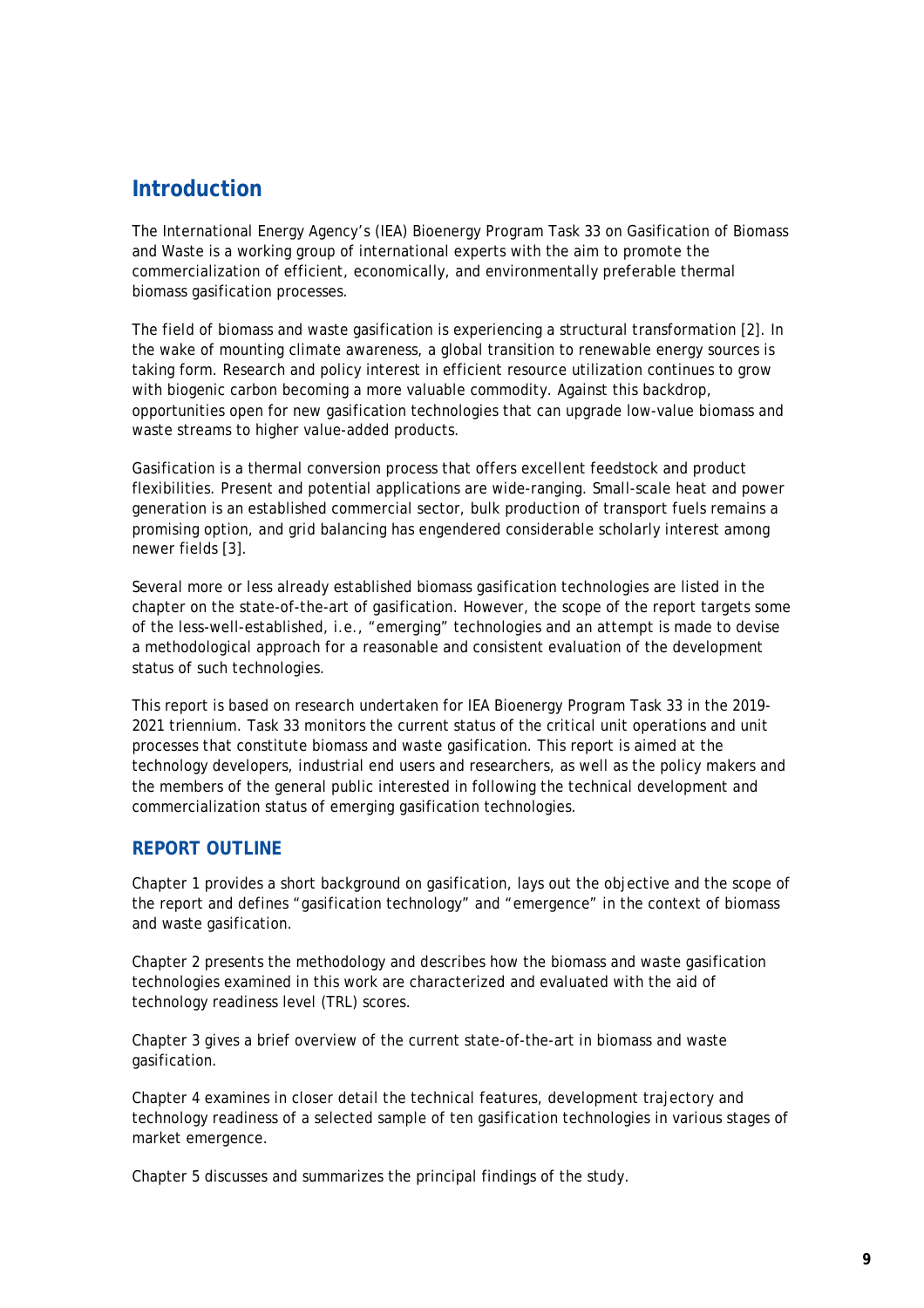# <span id="page-11-0"></span>**OBJECTIVES AND SCOPE**

The objective of this report is twofold:

- To make a first attempt at providing a methodological framework for the assessment of emerging gasification technologies that, after further refinements, can be more generally used within IEA Bioenergy Agreement Task 33 for similar exercises in the future;
- To technically describe, characterize and examine a selection of emerging technologies in the area of biomass and waste gasification using the developed framework.

The term "emerging technologies" in the scope and context of this report is relative to the state-of-the-art of gasification of biomass and wastes. The state-of-the-art of gasification of biomass and wastes includes large number of different developers and technologies that are or have been in use at commercial scale (which could be both small and large capacities, depending on the application and market) or in development stages where the commercial scale can be realistically aimed for. It is covered briefly in the next chapter as an orientation. The scope is instead focused on the "emerging technologies", i.e., technologies that are novel or have different characteristics than the state-of-the-art technologies. However, there are numerous biomass and waste gasification technologies breaking out on the market worldwide. A comprehensive annotation and evaluation of these is outside the scope of the present report. Instead, ten examples of "emerging technologies" that indicate the diversity of technical solutions breaking into the waste and biomass gasification market are chosen for closer examination. Other examples of such technologies not selected for a closer examination are (non-exhaustively) listed in the chapter on [Other Emerging Technologies.](#page-77-0)

The closer examination is intended to elucidate the heterogeneity in emergent configurations and applications as well as draw attention to features that are likely to require additional development attention. The question then arises as to how such technologies can be evaluated in a consistent manner. The intention of this work is therefore also to try to develop a more or less general methodology that can be used for such an evaluation and also be refined and further developed for use in other technology fields.

# <span id="page-11-1"></span>**CONCEPT DEFINITIONS**

In order to select an appropriate method for closer evaluation, it is necessary to more closely define "gasification technology" and "emergence" in the context of biomass and waste gasification.

A gasification technology can be represented as an assembly of three essential components, each of which is composed of several sub-components:

- A feedstock handling system encompassing feedstock preparation (e.g. drying, size reduction) and feeding;
- A gasification reactor with heat supply; *and*
- A product gas separation and cleaning setup.

The design and arrangement of the components in a gasification technology is to a great extent feedstock and application dependent. In this report, a gasification technology is defined as a gasification system that contains all three of the abovementioned essential components and that has an integrated process configuration deemed to be original in character, with originality being established based on a qualitative evaluation.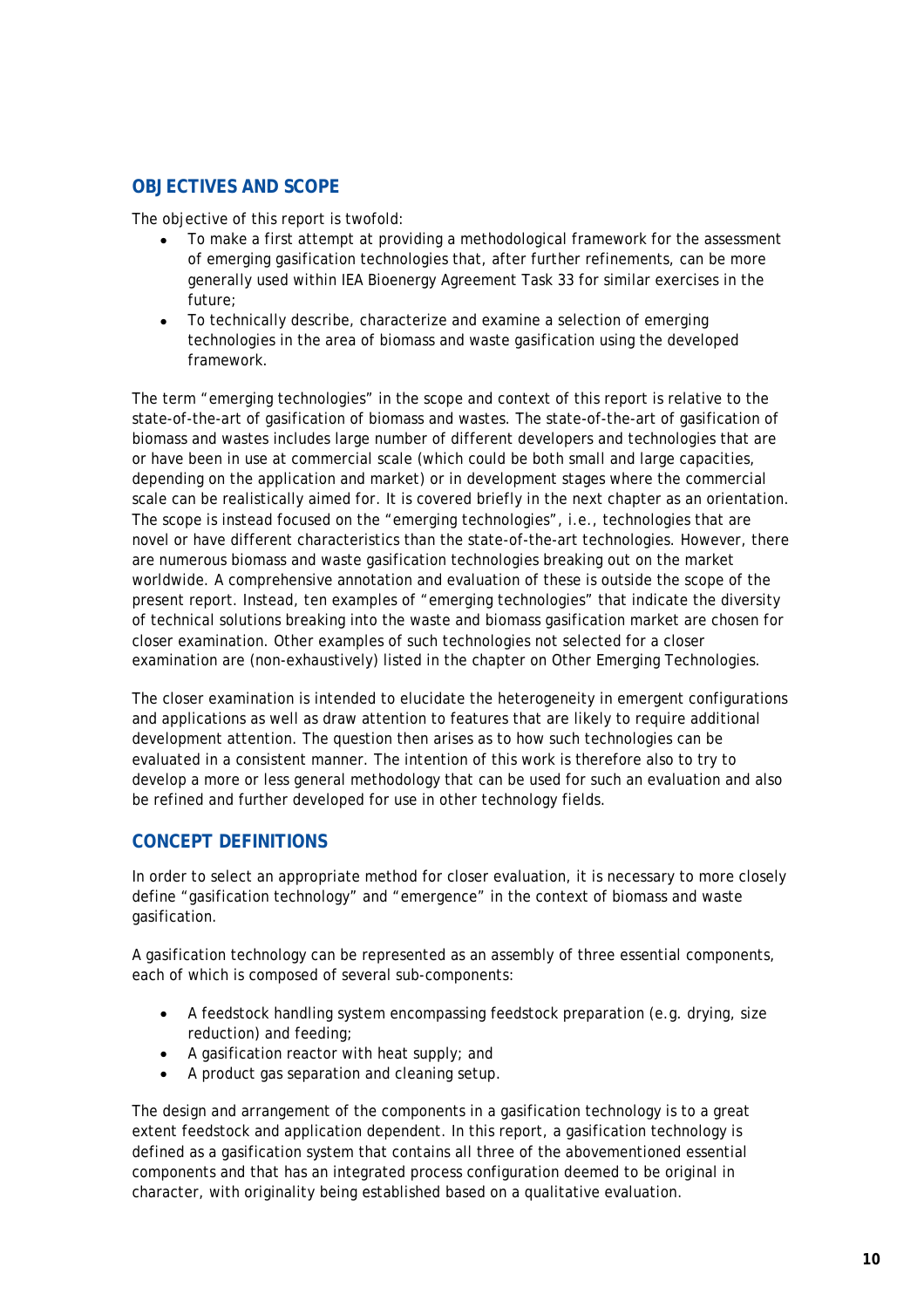As the gas produced and the extent of the gas cleaning and upgrading typically can be used in different applications such as fuel gas for boilers, furnaces and kilns or for use in prime movers such as internal combustion engines and gas turbines as well as for chemical synthesis or extraction of gaseous energy carriers like methane (SNG) and hydrogen with some adjustments to operation of the gasifier operation (oxidant used etc.), the application itself is not part of the assessment. Instead, the status of the operation with all the above parts in an integrated manner, depending on the case also possibly but not necessarily including the end use, was selected.

The conceptualization of what constitutes an emerging technology and how technology emergence should be measured differs greatly between actors [4]. The lack of a common framework implies that attempts at evaluating emergence are typically ad-hoc in nature and built around methods specific to sector and application. Efforts have previously been made by various researchers to develop more systematic frameworks for evaluating technology emergence using methodological approaches that can, for the sake of simplicity, be grouped into three categories: scientiometric, econometric and qualitative [5].

Scientiometric approaches measure technology emergence based on data gathered from the scientific literature. Scientiometric methods are unsuited to the assessment of emergence of commercially oriented gasification technologies as information is likely to be disseminated through webpages, conference material and magazines rather than through scientific literature. Econometric approaches measure technology emergence on the basis of economic or financial data, which can be challenging to obtain in certain jurisdictions and for less developed technologies, or simply because such information is not disclosed for commercial reasons. Even when available, econometric data is typically difficult to extrapolate to the general case as it represents vendor estimates for just a few (one or two typically) installations or based on studies that often have very case-specific features. Qualitative approaches measure technology emergence by qualitatively interpreting diverse indicators that are linked to different attributes of emergence, e.g. the TRL scale, market readiness, manufacturing readiness and financial readiness. As an example, a commonly cited attribute such as radical novelty can be adjudged by comparatively reviewing process configurations, intended applications and the language used in promotional literature. Growth can be approximated by the pace of lab-scale, pilot-scale or commercial development and deployment.

This report assesses biomass and waste gasification technologies using a qualitative approach centered around the use of technology readiness level scores. A waste or biomass gasification technology is defined as emerging if it meets both of the following criteria:

- It is being promoted by either a commercial vendor or an institution
- Public information indicating continuing development is available through news releases or developer updates made in the last two years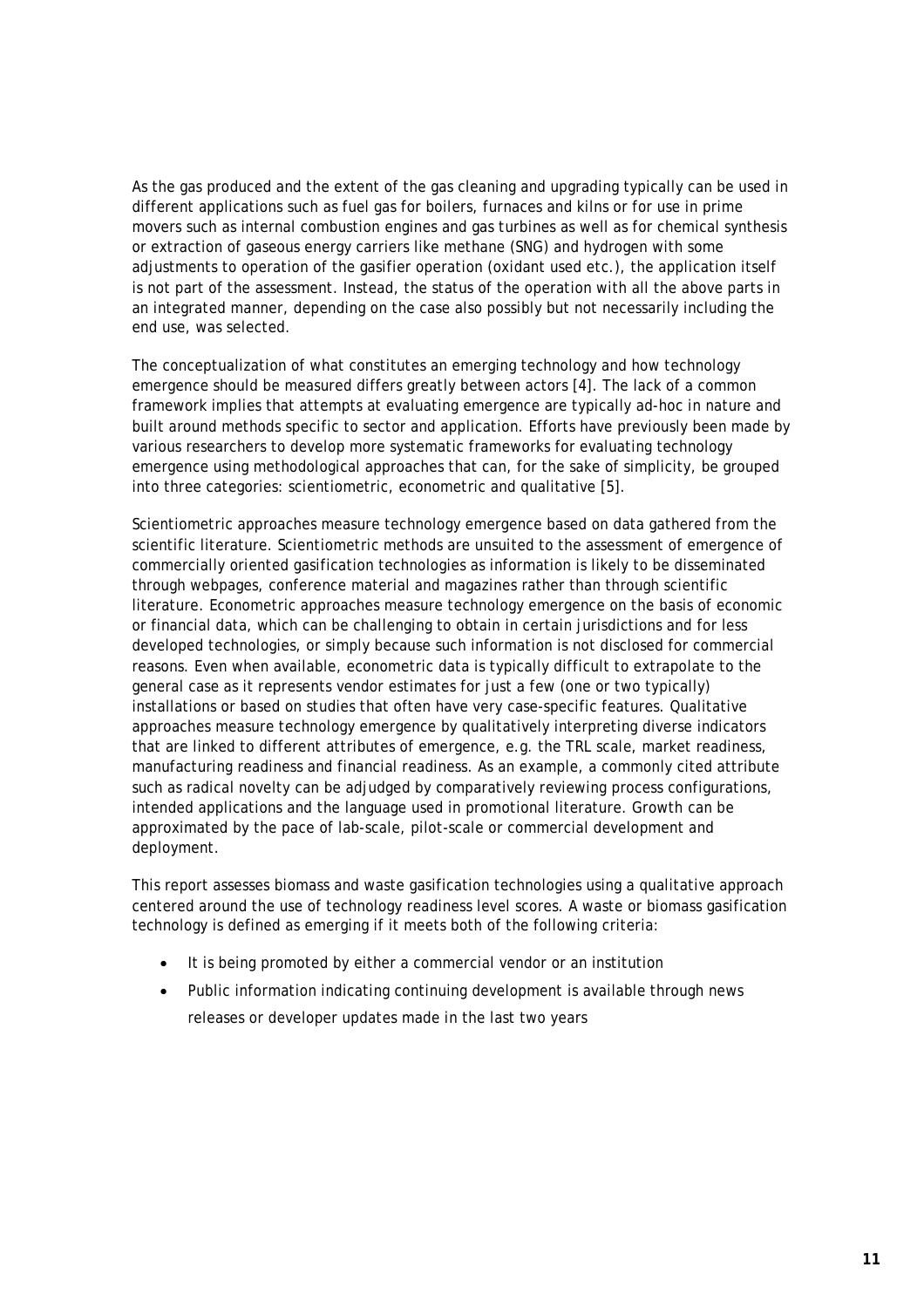# <span id="page-13-0"></span>**Methodology**

An initial list of emerging technologies consistent with the scope of the study was put together for screening through consultations with subject matter experts, surveys of IEA Task 33 reports, examinations of pertinent conference programs and searches on Google Scholar using various combinations of search terms including, but not limited to, "biomass gasification", "co-generation", "small-scale CHP", "synthesis gas", "syngas", "plasma gasification", "hydrothermal gasification", "supercritical gasification", "waste gasification". Technologies on the initial list were appraised for emergent attributes, with a particular focus on novelty of technical configuration and/or intended application, data availability and geographical diversity, and ten were taken forward for detailed characterization and assessment of technology readiness based on publicly available information. Developers of the examined technologies were provided with the completed assessments and given an opportunity to comment. Salient points in the resulting feedback are provided in the pertinent technology profiles.

### <span id="page-13-1"></span>**TECHNOLOGY CHARACTERIZATION**

For each technology for which the readiness level was examined, a profile with information on the following aspects has been compiled: technology developer/promotor, feeding system, oxidant, gasification method, principal feedstock(s), principle application(s), intended scale (in kg/h or metric tons/h) and development status.

### <span id="page-13-2"></span>**TECHNOLOGY READINESS**

Technology readiness was assessed with the help of TRL definitions from the European Union Horizon 2020 program and the United States Department of Energy Clean Coal Program; see the boxes below.

### European Union Horizon 2020 TRL scale [9]

- TRL 1 basic principles observed
- TRL 2 technology concept formulated
- TRL 3 experimental proof of concept
- TRL 4 technology validated in lab
- TRL 5 technology validated in relevant environment (industrially relevant environment in the case of key enabling technologies)
- TRL 6 technology demonstrated in relevant environment (industrially relevant environment in the case of key enabling technologies)
- TRL 7 system prototype demonstration in operational environment
- TRL 8 system complete and qualified
- TRL 9 actual system proven in operational environment (competitive manufacturing in the case of key enabling technologies; or in space)

Each of the components in an examined gasification technology was assessed and assigned a TRL score. The overall score for the technology is determined from the component scores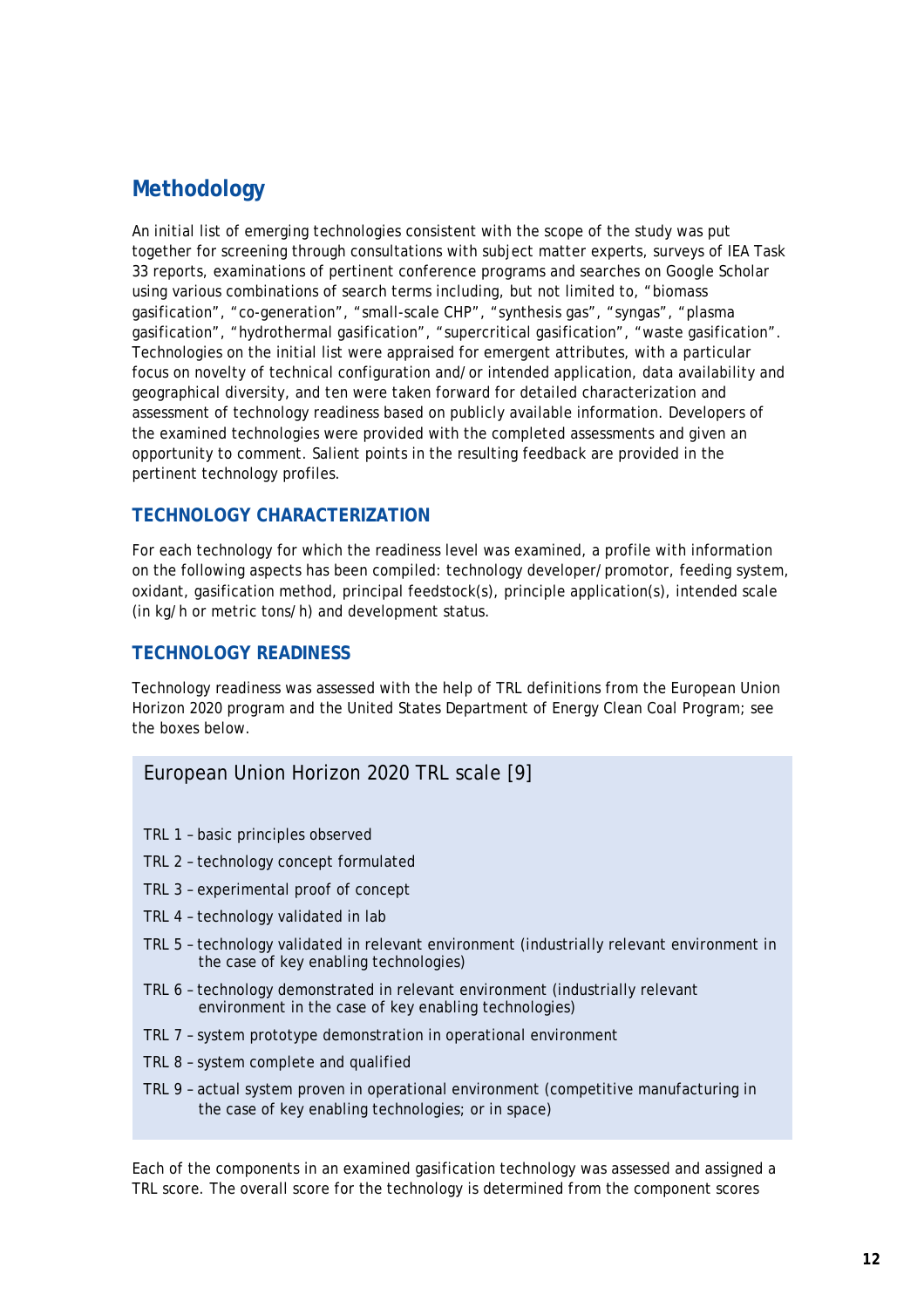using two complementary approaches: (a) the weighted average approach, (b) the weakest link approach, which are adapted from [1]. In the weighted average approach, each of the components in the examined gasification technology were assessed for importance and given a weight, which was used to compute a weighted average TRL score. In the weakest link approach, the entire technology was assigned the TRL of the lowest scoring component to account for the possibility that some key components and sub-components may be significantly lagging in development compared to others.

# US DOE Fossil Energy Clean Coal Program TRL Scale [10]

#### TRL 1 – basic principles observed

Lowest level of technology readiness. Scientific research begins to be translated into applied R&D. Examples include paper studies of a technology's basic properties.

#### TRL 2 – technology concept formulated

Invention begins. Once basic principles are observed, practical applications can be invented. Applications are speculative and there may be no proof or detailed analysis to support the assumptions. Examples are still limited to analytic studies.

#### TRL 3 – experimental proof of concept

Active R&D is initiated. This includes analytical and laboratory-scale studies to physically validate the analytical predictions of separate elements of the technology (e.g., individual technology components have undergone laboratory-scale testing using bottled gases to simulate major flue gas species).

#### TRL 4 – technology validated in lab

A bench-scale prototype has been developed and validated in the laboratory environment. Prototype is defined as less than 5 percent final scale (e.g., complete technology process has undergone bench-scale testing using synthetic flue gas composition).

#### TRL 5 – technology validated in relevant environment (industrially relevant environment in the case of key enabling technologies)

The basic technological components are integrated so that the system configuration is like (matches) the final application in almost all respects. Prototype is defined as less than 5 percent final scale (e.g., complete technology has undergone bench-scale testing using actual flue gas composition)

#### TRL 6 – technology demonstrated in relevant environment (industrially relevant environment in the case of key enabling technologies)

Engineering-scale models or prototypes are tested in a relevant environment. Pilot or process-development-unit scale is defined as being between 0 and 5 percent final scale (e.g., complete technology has undergone small pilot-scale testing using actual flue gas composition).

#### TRL 7 – system prototype demonstration in operational environment

This represents a major step up from TRL 6, requiring demonstration of an actual system prototype in a relevant environment. Final design is virtually complete. Pilot or process-development-unit demonstration of a 5– 25 percent final scale (e.g., complete technology has undergone large pilot-scale testing using actual flue gas composition).

#### TRL 8 – system complete and qualified

The technology has been proven to work in its final form and under expected conditions. In almost all cases, this TRL represents the end of true system development (e.g., complete and fully integrated technology has been initiated at full-scale demonstration including start-up, testing, and evaluation of the system using actual flue gas composition).

#### TRL 9 – actual system proven in operational environment (competitive manufacturing in the case of key enabling technologies; or in space)

The technology is in its final form and operated under the full range of operating conditions (e.g., complete and fully integrated technology has undergone full scale demonstration testing using actual flue gas composition).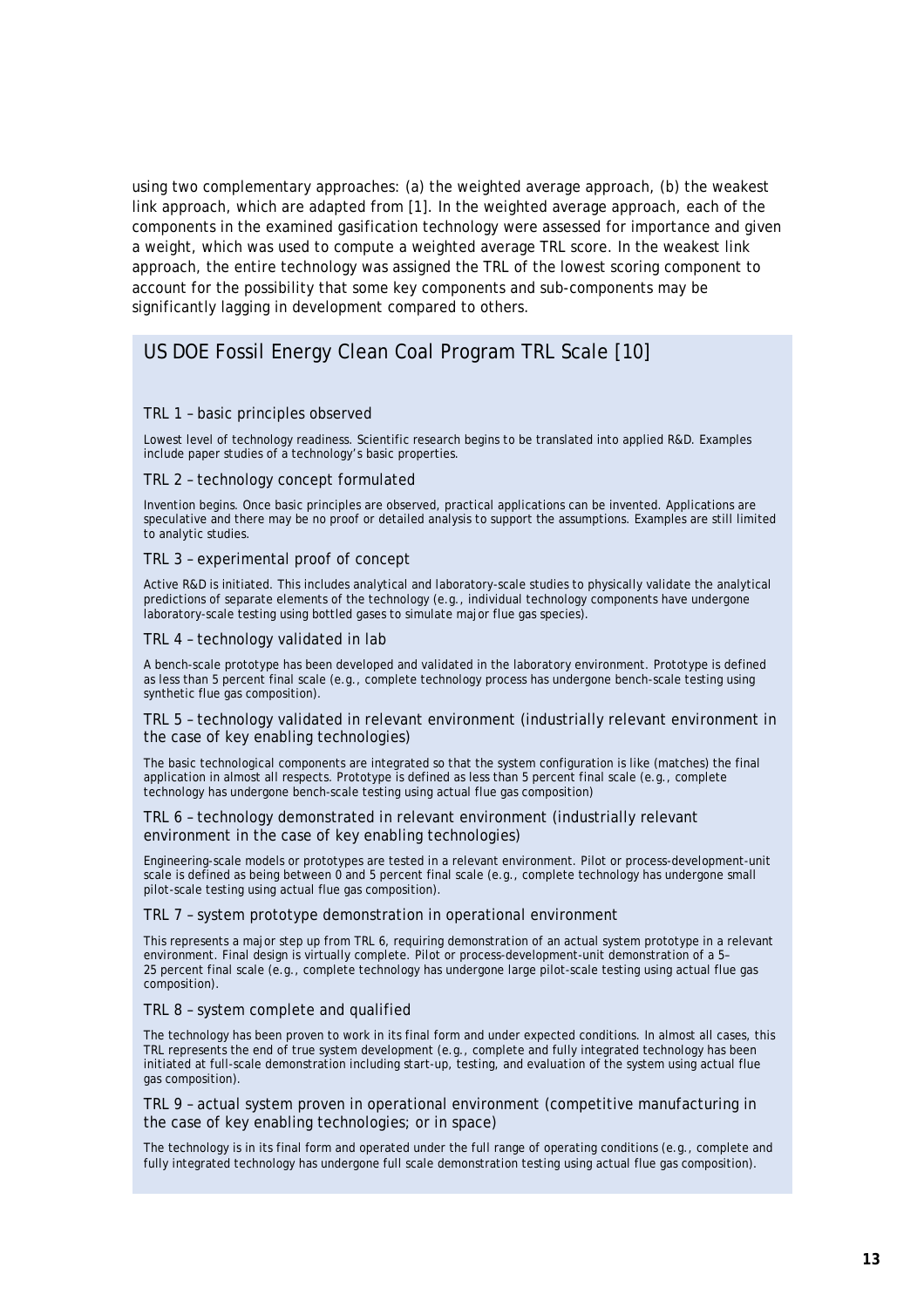Up-to-date process configurations were put together for all the examined technology from publicly accessible sources, such as company websites, patents, journal articles, and reports on demonstration projects and from other sources of information made available by developers. Each process configuration was then split into smaller steps centered on one of the three essential components in a gasification assembly as defined in [Concept Definitions,](#page-11-1) namely, a feedstock handling system encompassing feedstock preparation (e.g., drying, size reduction) and feeding a gasification reactor with heat supply, and a product gas separation and cleaning setup. Several unit processes were found to deploy commercially mature technologies that had either not been used for waste or biomass feedstocks before or had not been used in an integrated assembly. Hence, integrated operation was treated as a separate step.

Each step was assigned a weight based on its novelty, complexity, and its centrality to the overall process configuration. Depending on the clarity, quality, and availability of the relevant technical information, a TRL score was then awarded as either an individual number (e.g., 7) or as a range (e.g., 6-7). In the weighted average approach, the assignment of weights was based on the importance and complexity of each step. The weakest link approach simply used the lowest TRL among the major steps (weight>0.2). In assigning a TRL score to a given step, consideration was given to the novelty of its feed and technology combination. For instance, a step that comprised of a novel feed to a commercially proven technology was awarded a lower TRL score.

# <span id="page-15-0"></span>**OTHER CRITERIA**

It was neither possible within the scope of this work nor found meaningful to look at other criteria, although this becomes important when an emerging technology comes to realization, e.g., for the evaluation of economic or environmental performances. This was mainly because the relevant data was not available or, if some information was available, it was not possible to make a general assessment with reasonable effort. Often such information is project- or site specific and presented in such an aggregated form that a comparative analysis is not possible.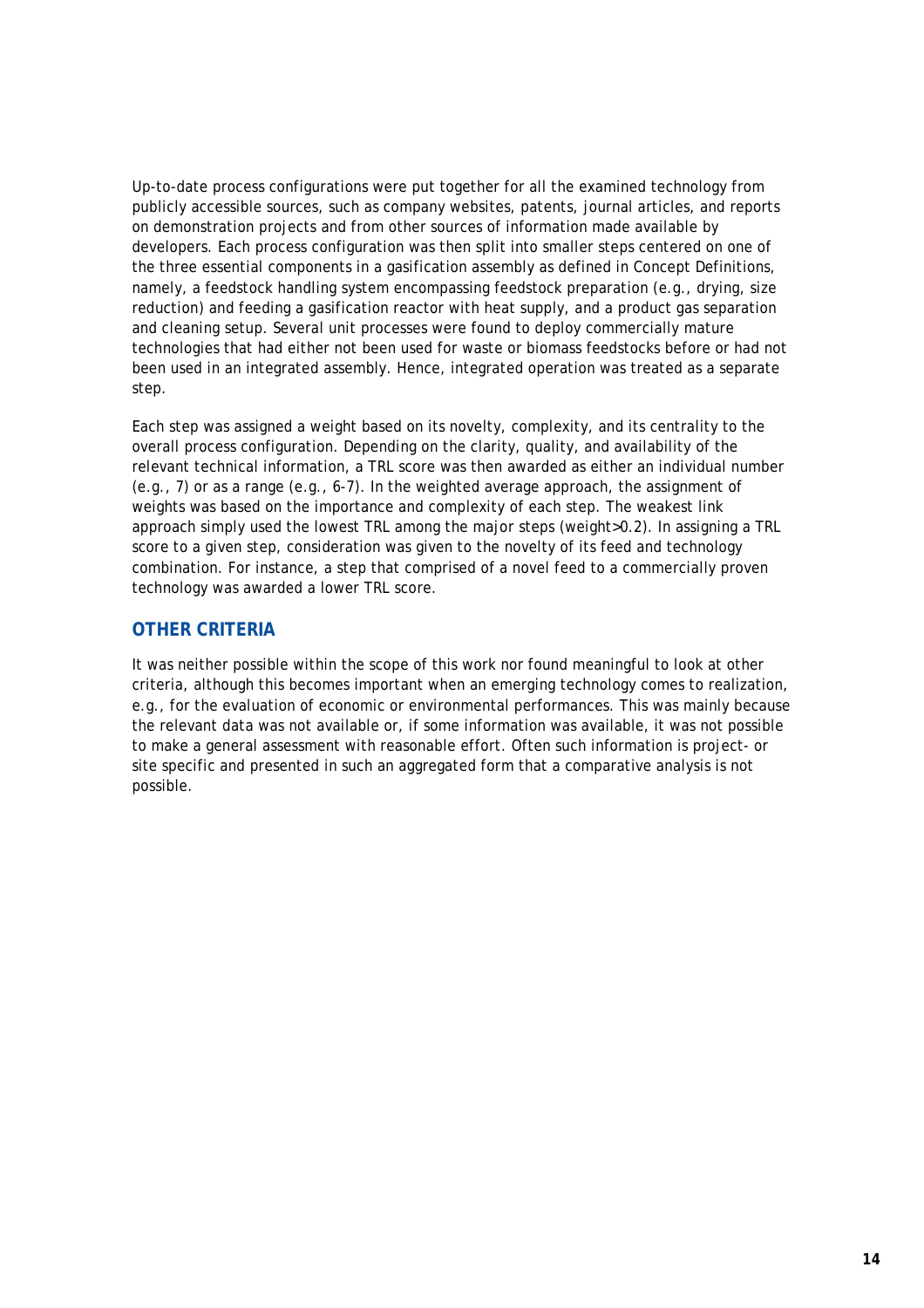# <span id="page-16-0"></span>**State-of-the-art of Gasification**

Gasification of solid and liquid fuels, coals, pet coke and petroleum refinery residual hydrocarbons as well as biomass and waste to produce clean fuels, electricity and chemicals is largely a proven energy conversion technology. At present, in roughly 30 countries around the world, 686 gasifiers operating in 272 large-capacity plants have a synthesis gas generation capacity close to 200 GW<sub>th</sub>, which is equivalent to roughly of almost 200 MW<sub>th</sub> per gasifier installation [6] A further 74 plants with 238 gasifiers are under construction, adding another 83 GW<sub>th</sub> of synthesis gas capacity. This is the result of a long-term effort; it has taken over 60 years of worldwide effort to reach this level of gasification production capacity.

The production of (liquid) chemicals and fuels amounts to around 160 GWh<sub>th</sub>, gaseous fuels, predominantly synthetic natural gas, amount to just below 30 GWh<sub>th</sub> and power generation amounts to around 10 GWh<sub>th</sub>.

These impressive number illustrates the maturity as well as the potential of gasification technologies, even if the use of non-fossil feedstocks such as biomass and wastes is more limited and is generally consigned to units with a smaller capacity. In the database cited above, the number of installations using these feedstocks amounts to around 100 units, with a total capacity of some few  $GW_{th}$ .

# <span id="page-16-1"></span>**STATE OF THE ART OF GASIFICATION OF BIOMASS AND WASTES**

Although the technical viability of biomass gasification and the related environmental benefits are widely acknowledged, the extent of its commercial use has been mostly limited to CHP and district heating and a handful of co-firing applications, driven primarily by a combination of regional or local environmental, climate and economic considerations. To give an impression of the variety in terms of unit capacity, feedstock, technology and applications, a non-exhaustive list of gasification projects and developers, for applications such as CHP/power, fuel gas and advanced biofuels (hydrogen, bio-methane, methanol, ethanol, FT hydrocarbon liquids) is provided in [Table 3.](#page-17-0)

There are literally thousands of small-to medium gasifiers with capacities in the range of 0.02-20 MW<sub>th</sub>, generating power and CHP by feeding the LCV (low calorific value) or MCV (medium calorific value) gas produced to internal combustion engines. In Germany alone there are already more than 1 000 such units in operation. In addition, and notably in Japan and in the UK, there are also installations ranging from some few MW to tens of MW thermal that gasify wastes to improve the process characteristics and efficiency of conventional incinerator installations for power and CHP.

There are also some tens of stationary and circulating fluidized bed gasifiers at a scale of 10- 140 MW $_{\text{th}}$  that use various types of biomass residues and wastes to generate LCV product gas for use as a fuel to lime and cement kilns and for co-firing with coal in power plants. In Vaasa in Finland, about a third of the fuel capacity in a 500 MW $_{th}$  peat-fired power plant comes from solid biomass, and in Lahti, a waste and solid biomass plant produces 50 MW<sub>e</sub> and 100 MW<sub>th</sub> district heat for the city.

In China, there are more than 20 installations where waste is used to partially fire cement kilns.

Until recently, the development of advanced processes and broader application of biomass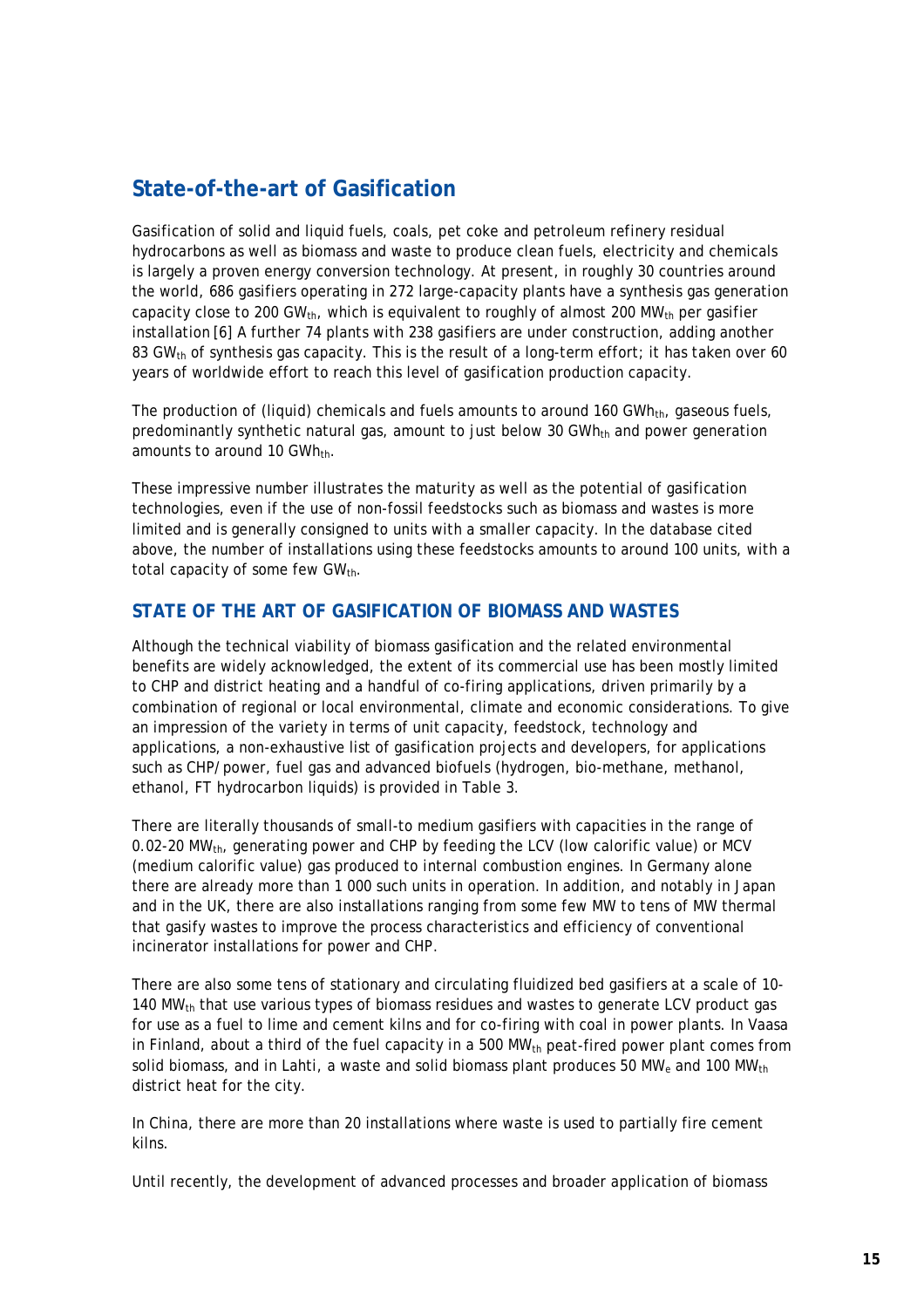gasification for synthesis gas has been impeded by competition from low-cost fossil fuels combined with policy uncertainty as well as insufficient incentives from policy interventions. This has resulted in an inadequate market pull that has not stimulated partnerships among developers, industry, and other value-chain stakeholders for the development and scale-up of bioenergy and waste conversion technologies. Progress towards industrial scales has therefore been slow for such technologies, e.g., for advanced biofuels based on gasification conversion technologies. There is typically a development sequence from laboratory to bench scale via pilot plant to a demonstration before reaching a first prototype, and where the two last steps in the sequence entails both technical and economic risks and overcoming these within the support and market systems in place has proven to be a bottleneck.

The period between 2010 and 2016 saw the initiation of many gasification-based biofuel project developments within the EU, stimulated by the renewable energy directive (RED) and peaking oil prices at the time. In the EU, except for Gothenburg Biomass Project (GoBiGas) phase 1, none of the projects were however realized, even those that received NER 300 funding. Furthermore, it can be noted that GoBiGas phase 1 was stopped in 2018 for economic reasons [7,8]. The motives for building the GoBiGas phase 1 plant was not its feasibility as a business venture on its own, the main driver was to gain the experience required to de-risk the five-fold scale-up in GoBiGas phase 2. But as this second phase of the project was cancelled in 2015, the motives for continued operation at an economic loss were no longer there.

In 2018, two waste gasification projects, both using the Enerkem technology, were announced in Rotterdam and Tarragona, respectively, but these are still in the planning and permitting stages. In addition, several project studies are being undertaken, but these are less developed than the planned projects. Also, worth mentioning is the project for waste-to-jet fuel project being undertaken by the Fischer-Tropsch (FT) technology company Velocys in the UK.

| Project(s) | <b>Technology</b><br>provider | <b>Product</b>     | <b>Feedstock</b> | Country | <b>Status</b> |
|------------|-------------------------------|--------------------|------------------|---------|---------------|
| Various    | <b>Burkhardt</b>              | Small<br>scale CHP | Wood<br>wastes   | Germany | Operational   |
| Various    | Spanner RE <sup>2</sup>       | Small<br>scale CHP | Wood<br>wastes   | Germany | Operational   |
| Various    | Syncraft                      | Small<br>scale CHP | Woodchips        | Austria | Operational   |

<span id="page-17-0"></span>*Table 3. Non-exhaustive list of advanced biofuels and major CHP gasification projects*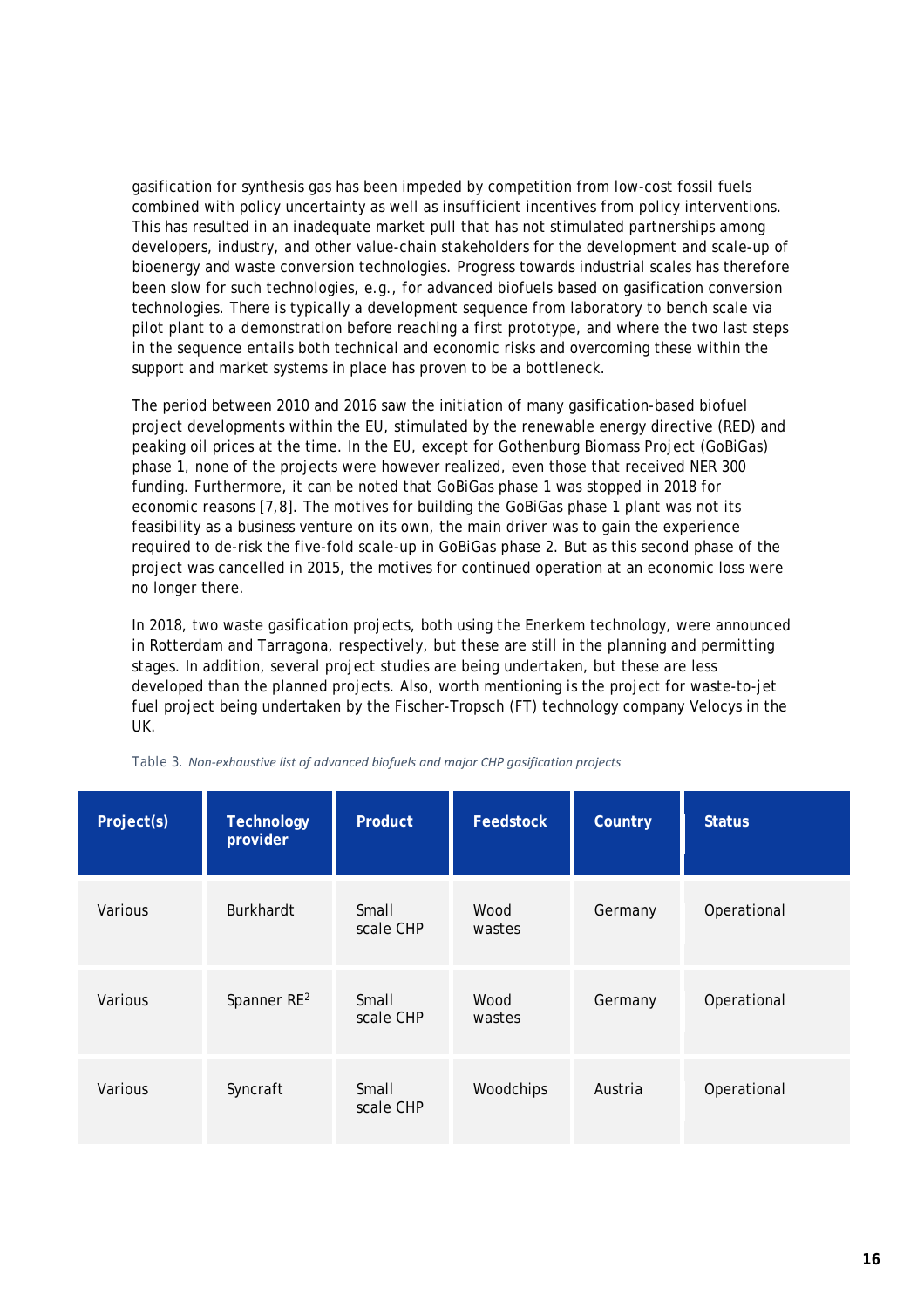| Project(s)                                   | <b>Technology</b><br>provider           | Product            | <b>Feedstock</b>             | Country             | <b>Status</b>               |
|----------------------------------------------|-----------------------------------------|--------------------|------------------------------|---------------------|-----------------------------|
| Various                                      | Urbas                                   | Small<br>scale CHP | Wood<br>chips                | Austria             | Operational                 |
| Various                                      | Glock<br>Oekoenergi<br>$\mathbf e$      | Small<br>scale CHP | Wood<br>chips                | Austria             | Operational                 |
| Various                                      | Hargassner                              | Small<br>scale CHP | Wood<br>chips,<br>pellets    | Austria             | Operational                 |
| Various                                      | Froeling                                | Small<br>scale CHP | Wood<br>chips,<br>pellets    | Austria             | Operational                 |
| Innovative<br>Environmen<br>tal<br>Solutions | Chinook                                 | CHP                | Autoshred<br>der<br>residues | <b>UK</b>           | Operational                 |
| Refgas                                       | Refgas<br>system                        | CHP                | Wood<br>waste                | <b>UK</b>           | Operational                 |
| Güssing,<br>Senden etc.                      | Aichernig<br>Engineering<br>fka Repotec | CHP                | Forest<br>residues           | Austria,<br>Germany | Decommissioned              |
| Lahti                                        | Valmet                                  | CHP                | <b>SRF</b>                   | Finland             | Operational                 |
| <b>Tees Valley</b><br>1 and $2$              | AlterNRG                                | Power              | <b>RDF</b>                   | <b>UK</b>           | Aborted in<br>commissioning |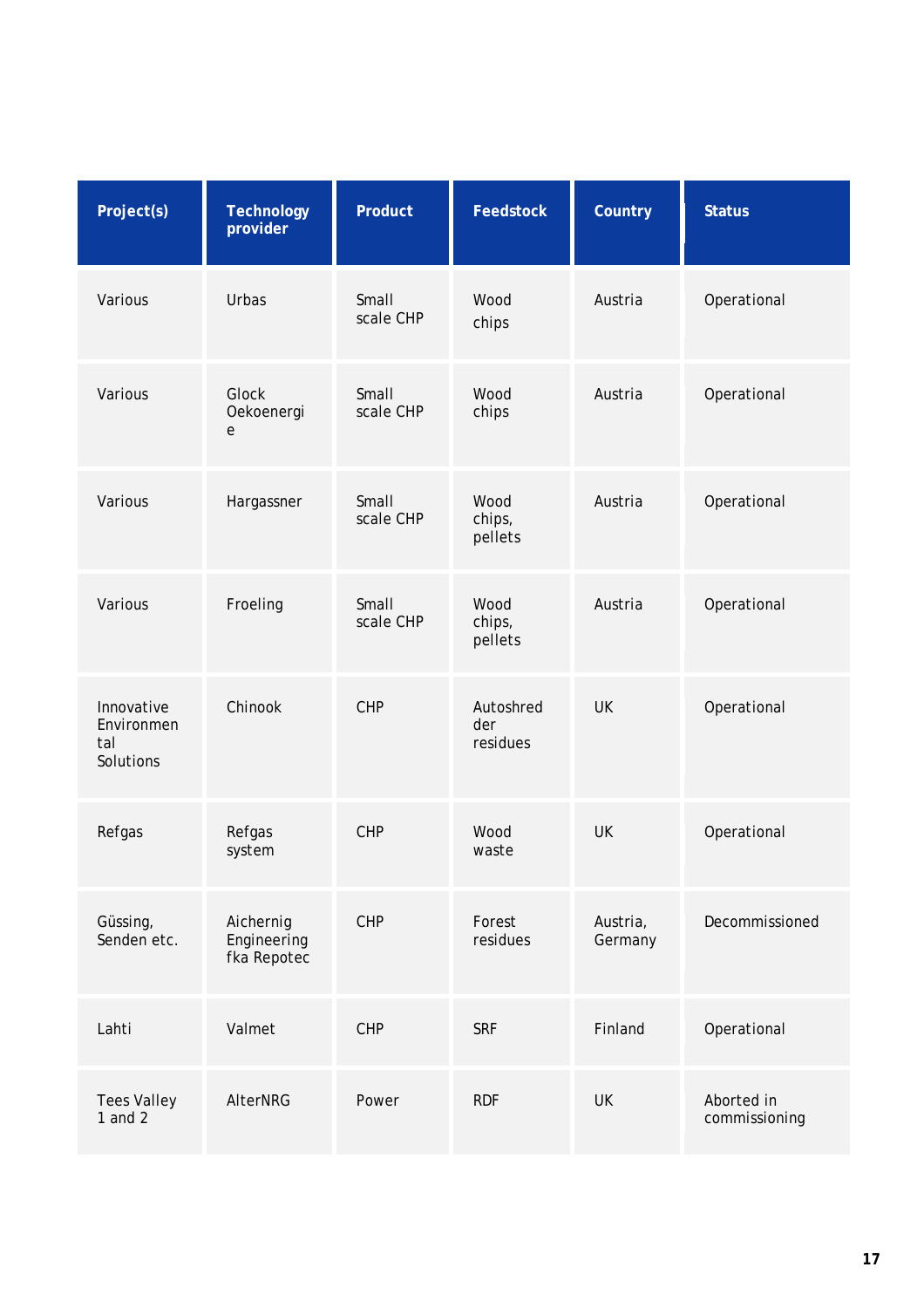| Project(s)                      | <b>Technology</b><br>provider | Product               | <b>Feedstock</b>              | Country                   | <b>Status</b>  |
|---------------------------------|-------------------------------|-----------------------|-------------------------------|---------------------------|----------------|
| Various                         | <b>Biomass</b><br>Power       | Power,<br><b>CHP</b>  | <b>RDF</b>                    | <b>UK</b>                 | Operational    |
| Various                         | Energos                       | Power,<br><b>CHP</b>  | MSW, ISW                      | Norway,<br>UK,<br>Germany | Operational    |
| Various                         | <b>EQTEC</b>                  | Power,<br><b>CHP</b>  | <b>RDF</b>                    | UK,<br>Germany            | Operational    |
| Villier sous<br>montround       | <b>LLT</b>                    | <b>CHP</b>            | <b>RDF</b>                    | France                    | Operational    |
| <b>AMERGAS</b>                  | Essent/Lurg<br>i              | Indirect<br>co-firing | Waste<br>wood                 | The<br>Netherla<br>nds    | Idling         |
| Lahti                           | <b>SHIFW</b>                  | Indirect<br>co-firing | Forest<br>residues,<br>wastes | Finland                   | Decommissioned |
| Vaasa                           | Valmet                        | Indirect<br>co-firing | Forest<br>residues            | Finland                   | Operational    |
| <b>CEMEX</b><br>Rüdersdorf      | Envirotherm<br>fka Lurgi      | Fuel gas              | <b>SRF</b>                    | Germany                   | Operational    |
| <b>ESKA</b><br>Graphic<br>Board | <b>LLT</b>                    | Fuel gas              | Waste<br>paper                | The<br>Netherla<br>nds    | Operational    |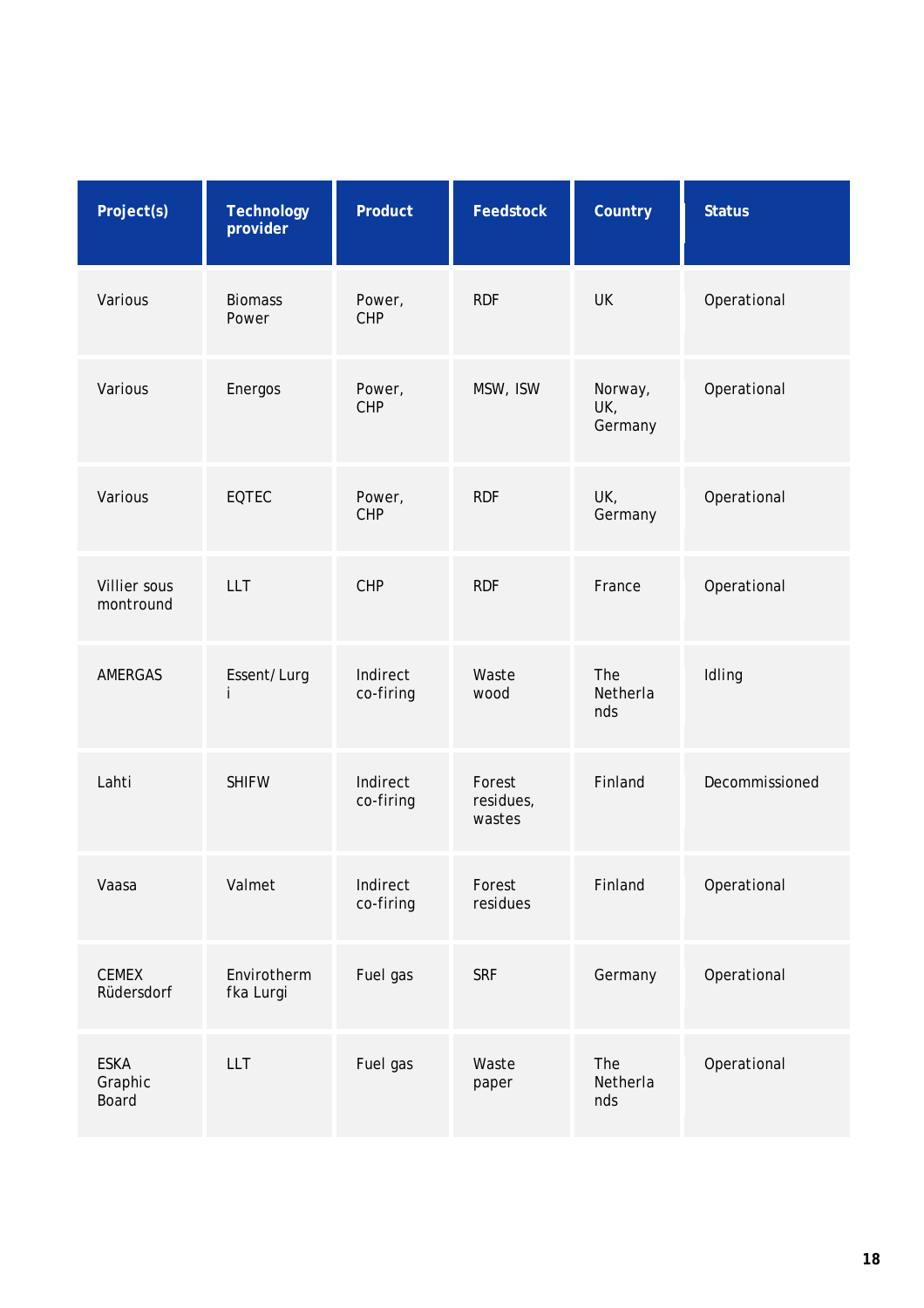| Project(s)             | <b>Technology</b><br>provider             | Product               | <b>Feedstock</b>       | Country                         | <b>Status</b>            |
|------------------------|-------------------------------------------|-----------------------|------------------------|---------------------------------|--------------------------|
| Lime kiln<br>gasifiers | Andritz                                   | Fuel gas              | Forest<br>residues     | Finland,<br>China               | Operational              |
| Lime kiln<br>gasifiers | Valmet                                    | Fuel gas              | Forest<br>residues     | Finland,<br>China,<br>Indonesia | Operational              |
| Ajos BTL               | Various<br>(Siemens,<br>Choren,<br>Kaidi) | FT liquids            | Forest<br>residues     | Finland                         | Cancelled                |
| Bio2G                  | Andritz                                   | Bio-<br>methane       | Forest<br>residues     | Sweden                          | Cancelled                |
| Choren                 | Choren                                    | FT liquids            | Forest<br>residues     | Germany                         | Decommissioned<br>2011   |
| Domsjö                 | Chemrec                                   | Methanol              | <b>Brown</b><br>liquor | Sweden                          | Cancelled                |
| Waste to<br>methanol   | NextChem                                  | Methanol,<br>hydrogen | Wastes                 | Italy                           | Study                    |
| GoBiGas<br>phase 1     | Aichernig<br>Engineering<br>fka Repotec   | Bio-<br>methane       | Forest<br>residues     | Sweden                          | Op. 2013-2018,<br>idling |
| GoBiGas<br>phase 2     | Not decided                               | Bio-<br>methane       | Forest<br>residues     | Sweden                          | Cancelled                |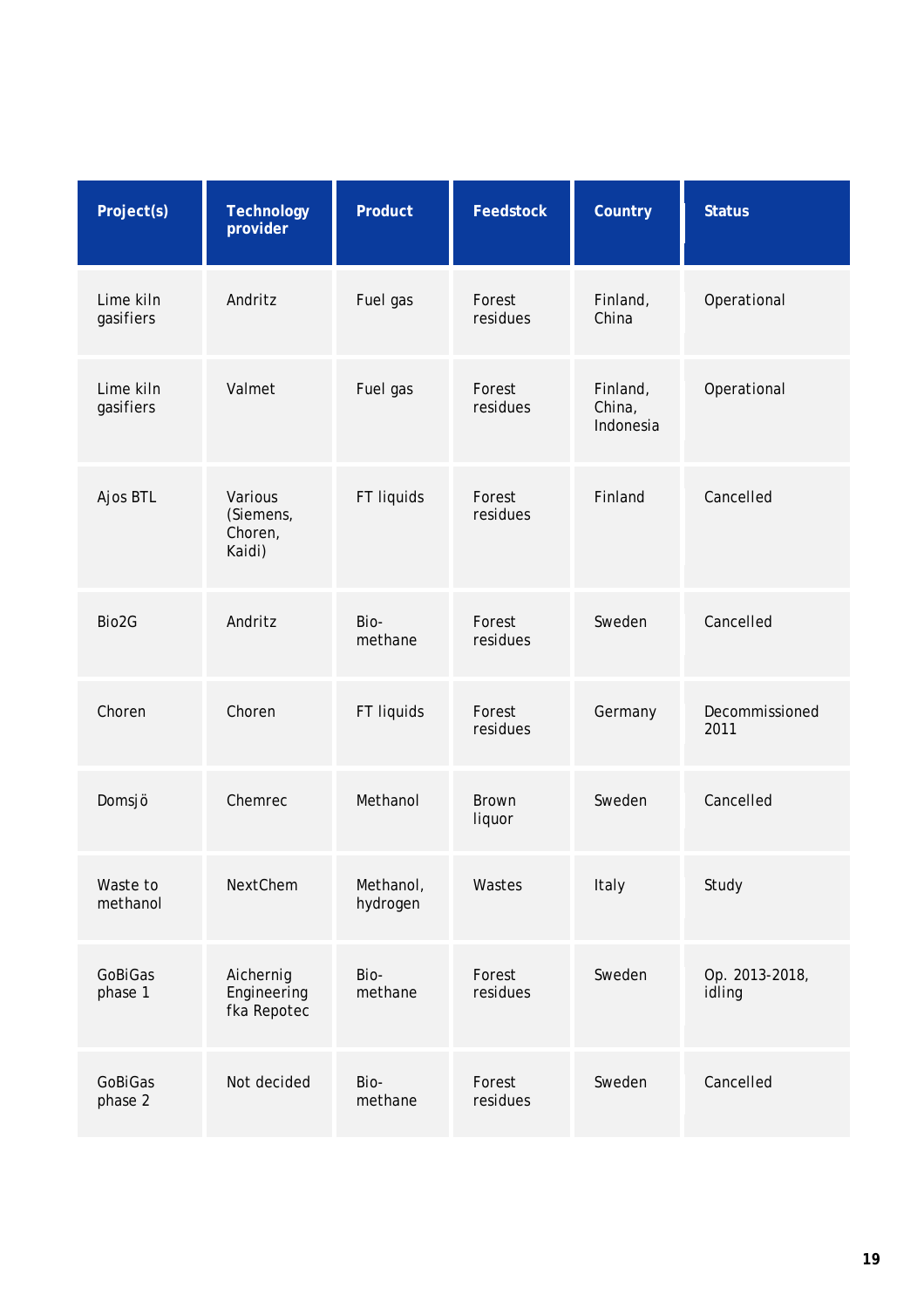| Project(s)                       | <b>Technology</b><br>provider | Product    | <b>Feedstock</b>       | Country                | <b>Status</b> |
|----------------------------------|-------------------------------|------------|------------------------|------------------------|---------------|
| GreenSky                         | Solena                        | FT liquids | <b>RDF</b>             | <b>UK</b>              | Cancelled     |
| Immingham                        | <b>TRI</b>                    | FT liquids | Wastes                 | UK                     | Study         |
| <b>NSE</b>                       | <b>SHIFW</b>                  | FT liquids | Forest<br>residues     | Finland                | Cancelled     |
| Rotterdam                        | Enerkem                       | Methanol   | Wastes                 | Netherla<br>nds        | Planning      |
| Rottneros                        | Chemrec                       | Methanol   | Forest<br>residues     | Sweden                 | Cancelled     |
| Tarragona                        | Enerkem                       | Methanol   | Wastes                 | Spain                  | Announced     |
| <b>UPM Stracel</b><br><b>BTL</b> | Andritz                       | FT liquids | Forest<br>residues     | France                 | Cancelled     |
| Vallvik                          | Chemrec                       | Methanol   | <b>Black</b><br>liquor | Sweden                 | Cancelled     |
| Woodspirit                       | Siemens                       | Methanol   | Forest<br>residues     | The<br>Netherla<br>nds | Cancelled     |
| NOTAR <sup>®</sup><br>gasifiers  | Xylowatt                      | CHP        | Forest<br>residues     | Belgium                | Operational   |
| Movialsa                         | EQTEC plc<br>[Ireland]        | Power      | RDF, MSW               | Spain                  | Operational   |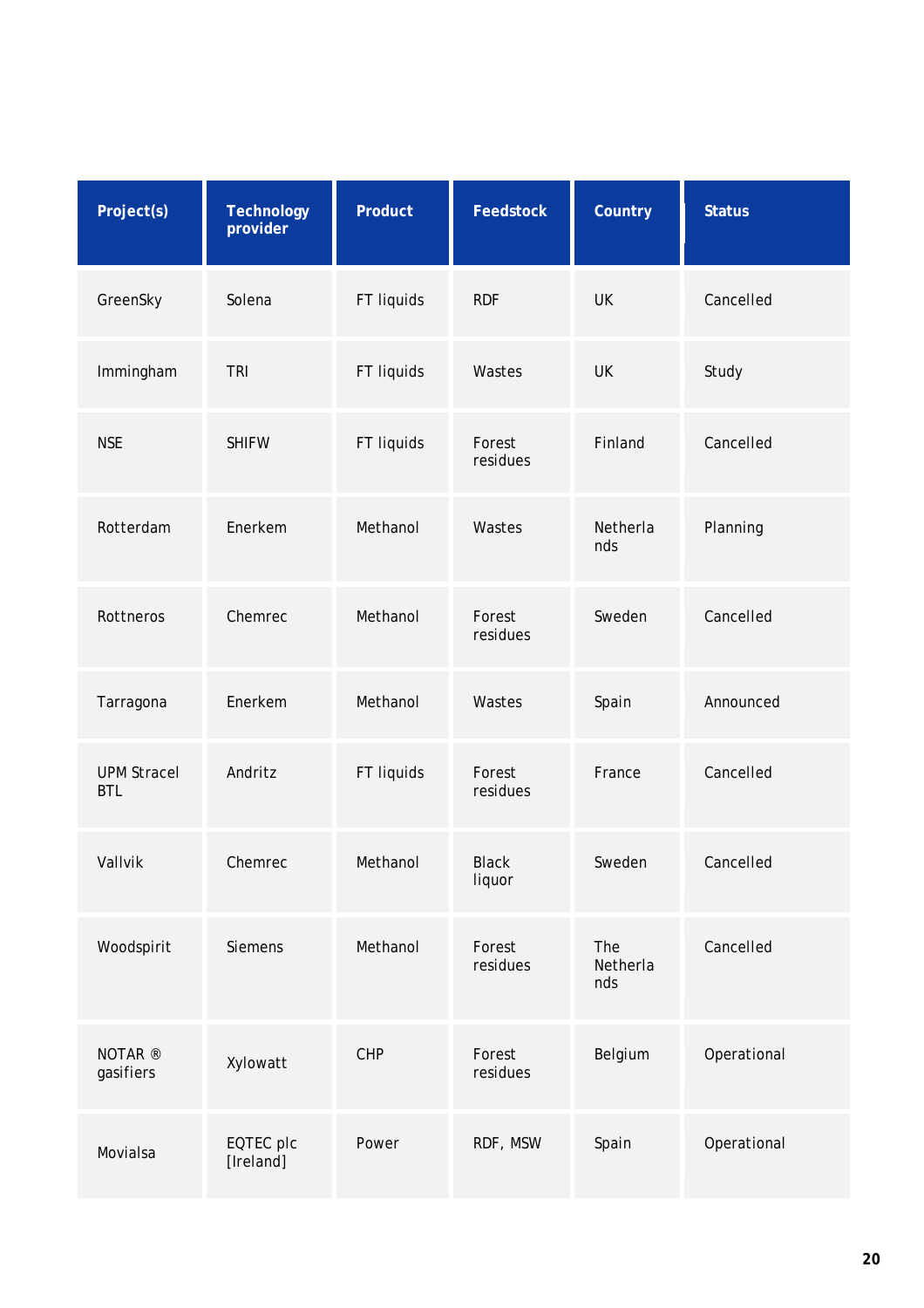| Project(s)            | <b>Technology</b><br>provider                                                                     | Product                         | <b>Feedstock</b>             | Country                                                | <b>Status</b>                                                            |
|-----------------------|---------------------------------------------------------------------------------------------------|---------------------------------|------------------------------|--------------------------------------------------------|--------------------------------------------------------------------------|
| Värmlandsm<br>etanol  | <b>TKI fka</b><br><b>HTW</b>                                                                      | Methanol                        | Forest<br>residues           | Sweden                                                 | Planning                                                                 |
| Various               | Various                                                                                           | Small<br>scale<br>CHP,<br>power | Forest and<br>wood<br>wastes | All<br>continen<br>ts,<br>mainly<br>Asia and<br>Africa | Operational                                                              |
| Waste<br>gasification | <b>WTEC</b>                                                                                       | <b>CHP</b>                      | MSW, ISW                     | <b>USA</b>                                             | Operational                                                              |
| Waste<br>gasification | Various<br>(Nippon<br>Steel,<br>Ebara, JFE,<br>IHI, Mitsui,<br>Takuma,<br>Kawasaki<br>and others) | CHP,<br>power                   | MSW, ISW                     | Japan                                                  | Operation, idling<br>and<br>decommissioning,<br>depending on the<br>site |
| Various               | <b>PRME</b>                                                                                       | CHP,<br>power,<br>fuel gas      | Various                      | USA,<br>France,<br>Italy,<br>others                    | Operational                                                              |
| Various               | Outotec                                                                                           | CHP,<br>power,<br>fuel gas      | Forest and<br>wood<br>wastes | USA,<br>Canada,<br><b>UK</b>                           | Operational                                                              |
| Various               | Nexterra                                                                                          | CHP,<br>power,<br>fuel gas      | Forest and<br>wood<br>wastes | USA,<br>Canada,<br><b>UK</b>                           | Operational                                                              |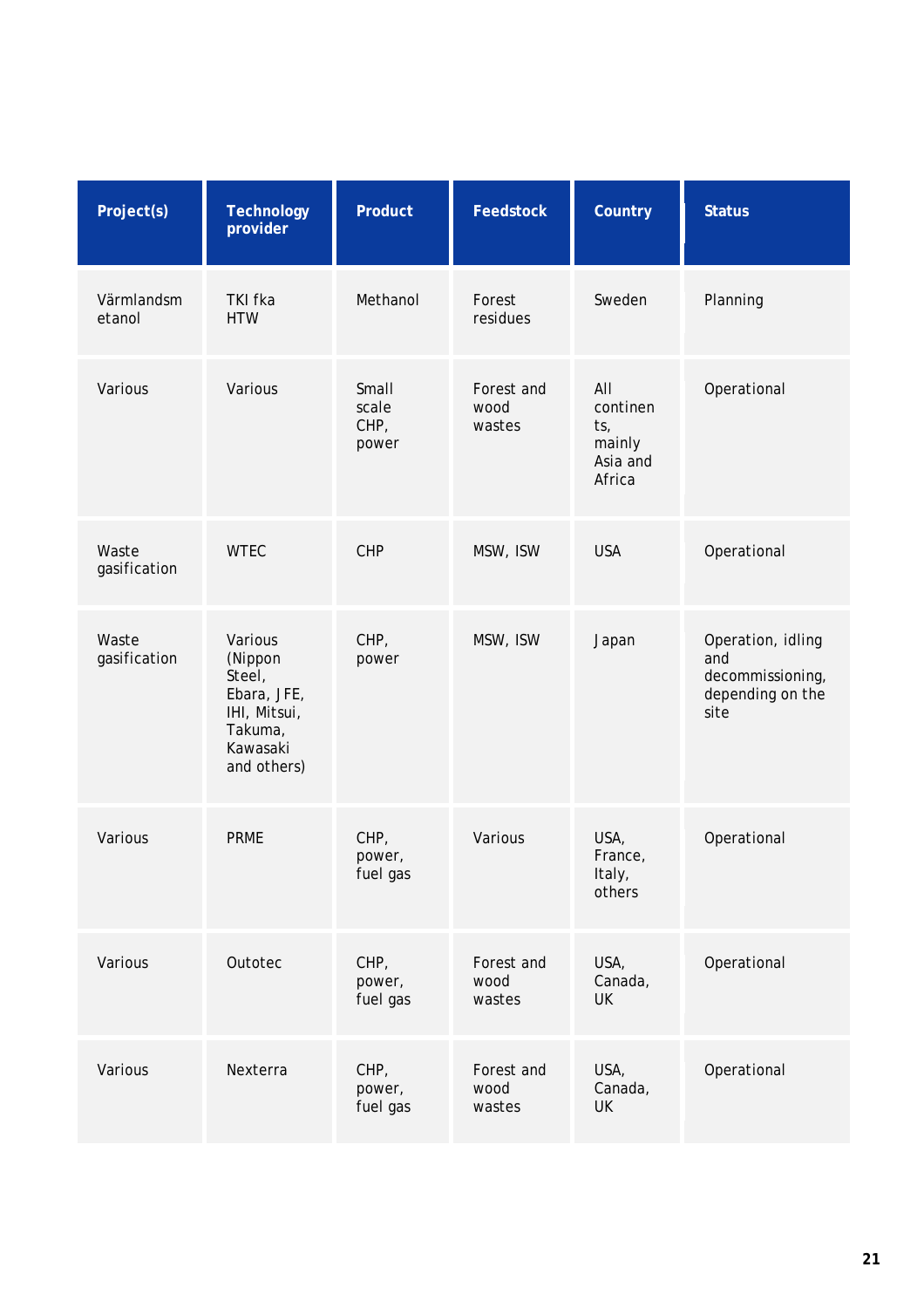| Project(s)                 | <b>Technology</b><br>provider                    | Product               | <b>Feedstock</b>         | Country    | <b>Status</b>  |
|----------------------------|--------------------------------------------------|-----------------------|--------------------------|------------|----------------|
| Cement<br>plants           | Anhui<br>Conch<br>Kawasaki<br>Engineering<br>Co. | Fuel gas              | <b>MSW</b>               | China      | Operational    |
| Alberta<br><b>Biofuels</b> | Enerkem                                          | Methanol,<br>ethanol  | <b>RDF</b>               | Canada     | Operational    |
| <b>Bayou Fuels</b>         | <b>TRI</b>                                       | FT liquids            | Forest<br>residues       | <b>USA</b> | Planned        |
| Flambeau<br>River          | <b>TRI</b>                                       | FT liquids            | Forest<br>residues       | <b>USA</b> | Cancelled      |
| Ineos Bio                  | Ineos Bio                                        | Ethanol               | <b>Biomass</b><br>wastes | <b>USA</b> | Decommissioned |
| New Page                   | <b>TRI</b>                                       | FT liquids            | Forest<br>residues       | <b>USA</b> | Cancelled      |
| Pontotoc                   | Enerkem                                          | Ethanol               | <b>RDF</b>               | <b>USA</b> | Cancelled      |
| Range Fuel                 | Range Fuel                                       | Methanol<br>& ethanol | Forest<br>residues       | <b>USA</b> | Decommissioned |
| <b>Red Rock</b>            | <b>TC Global</b>                                 | FT liquids            | Forest<br>residues       | <b>USA</b> | Construction   |
| Riverbank                  | InEnTec                                          | Ethanol               | Orchard<br>residues      | <b>USA</b> | Planned        |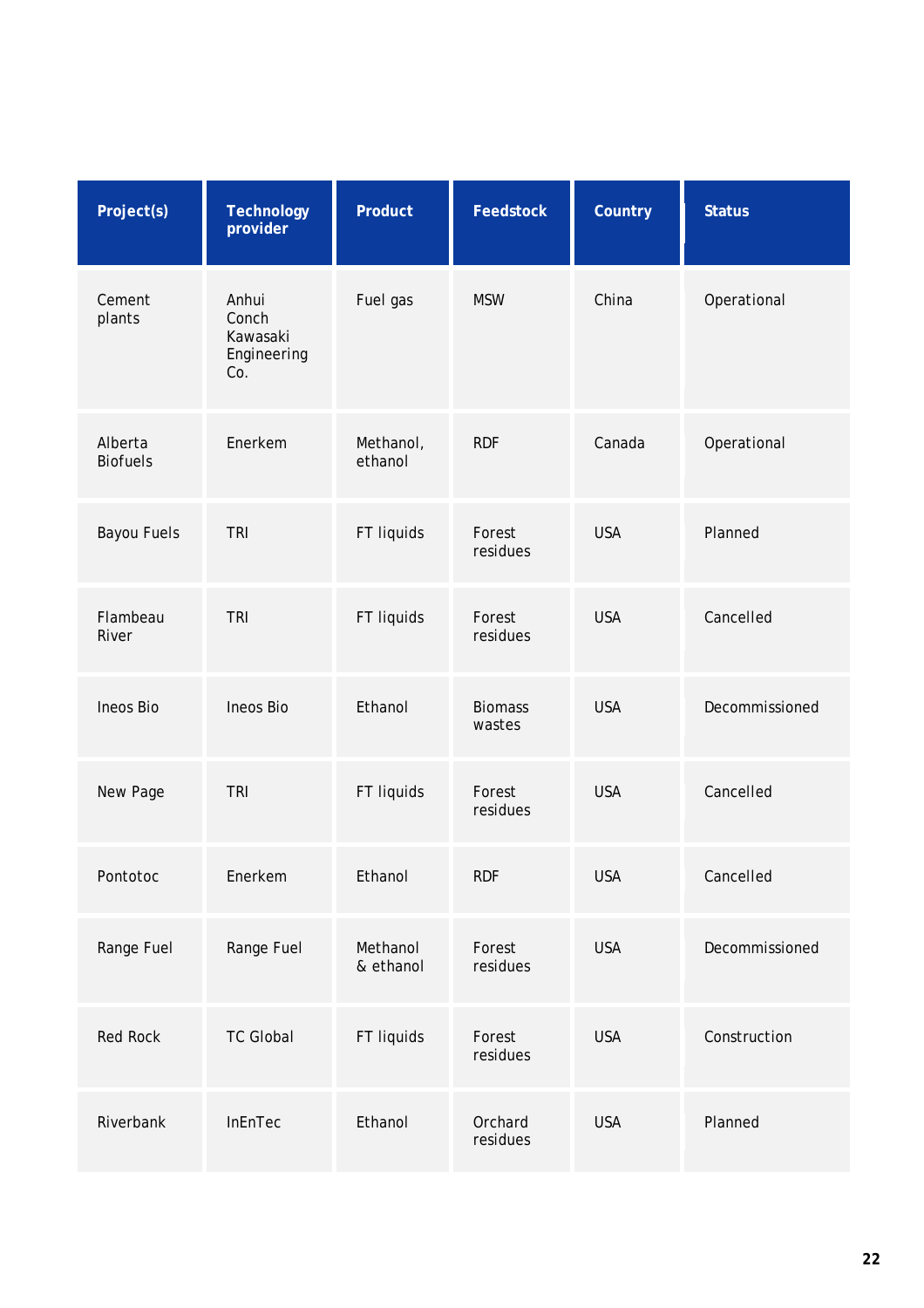| Project(s)                | <b>Technology</b><br>provider           | Product                 | <b>Feedstock</b>           | Country                | <b>Status</b> |
|---------------------------|-----------------------------------------|-------------------------|----------------------------|------------------------|---------------|
| Showa<br>Denko            | Ebara UBE<br>Process<br>(EUP)           | Hydrogen                | Plastic<br>waste           | Japan                  | Operational   |
| Sierra<br><b>Biofuels</b> | <b>TRI</b>                              | FT liquids              | <b>RDF</b>                 | <b>USA</b>             | Construction  |
| Vanerco                   | Enerkem                                 | Ethanol                 | <b>RDF</b>                 | Canada                 | Planned       |
|                           |                                         |                         | Development units          |                        |               |
| Ambigo                    | Synova<br>Power<br>(Milena,<br>OLGA)    | Bio-<br>methane         | <b>Biomass</b><br>residues | The<br>Netherla<br>nds | On hold       |
| Bioliq                    | BioLiq                                  | Gasoline                | Agric.<br><b>Residues</b>  | Germany                | Operational   |
| BioTfuel                  | <b>TKI</b>                              | FT liquids              | <b>Biomass</b><br>residues | France                 | Commissioning |
| Comsyn                    | <b>VTT</b>                              | FT liquids              | Forest<br>residues         | Finland                | Operational   |
| Gaya                      | Aichernig<br>Engineering<br>fka Repotec | Bio-<br>methane         | <b>Biomass</b><br>residues | France                 | Operational   |
| <b>LTU Green</b><br>Fuels | Chemrec                                 | Methanol,<br><b>DME</b> | <b>Black</b><br>liquor     | Sweden                 | Idling        |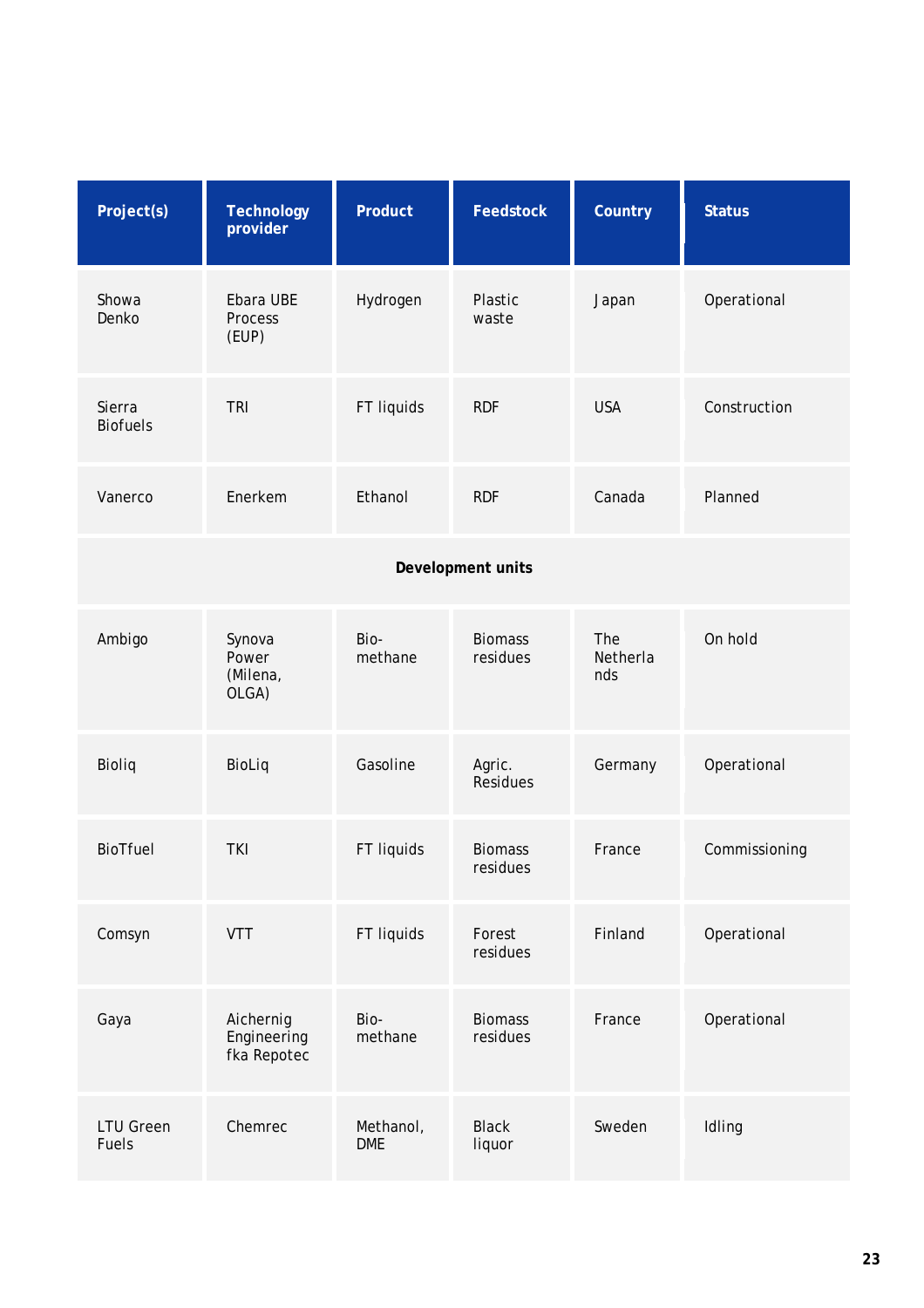| Project(s)                   | <b>Technology</b><br>provider                  | <b>Product</b>   | <b>Feedstock</b>                    | Country | <b>Status</b> |
|------------------------------|------------------------------------------------|------------------|-------------------------------------|---------|---------------|
| City<br>Refinery<br>Vuosaari | Helen,<br>Lassila &<br>Tikanoja,<br><b>VTT</b> | CHP,<br>biofuels | <b>Biomass</b><br>residues          | Finland | Planning      |
| SMS Wien-<br>Simmering       | <b>SMS Group</b>                               | FT-liquids       | Sewage<br>sludge,<br>paper<br>waste | Austria | Planning      |
| Kew<br>Technology            | <b>SEC</b><br>Technology                       | Power            | Wood<br>wastes                      | UK.     | Operational   |

The situation is similar in a global perspective. There is one plant in Japan using the Ebara Ube Process (EUP), although not for biofuels, that gasifies plastic waste to make syngas, ultimately to produce hydrogen for ammonia synthesis. However, in 2019 it was announced that the EUP technology would form the basis for a cooperation between JGC Corporation, Ebara Environmental Plant Co., Ltd., Ube Industries, Ltd., and Showa Denko K.K. for an EPC business for plastic waste gasification facilities. Sekisui Chemical has worked with a LanzaTech Inc. and has succeeded in developing the gasification of combustible waste into carbon monoxide and hydrogen that is converted to ethanol by gas fermentation.

There is also a plant by Enerkem in Edmonton, Alberta in initial operation, using refusederived fuel (RDF). A second plant in Canada is in planning stage.

In the USA, a number of projects have been initiated in the last decade. Two industrial projects, Range Fuel and Ineos Bio, completed construction but were stopped within a few years, seemingly from technical problems. Two other projects, Red Rock Biofuels and Sierra Biofuels, reached financial closure in 2017, and after several years of struggle with planning and financing, both are now under construction. In addition, a biomass-to-FT liquids project by Velocys and a biomass-to-ethanol plant by Aemetis are also somewhere along the project development cycle.

Only four major pilot installations are operating in the EU, one of which, Gaya, is very small, one is under construction, and two, Comsyn and BioTfueL, were started in the period since 2016. The situation in the USA is similar, there are three major operating pilot facilities, one of which is based on the same technology as that used in the Güssing and GoBiGas plants.

The situation with a very slow progress is not limited to gasification technology as such. The same trend is also observed for other forms of biofuels, as many of the causes are in e.g., energy prices and regulatory and policy barriers affecting the market are recurring themes.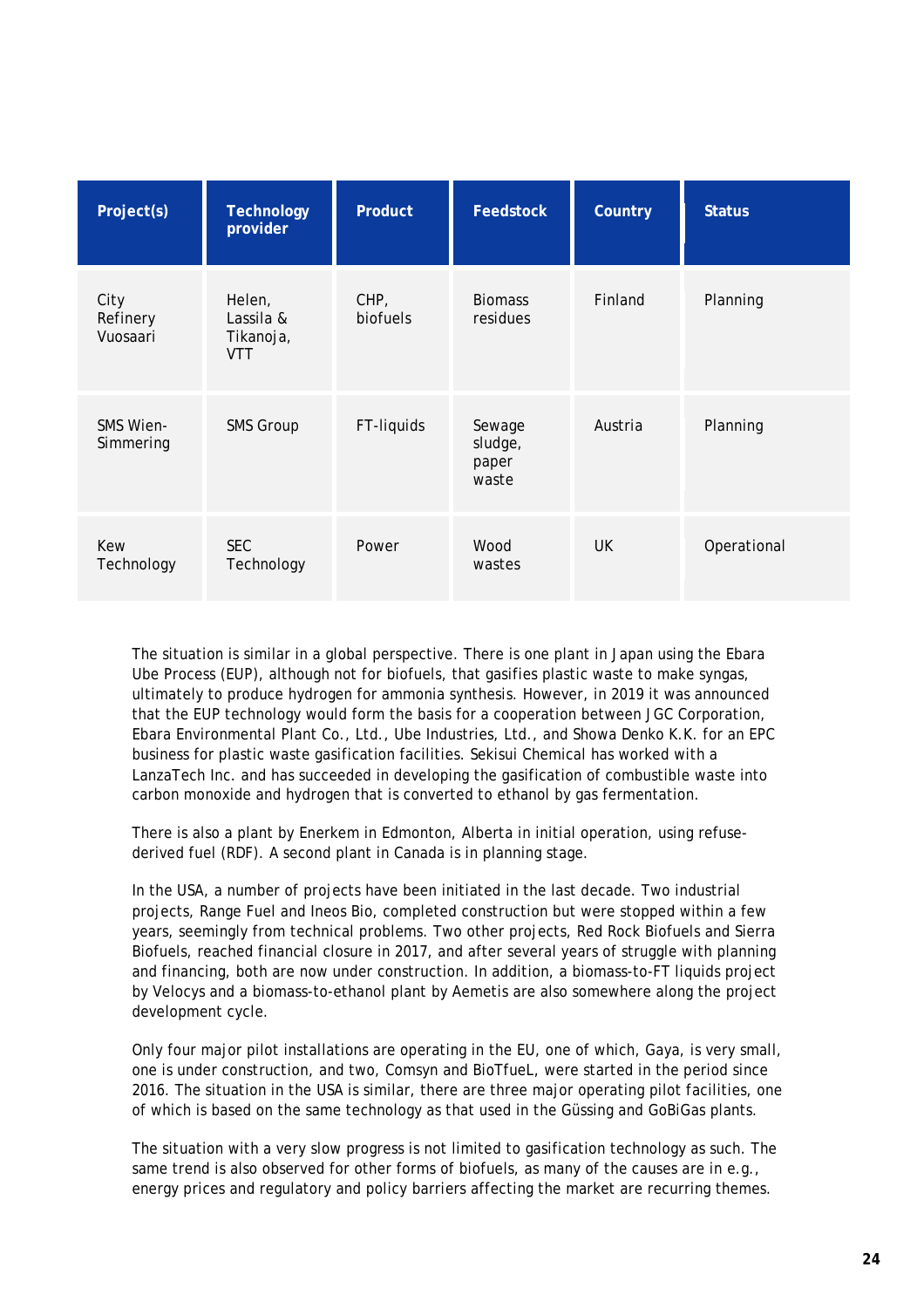There are many things that is in favour of gasification as a technology; the combination of fuel flexibility and product flexibility, high conversion of the fuel, technologies suitable for a variety of scales, etc. are technical aspects that means that gasification has fewer feedstock and technical limitations than other advanced biofuel technologies. This potential is a basic aspect of gasification that keeps the technology on the agenda, despite technical problems in installations in the past.

It should also be realised that the novelty in the technology is the use of biomass in gasification systems and the associated gas cleaning, whereas the upgrading of the gas and the synthesis to products is extensively used in the gas in petrochemical and chemical industries and are thus well-proven. By analogy, the modern form of coal gasification started in the 1970-80´s and went through the learning curve and is today a proven commercial technology with many installations, in particular in China. There is no reason why biomass gasification could not follow in suite to this technology if it can get off the ground in the first installations.

The RED II, and hopefully the follow-up on the renewable fuel standard (RFS2), plus policy interventions in many countries individually, focus on reducing GHG emissions in the transport sector and therefore place more emphasis on advanced biofuels. Such policy- and marketrelated developments can result in that the market condition become more favourable and gasification-based and other advanced biofuels plant can be economically feasible. The common issues faced by advanced biofuels include the use the framework policies just mentioned to establish conditions, initially for financing developments and market establishment in industrial scale first-of-a-kind plants, and then also more long-term, to establish a commercial framework that leads to more widespread activities and deployment.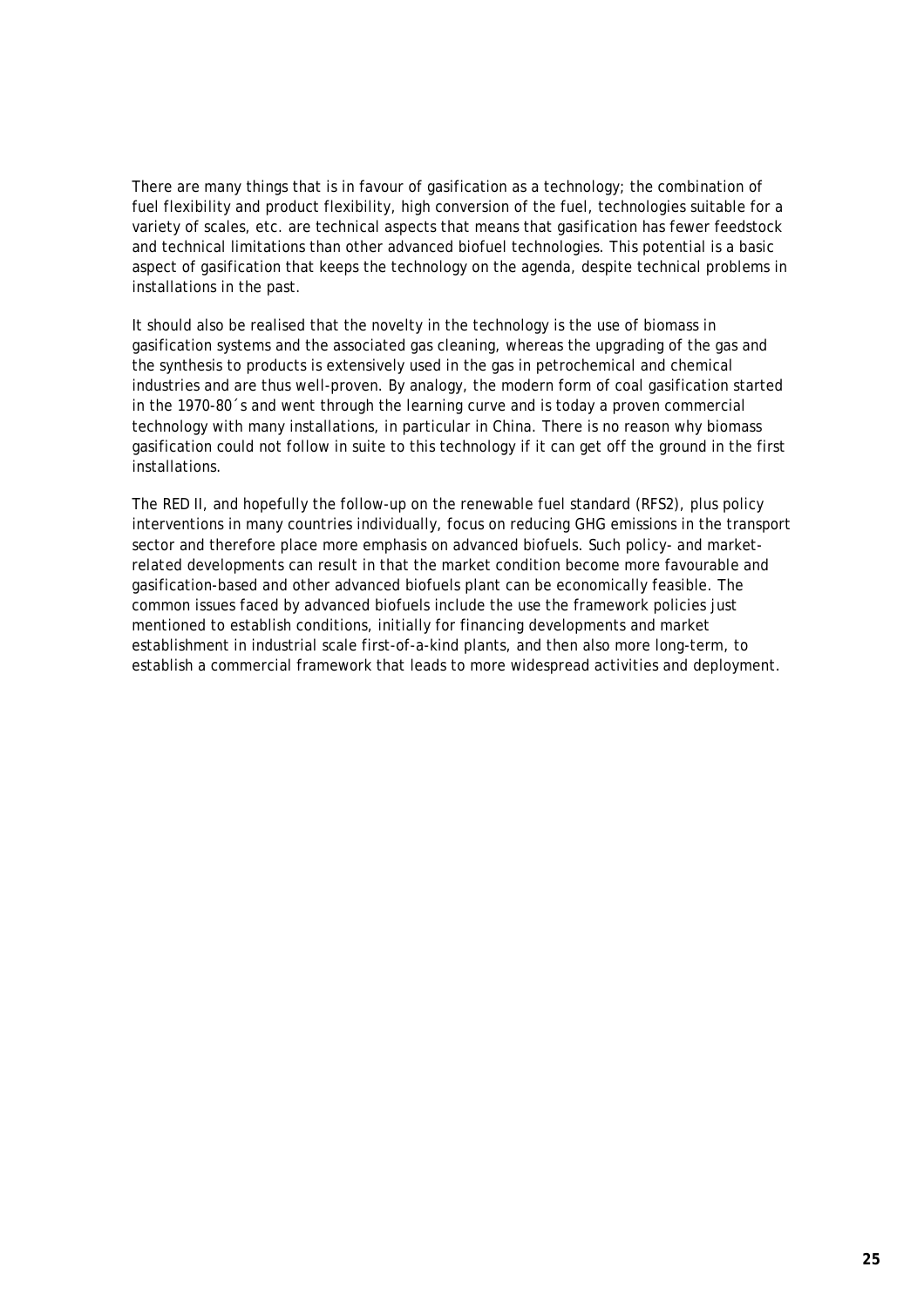# <span id="page-27-0"></span>**Technology Profiles & Technology Readiness Level Assessments**

This chapter examines in closer detail the technical features, development trajectory and technology readiness of the selected sample of ten gasification technologies in various stages of market emergence. The sample was selected to capture some of the diversity of the technical options present in the market, technologies are characterized by flexibility in both scale and end product, although the majority are clearly marketed at localized, small-scale applications. Towards the end of the chapter, a non-exhaustive list of emerging technologies that were surveyed but not taken forward for closer examination is also provided.

# <span id="page-27-1"></span>**ADVANCED BIOMASS GASIFICATION TECHNOLOGY BY RENERGI PTY LTD. [AUSTRALIA]**

Renergi Pty Ltd's *Advanced Biomass Gasification Technology* has been developed to convert various biomass streams (e.g., forestry wastes and agricultural wastes) to heat and power in CHP applications [1]. According to the company, the technology is characterized by the use of biochar as a catalyst to remove organic and inorganic impurities in syngas, which eliminates the need for liquid-based scrubbing, thereby simplifying syngas treatment, and by a system design that minimizes volatile-char interactions and incorporates advanced energy recuperation principles, thereby improving char reactivity and increasing overall efficiency [1-4].

| Designation                | <b>Advanced Biomass Gasification Technology</b>              |
|----------------------------|--------------------------------------------------------------|
| Developer/Promotor         | Renergi Pty Ltd. [Australia]                                 |
| <b>Gasification Method</b> | Two-stage gasification (general classification not provided) |
| <b>Feeding System</b>      | Hooper with an agitator-equipped rotary feeder               |
| Oxidant                    | Air, steam                                                   |

*Table 4. Technology profile for Renergi Pty Ltd's Advanced Biomass Gasification Technology*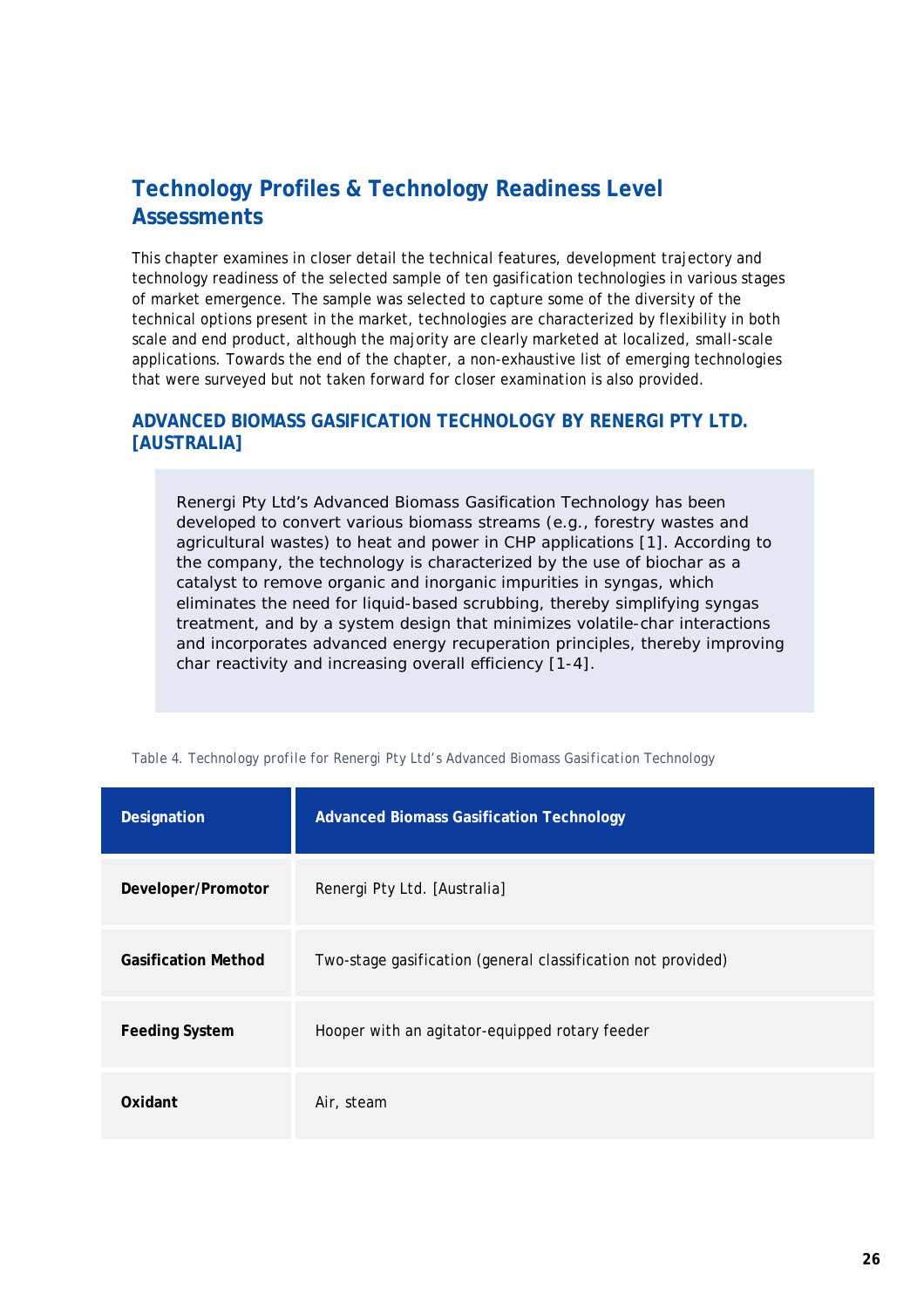| Designation                 | <b>Advanced Biomass Gasification Technology</b>                     |
|-----------------------------|---------------------------------------------------------------------|
| Principal<br>Feedstock(s)   | Forestry wastes, woody plantations, and agricultural wastes         |
| Principal<br>Application(s) | Heat & Power (CHP) by means of an ICE                               |
| Scale                       | 100 kg/h feed (demo unit), upper limit unknown (commercial unit)    |
| Development Status          | Technical testing in demonstration scale; pending commercialization |

### <span id="page-28-0"></span>**Process Description**

The subsequent process description is primarily put together from information provided by the developer (a) in response to a request for comment, and (b) in the 100 kg/h demonstration plant project report [3, 4]. Other sources of information consulted include academic articles from a research group at Curtin University responsible for developing the technology [5, 6] and patent reports [7-9].

As a first step, biomass is dried in a conventional dryer to remove part of moisture by using heat recovered from the cooling of syngas. The dried biomass is fed to a pyrolysis zone (presumed to be in the gasifier vessel, although the process description provided by the developer is not explicit on this), resulting in the production of a gaseous intermediate product called volatiles and a solid intermediate product called biochar. The biochar and volatiles enter different zones of a gasifier. Biochar will be gasified with air and steam in the practical absence of volatiles at 850-1000 °C. The gas produced from the gasification of the biochar mixes with the volatiles in the volatile reforming zone of gasifier and is cleaned in a hot gas cleaning and energy recuperation unit. The organic and inorganic impurities such as tar residue and vaporized metallic species (such as potassium) in the raw gasification product gas are either chemically converted or physically removed as the hot product gas is cooled down. Energy recuperation takes place to convert the thermal energy into chemical energy. According to Renergi, the clean product gas meets the quality requirements for use in a gas engine or other types of power generation equipment (e.g., fuel cells) to generate electricity and/or heat [3].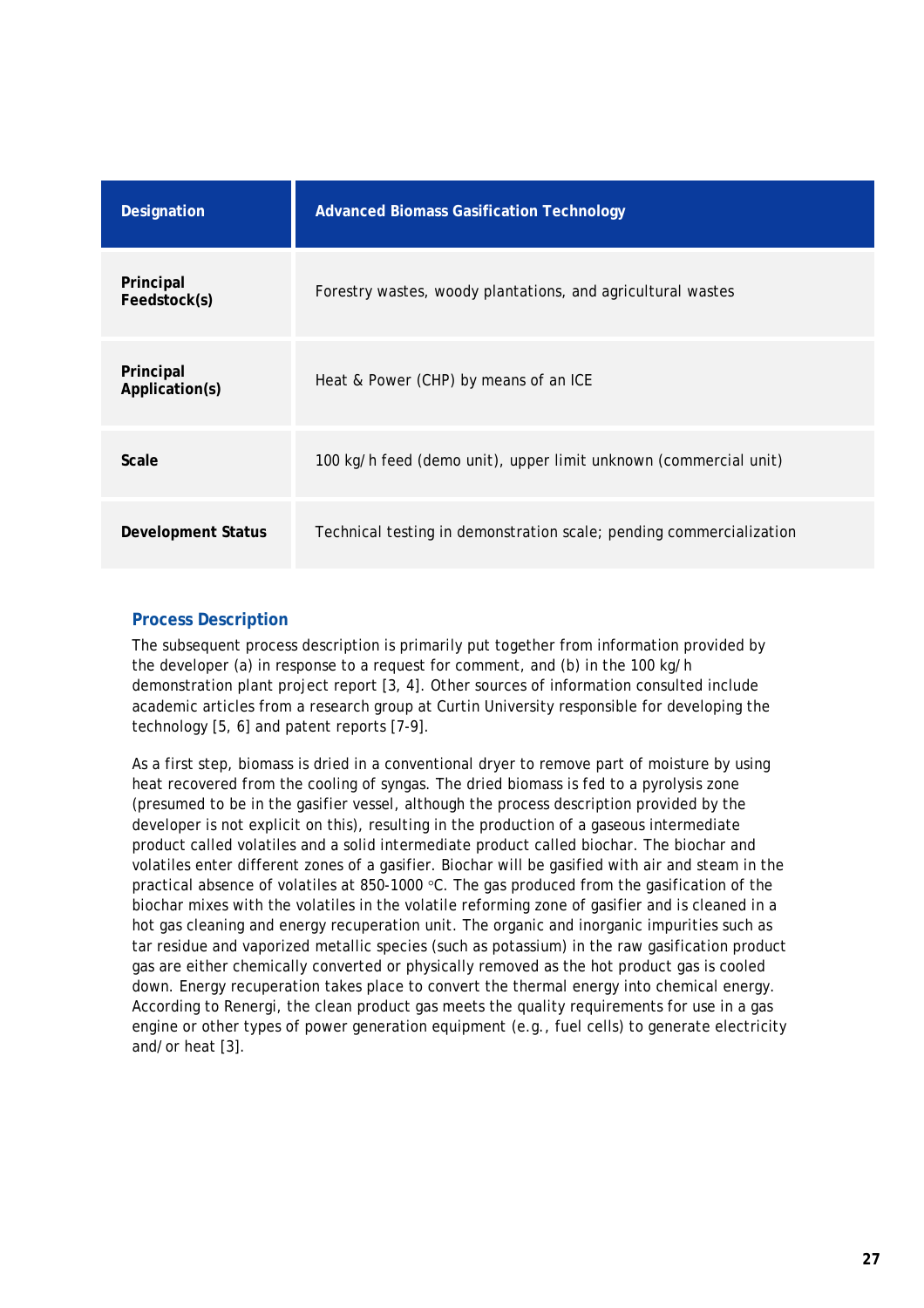

### Renergi Pty Ltd's Advanced Biomass Gasification Technology

*Figure 1. A schematic of the Renergi Pty Ltd's Advanced Biomass Gasification Technology. Based on the schematic diagram provided in [3]*

Renergi have developed their own pyrolysis technology to pyrolyze biomass [8]. It is claimed by Renergi that a wide range of biomass resources, like forestry wastes, woody plantations, and agricultural wastes, with a wide range of particle sizes, ranging from microns to centimetres, can be in the same feedstock, reducing the cost of biomass preparation. By minimizing the interaction between volatiles and biochar, the developer claims that the technology can achieve rapid gasification under relatively mild conditions of atmospheric pressure and relatively low temperatures (850-1000°C) and achieve cold gas efficiencies of over 90% (HHV).

According to Renergi, the integrated hot gas cleaning they have developed has made it possible to produce syngas that meets the quality requirement for direct use in gas engine without using a liquid scrubbing process. Biochar, produced in gasifier, has been tested as catalysts in the hot gas cleaning unit. Experiments at the auto-thermal demonstration plant showed that the hot gas leaving the catalyst bed had a tar content below 20 mg/Nm<sup>3</sup> and the HHV of the gas was calculated to be  $5.1-6.9$  MJ/Nm<sup>3</sup> [2].

### <span id="page-29-0"></span>**Development Status, Applications, Production Scale**

The technology has been technically demonstrated in a 100 kg/h auto-thermal demonstration plant in Technology Park, Perth, Australia, which was constructed in part through the financial support of the Australian Renewable Energy Agency (ARENA) [10]. In Renergi's estimation, the demo plant increased the TRL of the technology from 5 to 7-8 and as of 2017 the company was planning to proceed with commercialization [3,4]. The principal application of the clean syngas appears to be combustion in a gas engine or equivalent device for combined heat and power generation, however, combustion in a gas engine was not included in the demo according to publicly available information [2].

Renergi's technology portfolio also contains a grinding pyrolysis technology, which has been developed and demonstrated with a bio-refinery focus on production of non-condensable gases,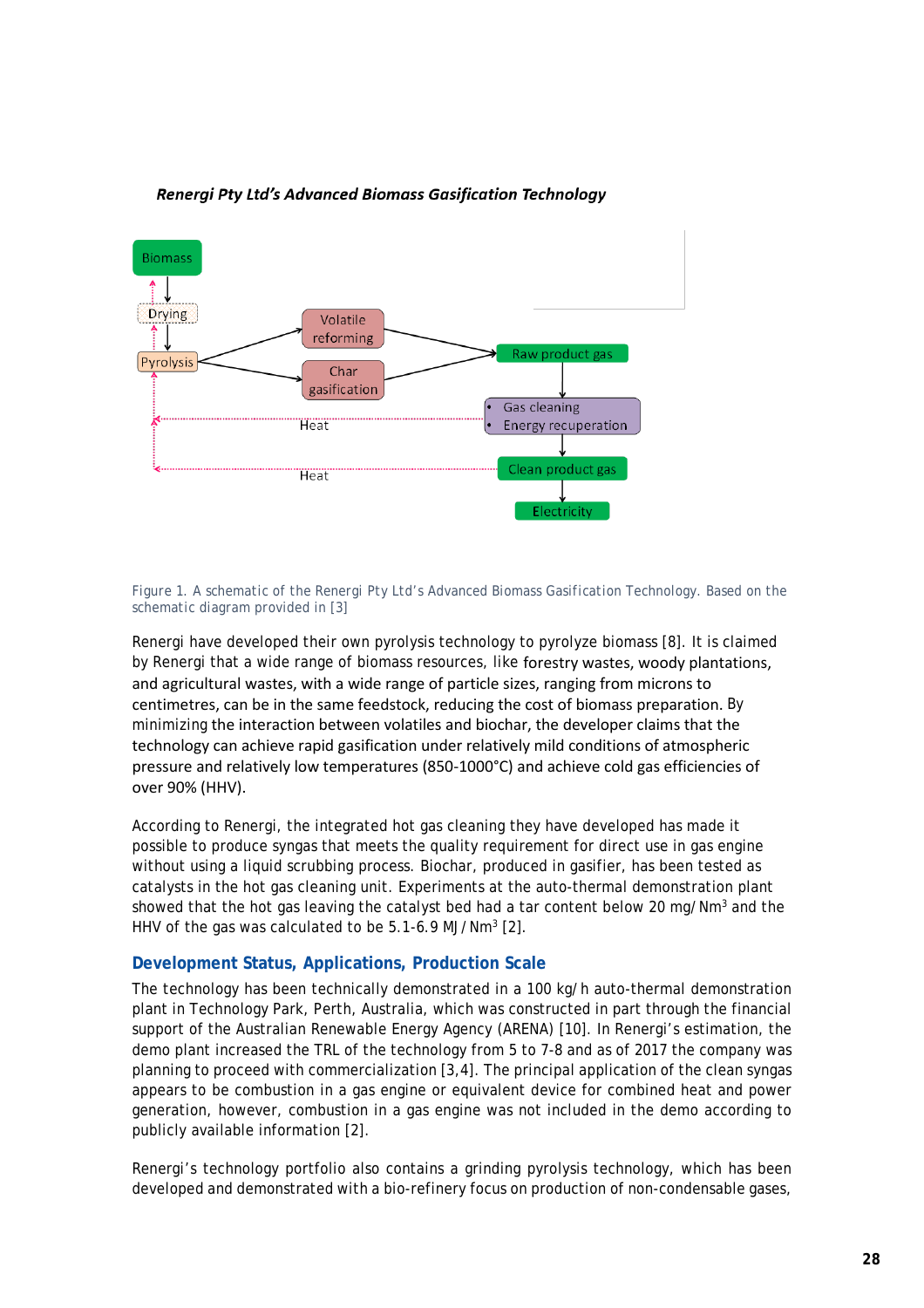liquid bio-oil, and solid biochar, with the demonstration plant being rated at 100 kg/h [11,12]

### <span id="page-30-0"></span>**Technology Readiness Level**

An assessment of the technology readiness of the Advanced Biomass Gasification Technology is provided in [Table 5.](#page-30-1)

<span id="page-30-1"></span>*Table 5. Assessment of technology readiness for Renergi Pty Ltd's Advanced Biomass Gasification Technology. Note that a heat and power co-generation application is assumed, and the biochar and heat alternative is not assessed*

| <b>Process steps</b>                        | <b>TRL</b> | Weight [%] | <b>Comments</b>                                                                                                                                                                                                                                                                                                                                                                                                                                                                                                                                                                                                                                                                                                                                                                                                                                                                                                                                                                                                                                                                                                                                                                                                                                                                                                                                   |
|---------------------------------------------|------------|------------|---------------------------------------------------------------------------------------------------------------------------------------------------------------------------------------------------------------------------------------------------------------------------------------------------------------------------------------------------------------------------------------------------------------------------------------------------------------------------------------------------------------------------------------------------------------------------------------------------------------------------------------------------------------------------------------------------------------------------------------------------------------------------------------------------------------------------------------------------------------------------------------------------------------------------------------------------------------------------------------------------------------------------------------------------------------------------------------------------------------------------------------------------------------------------------------------------------------------------------------------------------------------------------------------------------------------------------------------------|
| Feedstock<br>handling<br>system             | $6 - 7$    | 10         | Covers the drying and the hopper-rotary-feeder-<br>agitator-assembly steps. The 100 kg/h demonstration<br>plant was equipped with a biomass dryer and a<br>feeding sub-system, which, in the absence of<br>information to the contrary, are taken to be the same<br>as those included in the commercially offered<br>configuration.<br>Based on the evidence in the public domain and<br>information provided by the developer, the step has<br>been successfully demonstrated as part of the general<br>demonstration of the technology in a 100 kg/h demo<br>unit, although the scale of intended commercial unit<br>is unknown.<br>In response to a request for feedback on the<br>evaluation, the developer proposed a TRL score of 7-8<br>for the step (as well as for other process steps).<br>However, a TRL score 7-8 supposes that the final<br>design is virtually complete, and that the final<br>configuration has undergone large-scale testing in 5-<br>25% of the intended commercial scale (which could<br>not be ascertained) as well as requires some evidence<br>that the technology in its current state is approaching<br>the end of true system development, which could not<br>be established. Hence, a TRL score of 6-7 is deemed<br>to best reflect the state of development based on<br>publicly available information. |
| Gasification<br>reactor with<br>heat supply | $6 - 7$    | 30         | Covers the pyrolysis, volatile reforming & gasification<br>of the feedstock. Tested in the 100 kg/h<br>demonstration plant. The pyrolysis unit in the demo<br>plant was of Renergi's own design and has undergone<br>testing in a 100 kg/h demonstration unit [11, 12].<br>Spatially separating the reforming of volatile gases<br>from the gasification of char has a major impact on<br>the effectiveness of the technology. It is assumed<br>that the gasification reactor tested in the<br>demonstration plant is scalable and that the tested                                                                                                                                                                                                                                                                                                                                                                                                                                                                                                                                                                                                                                                                                                                                                                                                |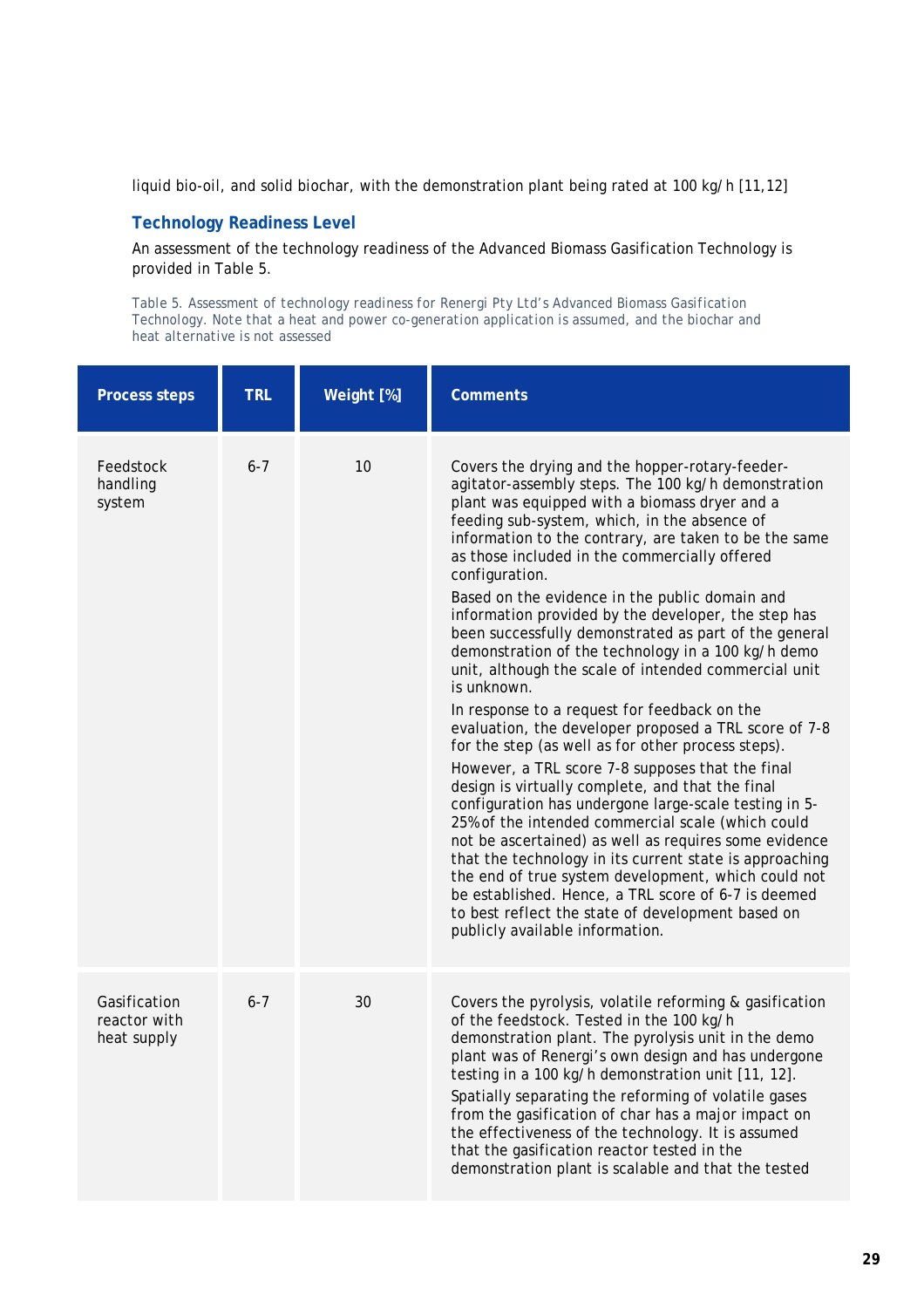| <b>Process steps</b>                      | <b>TRL</b> | Weight [%] | <b>Comments</b>                                                                                                                                                                                                                                                                                                                                                                                                                                                                                                                                                                                                                                                                                               |
|-------------------------------------------|------------|------------|---------------------------------------------------------------------------------------------------------------------------------------------------------------------------------------------------------------------------------------------------------------------------------------------------------------------------------------------------------------------------------------------------------------------------------------------------------------------------------------------------------------------------------------------------------------------------------------------------------------------------------------------------------------------------------------------------------------|
|                                           |            |            | capacity represents at least 25% of the commercially<br>offered capacity.<br>A TRL score of 6-7 is assigned following the reasoning<br>outlined under "Feedstock handling system."                                                                                                                                                                                                                                                                                                                                                                                                                                                                                                                            |
| Product gas<br>separation<br>and cleaning | $6 - 7$    | 30         | The design and regulation of the catalyst bed, the<br>choice of the catalyst material and their integration<br>with the gasification vessel and energy recuperation<br>are central elements in the technology. The<br>configuration in the demonstration unit is likely<br>similar to the commercially offered configuration<br>based on project reports and may represent an actual<br>system validation in a relevant environment.<br>The hot gas cleaning has been tested using the<br>biochar produced in gasifier as catalyst. Given the<br>reported syngas quality for its direct use in gas engine<br>and the reasoning outlined under "Feedstock handling<br>system", a TRL score of 6-7 is assigned. |
| Integrated<br>operation                   | $6 - 7$    | 30         | The individual technological components in the<br>system configuration aimed at commercial<br>application are known and have been tested in<br>demonstration scale except for the final integration<br>with a gas engine, which was not part of the demo<br>plant. A TRL score of 6-7 is assigned following<br>reasoning outlined under "Feedstock handling<br>system."                                                                                                                                                                                                                                                                                                                                       |
| Overall<br>"Weighted<br>Average"          | $6 - 7$    |            |                                                                                                                                                                                                                                                                                                                                                                                                                                                                                                                                                                                                                                                                                                               |
| <b>Overall</b><br>"Weakest<br>Link"       | $6 - 7$    |            |                                                                                                                                                                                                                                                                                                                                                                                                                                                                                                                                                                                                                                                                                                               |

# **Developer Feedback**

Renergi Pty Ltd responded to a request for feedback on the technology assessment. They provided corrections and clarifications on various technical aspects and a process description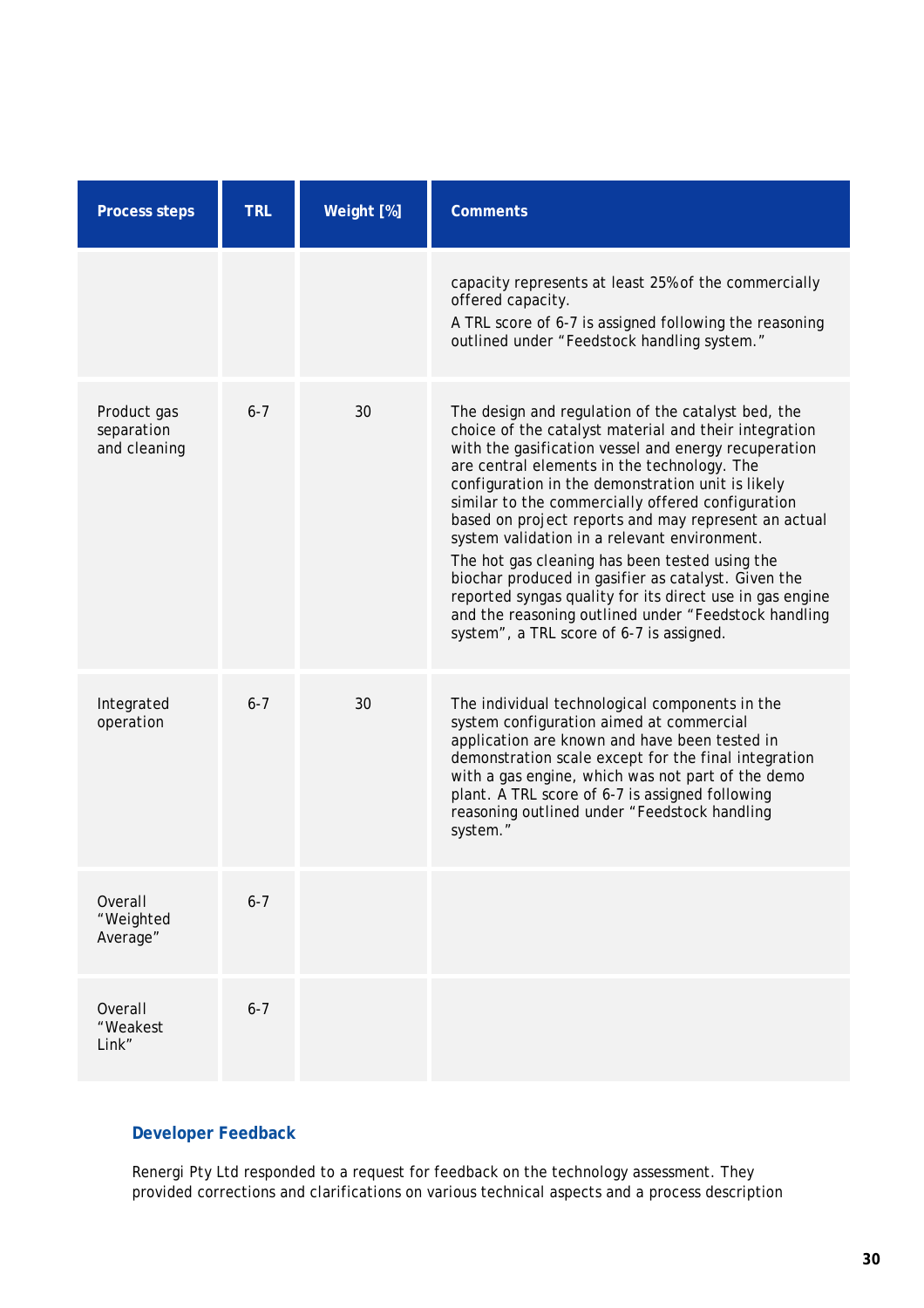based on the 100 kg/h (nominal) demonstration unit. They proposed a TRL score of 7-8 for all the process steps. Their request is addressed in the comment on feedstock handling system in [Table 5.](#page-30-1)

They also noted the following points:

- The technology has been demonstrated at two scales: 4 kg/h and 100 kg/h (nominal). The larger-scale unit has been operated at higher throughputs than the nominal rating. There were significant changes in equipment layout from the 4 kg/h unit to the 100 kg/h unit.
- The Australian governmental agency ARENA carried out a thorough assessment of the TRL of the technology at the end of the 100 kg/h demonstration project and assigned a level of TRL 7-8, which was assessed by external expert.

### <span id="page-32-0"></span>**References**

[1] http://renergi.net/gasification

[2] http://renergi.net/media/documents/Gasification%20Public%20Report.pdf

[3] https://arena.gov.au/assets/2017/02/renergi-gasification-public-report.pdf

[4] Response by Renergy Pty Limited to a request for feedback on technology evaluation

[5] https://doi.org/10.1016/j.fuel.2012.11.043

[6] https://doi.org/10.1016/j.fuel.2016.06.078

[7] PCT/AU2011/000936: https://patentscope.wipo.int/search/en/detail.jsf?docId=WO2012012823

[8] PCT/AU2014/001137:

https://patentscope.wipo.int/search/en/detail.jsf?docId=WO2015089556

[9] PCT/AU2014/001135:

https://patentscope.wipo.int/search/en/detail.jsf?docId=WO2015089554

[10] https://arena.gov.au/knowledge-bank/advanced-biomass-gasification-technology/

[11] https://arena.gov.au/assets/2017/09/low-emission-biofuel-technology.pdf

[12] http://renergi.net/grinding\_pyrolysis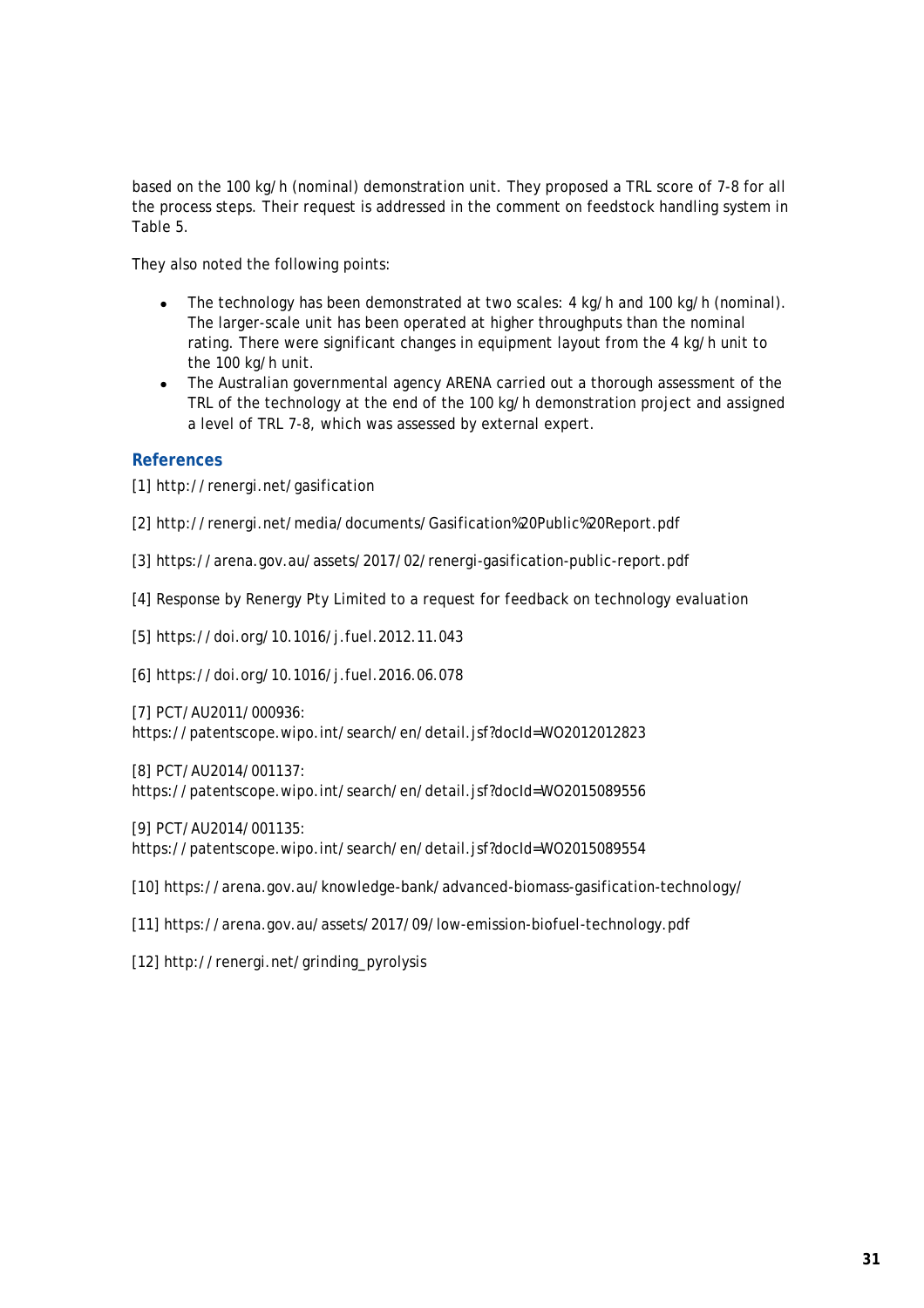# <span id="page-33-0"></span>**ENDEAVOUR MICROWAVE GASIFICATION BY ENDEAVOUR ENERGIA S. R. L. [ITALY]**

The *Endeavour Microwave Gasification* technology by Endeavour Energia S.r.l. can be used to upgrade waste and biomass feeds, such as rice and wheat husks, woody biomass, sludge from anaerobic digestion and litter from animal farms to electricity, heat, and biochar. According to Endeavour, the technology is characterized by the use of microwave-assisted high temperature gasification (>1400 °C) together with a simplified filtering system in a setup that does not generate waste in need of disposal [1].

|            |  |  | Table 6. Technology profile for Endeavour Energia S. r. I's Endeavour Microwave Gasification |  |
|------------|--|--|----------------------------------------------------------------------------------------------|--|
| Technology |  |  |                                                                                              |  |

| Designation                 | <b>Endeavour Microwave Gasification</b>                                              |
|-----------------------------|--------------------------------------------------------------------------------------|
| Developer/Promotor          | Endeavour Energia S. r. I. [Italy]                                                   |
| <b>Gasification Method</b>  | Microwave-assisted fixed-bed 'Imbert-type' downdraft gasification                    |
| <b>Feeding System</b>       | Rotating helical screw coupled to a feedstock storage vessel                         |
| Oxidant                     | Air                                                                                  |
| Principal<br>Feedstock(s)   | Rice and wheat husks, anaerobic digestion digestate, animal litter, woody<br>biomass |
| Principal<br>Application(s) | Heat & Power (co-generation), biochar                                                |
| <b>Scale</b>                | 100 kWe/150 kWth/100 kg/h (demo unit), 100-200 kWe (commercial unit)                 |
| <b>Development Status</b>   | Tested in demonstration scale; awaiting first-of-a-kind commercial plant             |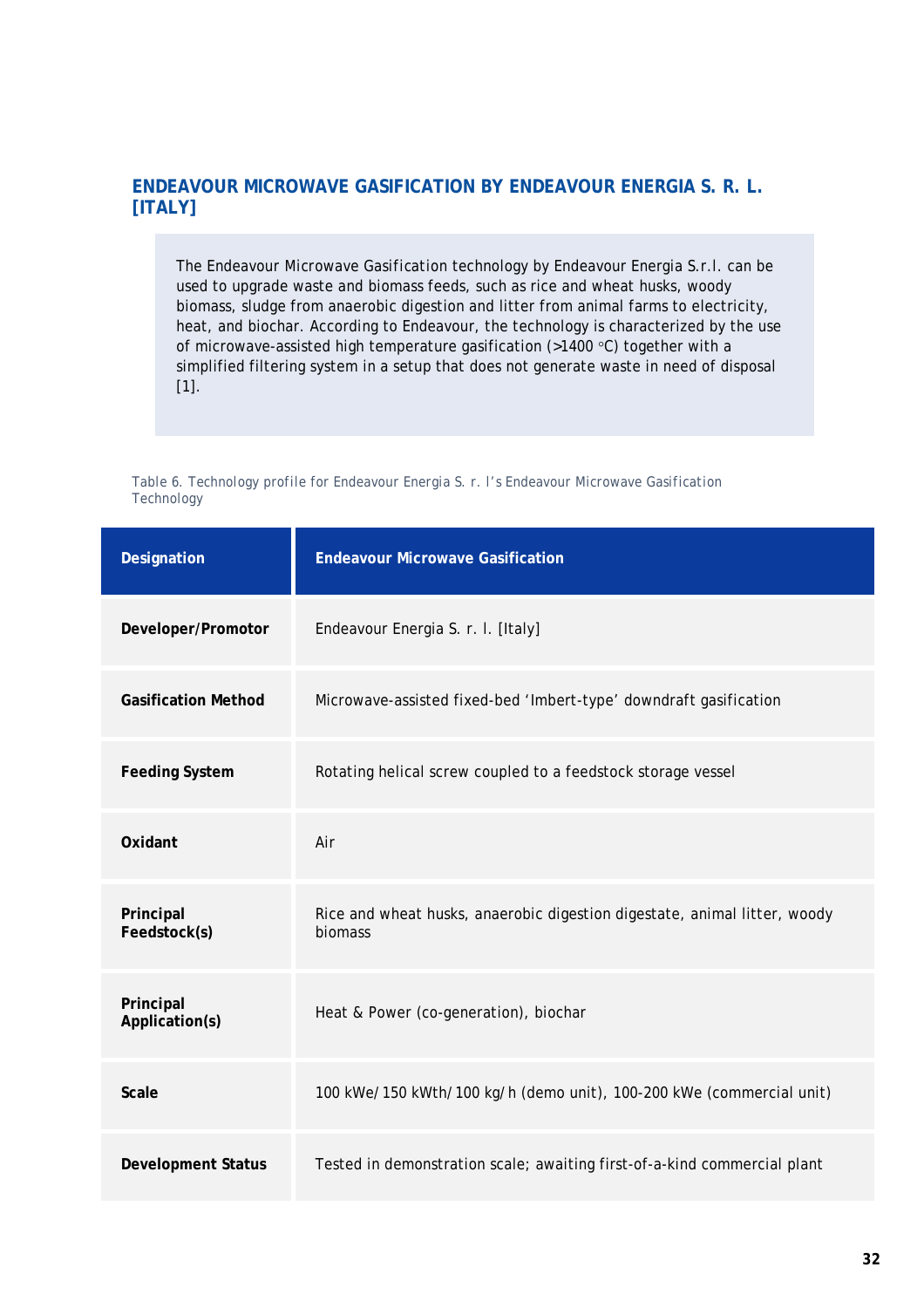#### <span id="page-34-0"></span>**Process Description**

The subsequent process description is based on information provided by the developer in response to a questionnaire, information available on the developer's official webpage and information provided by the developer in a newspaper feature [1, 2, 3].

The first step in the process consists of drying. Residual heat from the cooling of syngas is used to reduce the moisture content in the biomass feedstock to 10 wt. % [1]. Gasification takes place in a fixed-bed vessel of the Imbert downdraft variety. The use of microwaves as a heating agent enables rapid attainment of high temperatures ( $> 1400 \degree C$ ). Microwave injection is controlled by a PLC PID algorithm [2]. According to Endeavour, the tar content in hot syngas has been found to be lower than 5 mg/Nm3, which greatly reduces the cost associated with downstream filtering [1]. Endeavour claim that the tar content is monitored in real time although it is unclear whether this is done through the use of a proxy, such as methane, or by direct measurement. Upon leaving the gasifier, indirect heat exchange with cold air is used to reduce syngas temperature and recover heat for drying. The cooled syngas is subsequently filtered and fed to a gas engine in a heat and power co-generation application.



*Figure 2. A schematic of the Endeavour Energia S. r. L's Endeavour Microwave Gasification Technology. Supplied by the developer in response to a questionnaire [2].* 

#### <span id="page-34-1"></span>**Development Status, Applications, Production Scale**

The Endeavour Microwave Gasification Technology has been demonstrated in a pilot plant that was built to be a 1:1 scale replica of a commercial unit according to the technology developer. Tests were performed with different feedstocks. Syngas and tar samples were taken and analyzed to put together mass balances [2]. The company self-assessed their technology as having a TRL of 6.

Intended commercial applications soon include cogeneration of heat and electricity in anaerobic digestion plants and for specific, identified applications in the food industry. Cogeneration of biochar and heat from sewage sludge is an intended long-term application. Current units (on offer) are dimensioned for 100 kW<sub>el</sub> and 150 kW<sub>th</sub> but can be scaled up to 200 kWe [2].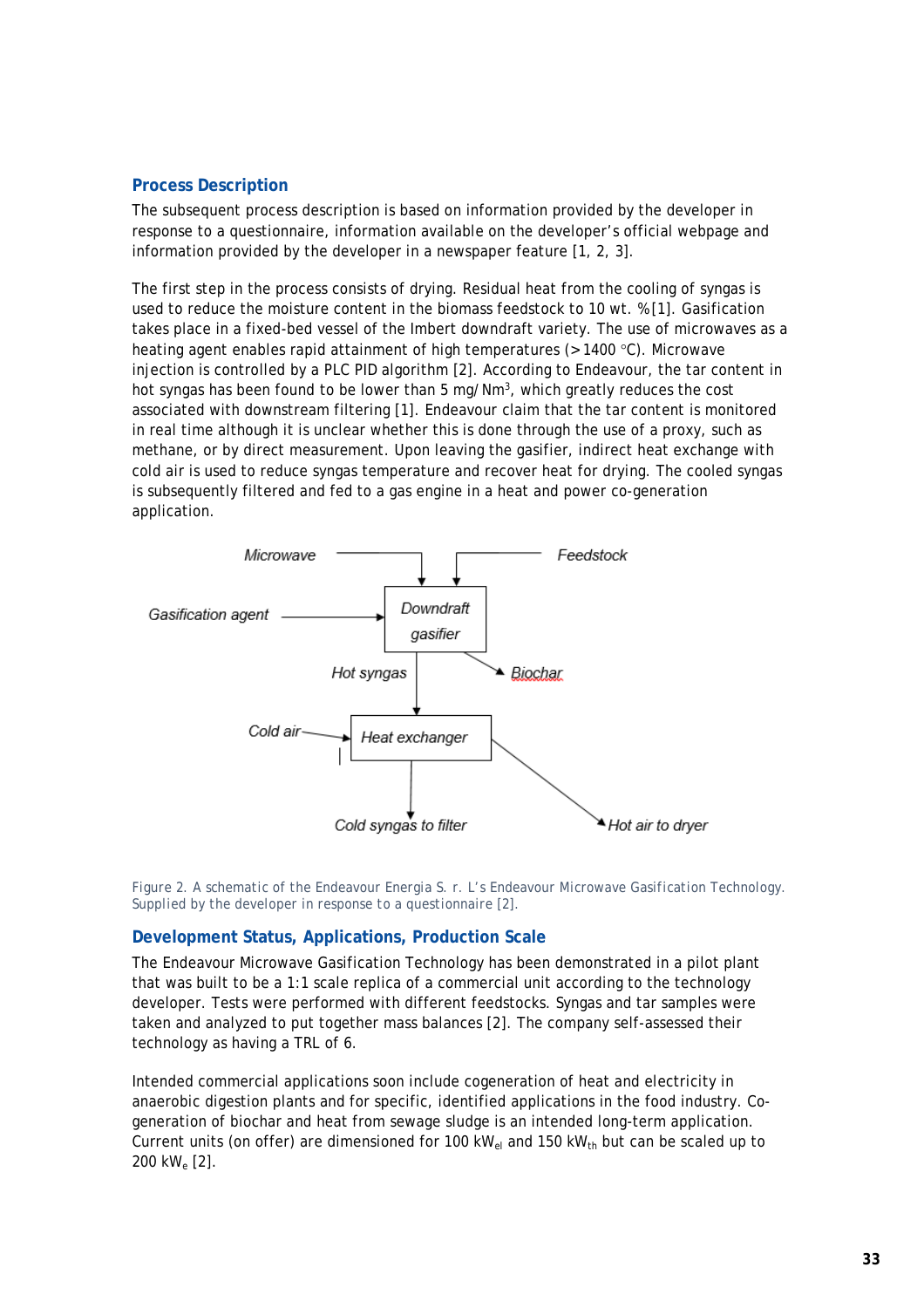# <span id="page-35-0"></span>**Technology Readiness Level**

An assessment of the technology readiness of the Endeavour Microwave Assisted Technology is provided in [Table 7.](#page-35-1)

<span id="page-35-1"></span>*Table 7. Assessment of technology readiness of the Endeavour Energia S.r.L's Endeavour Microwave Assisted Technology* 

| <b>Process steps</b>                        | <b>TRL</b>     | Weight [%] | <b>Comments</b>                                                                                                                                                                                                                                                                                                                                                             |
|---------------------------------------------|----------------|------------|-----------------------------------------------------------------------------------------------------------------------------------------------------------------------------------------------------------------------------------------------------------------------------------------------------------------------------------------------------------------------------|
| Feedstock<br>handling system                | 6              | 10         | Covers the dryer and the feeding system to the<br>gasifier. It is assumed that feedstock moisture<br>content requirements (10 wt. %) can be met by<br>standard commercial dryers and that the use of<br>such a dryer was part of pilot testing.                                                                                                                             |
| Gasification<br>reactor with<br>heat supply | 6              | 40         | The Imbert gasifier is a more-or-less a standard<br>design. According to Endeavour, the gasification<br>reactor has been tested using commercially<br>relevant feedstocks with relevant diagnostic<br>sampling in a full-scale pilot unit (TRL 6).                                                                                                                          |
| Product gas<br>separation and<br>cleaning   | 6              | 10         | Provided that the gasification step functions as<br>intended, the tar concentration in syngas is very<br>low and the cooling and cleaning processes<br>relatively straightforward. It is assumed that<br>cooling and filtering are carried out with standard<br>heat exchangers and filtering technologies and<br>have been tested in the full-scale pilot unit (TRL<br>6). |
| Integrated<br>operation                     | $5-6$          | 40         | The extent and length to which the complete<br>commercially relevant configuration has been<br>demonstrably tested with both the relevant<br>feedstocks and end-use applications cannot be<br>determined from available information. A ranged<br>TRL score of 5-6 is therefore awarded to<br>accommodate the uncertainty.                                                   |
| Overall<br>"Weighted<br>Average"            | $5.6 -$<br>6.0 |            |                                                                                                                                                                                                                                                                                                                                                                             |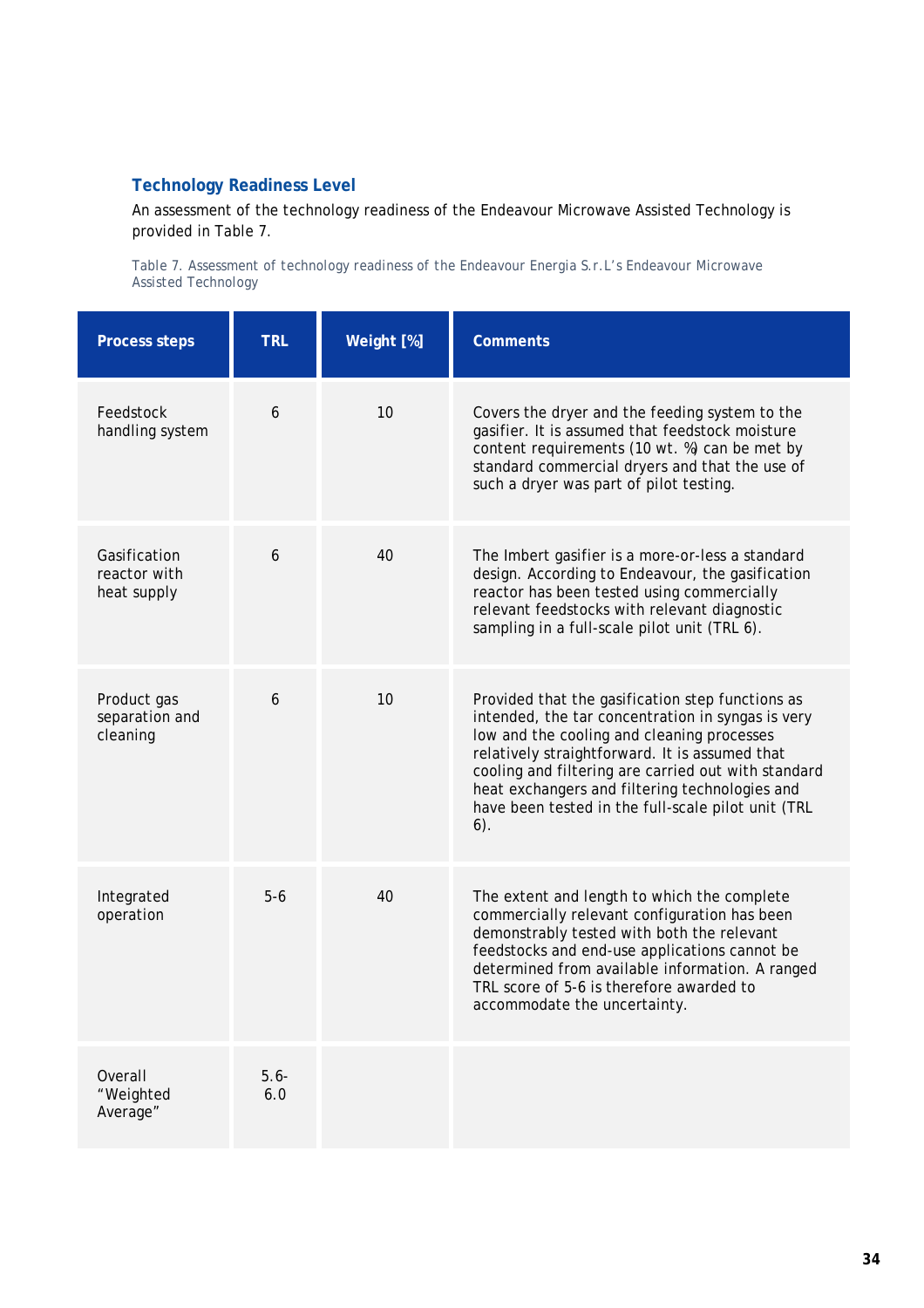| <b>Process steps</b>      | <b>TRL</b> | Weight [%] | <b>Comments</b> |
|---------------------------|------------|------------|-----------------|
| Overall<br>"Weakest Link" | $5-6$      |            |                 |

Endeavour Energia S.r.L did not submit a response to a request for feedback on the technology assessment.

# **References**

[1] http://www.endeavoursrl.com/

[2] Response to an in-project questionnaire by Endeavour Energia S. r. L.

[3]

https://ricerca.gelocal.it/laprovinciapavese/archivio/laprovinciapavese/2020/04/24/pavianuovo-impianto-contro-fanghi-e-odori-qui-produciamo-fertilizzante-green-22.html?ref=search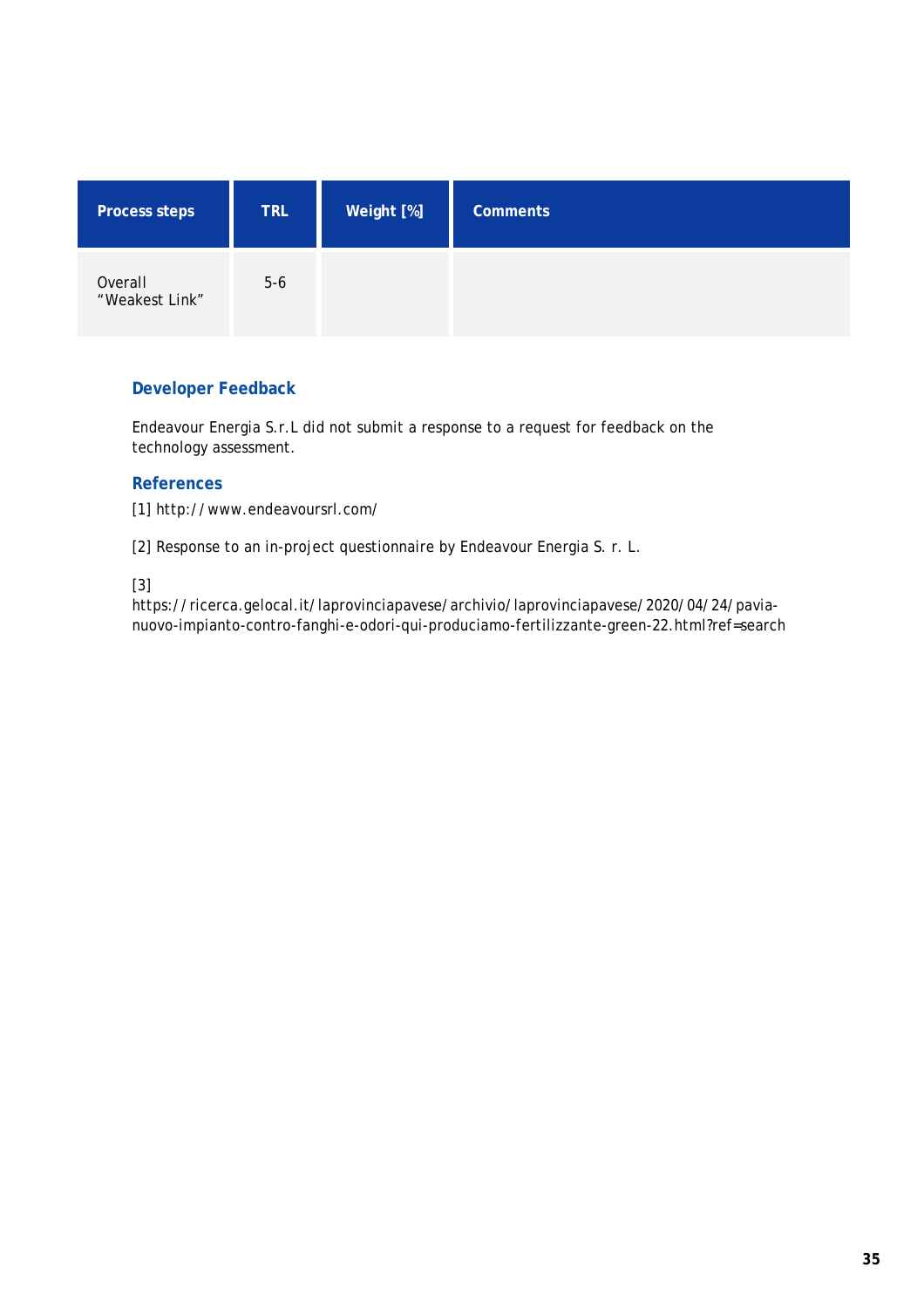# **HELIOSTORM GASIFIER BY COGENT ENERGY SYSTEMS [UNITED STATES]**

The *Heliostorm Gasifier* by Cogent Energy Systems is an ultra-high temperature (3000 °C – 10000 °C) ionic gasification technology designed for small-scale (1-5 tons/d) waste to energy applications [1]. According to Cogent, typical applications include the upgrading of agricultural by-products like bagasse and animal manure at farms, the processing of regulated medical waste at hospitals and the conversion of municipal solid waste at military installations and remote communities [1].

*Table 8. Technology profile for Cogent Energy Systems' Heliostorm Gasifier* 

| Designation                 | <b>Heliostorm Gasifier</b>                                                 |
|-----------------------------|----------------------------------------------------------------------------|
| Developer/Promotor          | Cogent Energy Systems [USA]                                                |
| <b>Gasification Method</b>  | lonic gasification                                                         |
| <b>Feeding System</b>       | Hopper                                                                     |
| Oxidant                     | Oxygen                                                                     |
| Principal<br>Feedstock(s)   | Municipal solid waste, agricultural residue, medical waste                 |
| Principal<br>Application(s) | Electricity (off-grid generation), liquid fuels and hydrogen (prospective) |
| <b>Scale</b>                | 1-5 t/d (commercial unit)                                                  |
| <b>Development Status</b>   | Lab-scale (unknown kg/h) tested, demo (up to 4 tons/d) under development   |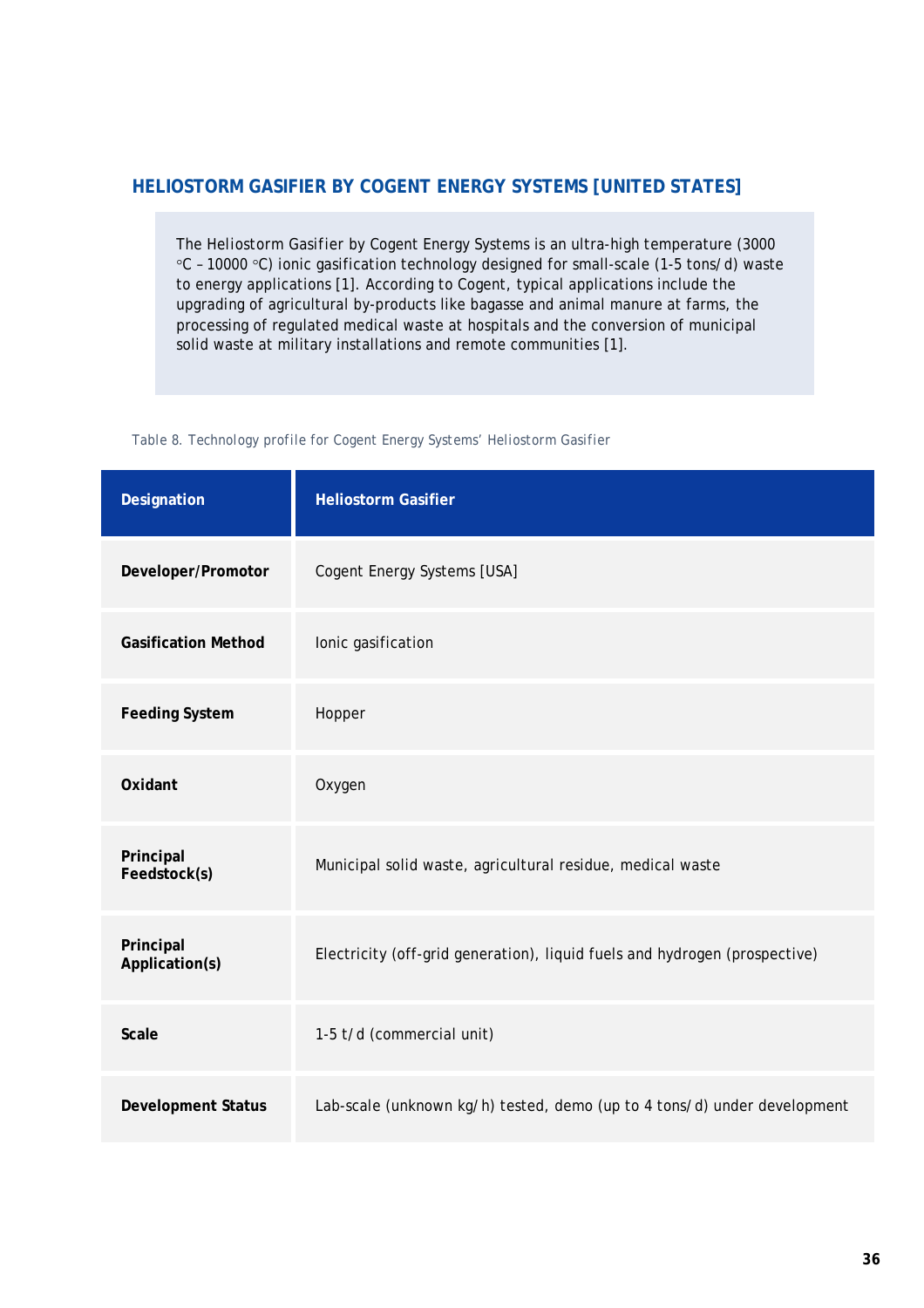# **Process Description**

The subsequent process description for the upgrading of mixed waste to electricity in modulebased remote applications has been put together using information from the following sources: the company website [1, 2], media reports [4, 6, 7] and a patent application assigned to Cogent Energy Systems in 2019 [5].

Mixed waste is shredded and fed to the gasifier through a hopper and a sealed conveyer. Once inside the gasifier, the waste comes into contact with an active plasma field at temperatures of 3000 to 10000 °C and breaks down into constituent atoms. A patent assigned to Cogent Energy Systems describes the plasma reactor as a DC-DC hybrid plasma system with multiple sets of electrodes placed longitudinally opposite each other within modular units. It appears to have its origin in research on the creation of nanoparticles at Idaho National Laboratory and was developed by Peter Kong, currently the chief technology officer at Cogent Energy Systems.

The plasma processing zone completely fills the gasifier interior and is claimed to produce a syngas free of impurities to the extent that, depending on the application, the only postconversion cleaning required is passage through a dry or wet scrubber to remove sulfur and/or chlorine if it is present in the feedstock. The produced syngas is cooled through heat exchange and used in a modified diesel engine for power generation.



# Cogent Energy Systems' Heliostorm™ Gasification Technology

*Figure 3. A schematic of Cogent Energy Systems' HeliostormTM Gasification technology. Adapted from a 2019 presentation of the concept [2]*

### **Development Status, Applications, Production Scale**

Cogent Energy Systems and Creare LLC revealed in late 2018 and early 2019 that they were working together to develop a waste-to-energy system for mixed wastes under funding with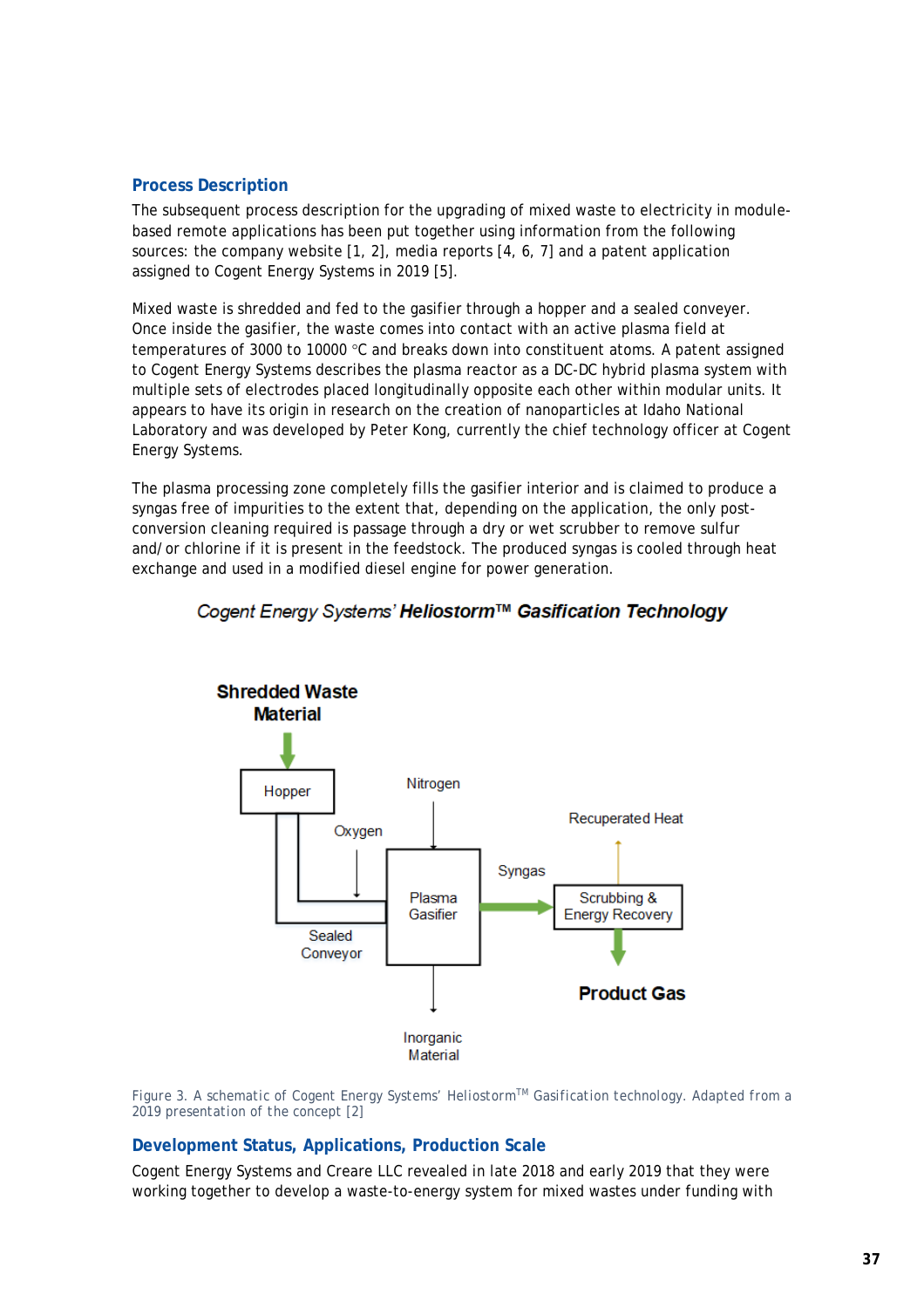the U.S. Navy [2]. The aim was to convert up to 4 ton of mixed waste a day into syngas, which would be used to generate 800 kWh of electricity per ton of municipal solid waste in a converted diesel generator. Cogent was supplying the gasification technology and Creare LLC was designing and fabricating the system components for waste preparation and electric power generation.

According to a presentation by CEO in April 2019, the proof-of-concept was demonstrated in 2016. Testing and design upgrades using the R&D unit were performed in 2017 and a commercial-scale unit was constructed, tested, and demonstrated over 2018-2019 [2]. Different feedstocks were tested, and syngas had been found to be free of long-chain hydrocarbons, hazardous chemicals, emissions, and pollutants by independent third-party tests. The same presentation noted that next steps in the development include the completion of testing and optimization of existing system, the integration of the gasifier with feedstock preparation (shredder) and electricity generation (genset), the determination of energy balances from data obtained during long-duration runs and the delivery of the integrated system to military and commercial customers [2]. According to a media article from October 2020, Cogent's partners, Creare LLC were seeking opportunities to conduct a demonstration at a military installation with an operational prototype. A spokesperson was quoted as noting that the company was looking to move the system out of the lab and into a representative operating environment. Whether the system referred to as having undergone lab testing included the shredder and a genset could not be deduced from the article [7]. Integrating of syngas upgrading with the rest of the process appears to be part of the next step in the development process.

# **Technology Readiness Level**

An assessment of the technology readiness of Cogent Energy Systems' Heliostorm™ Gasifier is provided in [Table 9.](#page-39-0)

| <b>Process steps</b>         | <b>TRL</b> | Weight [%] | <b>Comments</b>                                                                                                                                                                                                                                                                                                                                                                                                                                                                                                                                                                                                                                                                                                                                                                                                   |
|------------------------------|------------|------------|-------------------------------------------------------------------------------------------------------------------------------------------------------------------------------------------------------------------------------------------------------------------------------------------------------------------------------------------------------------------------------------------------------------------------------------------------------------------------------------------------------------------------------------------------------------------------------------------------------------------------------------------------------------------------------------------------------------------------------------------------------------------------------------------------------------------|
| Feedstock<br>handling system | $5-6$      | 10         | Covers feedstock pre-treatment, such as<br>shredding, and the feeding system to the gasifier.<br>A media article from October 2020 indicates that<br>the waste handling system has undergone detailed<br>design (by Cogent's partner Creare LLC) [7].<br>Evidence from a SBIR report provided by Cogent in<br>response to a request for feedback on the<br>assessment indicates that the feedstock handling<br>system has been tested as a part of the full-scale,<br>laboratory-grade, prototype system in<br>experimental runs with waste material processing<br>rates of 1 ton/day, which corresponds to 25% of<br>the intended commercial capacity. According to<br>the report, the next step in the development of<br>the system is the automation as well as<br>deployment at an external site for extended |

<span id="page-39-0"></span>*Table 9. Assessment of technology readiness for Cogent Energy Systems' HeliostormTM Gasification technology*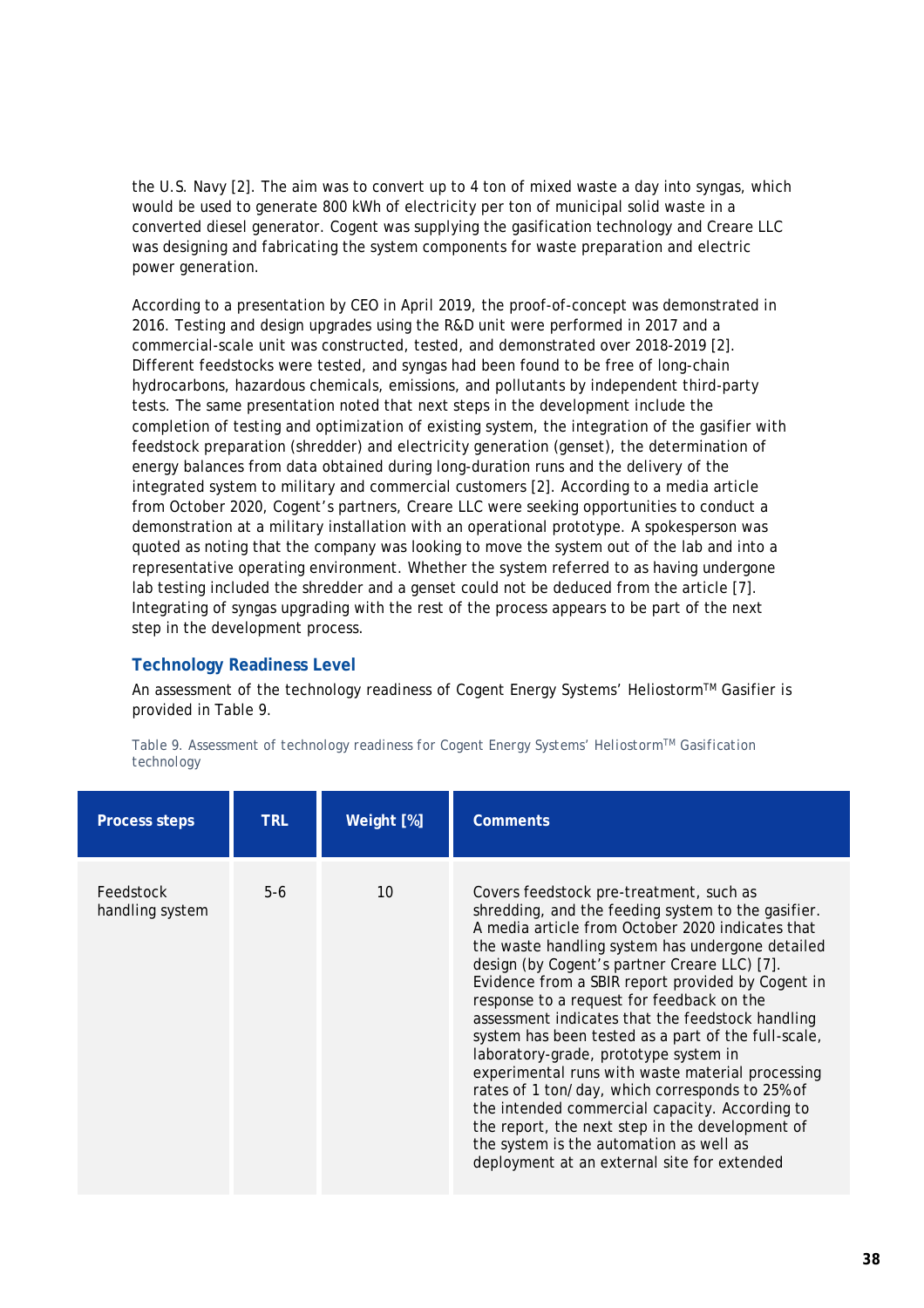| <b>Process steps</b>                        | <b>TRL</b> | Weight [%] | <b>Comments</b>                                                                                                                                                                                                                                                                                                                                                                                                                                |
|---------------------------------------------|------------|------------|------------------------------------------------------------------------------------------------------------------------------------------------------------------------------------------------------------------------------------------------------------------------------------------------------------------------------------------------------------------------------------------------------------------------------------------------|
|                                             |            |            | operation and evaluation in a real-world<br>environment. This would, the report argues,<br>enhance the system's readiness level.<br>A TRL of 5-6 is awarded given the successful<br>validation of the complete technology chain in full<br>scale in a lab environment with commercially<br>relevant feedstock.                                                                                                                                 |
| Gasification<br>reactor with<br>heat supply | $5-6$      | 50         | Covers the plasma reactor. Available evidence<br>indicates that testing of a full-scale prototype unit<br>similar in configuration to the commercial product<br>has been carried out successfully at part-load<br>(approximately 25%) in lab-conditions using<br>commercially relevant feeds. Following the<br>reasoning outlined for the feedstock handling<br>system, a TRL score of 5-6 is awarded.                                         |
| Product gas<br>separation and<br>cleaning   | $5-6$      | 20         | Covers the cleaning of syngas including a scrubber<br>and a heat exchanger. Available evidence<br>indicates that scrubbing and heat recovery has<br>been tested in conjunction with other parts in the<br>full-scale lab prototype. Syngas compositions from<br>testing runs indicate very low levels of impurities.<br>Following the reasoning outlined in the comment<br>on the feedstock handling system, a TRL score of<br>5-6 is awarded. |
| Integrated<br>operation                     | $5-6$      | 20         | A full-scale prototype of the process configuration<br>from feedstock entry to heat recovery and syngas<br>production has been successfully tested at part-<br>load in a lab-scale facility and a TRL score of 5-6 is<br>awarded following the same reasoning as for the<br>other steps.                                                                                                                                                       |
| Overall<br>"Weighted<br>Average"            | $5-6$      |            |                                                                                                                                                                                                                                                                                                                                                                                                                                                |
| Overall<br>"Weakest Link"                   | $5-6$      |            |                                                                                                                                                                                                                                                                                                                                                                                                                                                |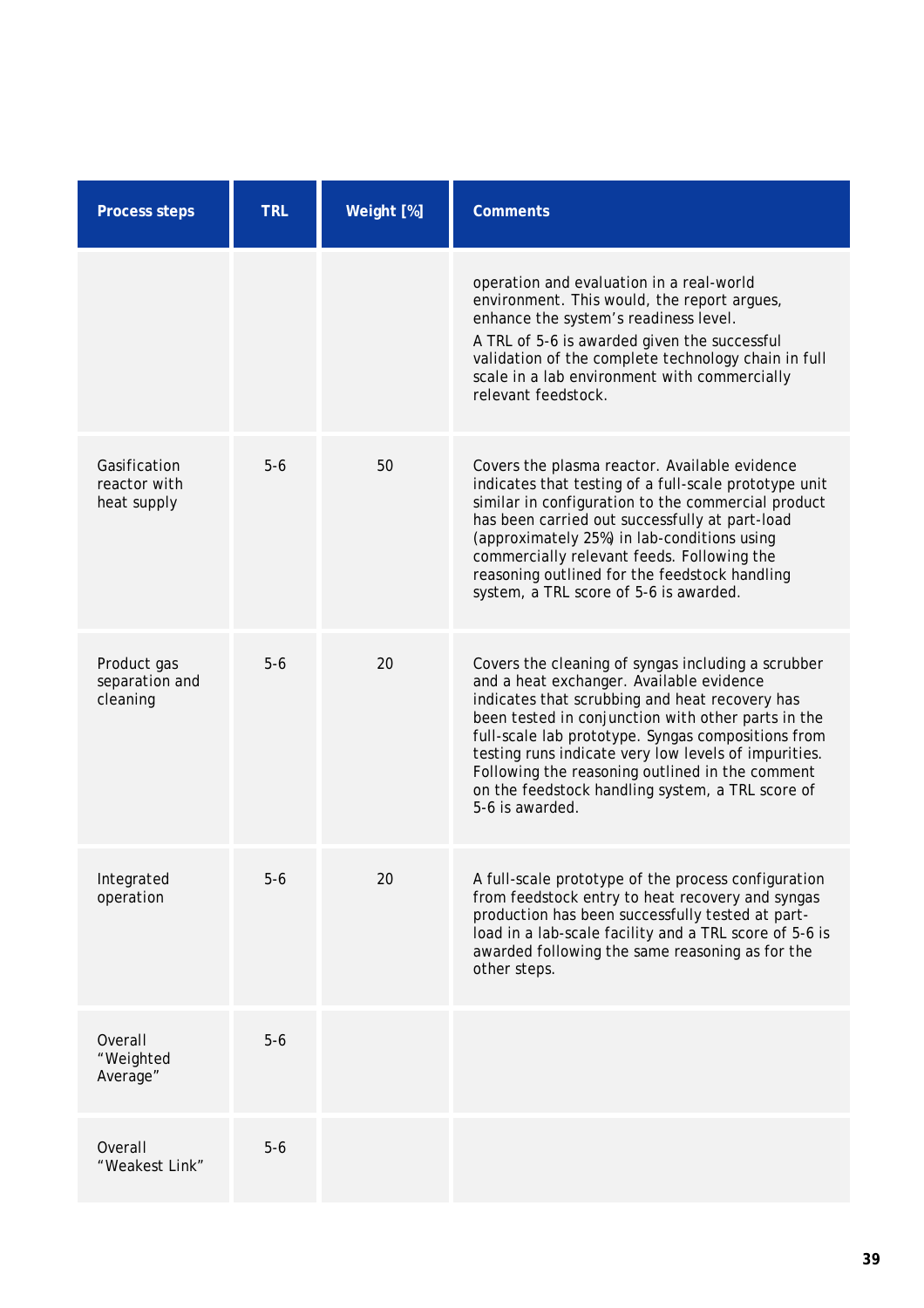Cogent Energy Systems responded to a request for feedback on the technology assessment with corrections and clarifications on various technical aspects. They also made available a public report (accessible on request) regarding their system with the aim of providing additional information for the TRL established that was submitted to the US Navy by Creare LLC.

# **References**

[1] https://www.cogentenergysystems.com/about-us/

[2] https://www.cogentenergysystems.com/wp-content/uploads/2019/04/NAWTEC-CES-Presentation-\_-April-2-2019-\_-Final.pdf

[3] https://www.creare.com/waste-to-energy/

[4] https://waste-management-world.com/a/in-depth-ionic-gasifier-opens-up-door-to-smallscale-waste-to-energy

[5] https://patents.google.com/patent/US20170058220A1/en

[6] https://inl.gov/article/inl-wins-federal-laboratory-consortium-national-award/

[7] https://seapowermagazine.org/vaporizing-trash-with-a-compact-waste-to-energy-systemthat-runs-at-10000-degrees-c/

[8] Low Emissions Waste to Energy Disposal: SBIR Report. Creare LLC: N39430-17-C-1962 (Provided by Cogent Energy Systems – available publicly on request)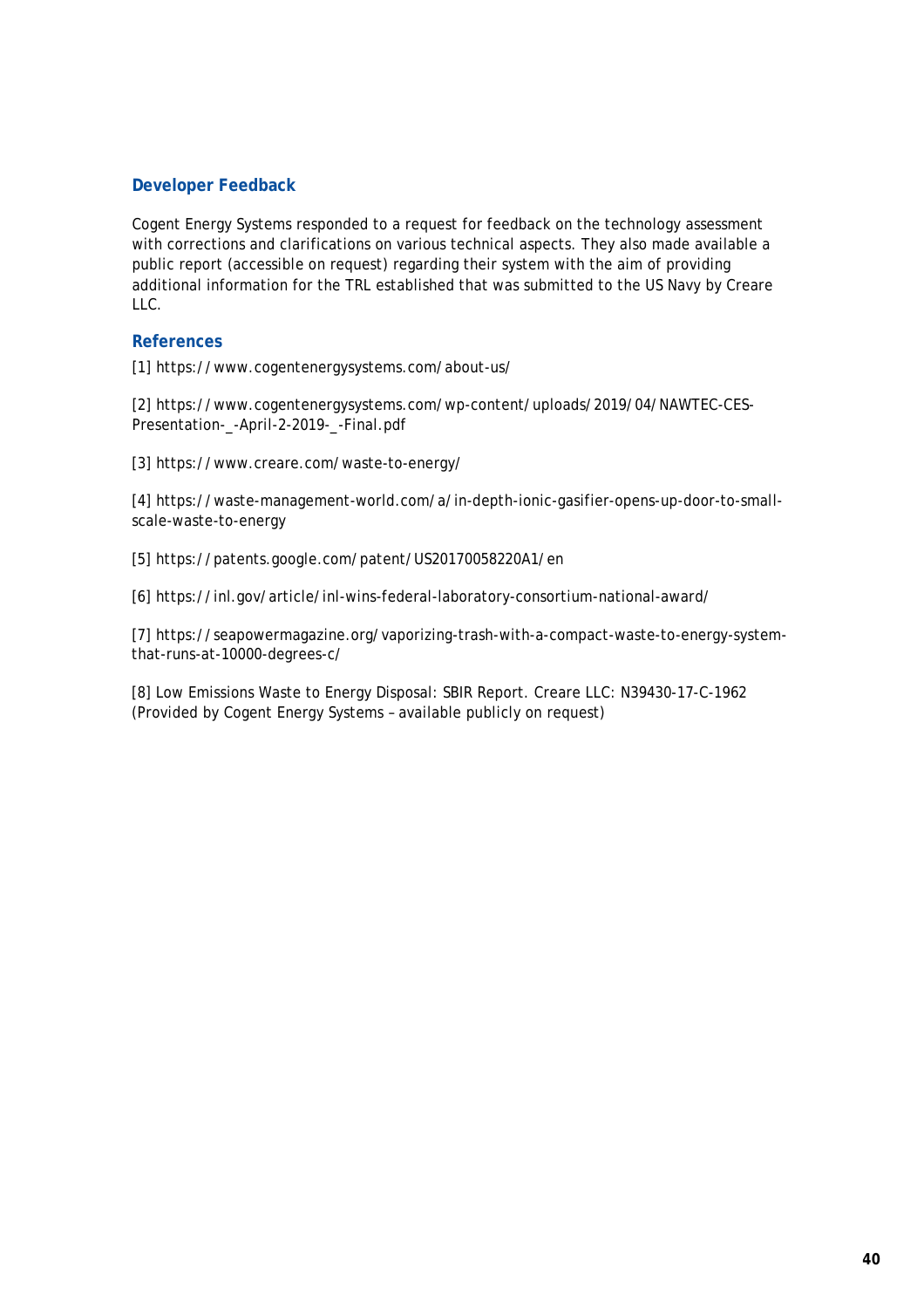# **MEVA TECHNOLOGY BY MEVA ENERGY AB [SWEDEN]**

The MEVA technology by Meva Energy AB is a small-scale biofuel cogeneration system built around an entrained-flow cyclone gasifier designed to process crushed pellets and sawdust. According to Meva Energy, the technology is characterized by the use of air instead of oxygen for gasification, which reduces operating cost, and by the production of a high quality, stable syngas with the production of biochar as a side-stream also being a possibility [1].

*Table 10. Technology profile for Meva Energy AB's entrained-flow cyclone gasification technology*

| Designation                 | <b>MEVA Technology</b>                                                                                                 |
|-----------------------------|------------------------------------------------------------------------------------------------------------------------|
| Developer/Promotor          | Meva Energy AB [Sweden]                                                                                                |
| <b>Gasification Method</b>  | Entrained-flow cyclone                                                                                                 |
| <b>Feeding System</b>       | Air-assisted pulverized feeding                                                                                        |
| Oxidant                     | Air                                                                                                                    |
| Principal<br>Feedstock(s)   | Crushed pellets, sawdust                                                                                               |
| Principal<br>Application(s) | Heat and power (co-generation), biochar (prospective)                                                                  |
| Scale                       | 5 MW <sub>th</sub> fuel input, 1.2-2.4 MW <sub>el</sub> and 2.2-2.4 MW <sub>th</sub> heat product (commercial<br>unit) |
| <b>Development Status</b>   | 5 MW <sub>th</sub> (demonstration), 2.5-5 MW <sub>th</sub> (commercial offer)                                          |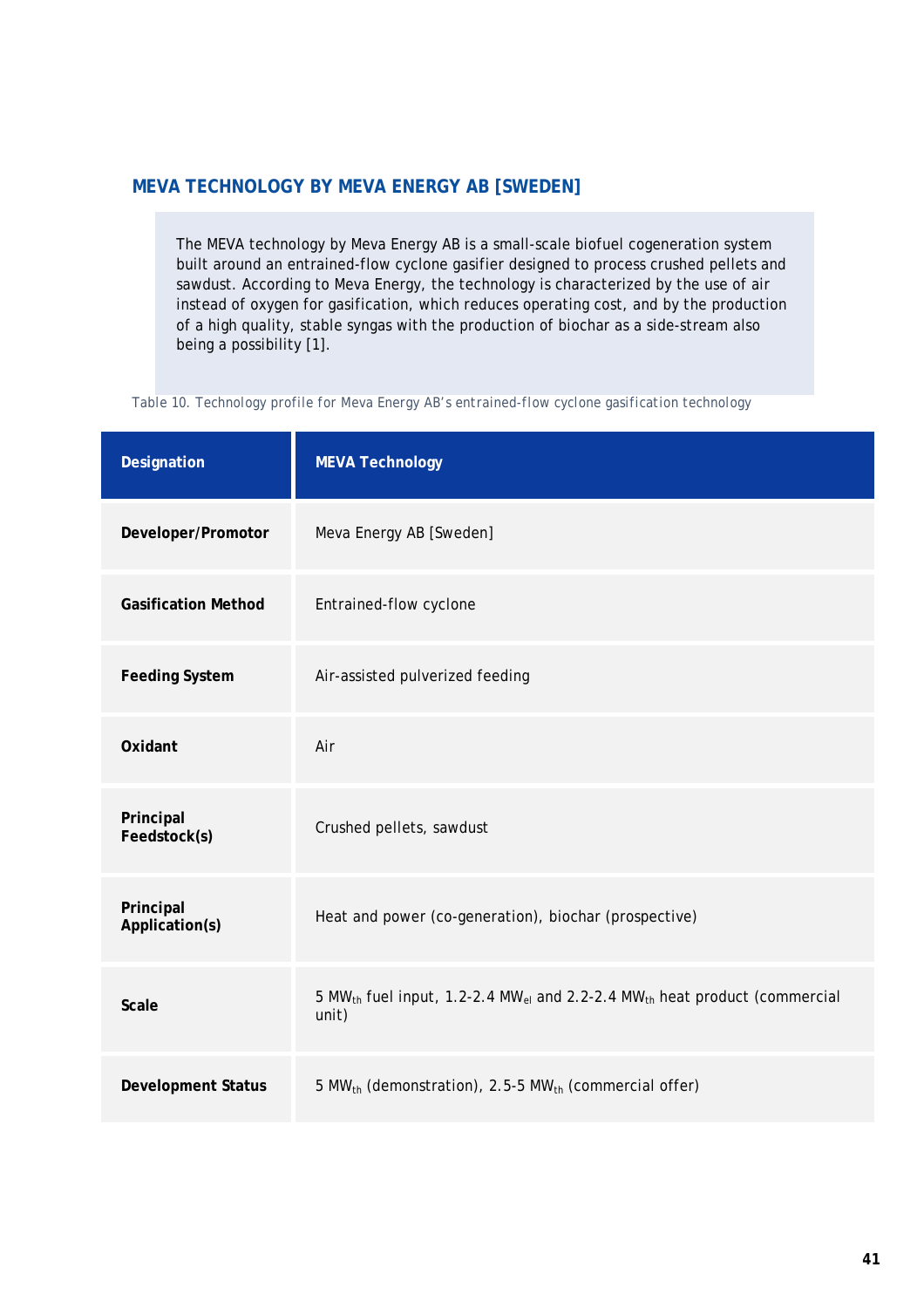# **Process Description**

The subsequent process description is put together from information found on the homepage of the developer, in the IEA Bioenergy Task 33 Status Report on Thermal Gasification of Biomass and Waste 2019, in a recent academic study of the technology and from information provided by the developer [1-5].

In the first step, a biomass feedstock such as pellets with a low moisture content is pulverized and mixed with air to provide a continuous co-current feed to an entrained-flow cyclone gasifier through two tangential inlets. A strong spiraling motion causes the biomass particles to tumble downwards towards the bottom of the cyclone. The gasifier is operated at 800-1000 °C. Gasification takes place in a vortex-shaped flow and given the short feedstock throughput times on account of the entrained-flow cyclone design, load changes are immediate, which is advantageous in balancing power applications [2]. The pulverized and relatively dry nature of the particles leads to the release of the remaining moisture at an early stage. In the devolatilization and pyrolysis reactions various gaseous compounds including both light and heavy hydrocarbons are released, leaving behind a solid residue made up of both inorganic and organic components. The latter react with the gases inside the reactor, while the former ultimately exit the reactor as ash, which can be recovered and recycled.

The gasification temperature is relatively low compared to other types of entrained-flow gasifiers and the syngas contains significant amounts of unconverted tar. The hot syngas exits the gasifier at the top and is cooled down to below 100  $\degree$ C in a water quench. The cooled syngas is conditioned in a two-stage cleaning process: particles and tars are removed in a venture scrubber and the remaining aerosols and small droplets are removed in a wet electrostatic precipitator. The conditioned gas is fed to a turbo-charged internal combustion engine and according to the company electricity and heat efficiencies of 30% and 50% can be achieved when operating with dried and pulverized feedstock [3].



*Figure 4. A schematic for MEVA Energy AB's technology. Adapted in modified form from [4]*

### **Development Status, Applications, Production Scale**

The MEVA technology is offered in single and dual unit configurations, which are intended for different market segments [2]. The single unit configuration is estimated to generate 1.2 MW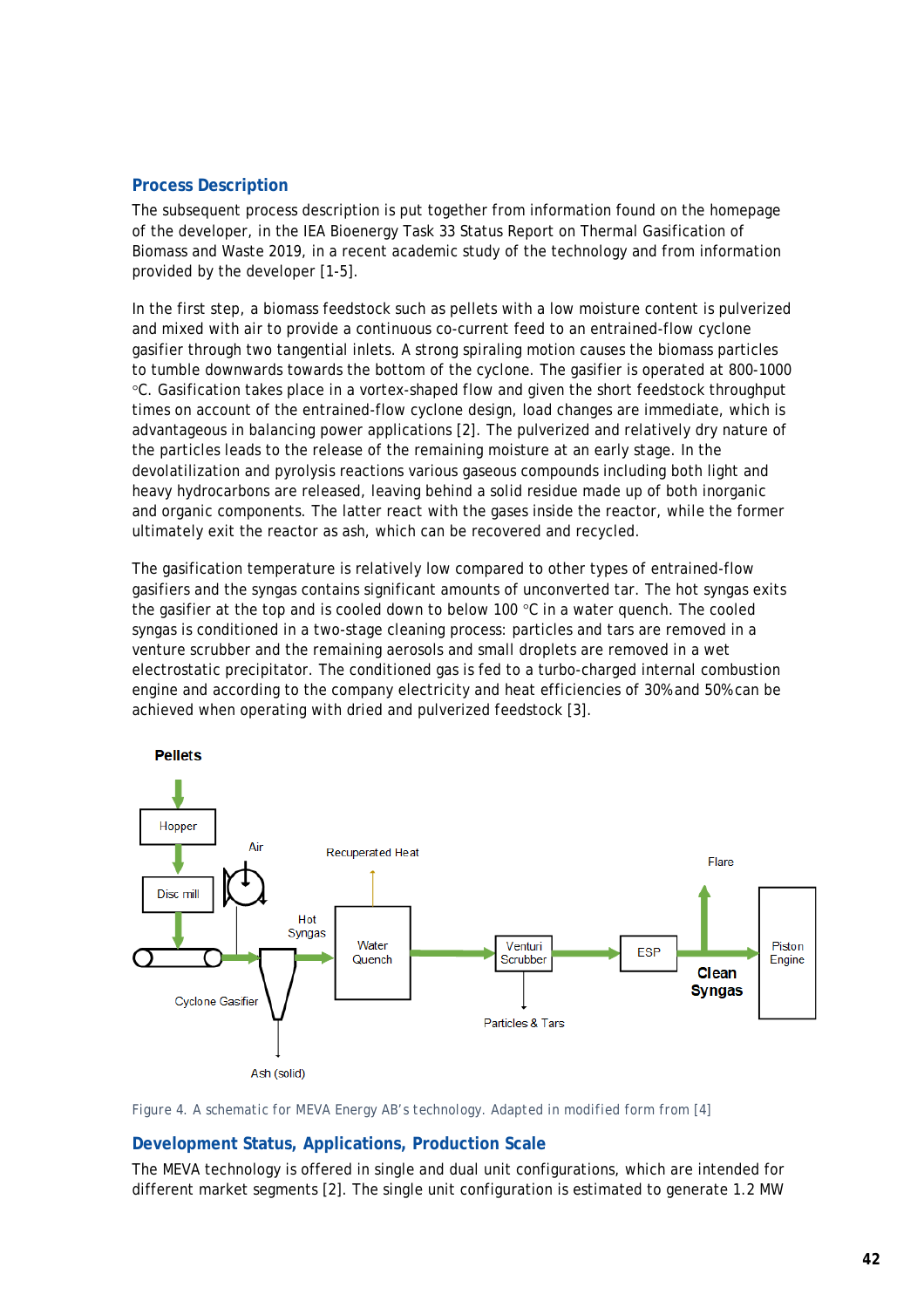of electricity and 2.2 MW of heat and is intended for small industries or small residential areas with approximately 400 homes. The dual unit configuration provides double the amount of heat and electricity and is intended for larger industries and communities. The Hortlax plant is a single unit and has been operated on crushed wood pellets; operation on sawdust is also possible [1, 3].

The full process configuration from feedstock input to the combustion of syngas in a gas engine has been tested in a 500 kW<sub>th</sub> pilot plant located at ETC Piteå, Sweden, which was originally commissioned in the 1990's and has undergone several subsequent modifications. A full-scale prototype demonstration plant with a fuel input of  $5 MW_{th}$  and electricity and heat outputs of 1.2 MW and 2.4 MW, respectively, was commissioned in 2012 in Piteå with the local municipality as the end customer for the co-generation products. Power was generated using a 91 litre Cummins V18 engine. Following commissioning the plant underwent various modifications and was eventually purchased back by Meva Energy AB for use as a stand-alone R&D unit. Further details on the development timeline of the MEVA technology (previously referred to as the VIPP system) can be found in the 2019 status report and on the developer's homepage [1,3].

# **Technology Readiness Level**

An assessment of the technology readiness of the MEVA technology is provided in [Table 11.](#page-44-0)

| <b>Process steps</b>                        | <b>TRL</b> | Weight [%] | <b>Comments</b>                                                                                                                                                                                                                                                                                                                                                                                                                                                                                                                                                                                                                                                                                                                                                                                                                         |
|---------------------------------------------|------------|------------|-----------------------------------------------------------------------------------------------------------------------------------------------------------------------------------------------------------------------------------------------------------------------------------------------------------------------------------------------------------------------------------------------------------------------------------------------------------------------------------------------------------------------------------------------------------------------------------------------------------------------------------------------------------------------------------------------------------------------------------------------------------------------------------------------------------------------------------------|
| Feedstock<br>handling system                | $7 - 8$    | 20         | Covers feedstock pulverization as well as oxidant<br>and feed mixing. Achievement of a continuous,<br>well-dispersed flow has a notable impact on<br>process stability and efficiency targets. Feedstock<br>handling has been technically demonstrated at the<br>Hortlax pilot plant in Piteå as a part of the<br>technical demonstration in full scale.<br>In response to a request for a feedback on the<br>evaluation, MEVA Energy AB proposed a TRL score<br>of 8 for all the process steps. In the methodology<br>chosen in this project, TRL 8 represents the end of<br>true system development, but as the Hortlax plant<br>is currently still being used for development and<br>fine-tuning, a TRL score of 7-8 is considered to<br>better reflect the current state of development<br>based on publicly available information. |
| Gasification<br>reactor with<br>heat supply | $7 - 8$    | 30         | Covers the cyclone gasifier. Technically<br>demonstrated at the Hortlax pilot plant in Piteå in<br>full scale. A TRL score of 7-8 is awarded following                                                                                                                                                                                                                                                                                                                                                                                                                                                                                                                                                                                                                                                                                  |

<span id="page-44-0"></span>*Table 11. Assessment of technology readiness for Meva Energy AB's entrained-flow cyclone gasification technology*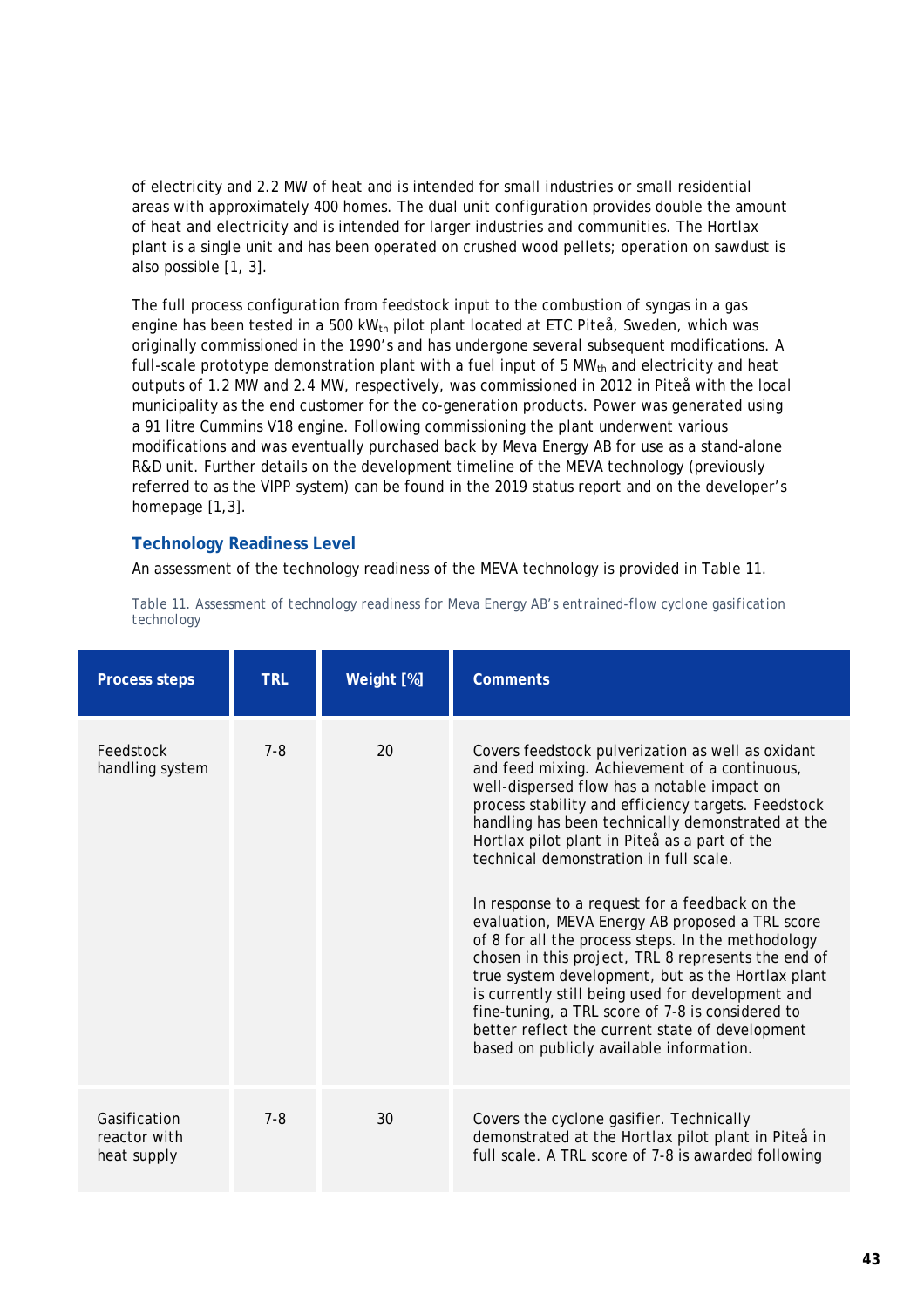| <b>Process steps</b>                      | <b>TRL</b> | Weight [%] | <b>Comments</b>                                                                                                                                                                                                                                                |
|-------------------------------------------|------------|------------|----------------------------------------------------------------------------------------------------------------------------------------------------------------------------------------------------------------------------------------------------------------|
|                                           |            |            | the reasoning outlined for "Feedstock handling<br>system".                                                                                                                                                                                                     |
| Product gas<br>separation and<br>cleaning | $7 - 8$    | 30         | Covers the venturi scrubber and the wet<br>electrostatic precipitator.<br>Technically demonstrated at the Hortlax pilot<br>plant in Piteå in full scale. A TRL score of 7-8 is<br>awarded following the reasoning outlined for<br>"Feedstock handling system". |
| Integrated<br>operation                   | $7 - 8$    | 20         | Integrated operation of the full process<br>configuration has been demonstrated at the<br>Hortlax prototype demonstration plant. See the<br>motivation for "feedstock handling."                                                                               |
| Overall<br>"Weighted<br>Average"          | $7 - 8$    |            |                                                                                                                                                                                                                                                                |
| Overall<br>"Weakest Link"                 | $7 - 8$    |            |                                                                                                                                                                                                                                                                |

Meva Energy AB responded to a request for feedback on the technology assessment. They provided corrections and clarifications on various technical aspects. They proposed a TRL score of 8 for all the process steps. Their request is addressed in the comments on [Table 11.](#page-44-0)

### **References**

[1] http://mevaenergy.com/technology/

[2] http://mevaenergy.com/uploads/Meva-Energy-Brochure-clean-power-and-heat.pdf

[3]http://www.task33.ieabioenergy.com/download.php?file=files/file/publications/T33%20Pr ojects/CHP-operational.pdf

[4] PH. Jafari, A. Wingren, J. GI. Hellström & BR Gebart (2020) Effect of process parameters on the performance of an air-blown entrained flow cyclone gasifier, International Journal of Sustainable Energy, 39:1, 21-40, DOI: [10.1080/14786451.2019.1626858](https://doi.org/10.1080/14786451.2019.1626858)

[5] MEVA Energy AB's response to an in-project request for feedback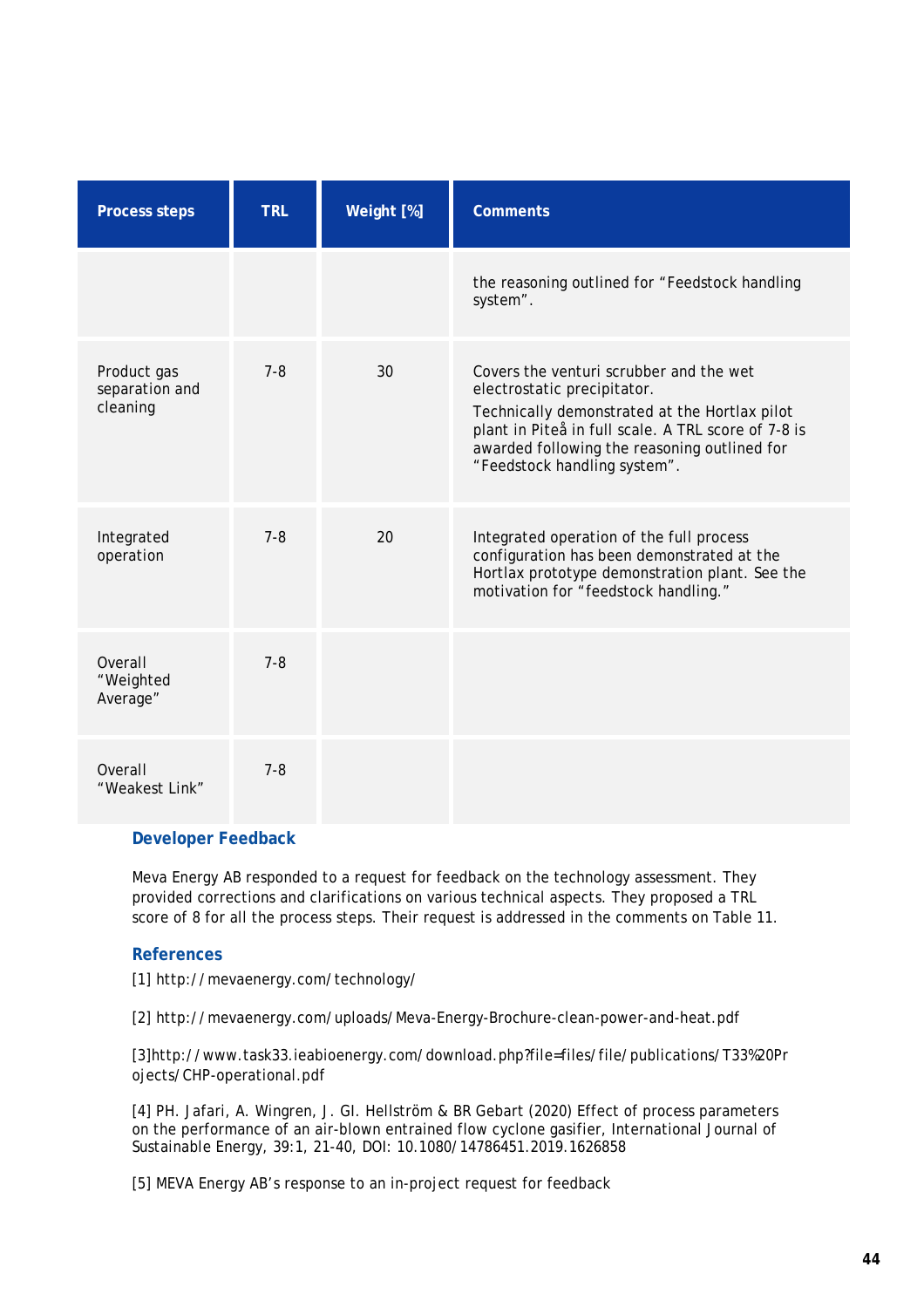# **MOVING INJECTION HORIZONTAL GASIFICATION BY WILDFIRE ENERGY [AUSTRALIA]**

Wildfire Energy's *Moving Injection Horizontal Gasification* (MIHG) technology is based on a batch process where a sealed bed of unprocessed biomass and waste feedstock is upgraded to syngas by a stream of oxidant moving through the bed [1].

| Designation                 | <b>MIGH Technology</b>                                                                                          |
|-----------------------------|-----------------------------------------------------------------------------------------------------------------|
| Developer/Promotor          | Wildfire Energy [Australia]                                                                                     |
| <b>Gasification Method</b>  | Moving Injection Fixed-Bed Gasification                                                                         |
| <b>Feeding System</b>       | <b>Batch feeding</b>                                                                                            |
| Oxidant                     | Air, oxygen (potentially)                                                                                       |
| Principal<br>Feedstock(s)   | Agriculture & forestry waste, green (urban) waste, MSW                                                          |
| Principal<br>Application(s) | Power, Hydrogen                                                                                                 |
| <b>Scale</b>                | 60 kW <sub>th</sub> (pilot), 1-7 MW <sub>th</sub> (off-grid module) to 5-40 MW <sub>th</sub> (continuous power) |
| <b>Development Status</b>   | Tested in pilot scale, integrated demo funded (2019)                                                            |

<span id="page-46-0"></span>*Table 12. Technology profile for Wildfire Energy's Moving Injection Horizontal Gasification technology*

# **Process Description**

The subsequence process description is put together from information provided by the developer on their homepage, in a conference presentation and in a patent application [1-3].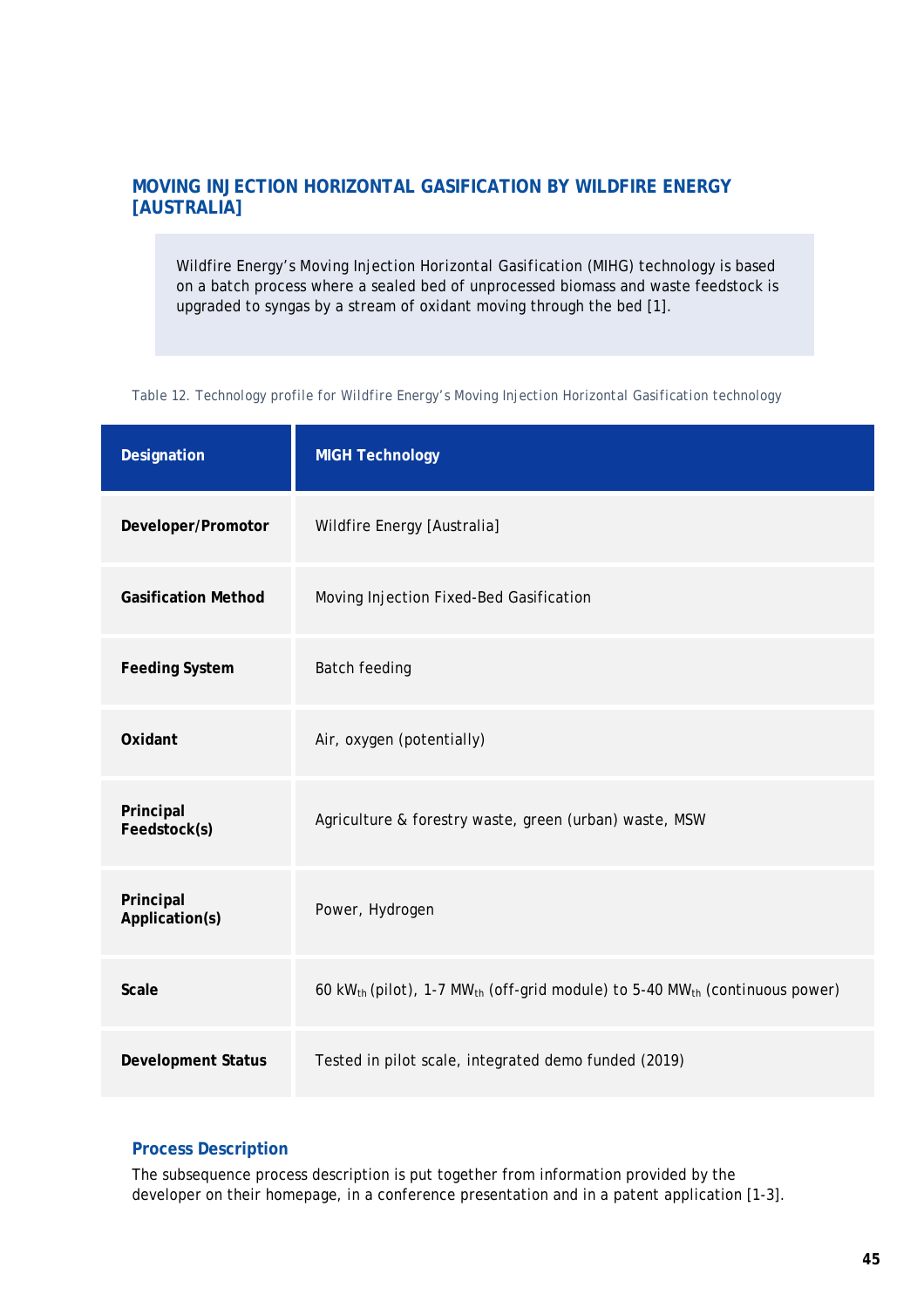Technology testing at the pilot plant was limited to the use of a single MIHG reactor but a commercial implementation would see two reactors working in tandem. The second reactor is loaded with waste while the first reactor is in operation and a continuous supply of syngas is provided by alternating the sequence.

MIHG technology has been designed to process both as-received and pre-processed feeds. The reactor takes the form of a horizontal fixed-bed chamber. Once the loading of the feedstock is complete and the chamber sealed, the feedstock bed is gasified by sequentially injecting the oxidant through a moveable injection duct or through a series of nozzles along a stationary tube at the bottom of the bed in such a manner that it contacts the biomass at multiple points. [Figure 5](#page-47-0) demonstrates the movement of the oxidant injection point and corresponding progression of the gasification process [4]. According to the developer, this is a key innovation and enables multiple benefits including reduced or nil feedstock preprocessing, improved gas stability, lower exit gas temperature and reduced tar/particulate loading. Air, oxygen, or a combination thereof are used as oxidants depending on the intended application, although only the former appears to have been tested in pilot scale based on publicly available information. According to the developer, oxygen-blown trials with multiple feedstocks are scheduled for early 2021 after minor modifications to the pilot plant  $[4]$ .



<span id="page-47-0"></span>*Figure 5. Schematic showing oxidant injection retraction and subsequent gasification front sweeping through the feedstock. Provided by the developer [4]*

The reaction chamber is subjected to large temperature gradients, with the temperature closer to the syngas collection pipe being as low as 100 °C. According to Wildfire Energy, ash removal is performed when the gasifier is offline and cooled for reloading using an automated mechanism at the base of the reactor. The developer claims that their chosen approach avoids the need for complex continuous conveying and sealing systems and does not require a water bath [4]. The syngas is sent for cleaning, heat recovery and further treatment. Syngas quality is monitored in real time to regulate oxidant injection.

Once the conversion of the feedstock is complete, the second reactor is activated. The seal on the first reactor is released and the chamber is refilled with fresh feedstock that settles on top of the char layer at the bottom of the chamber. Careful control of the refilling step is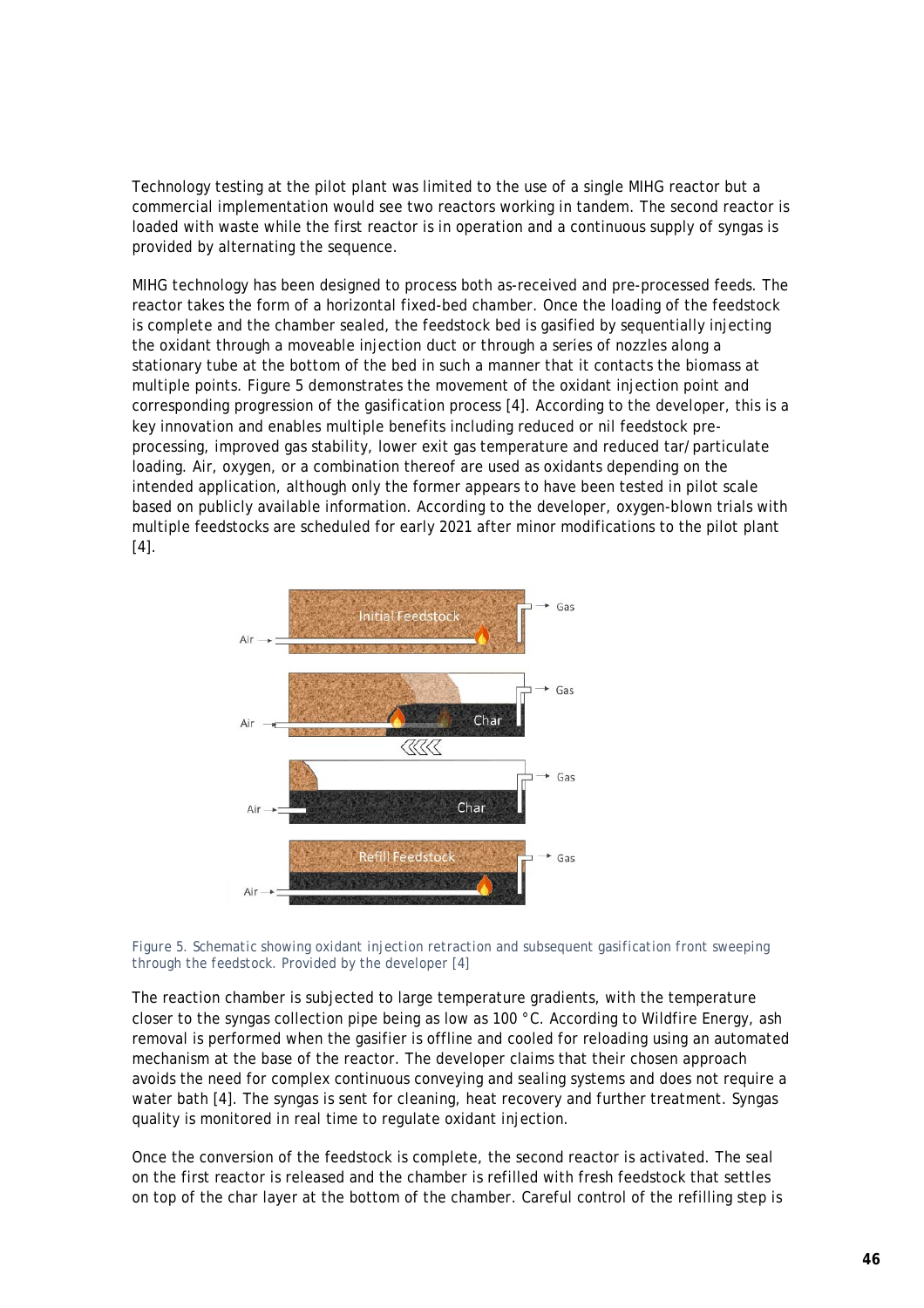necessary to reduce the hazard associated with the exposure of the hot char bed to air and feedstock. According to Wildfire Energy, at the end of each batch operation, most of the char bed has already cooled to moderate temperatures and is force cooled below auto ignition temperature prior to refilling and ash removal [4]. MIHG technology can be configured to use the gasification chamber for pre-drying in a multi-reactor configuration and recirculate the tars back to the reaction chamber [1, 5].

# **Development Status, Applications, Production Scale**

Wildfire Energy has tested the MIHG technology in a 1 t/d (∼200 kW<sub>th</sub>) pilot plant in Brisbane, Australia [6]. The configuration consisted of a single gasification reactor and thus differs from the intended commercial configuration with two reactors working in tandem to ensure continuous syngas supply. According to the developer, a diverse variety of feedstock were successfully gasified over the course of more than forty successful runs. Stable gasifier operation was attained approximately half an hour into operation and maintained throughout the remainder of the run [5]. Syngas composition varied somewhat between the initial fill and the re-fill, with the fresh feed yielding higher concentrations of methane and hydrogen but a lower concentration of carbon monoxide. Injection temperature and temperature at the edge of the reaction zone reached 900 °C and 1100 °C, respectively. Co-injection of the recirculated tar and water with air was shown to affect the gas composition, although the resulting impact on LHV was relatively marginal (a reduction of ∼ 5%).

The syngas produced in the pilot experiments was flared. According to Wildfire Energy, a gas clean-up system consisting of the following components (in order) was installed in 2018: ESP for particulate and tar removal, syngas blower, indirect gas cooler and activated carbon bed [4]. The developer is planning to install a gas engine in 2021.



Excess Moisture (to atmosphere)

#### *Figure 6. A schematic for the MIHG technology in a dual-reactor biomass-to-electricity application. Adapted from [1]*

Wildfire Energy was granted a sum of 0.5 MAUD towards the cost of a demonstration plant set in the Australian city of Ipswich by the province of Queensland [7]. The company is currently developing the project in two stages [8] and provided the following information in response to a comment for feedback on the evaluation: the instantaneous capacity of the MIHG reactors in the first and second stages is expected to be the same, but the annual capacity will be lower for the first stage as the plant is not expected to operate continuously. The original concept was to be field-erected, but the developer is presently targeting a modular design with an initial capacity of 4000 tons/y and an expanded capacity of 20000 tons/y. The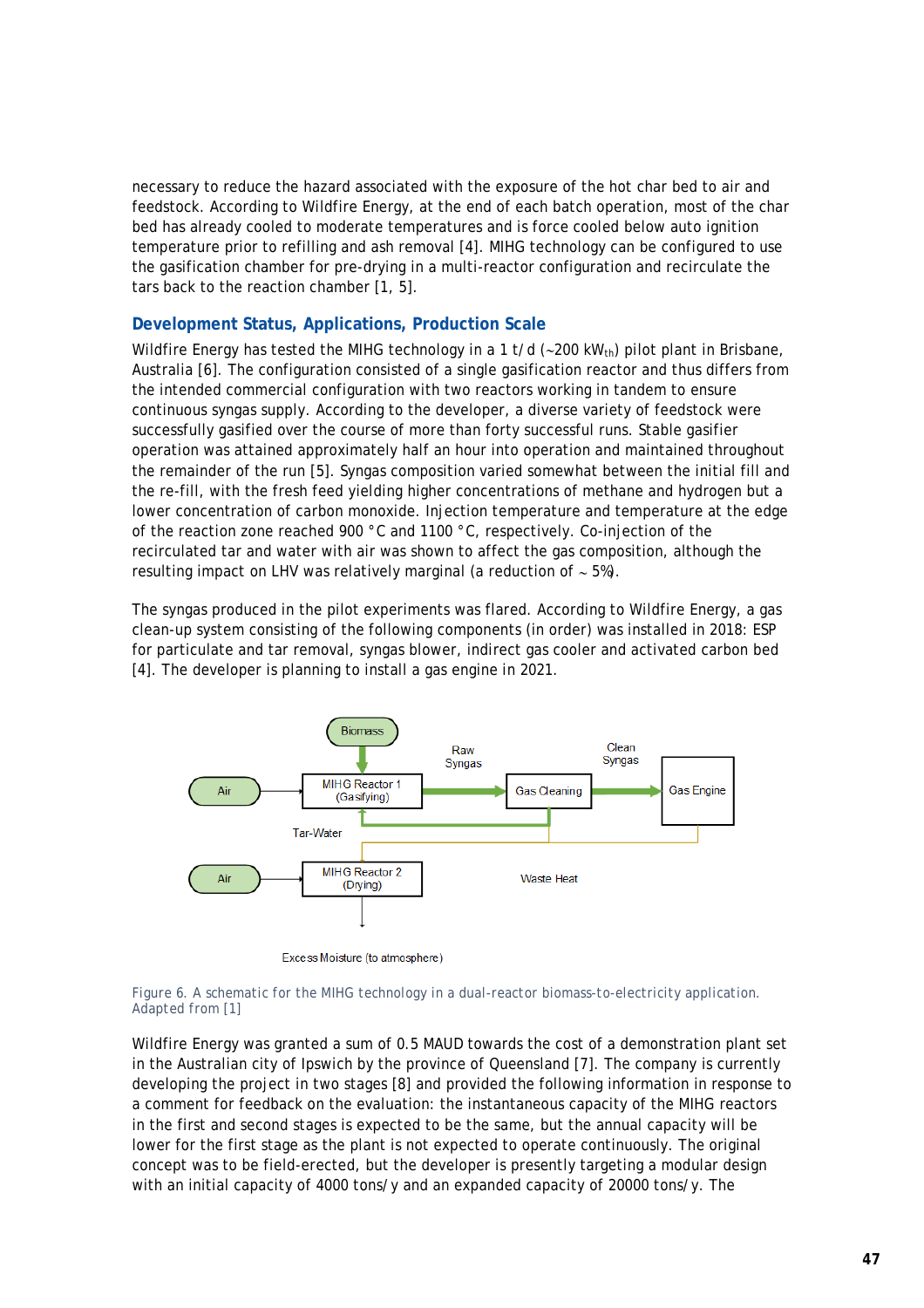intention is to process a wide range of different waste feedstocks and use the syngas to generate electricity in a gas engine (approximately 100 kW<sub>e</sub> per 1000 tons/year). Furthermore, a slipstream of syngas may be upgraded to high purity hydrogen [4]. It was reported in November 2019 (article behind paywall) that Wildfire Energy had partnered with waste company BMI to deliver the project and that plans for the demonstration plant were to be lodged with Ipswich city council in 2020 [9].

The intended application for MIHG presently appears to be small scale dispatchable renewable power using gas engines. Wildfire Energy offers MIHG plants in both a modular configuration, with scalable processing capacities in the range 4-20 kt/a (~1.3-6.6 MW<sub>th</sub>) and continuous electricity production of up to 0.4 MW<sub>e</sub> per 4 kt/a of feedstock [10], and as on-site installations, with indicative processing capacities in the range 15-120 kt/a (∼4.9-39 MWth) and a choice of electricity, hydrogen, and ethanol as final products [11]. The smallest (modular) and largest (on-site) plants have throughputs of 4 kt/a and 120 kt/a, respectively, which corresponds to thermal inputs of ~1.3 MW<sub>th</sub> and ~39 MW<sub>th</sub> assuming the same feedstock and same efficiency as in pilot testing.

# **Technology Readiness Level**

An assessment of the technology readiness of the moving injection horizontal gasification (MIHG) technology is provided in [Table 13.](#page-49-0)

| <b>Process steps</b>         | <b>TRL</b> | Weight [%] | <b>Comments</b>                                                                                                                                                                                                                                                                                                                                                                                                                                                                                                                                                                        |
|------------------------------|------------|------------|----------------------------------------------------------------------------------------------------------------------------------------------------------------------------------------------------------------------------------------------------------------------------------------------------------------------------------------------------------------------------------------------------------------------------------------------------------------------------------------------------------------------------------------------------------------------------------------|
| Feedstock<br>handling system | $3 - 4$    | 30         | Covers filling and refilling of the fixed-bed reactor<br>with biomass feedstock. One-reactor operation has<br>been validated. However, tandem operation of<br>two reactors with refilling and with production<br>switching intermittently between the two is the<br>intended commercial configuration but has not<br>been tested in pilot or demonstration scale based<br>on publicly available information. Intended to be<br>demonstrated in the second stage of the planned<br>demonstration unit.                                                                                  |
|                              |            |            | In response to a request for a feedback on the<br>evaluation, Wildfire Energy proposed a TRL score<br>of 4-5 for the feedstock handling system since,<br>according to them, only a single reactor is needed<br>to demonstrate all of the features required for the<br>technology. They further claimed that all the<br>steps in the commercial design, namely, loading,<br>drying, purging, ignition, gasification, cooling, ash<br>removal are undertaken at their pilot plant.<br>Given that dual reactor operation is part of the<br>commercial concept, pilot validation of tandem |

<span id="page-49-0"></span>*Table 13. Assessment of technology readiness for Wildfire Energy's Moving Injection Horizontal Gasification (MIHG)*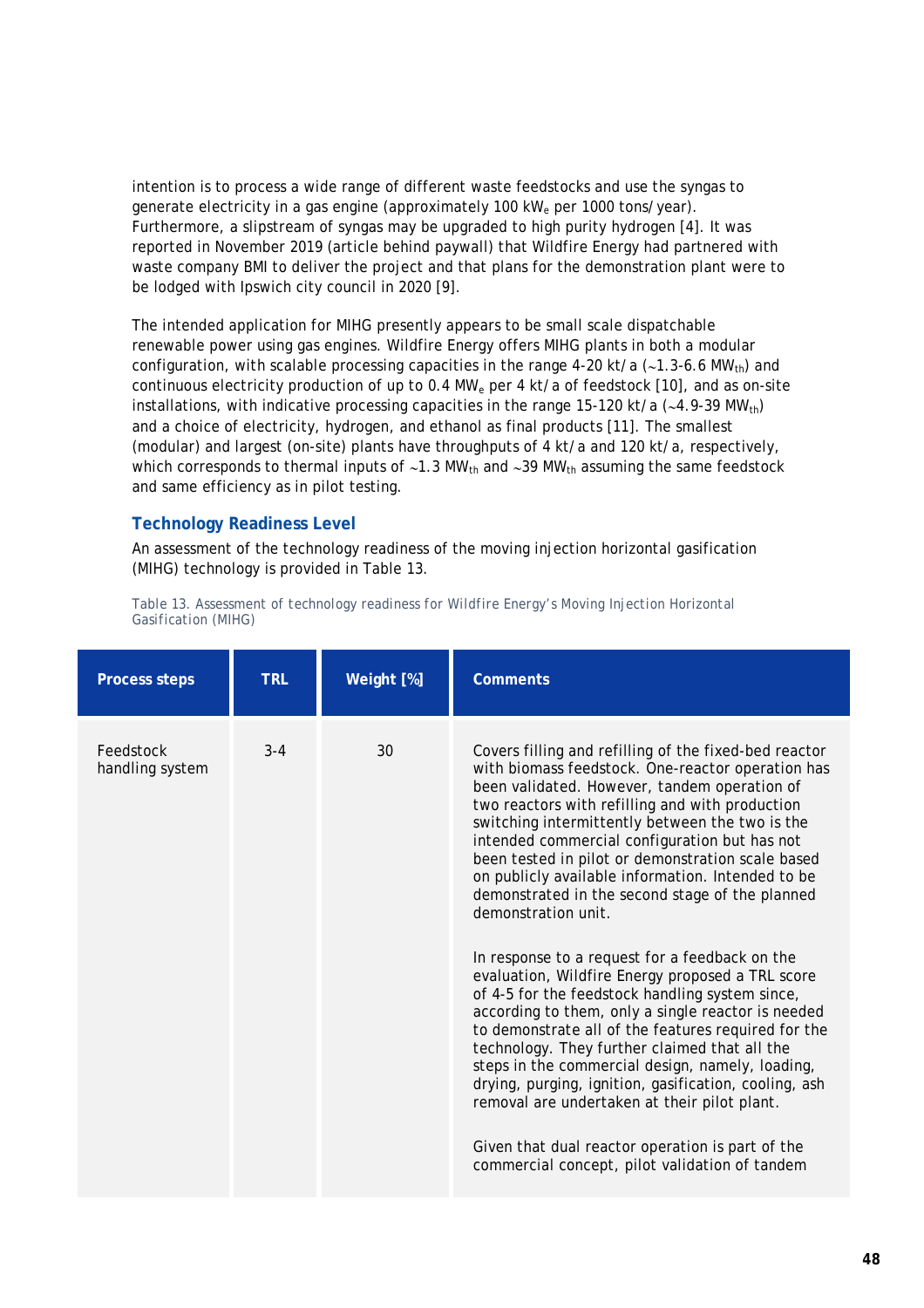| <b>Process steps</b>                        | <b>TRL</b>     | Weight [%] | <b>Comments</b>                                                                                                                                                                                                                                                                                                                                                                                                                                                                                                                                                                                 |
|---------------------------------------------|----------------|------------|-------------------------------------------------------------------------------------------------------------------------------------------------------------------------------------------------------------------------------------------------------------------------------------------------------------------------------------------------------------------------------------------------------------------------------------------------------------------------------------------------------------------------------------------------------------------------------------------------|
|                                             |                |            | operation deemed to be a needed for a TRL score<br>of 4-5. Accordingly, a TRL score of 3-4 is awarded<br>to this step.                                                                                                                                                                                                                                                                                                                                                                                                                                                                          |
| Gasification<br>reactor with<br>heat supply | $\overline{4}$ | 30         | The heart of the process. Covers the MIHG reactor.<br>Pilot testing of a 60 kW <sub>th</sub> MIHG reactor has been<br>carried out and stable operation was reported to<br>have been achieved. The pilot reactor corresponds<br>to 1-5% of the capacity of the intended<br>commercially capacity range. However, the<br>intended tandem operation has not been tested.                                                                                                                                                                                                                           |
| Product gas<br>separation and<br>cleaning   | $4 - 5$        | 20         | Syngas produced during the initial pilot tests was<br>flared.<br>In response to a request for a feedback on the<br>evaluation, Wildfire Energy proposed a TRL score<br>of 4-5 for product gas separation and cleaning<br>since the pilot has had an operational gas clean up<br>system since 2018. According to the developer,<br>full gas sampling via third party has validated the<br>gas clean up design and the projected emissions<br>are well below the limits specified in the<br>environmental permit. Given these developments,<br>a TRL score of 4-5 has been awarded for this step. |
| Integrated<br>operation                     | $3 - 4$        | 20         | Integrated operation has been partially validated<br>in pilot testing. Demonstration of tandem reactor<br>operation coupled with syngas cleaning and<br>upgrading could not be established.                                                                                                                                                                                                                                                                                                                                                                                                     |
| Overall<br>"Weighted<br>Average"            | $3.5 -$<br>4.2 |            |                                                                                                                                                                                                                                                                                                                                                                                                                                                                                                                                                                                                 |
| Overall<br>"Weakest Link"                   | $3 - 4$        |            |                                                                                                                                                                                                                                                                                                                                                                                                                                                                                                                                                                                                 |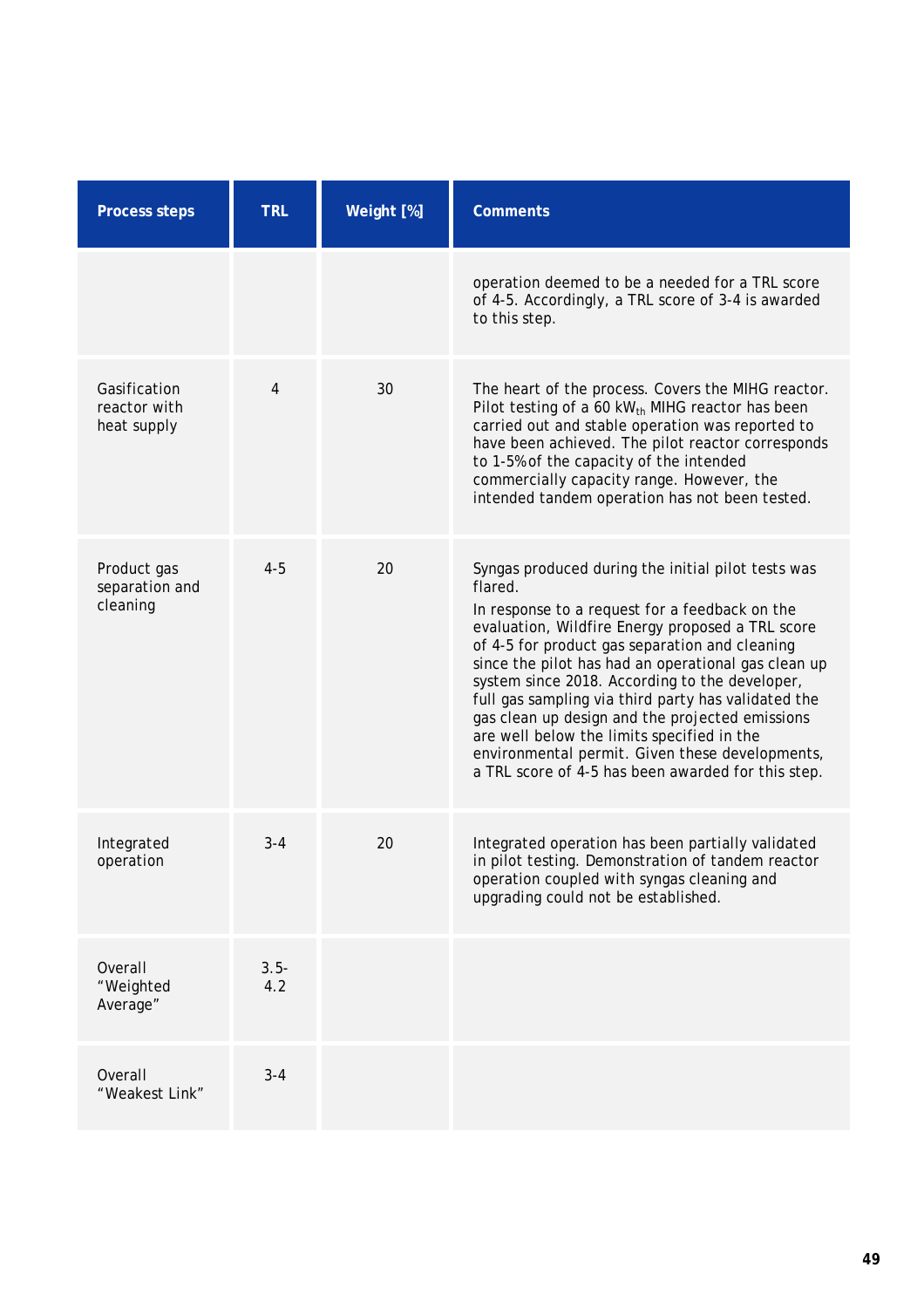Wildfire Energy responded to a request for feedback on the technology assessment. They provided corrections and clarifications on various technical aspects and future development plans. They proposed a TRL score of 4-5 for the feedstock handling system and the product gas separation and cleaning steps. Their request is addressed in the comments on the respective steps in [Table 12.](#page-46-0)

# **References**

[1] Perkins G, Doucet D, Bollaert G. A Novel Biomass Gasifier for Converting Lump Biomaterials into Renewable Syngas: Pilot Plant Design and Operation. 2016.

[2] Doucet D, Bollaert G, Perkins G. Production of a gas and methods therefor, 2016.

[3] Energy W. MIHG Gasification Technology. WwwWildfireenergyComAu 2020. https://www.wildfireenergy.com.au/mihg-technology (accessed June 16, 2020).

[4] Response by Wildfire Energy to a request for feedback on technology evaluation

[5] Doucet D. Moving Injection Horizontal Gasification - A New Process For Waste to Energy. Glob Syngas Technol Counc 2017. https://www.globalsyngas.org/uploads/downloads/S14-1- Wildfire Energy-Denis Doucet.pdf (accessed June 16, 2020).

[6] Energy W. Pilot Plant. WwwWildfireenergyComAu 2020. https://www.wildfireenergy.com.au/pilot-plant (accessed June 16, 2020).

[7] Government Q. \$22 million in new biofutures projects set to start in Queensland. Queensl Cabinet Minist Dir 2019. http://statements.qld.gov.au/Statement/2019/11/13/22-million-innew-biofutures-projects-set-to-start-in-queensland (accessed June 16, 2020).

[8] Energy W. Demonstration Plant. WwwWildfireenergyComAu 2020. https://www.wildfireenergy.com.au/demonstration-plant (accessed June 16, 2020).

[9] Noosanews. Plans for waste to energy plant will be lodged next ywar. WwwNoosanewsComAu 2019. www.noosanews.com.au%2Fnews%2Fplans-for-waste-to-energyplant-will-be-lodged-nex%2F3888178%2F&usg=AOvVaw0js5MzSNStKIZ4dRLEwNbU (accessed June 16, 2020).

[10] Energy W. Modular MIHG Plants. WwwWildfireenergyComAu 2020. https://www.wildfireenergy.com.au/modular-mihg-plants (accessed June 16, 2020).

[11] Energy W. Stick-built MIHG Plants. Wildfire Energy 2020. https://www.wildfireenergy.com.au/stick-built-mihg-plants (accessed June 16, 2020).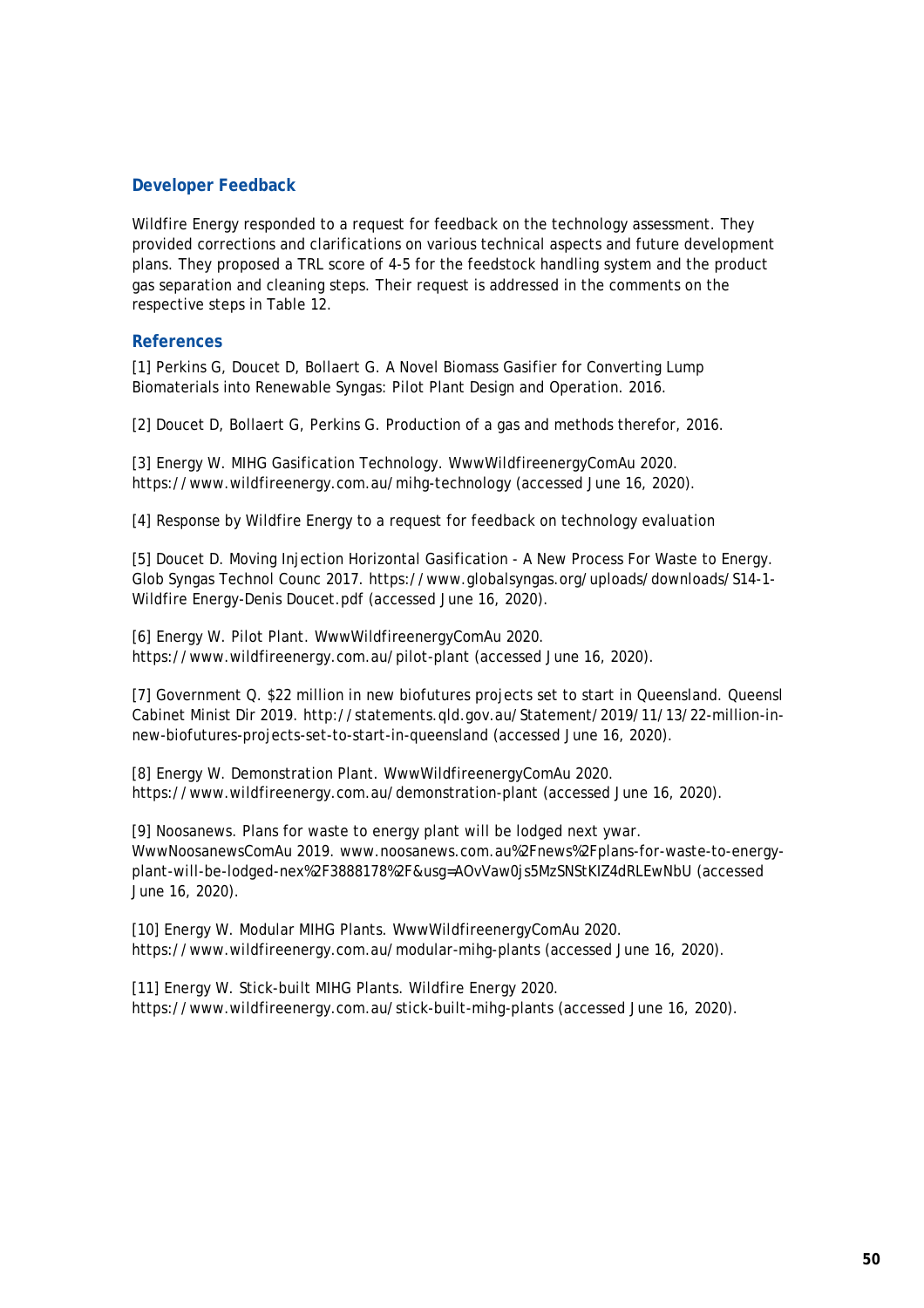# **MULTIFUEL CONVERSION TECHNOLOGY BY RWE POWER AG [GERMANY]**

The *Multifuel Conversion* (MFC) technology is being developed by RWE Power AG to test whether recovery of carbon and phosphorous from sewage sludge and other phosphorous-rich feedstocks is possible via gasification. The core process consists of high temperature entrained-flow gasification, optimized to achieve reduction of phosphates to gaseous phosphorous compounds. According to RWE, the MFC technology offers potential to recover phosphorus and carbon in the form of syngas in separate process streams in one single process step. The MFC technology is scheduled to undergo technical demonstration in a 130 kg/h pilot plant with commissioning planned for early 2021 [1-3].

| Designation                 | Multi-fuel Conversion (MFC) Technology                                                                                                               |
|-----------------------------|------------------------------------------------------------------------------------------------------------------------------------------------------|
| Developer/Promotor          | RWE Power AG [Germany]                                                                                                                               |
| <b>Gasification Method</b>  | Entrained-flow gasification                                                                                                                          |
| <b>Feeding System</b>       | Lock-hopper system (pilot), to be determined (commercial)                                                                                            |
| Oxidant                     | Oxygen, steam                                                                                                                                        |
| Principal<br>Feedstock(s)   | Sewage sludge, sewage sludge-ash, lignite (near-future); sewage sludge,<br>sewage sludge ash, plastic waste, other biomass waste streams (long-term) |
| Principal<br>Application(s) | Phosphorus recovery, syngas (power, hydrocarbon upgrading)                                                                                           |
| Scale                       | Lab (10-15 kg/h), Pilot (130 kg/h), commercial (125 MW per gasifier unit)                                                                            |
| <b>Development Status</b>   | Tested in lab-scale, pilot plant under construction                                                                                                  |

*Table 14. Technology profile for RWE Power AG's Multifuel Conversion (MFC) Technology*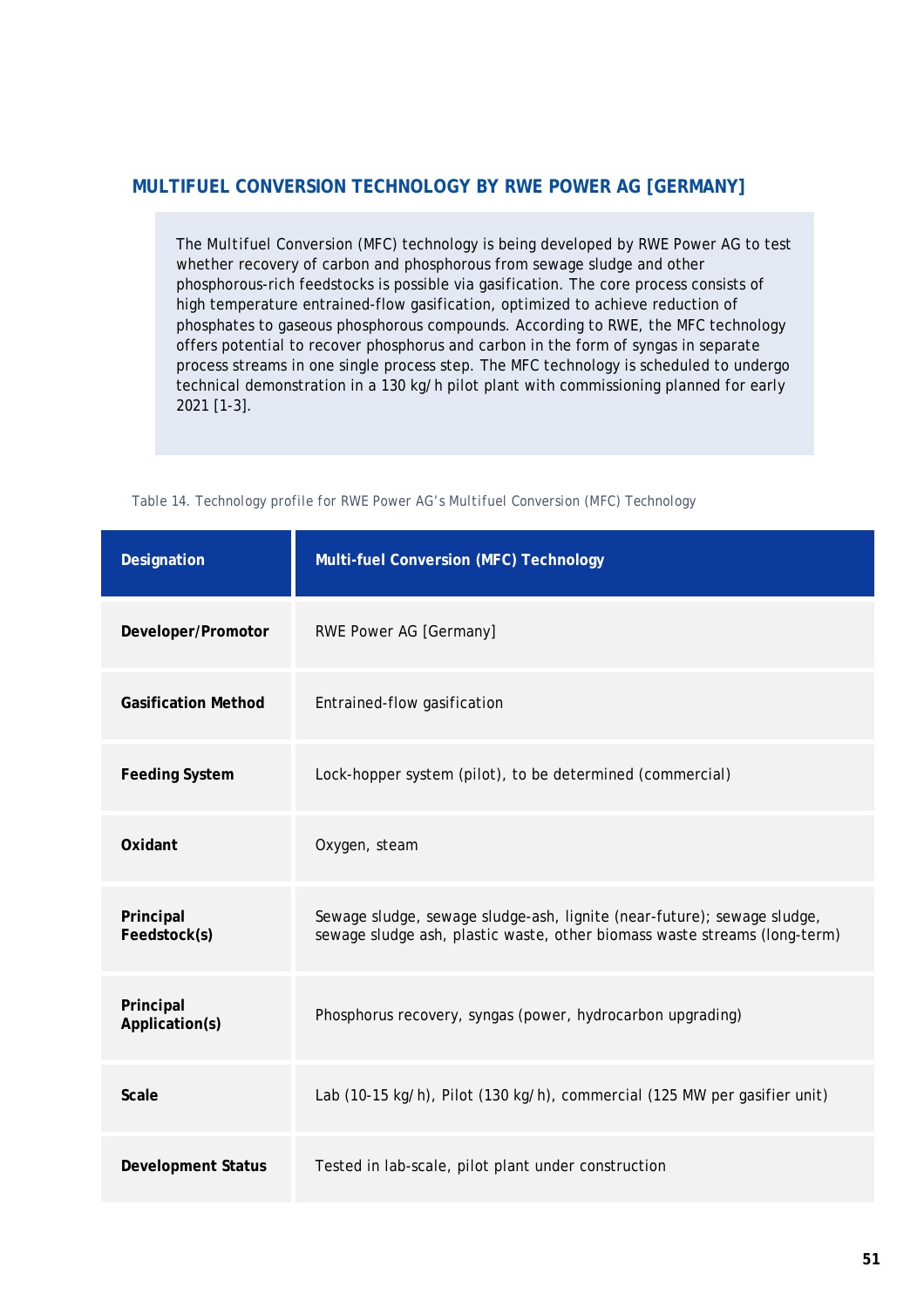### **Process Description**

The subsequence process description is put together from information provided by the developers (a) in response to a questionnaire and as an additional comment to a request for feedback, (b) on their homepage and (c) in a review of R&D-activities at RWE included in *Verwertung von Klärschlamm 2* [1-4].

Sewage sludge and lignite coal (in its role as a carbon carrier) are dried and finely milled before being co-processed in the gasifier, which is designed and optimized to achieve high process temperatures at minimal oxygen consumption. Steam is used as a co-oxidant [4]. Gasification takes place in an atmospheric, refractory lined, entrained-flow reactor operated at ∼ 1500 °C with a dip quench and liquid ash discharge [6]. The process temperature is high enough for the phosphorus to enter the gas phase. The setup of the gasification system at the pilot plant under construction in Niederaussem is not known but the core process has been tested in a lab-scale gasifier divided into two zones with independent oxidant feeding points directly connected by a throat. After entering the gasifier through the throat, the feedstock is entrained into the upper zone by the gas rising from the lower zone, which function as a fixed-bed reactor for the gasification of the char agglomerate. However, according to RWE Power, P-release to the gas phase during lab tests has been observed to be very small, which is presumably due to the technology used not providing sufficiently high temperature and sufficiently low oxygen partial pressure simultaneously. Based on that experience, the design of the pilot plant has been optimized to better achieve high temperature and low oxygen partial pressure at the same time. Syngas cleaning consists of a dip quench and a water scrubber for the main raw gas stream, which is combusted in the boiler of a neighbouring power station and passage through a ceramic candle filter for particle removal and phosphorus separation for a small slip stream.

#### **RWE AG's Multifuel Conversion Technology**



*Figure 7. A schematic for the MFC technology-based Niederaussem pilot. Adapted from a presentation by one of the partners in the ITZ-CC project (pilot testing of the MFC technology) [5]*

# **Development Status, Applications, Production Scale**

A 130 kg/h pilot plant is currently under construction in Niederaussem, Germany as a part of the ITZ-CC project with start-up scheduled for spring 2021 [1, 6]. The project budget is 6.7 MEUR and the plant is being part-funded by the State of North Rhine Westphalia [6]. Fraunhofer UMSICHT and Ruhr Universität Bochum are partners in the project, DBI Virtuhcon GmbH is responsible for Gasification CFD design and TAF is the main contractor [5]. Recovery of carbon in the form of syngas and phosphorus from sewage sludge is considered to be the first step and the recycling of other, currently unspecified, raw materials is also planned.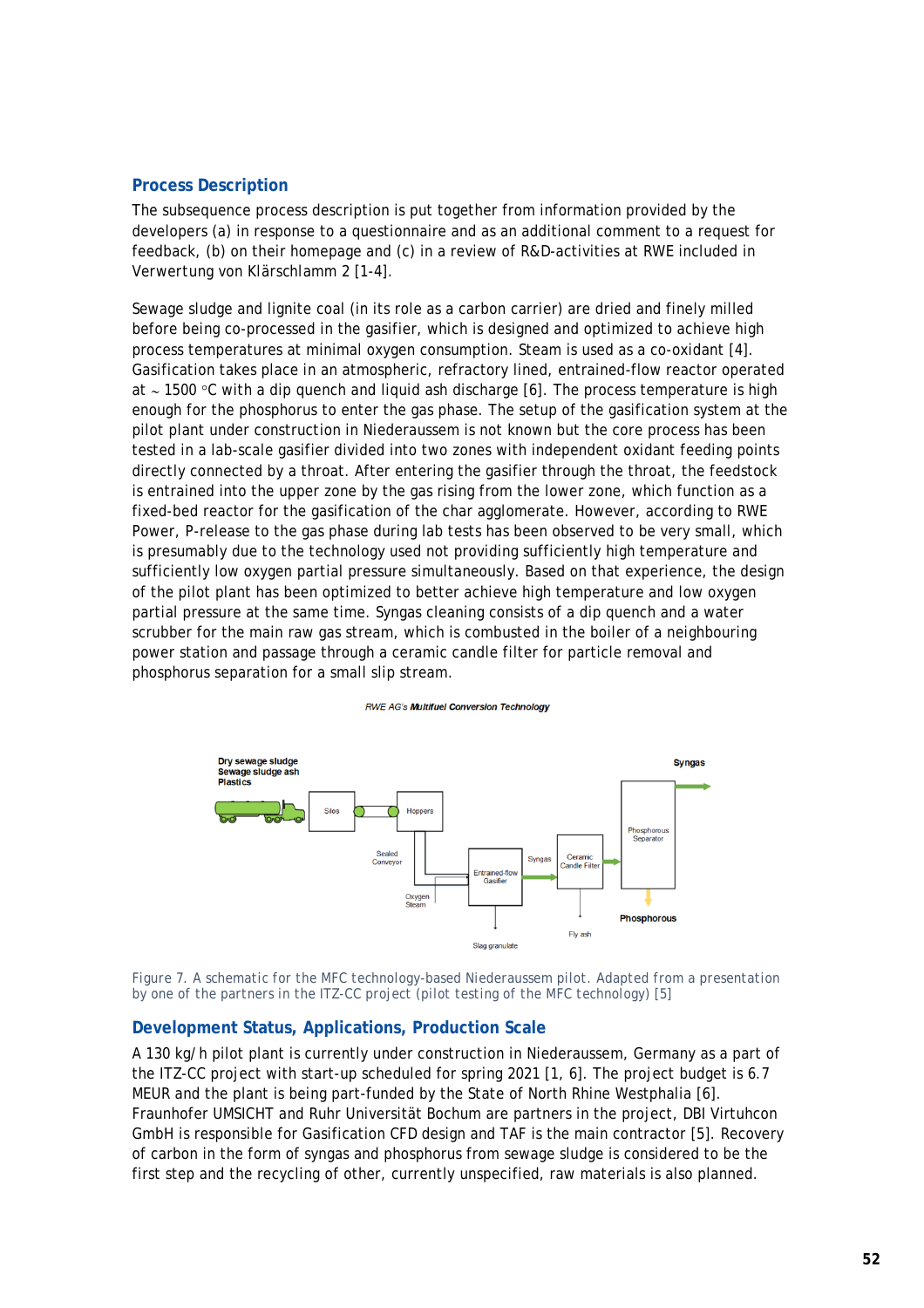The development of the MFC technology was spurred by gasification trials of sewage sludge, sewage sludge ash and dried lignite mixtures in the 10-15 kg/h lab-scale COORVED gasifier at TU Bergakademie Freiberg during which significant P-release was observed in certain test campaigns. However, these promising results could not be reproduced reliably [2, 4]. Research topics for testing trials at the upcoming pilot include optimal feedstock mixes (combinations of sewage sludge and a carbon carried) and processes for introducing said mixes into the gasifier, suitable process and conditions for phosphorus extraction and syngas upgrading [3].

# **Technology Readiness Level**

An assessment of the technology readiness of the MFC technology is provided in [Table 15.](#page-54-0)

| <b>Process steps</b>                        | <b>TRL</b> | Weight [%] | <b>Comments</b>                                                                                                                                                                                                                                                                                                                                                                                                                                                                                                                                                                                                                                                                                                                                                                                                                                                                                                           |
|---------------------------------------------|------------|------------|---------------------------------------------------------------------------------------------------------------------------------------------------------------------------------------------------------------------------------------------------------------------------------------------------------------------------------------------------------------------------------------------------------------------------------------------------------------------------------------------------------------------------------------------------------------------------------------------------------------------------------------------------------------------------------------------------------------------------------------------------------------------------------------------------------------------------------------------------------------------------------------------------------------------------|
| Feedstock<br>handling system                | $2 - 3$    | 20         | Covers the storage of feedstocks and the feeding<br>system to the gasifier. Identification of suitable<br>feeding processes for optimal feedstock mixes is<br>part of the research and development outcomes<br>for the upcoming pilot unit. In response to a<br>request for comment on the evaluation, RWE<br>Power AG noted that the storage and feeding<br>system are well-proven commercial technologies<br>with TRL 9. This is true for the case of brown coal<br>but the co-feeding of sludge, lignite and other<br>intended feedstock under the operating conditions<br>foreseen for the gasification has, to the best of<br>the authors' knowledge not been demonstrated.<br>Therefore, according to the methodology used for<br>the present assessment in which the novelty of the<br>feed and the technology combination is explicitly<br>considered, the feedstock handling system is<br>assigned a TRL of 2-3. |
| Gasification<br>reactor with<br>heat supply | $3 - 4$    | 30         | Covers the gasification of the feedstock mixes.<br>Lab-scale testing has been carried out but limited<br>information on whether the lab configuration is<br>the same as the intended pilot configuration mean<br>the TRL of this step is uncertain and a provisional<br>score of 3-4 is thus assigned.                                                                                                                                                                                                                                                                                                                                                                                                                                                                                                                                                                                                                    |
| Product gas<br>separation and<br>cleaning   | $2 - 3$    | 30         | Covers syngas cleaning and phosphorus separation.<br>Information on which streams would be subject to<br>phosphorus separation at the pilot unit (e.g., fly<br>ash) could not be found in available literature. A<br>TRL score of 2-3 is assigned based on current                                                                                                                                                                                                                                                                                                                                                                                                                                                                                                                                                                                                                                                        |

<span id="page-54-0"></span>*Table 15. Assessment of technology readiness for RWE Power AG's MFC technology*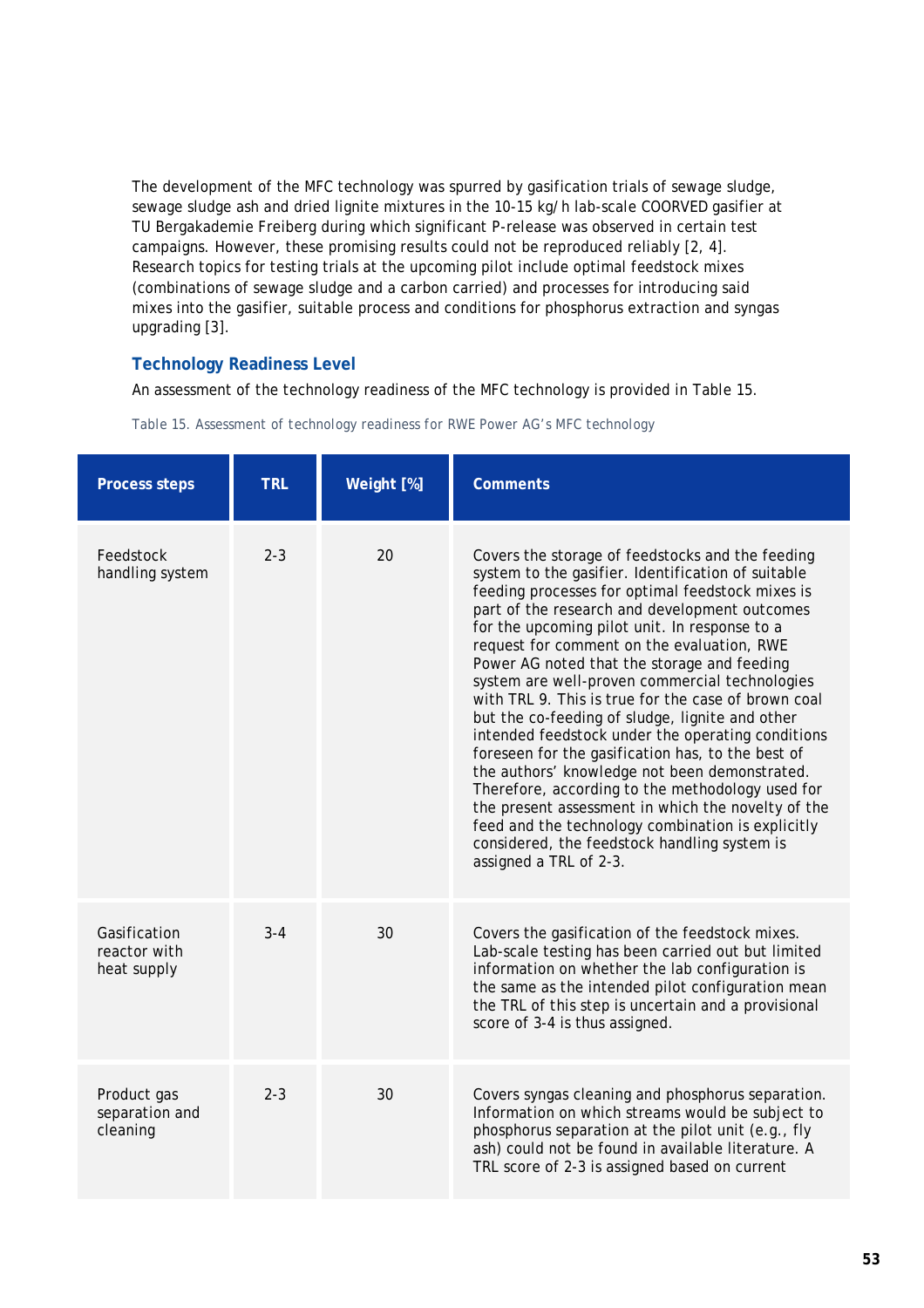| <b>Process steps</b>             | <b>TRL</b>     | Weight [%] | <b>Comments</b>                                                                                                                                                                                                                                                                                                                                                                                        |
|----------------------------------|----------------|------------|--------------------------------------------------------------------------------------------------------------------------------------------------------------------------------------------------------------------------------------------------------------------------------------------------------------------------------------------------------------------------------------------------------|
|                                  |                |            | evidence but would be subject to an upward<br>revision pending the outcome of the planned<br>research on suitable processes for phosphorous<br>extraction at the pilot.                                                                                                                                                                                                                                |
| Integrated<br>operation          | $\mathfrak{D}$ | 20         | The different steps in the MFC process have not<br>been tested as a part of a single configuration.<br>Integrated testing is envisioned for the upcoming<br>pilot plant, which is currently under construction.<br>A TRL score of 2 thus reflect the present state of<br>technology readiness and is subject to an upward<br>revision pending the successful demonstration of<br>integrated operation. |
| Overall<br>"Weighted<br>Average" | $2.3 -$<br>3.1 |            |                                                                                                                                                                                                                                                                                                                                                                                                        |
| Overall<br>"Weakest Link"        | $\overline{2}$ |            |                                                                                                                                                                                                                                                                                                                                                                                                        |

RWE Power AG responded to a request for feedback on the technology assessment with corrections and clarifications on various technical aspects. They also observed that storage and feeding system are well-proven, commercially available technologies with TRL 9. Their observation is addressed in the comment on the feedstock handling system in [Table 15.](#page-54-0)

### **References**

[1] Response by RWE Power AB to an in-project questionnaire

[2] Response by RWE Power AG to a request for feedback on technology evaluation

[3] https://www.group.rwe/en/our-portfolio/innovation-and-technology/technologyresearch-development/coal-innovation-centre/multi-fuel-conversion

[4] Gasification of Sewage Sludge and Recovery of Phosphorus – R&D-activities at RWE [2019] Tobias Ginsberg, Jens Hannes, Jörg Kleeberg, Thorsten Liese, Juliane Schaefer, Christian Wolfersdorf *in* Verwertung von Klärschlamm 2 ed. Olaf Holm - Thomé-Kozmiensky Verlag GmbH [ISBN 978-3-944310-49-7]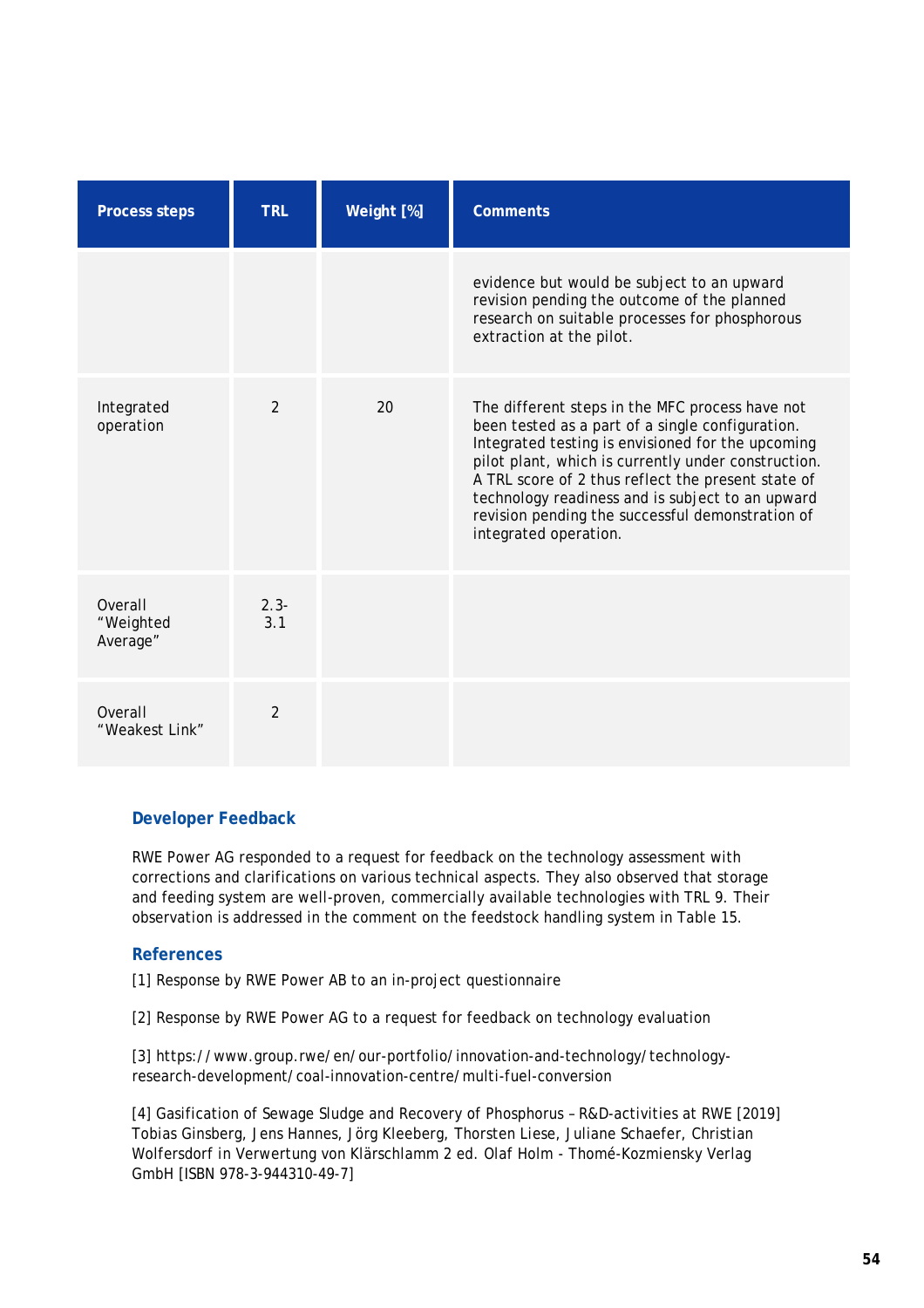Available online at https://www.vivis.de/wp-content/uploads/VvK2/2019\_VvK\_282- 291\_Ginsberg.pdf [Accessed: December 3, 2020]

[5] https://tu-freiberg.de/sites/default/files/media/institut-fuer-energieverfahrenstechnik-143/100JahreIEC/100j-iec\_c3\_elsen\_-\_carbon\_circular\_economy\_- \_a\_chance\_and\_a\_necessity.pdf

[6] Country Report Germany: Task 33 Thermal Gasification of Biomass Update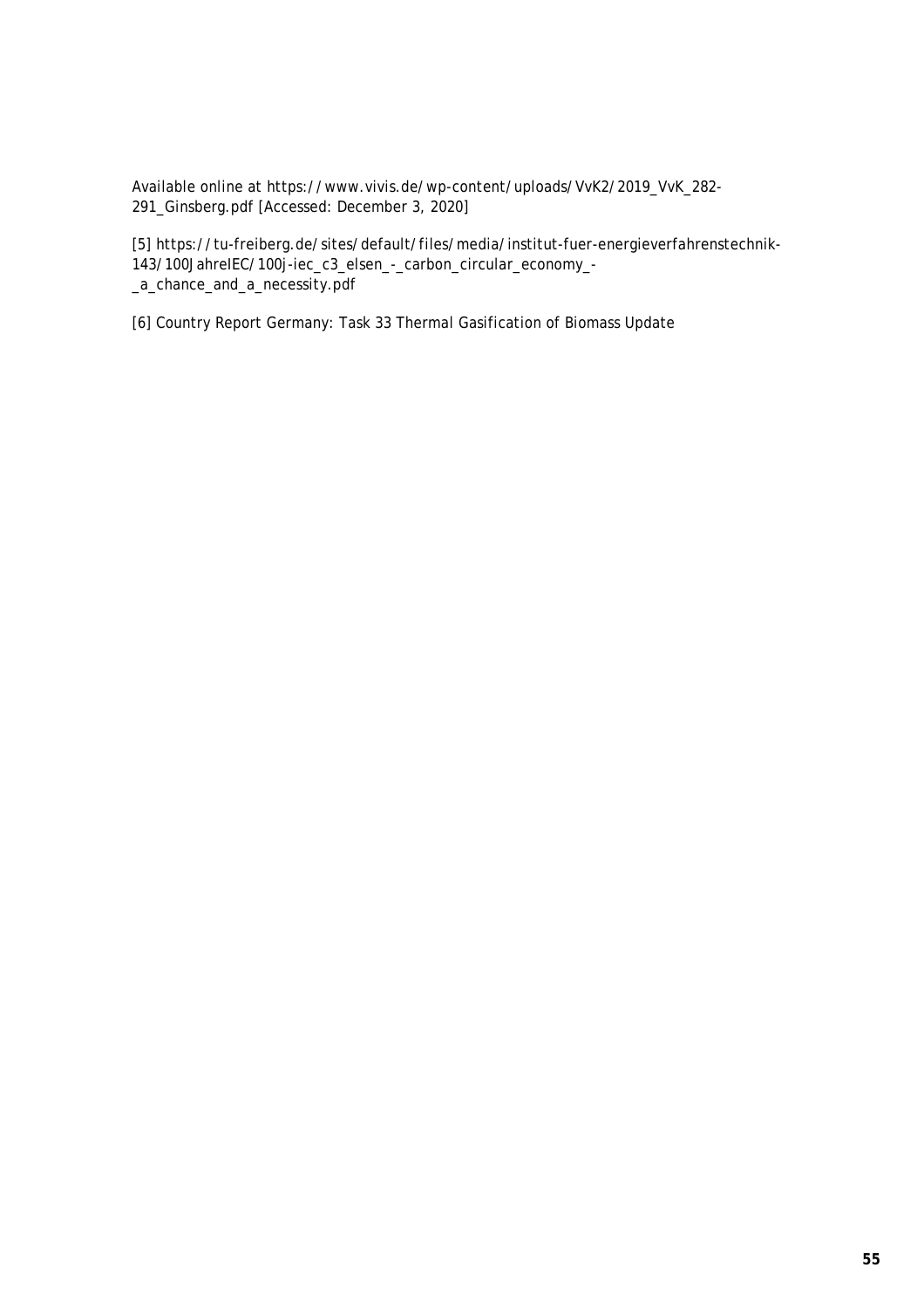# **PLASCO GASIFICATION & PLASMA REFINING SYSTEM BY PLASCO CONVERSION TECHNOLOGIES INC. [CANADA]**

Plasco Conversion Technologies' Plasco Gasification & Plasma Refining System is characterized by a three-step process configuration in which municipal solid waste is subjected to moving-bed pyrolysis, the resulting solid fraction is oxidized for heat recovery, while the volatiles are exposed to plasma plumes for cracking resident tars [1]

*Table 16. Technology profile for Plasco Conversion Technologies' Plasco Gasification & Plasma Refining System* 

| Designation                 | Plasco Gasification & Plasma Refining System                     |
|-----------------------------|------------------------------------------------------------------|
| Developer/Promotor          | Plasco Conversion Technologies Inc. [Canada]                     |
| <b>Gasification Method</b>  | Plasma gasification of tar                                       |
| <b>Feeding System</b>       | Batch loading (delivery by truck)                                |
| Oxidant                     | Air, oxygen                                                      |
| Principal<br>Feedstock(s)   | Unprocessed municipal solid waste                                |
| Principal<br>Application(s) | Power (gas engine combined cycle)                                |
| <b>Scale</b>                | Multiple 200 tpd municipal solid waste modules in series         |
| <b>Development Status</b>   | Parts of the configuration tested in a 60 kW <sub>th</sub> pilot |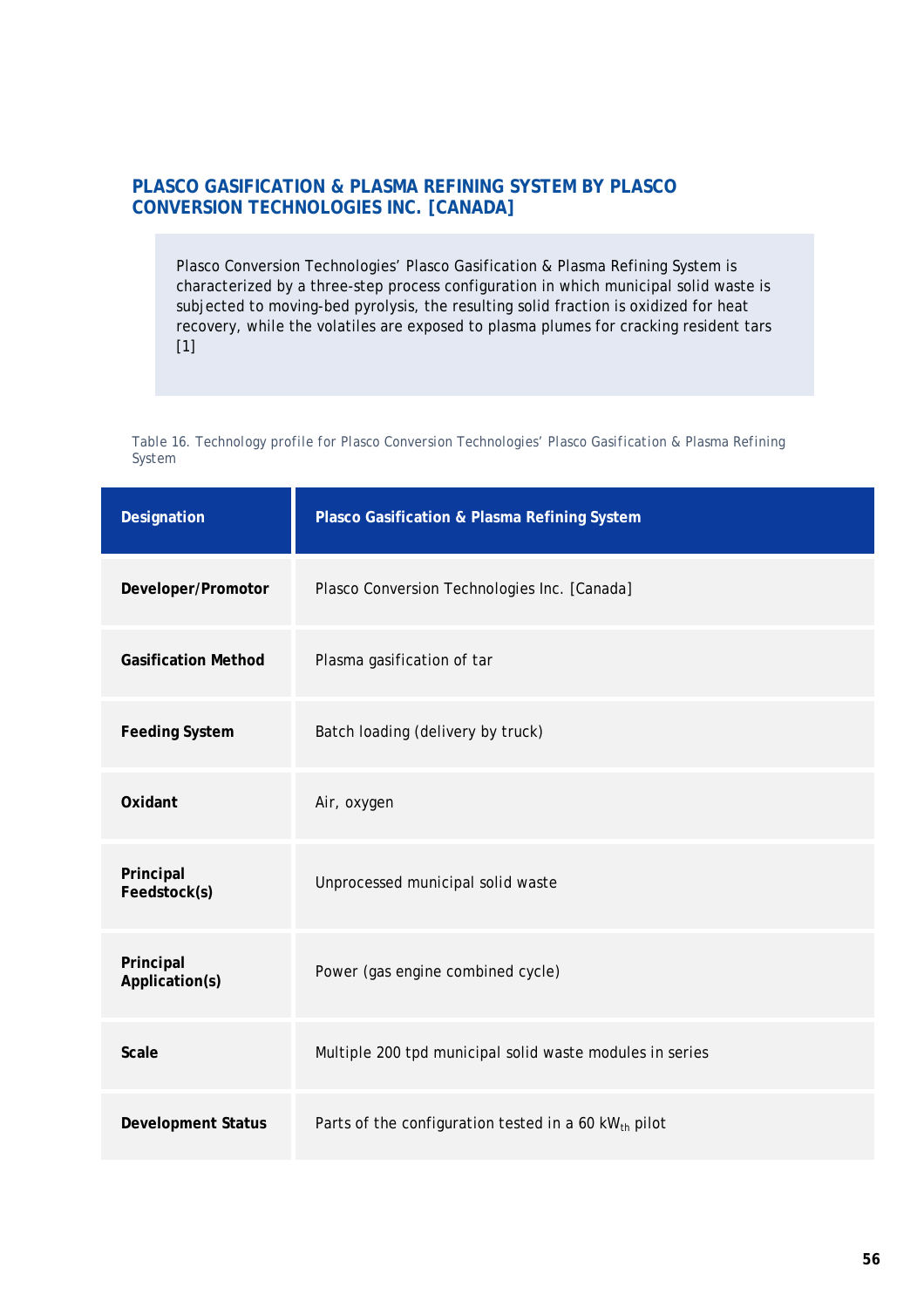# **Process Description**

The subsequent process description is put together in the main from information provided on the developer's website [1] and in a recent report on the gasification of waste for energy carriers [2].

MSW is assumed to be unprocessed and is shredded into 12-20 cm pieces, which are separated into a coarse (>5cm) and a fine (<5cm) fraction in an electromagnetic ferrous separation unit and a vibrating screen-type classifier. Both fractions are sent through eddy current separators to remove aluminum after which the coarser fraction is re-shredded, while the fine fraction is delivered to material storage. The MSW enters the gasifier proper on a horizontal moving grate of propriety design heated with sub-stoichiometric air (fed at 300 °C) to 600 °C. The volatile gases released by the devolatilizing and pyrolysis reactions are led to a refining chamber, while the solid fraction left behind is pushed into a 'carbon recovery vessel'. The volatiles from the grate are mixed turbulently with preheated air or oxygen (the company website offers both possibilities) before exposure to plasma plumes. According to Plasco, plasma is used for refining and catalysis to crack tars, not as a primary heat source. Following exposure to plasma, syngas is held in a chamber for five seconds to complete cracking reactions before being sent to a heat recuperator.

The carbon recovery vessel serves multiple functions within the process. The inorganic components in the solid fraction from the grate are brought to a molten state, while the organic fixed carbon fraction is converted to syngas by char gasification. According to Plasco, the process does not generate any residual fly ash secondary waste as the bottom ash from the grate, the particulates from the cyclones and the downstream gas cleaning units are all recirculated back to the 'carbon recovery vessel'.



Plasco Conversion Technologies' Plasma Refining & Gasification System

*Figure 8. Integrated Conversion & Refining System, taken from [2] and adapted to represent the present heating arrangements for the solid residue melter*

Ash from the carbon recovery vessel is sent to the 'solid residues melter' located under the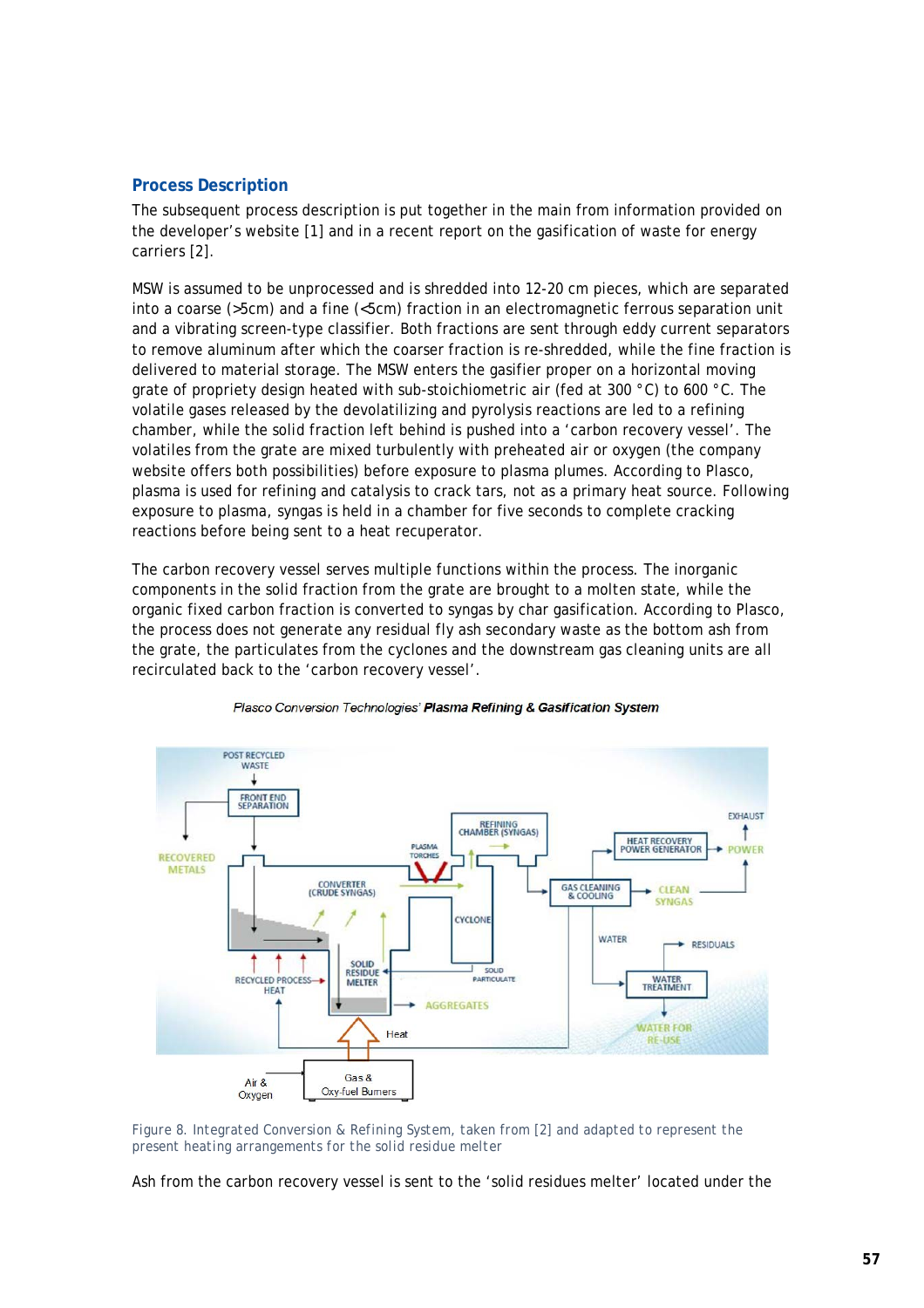bottom of the carbon recovery vessel and separated from it by a grate. The solid residue melter superheats the molten ash and provides enriched pre-heated air to the bottom of the carbon recovery vessel. The superheated ash is subjected to rapid cooling in a water quench, which produces a non-leachable and vitrified product. In the configuration presented on Plasco's homepage in 2020, heat is delivered to the solid recovery melter by a gas burner running on preheated air enriched with oxygen and supplemented by two oxy-gas burners.

Syngas is cooled to 750 °C upstream of a quench and the heat recovered is used for warming up process air. Some of the process air is used in the gasification process (such as in the carbon recovery vessel), but the bulk of it is available for feedstock drying or steam production. According to Plasco, re-formation of dioxins and furans is prevented by ensuring there is no oxygen in the syngas. Process steps in the gas cleaning set up include a Venturi scrubber, a wet electrostatic precipitator, a sulfur scrubber, and an activated carbon vessel.

# **Development Status, Applications, Production Scale**

The core process steps in the Plasco Gasification and Plasma Refining System were tested and demonstrated in the Integrated Conversion & Refining System (ICARS) at the 135 tpd Trail Road demonstration plant between 2012 and 2015. Subsequent commercial plans fell through. See [2] for more details.

The present configuration offered by the developer differs from the demonstrated configuration in a few aspects, chief among them, a new non-plasma-based design for the solid residue conversion system and updated configurations for syngas cooling and cleaning [1]. The Trail Road facility was simplified, in particular regarding energy optimization and did not include, for instance, a steam bottoming cycle [2].

The cleaned syngas is suitable for a range of heat and power applications, from boilers to IC engines and gas turbines [1]. According to Plasco, each ICARS unit can process up to 200 t/d of MSW and ICARS units can also be operated in parallel for increased capacity.

### **Technology Readiness Level**

An assessment of the technology readiness of the Plasco Gasification & Plasma Refining System technology is provided in [Table 17.](#page-59-0) The TRL score and weight for the relatively complex gasification reactor with heat supply step was calculated by adding up the TRL scores and weights for individual sub-steps as discussed in the comments below.

<span id="page-59-0"></span>*Table 17. Assessment of technology readiness for Plasco Conversion Technologies' Plasco Gasification & Plasma Refining System*

| <b>Process steps</b>         | <b>TRL</b> | Weight [%] | <b>Comments</b>                                                                                                                                                                                                                                                                                  |
|------------------------------|------------|------------|--------------------------------------------------------------------------------------------------------------------------------------------------------------------------------------------------------------------------------------------------------------------------------------------------|
| Feedstock<br>handling system | $6 - 7$    | 10         | Covers feeder and waste inlet to the pyrolysis<br>grate. It is assumed that feedstock handling in the<br>commercially offered configuration is carried out<br>following a configuration similar to that at the<br>Trail Road plant based on the use of commercially<br>established technologies. |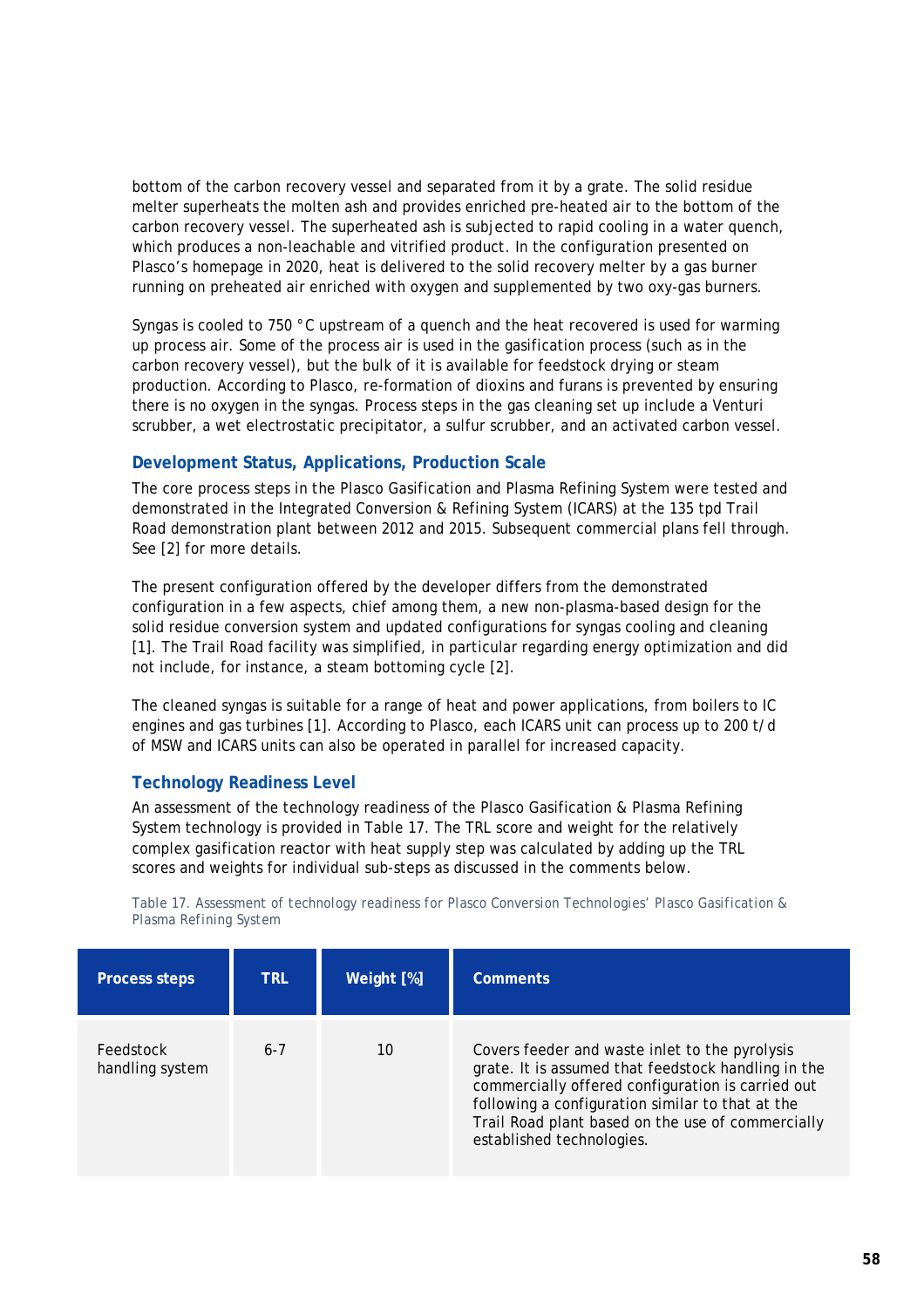| <b>Process steps</b>                        | <b>TRL</b>     | Weight [%] | <b>Comments</b>                                                                                                                                                                                                                                                                                                                                                                                                                                                                                                                                                                                                                                                                                                                                      |
|---------------------------------------------|----------------|------------|------------------------------------------------------------------------------------------------------------------------------------------------------------------------------------------------------------------------------------------------------------------------------------------------------------------------------------------------------------------------------------------------------------------------------------------------------------------------------------------------------------------------------------------------------------------------------------------------------------------------------------------------------------------------------------------------------------------------------------------------------|
| Gasification<br>reactor with<br>heat supply | $5.5 -$<br>6.5 | 40         | Because of its complexity, the gasification reactor<br>with heat supply step is broken down into the<br>following three sub-steps for the purpose of the<br>evaluation: grate pyrolysis, plasma gasification,<br>solid residue conversion. The overall TRL score<br>and weight for the step is computed by adding up<br>the TRL scores and weights for the individual<br>steps.                                                                                                                                                                                                                                                                                                                                                                      |
|                                             |                |            | <b>Grate Pyrolysis</b><br>The (propriety) grate design being offered<br>commercially in 2020 is assumed to be the same as<br>the grate used in the 135 tpd Integrated<br>Conversion & Refining System at the Trail Road<br>pilot plant in Ottawa, Canada. As per [2], the<br>demonstration plant, which had a processing<br>capacity approximately two-thirds of the<br>commercial configuration being offered in 2020<br>was operated successfully - albeit intermittently<br>and subject to certain technical issues -between<br>2012 and 2015. Grate pyrolysis is assigned a weight<br>of 10% (of the total process weight) and a TRL<br>range of 6-7 is considered to be best<br>representative of the present state of technology<br>readiness. |
|                                             |                |            | <b>Plasma Gasification</b><br>The tar-refining plasma gasification unit in the<br>2020 configuration is assumed to have been<br>demonstrated as a part of the Integrated<br>Conversion & Refining System at the Trail Road<br>pilot plant in Ottawa. Plasma gasification is<br>assigned a weight of 20% (of the total process<br>weight) and a TRL range of 6-7 is considered to be<br>best representative of the present state of<br>technology readiness.                                                                                                                                                                                                                                                                                          |
|                                             |                |            | <b>Solid Residue Conversion</b><br>While individual elements within the solid residue<br>conversion system are presumably based on<br>commercially established designs, the precise solid<br>residue conversion arrangement chosen by Plasco<br>Technologies Inc. is assumed to be a propriety<br>design. According to [2], ash vitrification in the<br>original solid residue conversion setup at Trail<br>Road was carried out with a 300 kW <sub>e</sub> plasma torch.<br>A review of the 2020 configuration shows that heat<br>is delivered to the solid recovery melter by a gas                                                                                                                                                                |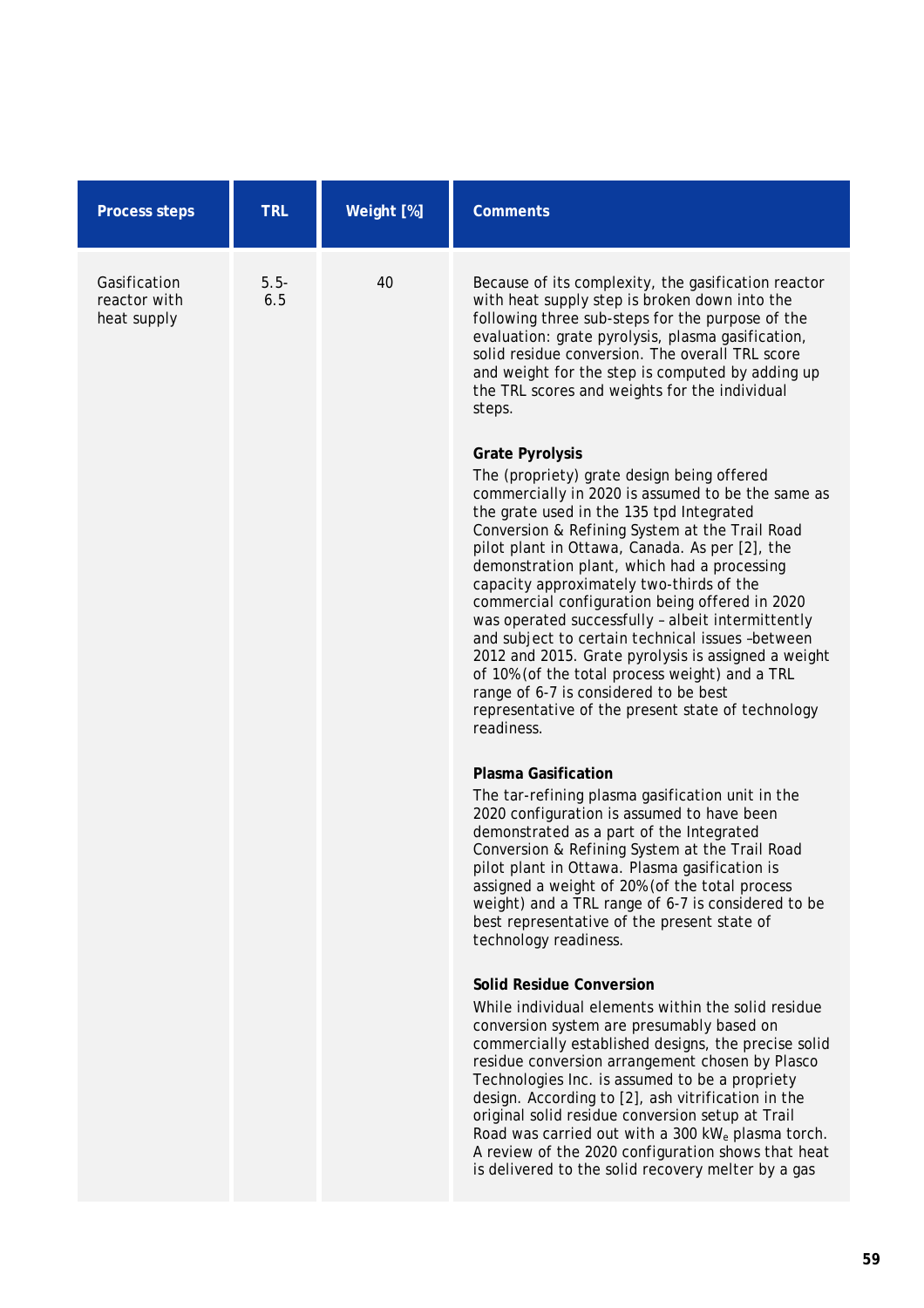| <b>Process steps</b>                      | <b>TRL</b>     | Weight [%] | <b>Comments</b>                                                                                                                                                                                                                                                                                                                                                                                                                                                                                                                                                                                                                                                                                                              |
|-------------------------------------------|----------------|------------|------------------------------------------------------------------------------------------------------------------------------------------------------------------------------------------------------------------------------------------------------------------------------------------------------------------------------------------------------------------------------------------------------------------------------------------------------------------------------------------------------------------------------------------------------------------------------------------------------------------------------------------------------------------------------------------------------------------------------|
|                                           |                |            | burner running on preheated air enriched with<br>oxygen and supplemented by two oxy-gas burners<br>[1]. It is therefore assumed that the commercial<br>product currently offered by the company no<br>longer includes the use of a plasma torch. Solid<br>residue conversion is assigned a weight of 10% (of<br>the total process weight) and, in the absence of<br>plant demonstration data for the 2020 design, a<br>TRL range of 4-5 is considered to be best<br>representative of the present state of technology<br>readiness.                                                                                                                                                                                          |
| Product gas<br>separation and<br>cleaning | $6 - 7$        | 20         | It is assumed that syngas cooling and cleaning in<br>the commercially offered configuration is carried<br>out following a configuration similar to that at the<br>Trail Road plant based on the use of commercially<br>established technologies.                                                                                                                                                                                                                                                                                                                                                                                                                                                                             |
| Integrated<br>operation                   | $5-6$          | 30         | In the original (2006) design at the Trails Road<br>demonstration plant, part of the heat in the<br>syngas was recovered by cooling it down in a<br>process quench vessel, which was later replaced<br>with a recuperator to pre-heat the air by cooling<br>the gas to 750 °C in the 2011 rebuild [2].<br>Furthermore, the syngas cleaning configuration at<br>the Trail Road plant also differs from that being<br>offered in the 2020 configuration.<br>It is unclear whether the commercial configuration<br>on offer (without the use of plasma torch for the<br>vitrification of the slag and including other<br>modifications) has been demonstrated in an<br>integrated form in commercially representative<br>scale. |
| Overall<br>"Weighted<br>Average"          | $5.5 -$<br>6.5 |            |                                                                                                                                                                                                                                                                                                                                                                                                                                                                                                                                                                                                                                                                                                                              |
| Overall<br>"Weakest Link"                 | $5-6$          |            |                                                                                                                                                                                                                                                                                                                                                                                                                                                                                                                                                                                                                                                                                                                              |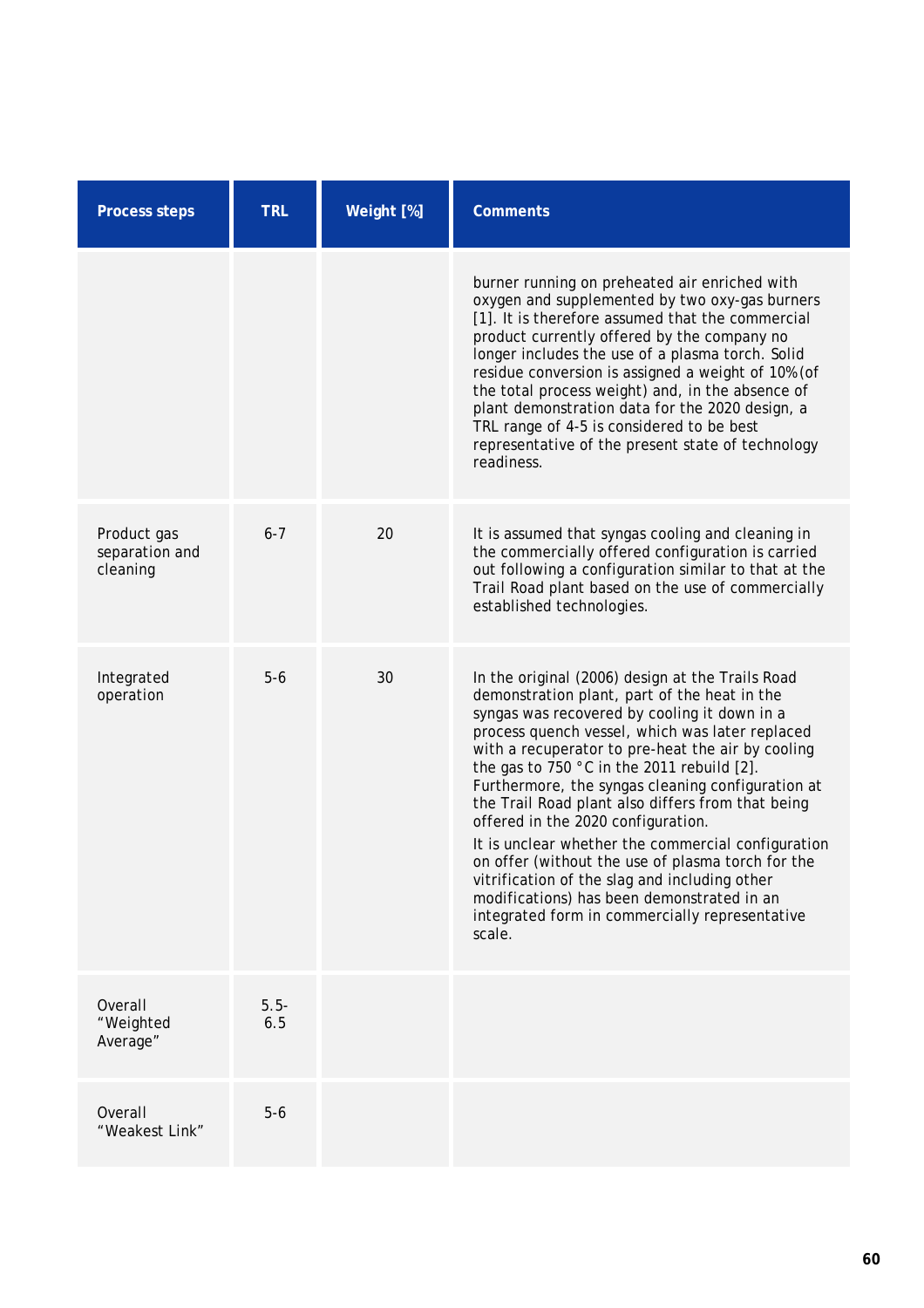Plasco Conversion Technologies did not submit a response to a request for feedback on the technology assessment.

# **References**

[1] https://plascotechnologies.com/our-technology/

[2] https://www.ieabioenergy.com/wp-content/uploads/2019/01/IEA-Bioenergy-Task-33- Gasification-of-waste-for-energy-carriers-20181205-1.pdf

[3] https://plascotechnologies.com/wp-content/uploads/2018/04/plasco-gprs-2.jpg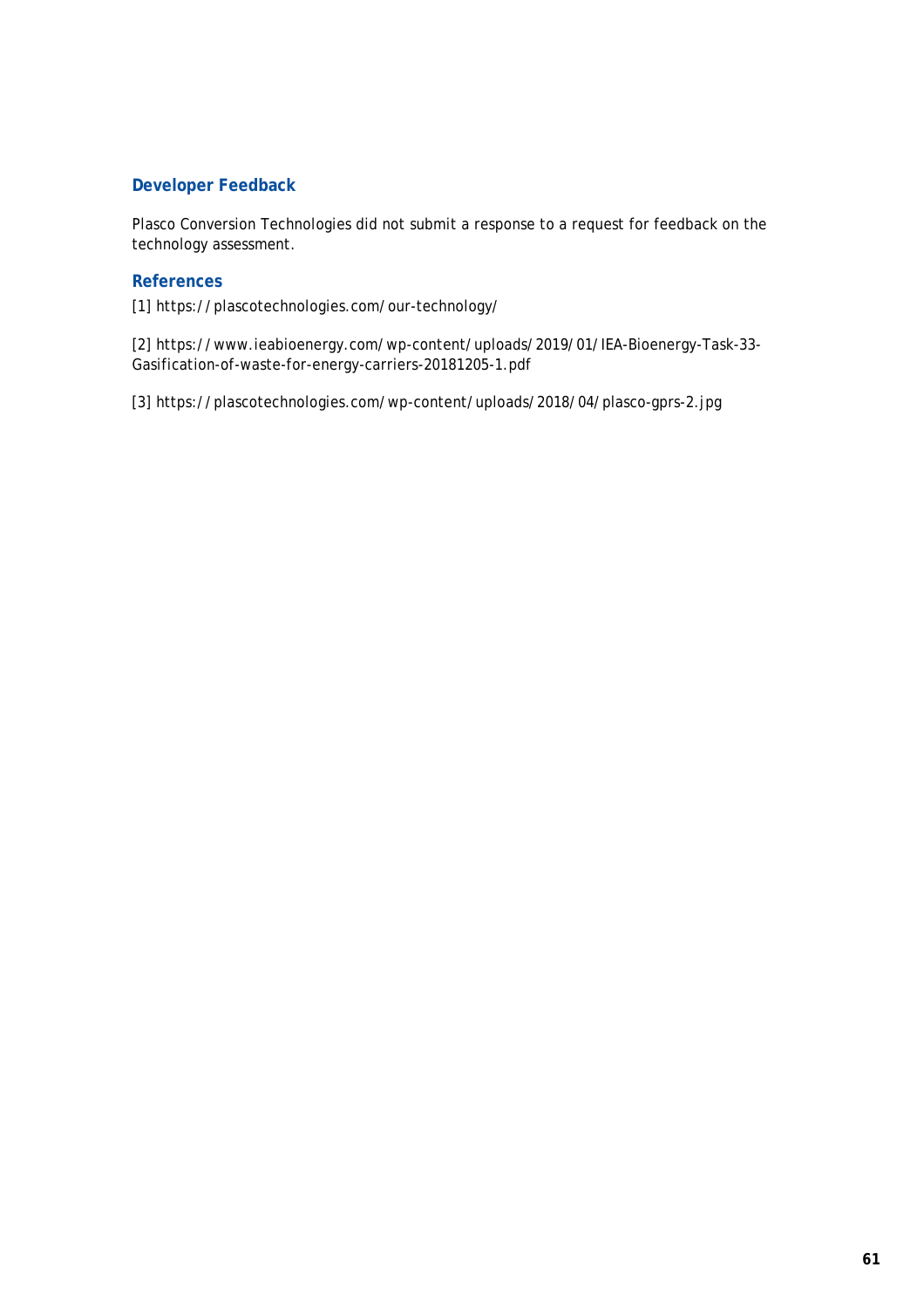# **RADGAS TECHNOLOGY BY ADVANCED BIOFUEL SOLUTIONS LTD. [UK]**

The RadGas Technology by Advanced Biofuel Solutions Ltd. (ABSL) uses a two-stage approach combining an oxy-steam fluidized bed gasifier with a catalytic chamber. ABSL are currently in the process of finalizing the construction of a BioSNG demonstration Plant in Swindon, United Kingdom (UK), which they took over after the original developers filed for administration in 2019 [1, 2, 3]. Although ABSL do not mention it explicitly on their website, according to the introductory note to the environmental permit for the Swindon plant, the catalytic chamber is a plasma converter unit [4].

| Table 18. Technology profile for Advanced Biofuel Solutions Ltd.'s RadGas Technology |  |  |  |  |
|--------------------------------------------------------------------------------------|--|--|--|--|
|                                                                                      |  |  |  |  |

| Designation                 | <b>RadGas Technology</b>                                                  |
|-----------------------------|---------------------------------------------------------------------------|
| Developer/Promotor          | Advanced Biofuel Solutions Ltd. [United Kingdom]                          |
| <b>Gasification Method</b>  | Fluidized-bed gasifier                                                    |
| <b>Feeding System</b>       | Hopper and belt                                                           |
| Oxidant                     | Oxygen, steam                                                             |
| Principal<br>Feedstock(s)   | Refuse derived fuel (RDF)                                                 |
| Principal<br>Application(s) | Bio-Methane, CO <sub>2</sub> , vitrified ash                              |
| <b>Scale</b>                | 22 t/d feed (demo), 60 MW <sub>th</sub> and $~1480$ t/d feed (commercial) |
| <b>Development Status</b>   | 100 kg/h feed (pilot), 6 MW <sub>th</sub> (demo plant under construction) |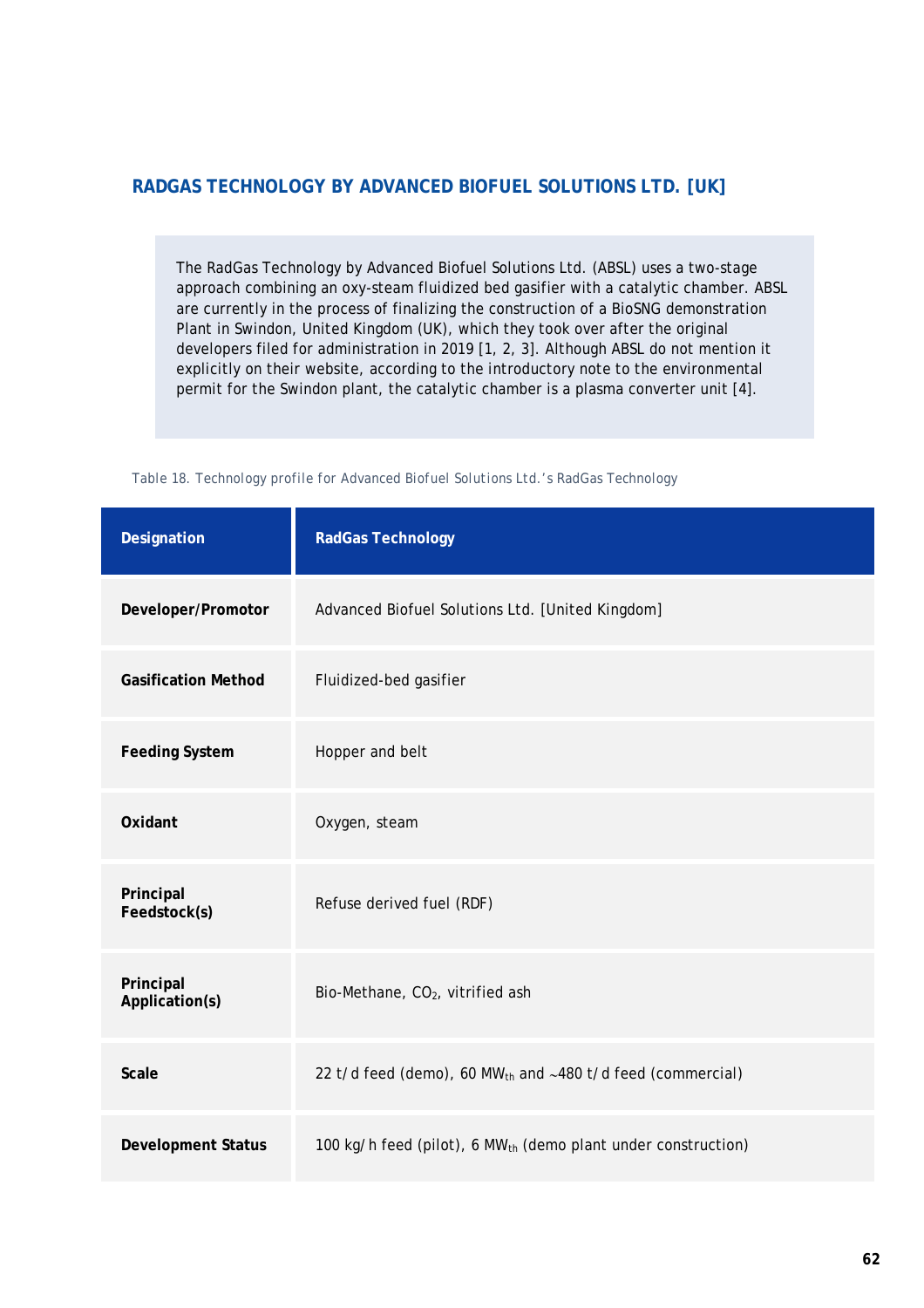## **Process Description**

The subsequent process description is put together from information found on ABSL's homepage, the introductory note to the environmental permit and a YouTube presentation on waste utilization to produce green natural gas from an expert familiar with the Swindon plant [1, 4, 5].

RDF is delivered to the plant in a moving floor trailer, dried and conveyed to an oxy-steam fluidized bed gasifier. The syngas from the gasifier contains high levels of condensable hydrocarbons, sulfur, and heavy metals, which need to be removed before upgrading. The removal of contaminants is carried out in a high temperature plasma converter. Tars are reformed under the action of high temperature and the inorganic ash forming fraction, including bottom ash separated in the fluidized bed and injected into the plasma converter, is vitrified, and removed. After leaving the catalytic convertor, the syngas is cooled with process steam, filtered to remove particulates, and scrubbed to remove acid and alkali contaminants. The clean syngas is then led to a VESTA methanation unit for catalytically upgrading to bio-methane and  $CO<sub>2</sub>$ . The latter is captured in a separate stream and liquefied for subsequent export.

The vitrified ash has been tested for construction purposes and a trade name, Plasmarok has been registered.



#### Advanced Biofuel Solution Ltd's RadGas Technology

*Figure 9. A schematic for the Advanced Biofuel Solution Ltd's RadGas technology as implemented in the Swindon plant. Adapted from a 2016 presentation at a Global Syngas Forum conference by representatives of Advanced Plasma Power (the then project developer) and Amec Foster Wheeler (the methanation system supplier) [7]*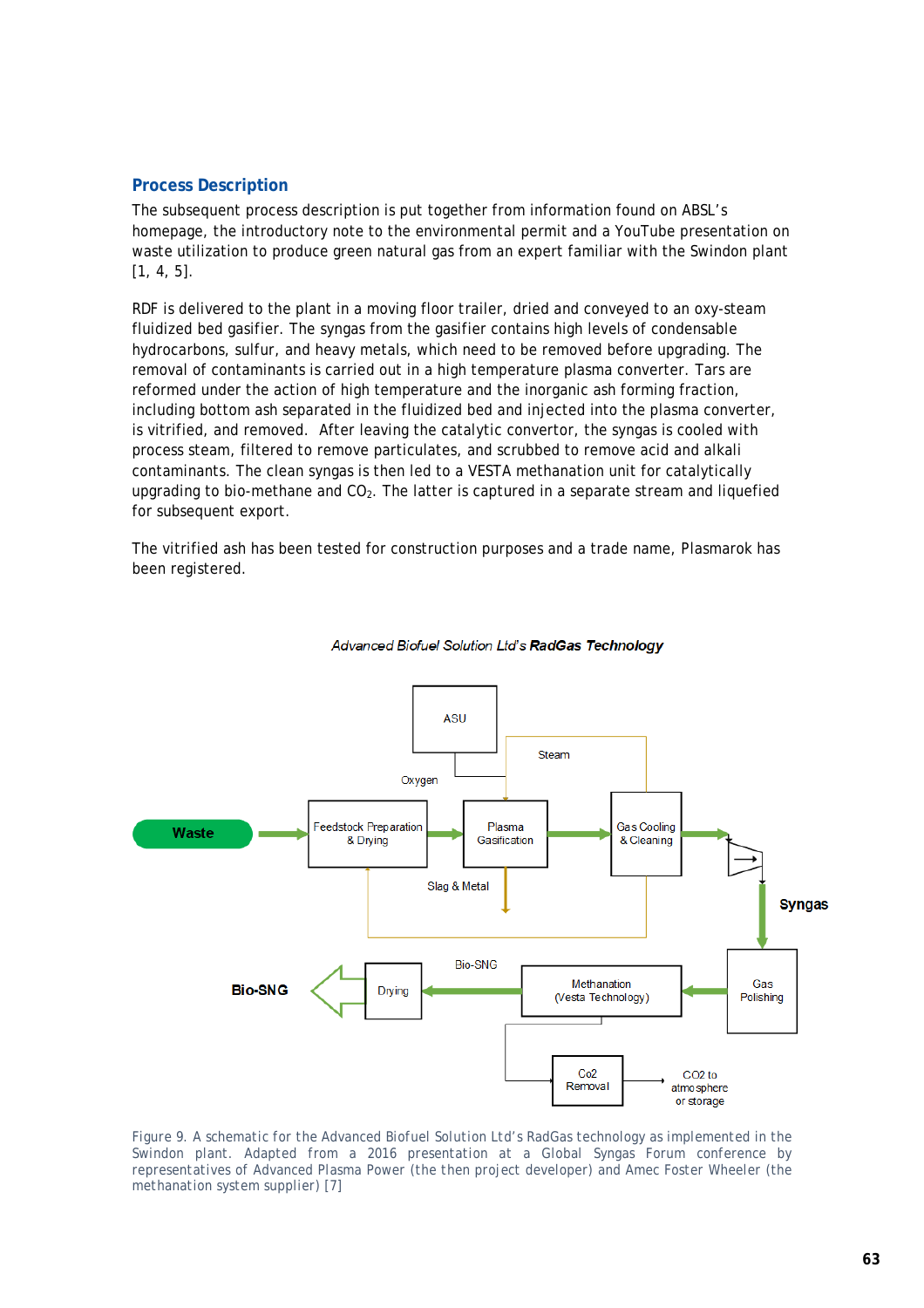# **Development Status, Applications, Production Scale**

A 22 t/d, 6 MW<sub>th</sub> demo plant to produce BioSNG is nearing completion in Swindon, United Kingdom. Much of the process equipment has been installed [1]. According to a recent update by ABSL on LinkedIn, the cold commissioning of the feedstock handling system took place in the beginning of November 2020 [2]. The construction of the plant was initiated as a joint undertaking by National Grid, Progressive Energy and Advanced Plasma Power under the name of Go Green Fuels. The company entered administration in 2018 and the project was suspended for 14 months before being revived under the name of Advanced Biofuel Solutions Ltd with the support of the UK Department for Transport and gas distributor Cadent [3, 6].

According to the ABSL, the typical scale of a full-sized RadGas line is intended to be 60 MW of thermal input or ∼175,000 tonnes per annum of household waste with larger demands being met by multiple lines operating in parallel.

During their time as the developer of the Swindon project, Advanced Plasma Power had referred to their technology as Gasplasma®, which had been tested in a 100 kg/h (~500 kW<sub>th</sub>) pilot plant in Swindon [7]. The methanation unit for the Swindon plant is being provided by Wood (Amec Foster Wheeler) and is based on the VESTA platform with propriety Ni-based Clariant catalyst tested in a pilot plant in Nanjing, China that started operation in 2014 [8].

# **Technology Readiness Level**

An assessment of the technology readiness of the RadGas Technology is provided in [Table 19.](#page-65-0)

| <b>Process steps</b>                        | <b>TRL</b> | Weight [%] | <b>Comments</b>                                                                                                                                                                                                                                                                                                                                                                                                                                                                                                                                                                                                                                                                                                                                                                           |
|---------------------------------------------|------------|------------|-------------------------------------------------------------------------------------------------------------------------------------------------------------------------------------------------------------------------------------------------------------------------------------------------------------------------------------------------------------------------------------------------------------------------------------------------------------------------------------------------------------------------------------------------------------------------------------------------------------------------------------------------------------------------------------------------------------------------------------------------------------------------------------------|
| Feedstock<br>handling system                | $5-6$      | 10         | Covers the drying and subsequent conveyance of<br>the prepared feedstock (RDF) to the gasifier. RFD<br>feeding was tested in a pilot unit (< 5% the size of<br>the commercial unit)                                                                                                                                                                                                                                                                                                                                                                                                                                                                                                                                                                                                       |
| Gasification<br>reactor with<br>heat supply | $4 - 5$    | 40         | The heart of the process. Covers the fluidized-bed<br>gasifier and the plasma reactor. Demonstrated in a<br>pilot plant (<5% the size of the commercial unit).<br>The fluidized-bed gasifier is being supplied by<br>Metso Outotec Oy. While the company has<br>supplied commercial scale air-blown gasifiers and<br>the gasifier for the APP pilot plant, the full-scale<br>variant would represent the first commercial<br>offering from the company with oxygen as the<br>oxidant [9]. The APP plasma torch is a direct or<br>non-transferred plasma torch, i.e., the slag<br>formed is one of the poles in the electric circuit<br>forming the plasma. The torches are obtained<br>from the previous mother entity Tetronics. Torch<br>longevity and the recharging of the electrodes |

<span id="page-65-0"></span>*Table 19. Assessment of technology readiness for Advanced Biofuel Solution Ltd's RadGas technology*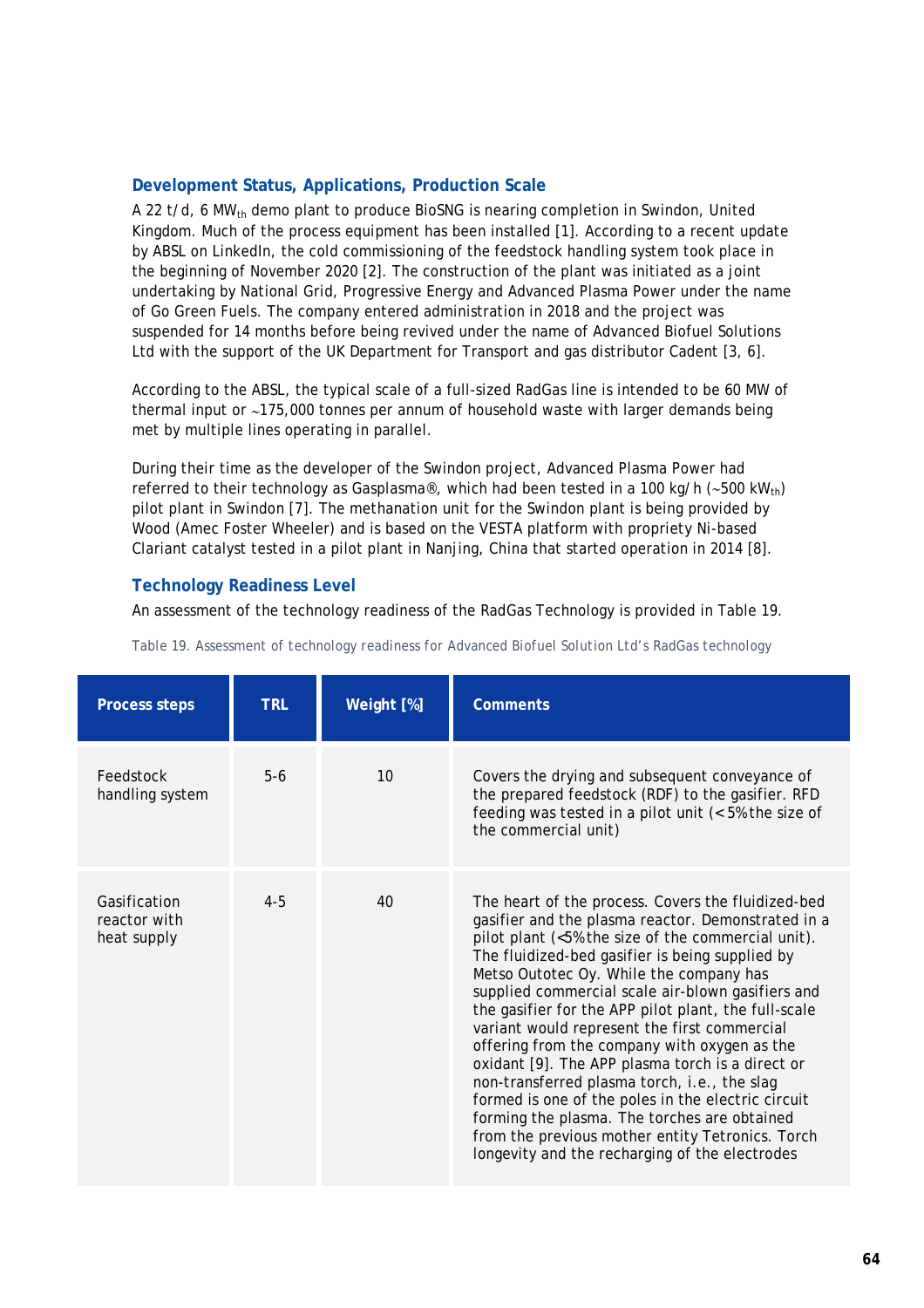| <b>Process steps</b>                      | <b>TRL</b>     | Weight [%] | <b>Comments</b>                                                                                                                                                                                                                                                                                                                                                                                                                                                                                                                                                                                                                                   |
|-------------------------------------------|----------------|------------|---------------------------------------------------------------------------------------------------------------------------------------------------------------------------------------------------------------------------------------------------------------------------------------------------------------------------------------------------------------------------------------------------------------------------------------------------------------------------------------------------------------------------------------------------------------------------------------------------------------------------------------------------|
|                                           |                |            | during active operation are critical issues.                                                                                                                                                                                                                                                                                                                                                                                                                                                                                                                                                                                                      |
| Product gas<br>separation and<br>cleaning | $4 - 5$        | 20         | Covers gas cleaning, methanation and CO <sub>2</sub><br>separation. The VESTA technology developed by<br>Foster Wheeler is a relatively novel methanation<br>process offered on a commercial basis by Wood plc<br>- an established actor in the business. A<br>demonstration plant has been under operation<br>since 2014. Since it is unclear whether the<br>technology has been employed commercially and<br>whether it has been used for the quality of the<br>syngas stream generated by the cleaning unit in<br>the RadGas technology, a TRL range of 4-5 is<br>considered to be indicative of the present state of<br>technology readiness. |
| Integrated<br>operation                   | $3 - 4$        | 30         | The integration of the individual technological<br>elements is claimed to be an innovation aspect of<br>the technology. The gasification technology, from<br>feeding to syngas cleaning, have been tested in a<br>pilot plant but evidence for integration with the<br>final use technologies cannot be established. A<br>TRL of 3-4 may best reflect the state of<br>development until the commissioning of the<br>demonstration unit, at which point the TRL for the<br>entire technology would rise to 8.                                                                                                                                      |
| Overall<br>"Weighted<br>Average"          | $3.8 -$<br>4.8 |            |                                                                                                                                                                                                                                                                                                                                                                                                                                                                                                                                                                                                                                                   |
| Overall<br>"Weakest Link"                 | $3 - 4$        |            |                                                                                                                                                                                                                                                                                                                                                                                                                                                                                                                                                                                                                                                   |

Advanced Biofuel Solutions Ltd. did not submit a response to a request for feedback on the technology assessment.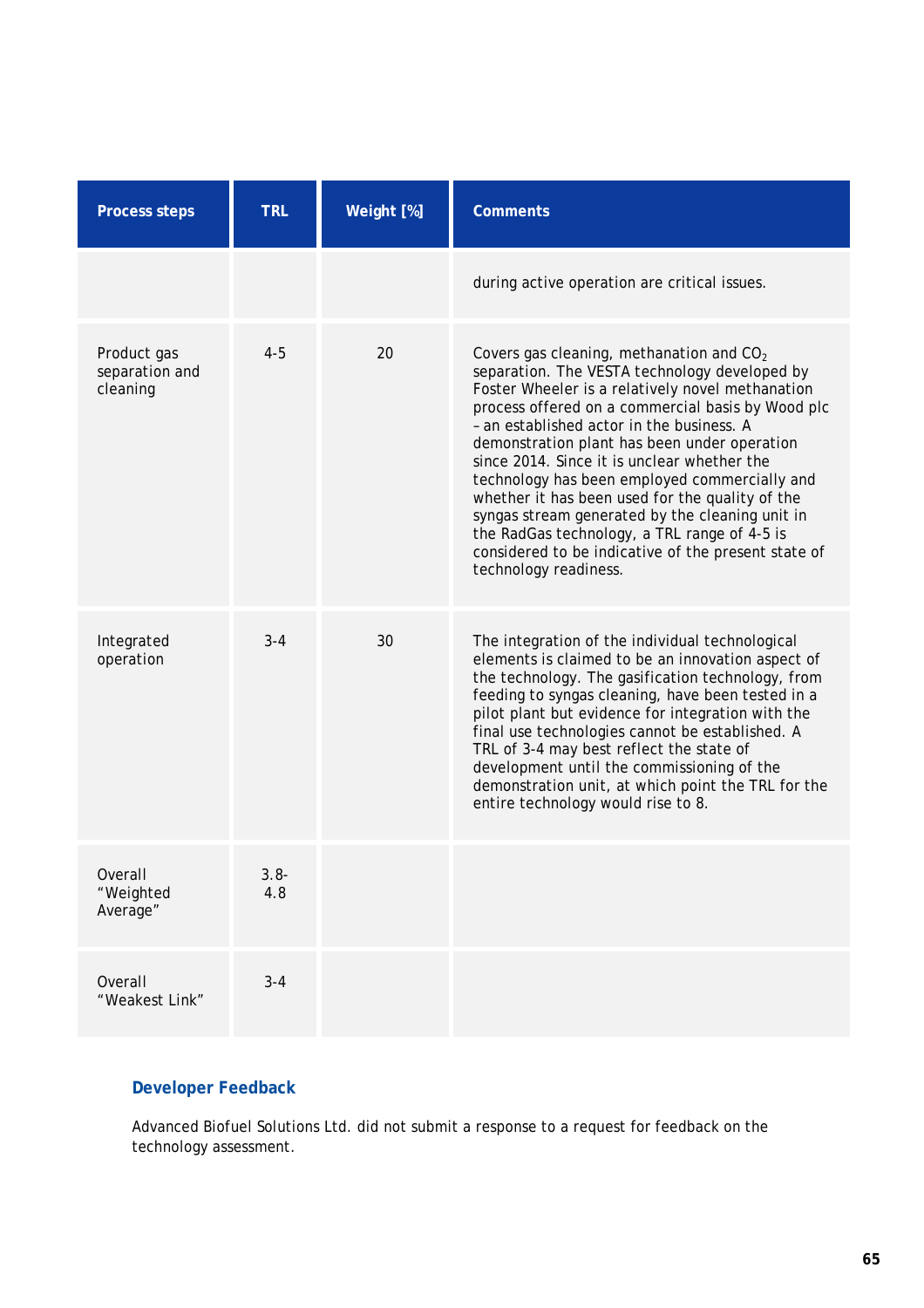# **References**

[1] https://absl.tech/about-us

[2] https://www.linkedin.com/company/advanced-biofuel-solutions-ltd

[3] https://www.business-sale.com/news/administration/swindon-wastetogas-plantconstruction-to-resume-after-administration-219625

[4]

https://assets.publishing.service.gov.uk/government/uploads/system/uploads/attachment\_d ata/file/540683/Permit.pdf

[5] https://www.youtube.com/watch?v=tb\_RGNDAa90

[6] https://www.swindonadvertiser.co.uk/news/18035820.south-marston-energy-plant-willput-swindon-heart-low-carbon-economy/

[7] https://www.globalsyngas.org/uploads/downloads/2016-11-2-Amec-Foster-Wheeler.pdf

[8] doi: 10.1016/j.egypro.2015.12.092

[9] http://www.ieatask33.org/app/webroot/files/file/2018/Alkmaar-Petten/WS/Waldheim.pdf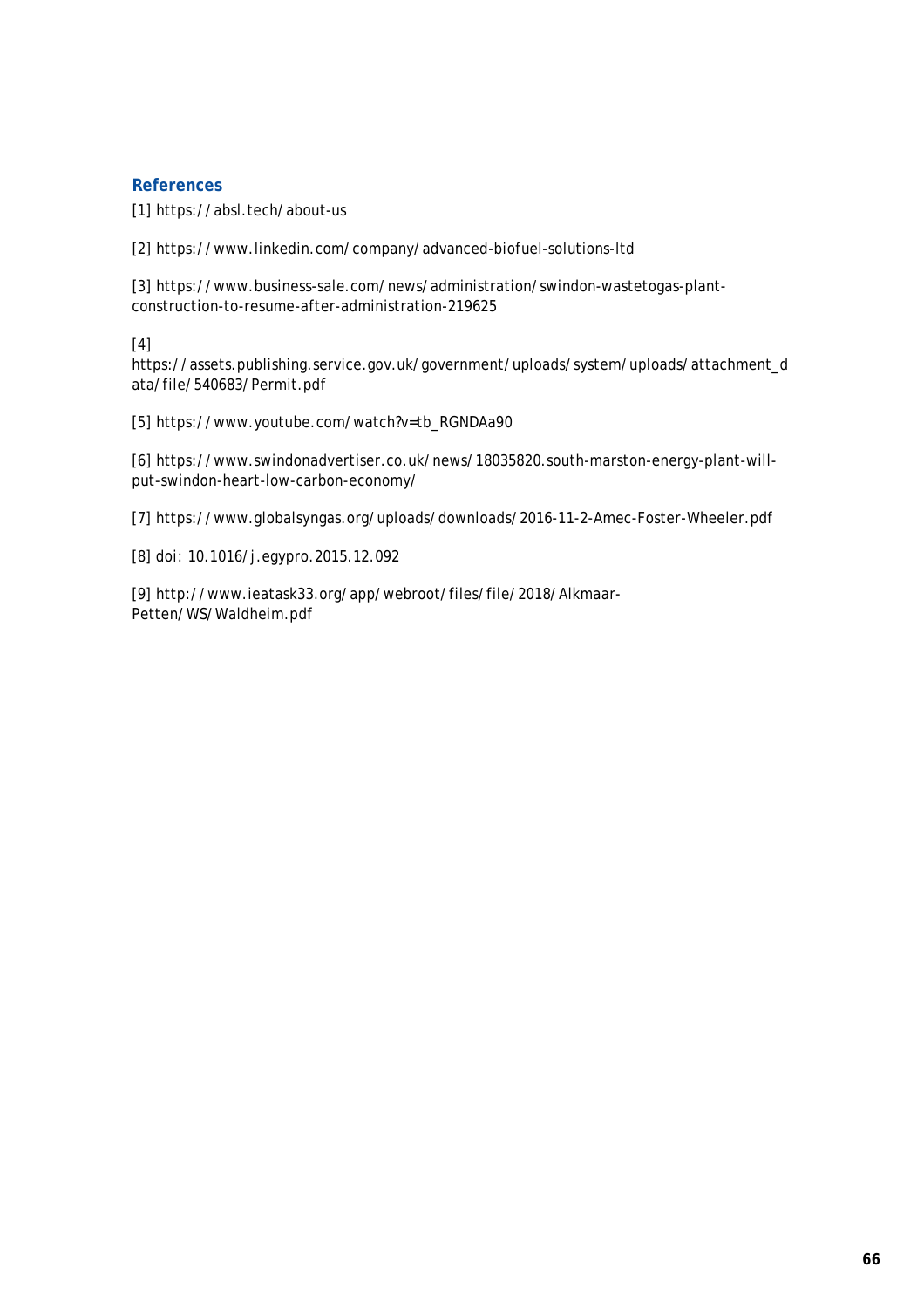# **ROTARY GASIFICATION BY SUNY COBLESKILL/CARIBOU BIOFUELS [UNITED STATES OF AMERICA]**

SUNY Cobleskill's Rotary Gasifier is a portable small-scale gasification unit based on a configuration in which untreated (wet) waste streams, such as municipal solid waste, forestry residue and non-hazardous site wastes can be upgraded to electricity, biofuels and char in an inclined rotary gasifier coupled to a gas cleaning unit [1, 2].

| Table 20. Technology profile for SUNY Cobleskill's Inclined Rotary Gasifier technology |  |  |  |  |
|----------------------------------------------------------------------------------------|--|--|--|--|
|                                                                                        |  |  |  |  |

| Designation                 | Inclined Indirect Flaming Pyrolysis Rotary Gasification                              |
|-----------------------------|--------------------------------------------------------------------------------------|
| Developer/Promotor          | SUNY Cobleskill/Caribou Biofuels [USA]                                               |
| <b>Gasification Method</b>  | Inclined rotary gasification                                                         |
| <b>Feeding System</b>       | Batch loading                                                                        |
| Oxidant                     | Air                                                                                  |
| Principal<br>Feedstock(s)   | Unprocessed municipal solid waste/woody biomass residues/non-hazardous<br>site waste |
| Principal<br>Application(s) | Power (for military bases), biofuel and biochar (for forestry residue<br>management) |
| <b>Scale</b>                | 2 t/d (pilot unit), 0.23 t/h bone dry woody biomass full-scale demo funded           |
| <b>Development Status</b>   | Core units tested in pilot scale, funding for demo/commercial unit secured           |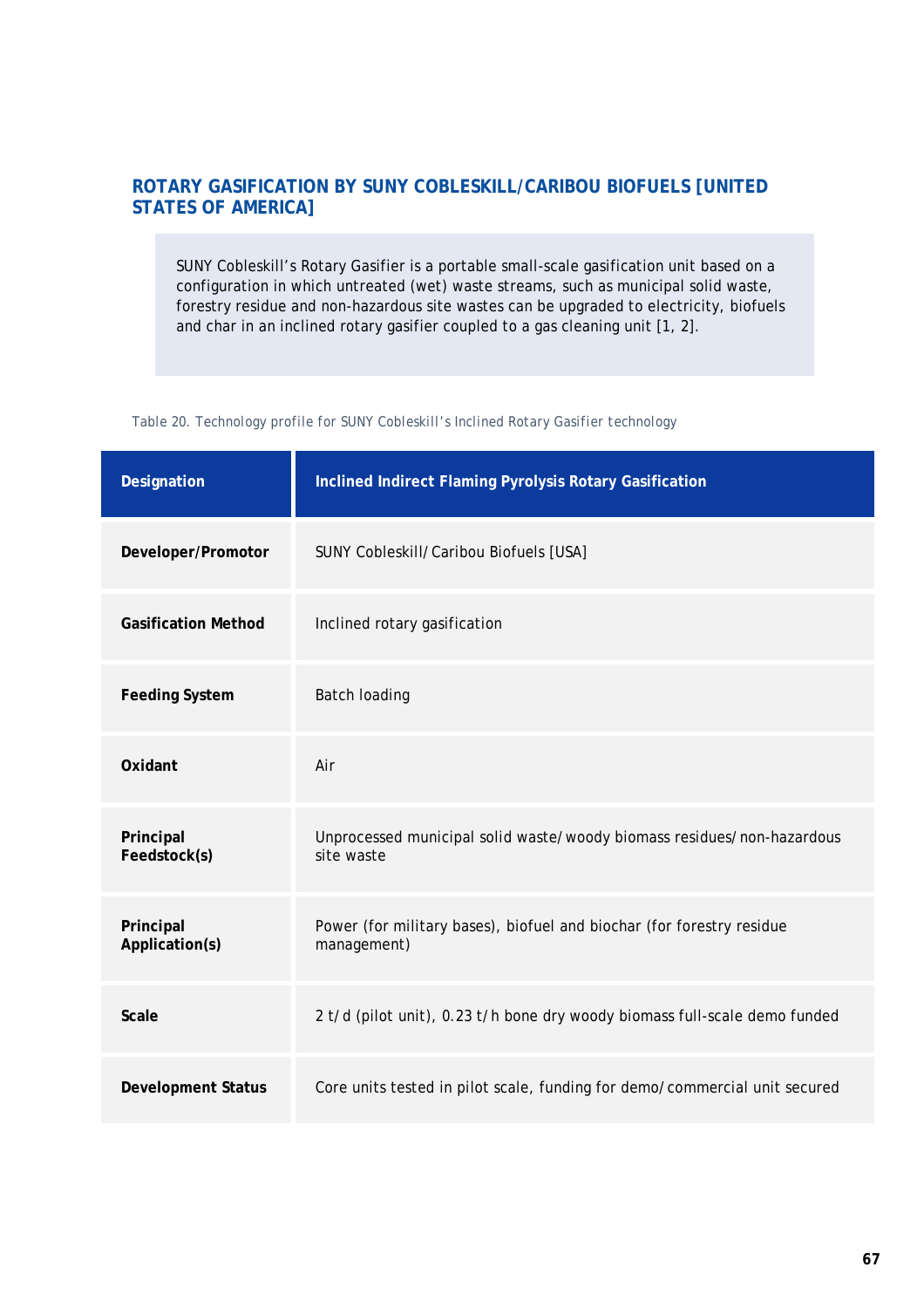# **Process Description**

The subsequent process description is based on information provided by the developer in a patent application and in a series of video lectures [1, 2].

Waste streams with moisture exceeding 80% by weight can be processed. In the first step, the wet feed enters a compression chamber where the moisture content in the biomass is reduced mechanically by squeezing. The ideal moisture content for the rotary gasifier is 20- 30 wt. %. The feedstock dries as it is pushed half-way up the gasifier, tumbles around and eventually moves downwards to the bottom of the reactor. The gas escapes at the top end of the rotary drum. As the pyrolysis and gasification reactions proceed, the fixed carbon is converted to ash, which is ground to fine powder by the action of a stationary plate at the bottom of the reactor and the rotating ring on the rotary drum and is either discharged to the atmosphere through the air intake clearances or falls into a centrally located collection pen. The major innovation of the gasifier appears to lie in its optimization of the rotation rate and the incline of the rotary vessel, which generates a tumbling motion that continually spreads char particles within the gasifier vessel, thereby facilitating feedstock conversion.

Syngas exits the reactor and is sprayed into a quencher where the organic aerosols condense to a liquid, which is used as the primary liquid to clean the gas in an impingement scrubber. A nozzle at the scrubber inlet generates high velocities, thereby facilitating the mixing of the gas and what the developer refers to as the "oil" stream, which is assumed to be a reference to tars. The tar/oil stream is separated and returned to the gasifier vessel and the particulates trapped within eventually leave the system with the ash. The recirculation and/or introduction of tars/oil into the gasifier vessels leads to the formation of hydrocarbon vapors, which increase the heating value of the gas fraction. The temperature of the syngas leaving the quencher is lower than that of the gas entering the unit as the amount of energy required to re-evaporate the organic vapors and moisture that condense upon spray is greater than the heat that enters the vessel.

Upon exiting the quencher, the syngas undergoes polishing during which it is heated significantly above the pressure dew point using a re-heater. After that it is mixed with combustion air and fed to a diesel engine that drives a generator. In a power-based application, the syngas from the syngas polishing unit is combusted in a diesel engine together with diesel oil with a ratio of up to 80% syngas that drives an electric generator. The exhaust from the engine is used to supply heat to the reactor to increase the temperature of the exiting syngas and superheated steam.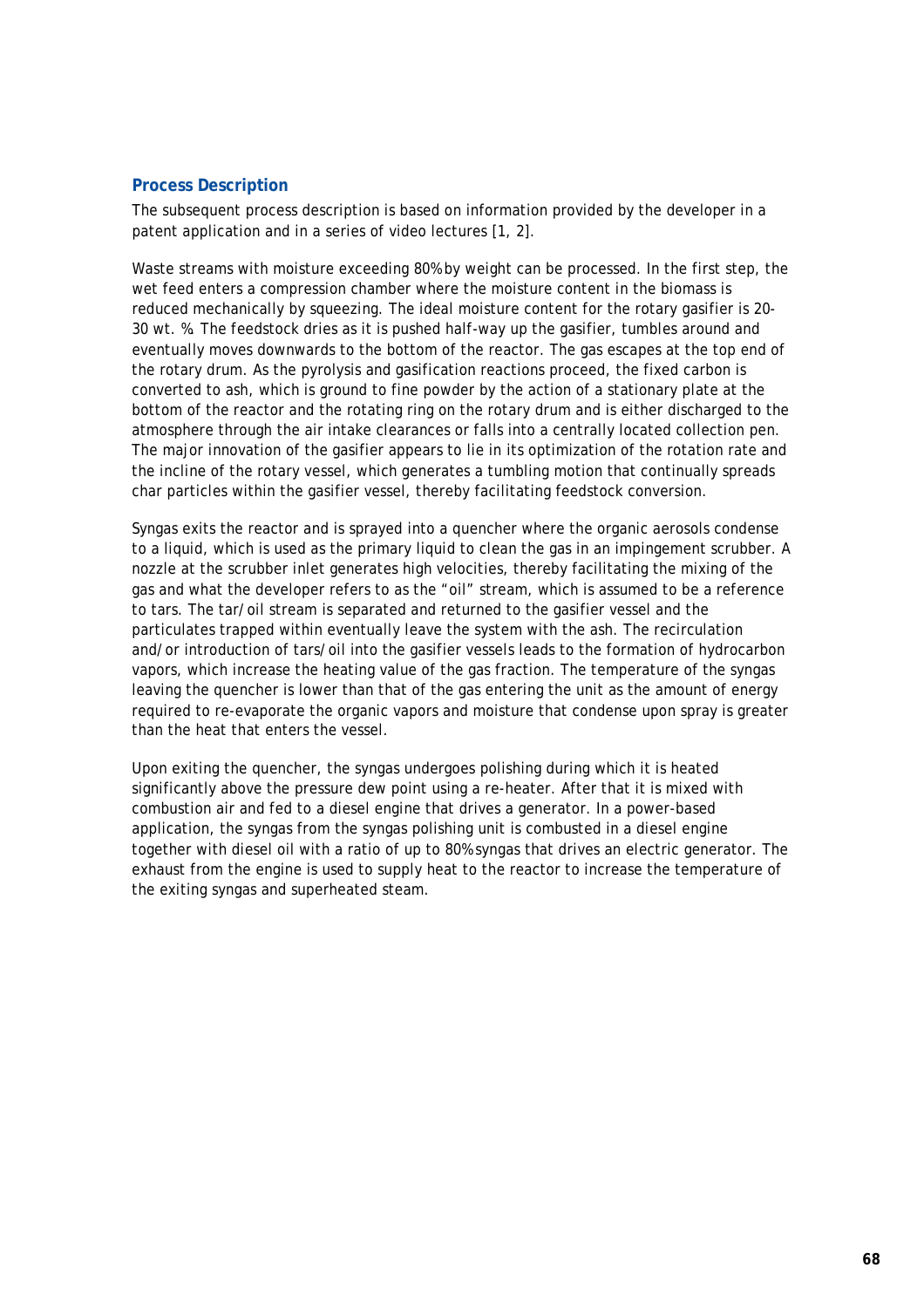#### SUNY Cobleskil's Inclined Indirect Flaming Pyrolysis Rotary Gasifier



*Figure 10. A simplified schematic for SUNY Cobleskill's Inclined Indirect Flaming Pyrolysis Rotary Gasifier based on [1, 2]*

# **Development Status, Applications, Production Scale**

The development work on rotary kiln gasification at SUNY Cobleskill goes back to 2009-2010 when the construction of a 2 ton/day, 60 kW<sub>el</sub> pilot unit was initiated with financial support from the US department of energy and the US department of defense [3]. The pilot was based on the TURNW2E™ technology developed by W2E USA Inc. and shared with SUNY under license [4]. In recent years, development has been led by SUNY Cobleskill. A patent application for an inclined rotary gasifier waste to energy system originally filed in 2015 was recently (September 2020) assigned to Research Foundation of State University of New York [1]. In 2018, SUNY Cobleskill received a 1.6 MUSD grant from DOD and EPA to build and demonstrate a fully automated, mobile rotary gasifier waste-to-energy system at a domestic military base [5, 6]. In 2019, The Research Foundation for SUNY entered an agreement with Caribou Biofuels, Inc. to develop and commercialize a rotary gasifier that turns combustible waste into biofuels and a soil supplement on behalf of SUNY Cobleskill [6, 7]. In May 2020, SUNY Cobleskill announced that it had received 5.8 MUSD from the CAL FIRE program to develop and deploy a 500 lbs/h (bone dry) woody biomass conversion unit to complement fire reduction efforts [6].

### **Technology Readiness Level**

<span id="page-70-0"></span>An assessment of the technology readiness of the Inclined Indirect Flaming Pyrolysis Rotary Gasifier technology is provided in [Table 21.](#page-70-0)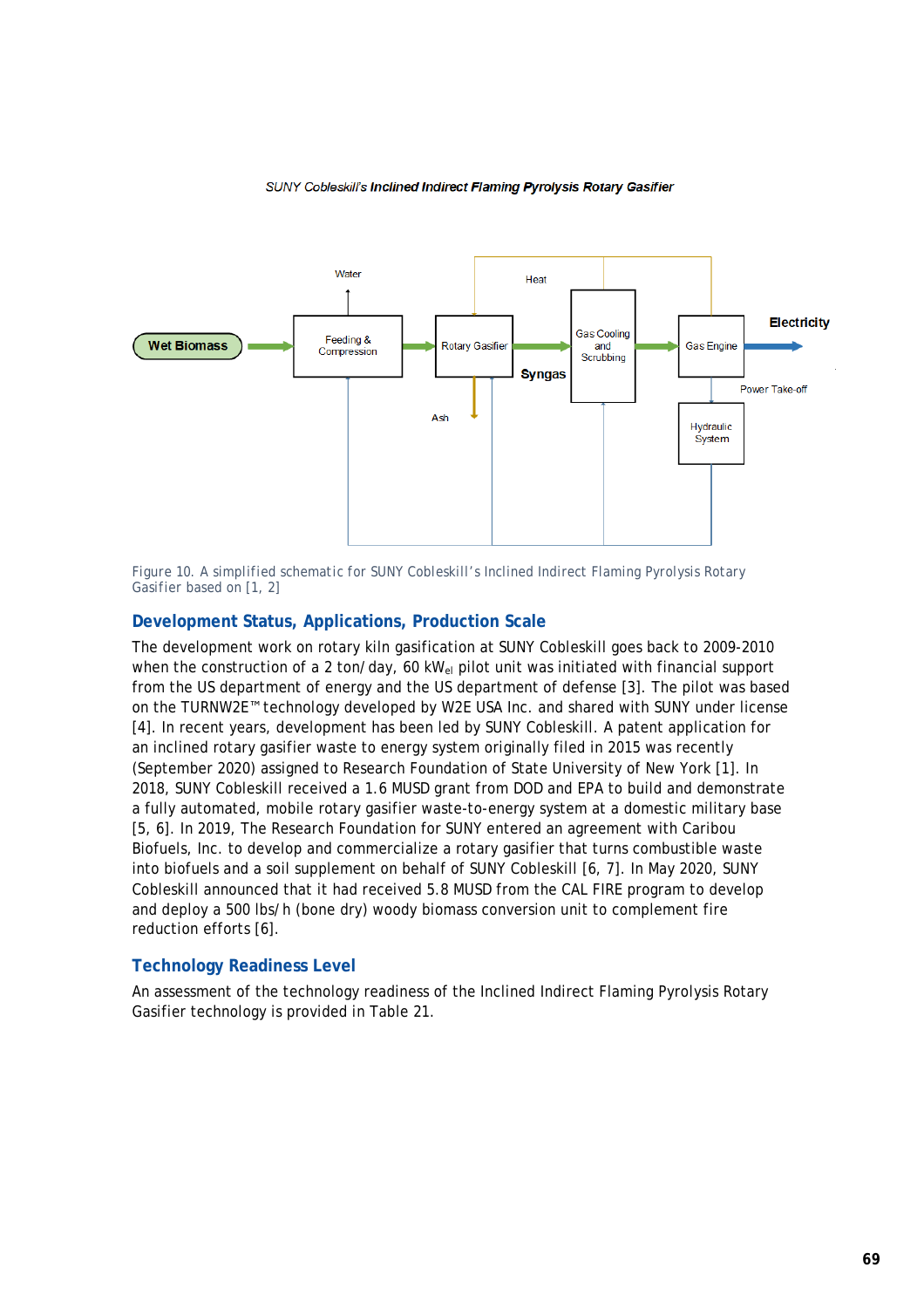| <b>Process steps</b>                        | <b>TRL</b> | Weight [%] | <b>Comments</b>                                                                                                                                                                                                                                                                                                                                                                                                                                                                                                                                                                                                                                                                                                   |
|---------------------------------------------|------------|------------|-------------------------------------------------------------------------------------------------------------------------------------------------------------------------------------------------------------------------------------------------------------------------------------------------------------------------------------------------------------------------------------------------------------------------------------------------------------------------------------------------------------------------------------------------------------------------------------------------------------------------------------------------------------------------------------------------------------------|
| Feedstock<br>handling system                | $5-6$      | 20         | Covers pre-treatment and feeding. It is inferred<br>based on a talk by the developer that the feeding<br>system in the commercial offer has been tested in<br>the 2 t/h pilot unit at SUNY Cobleskill [2]. 2 t/h is<br>approximately 40% capacity of the commercial<br>offerings and the pilot can be viewed as a<br>prototypical system for testing in a relevant<br>environment. A patent by the developers includes<br>no mention of a limestone feeder, which was<br>included as an optional configuration in the report<br>on the demo unit based on the TURNW2E <sup>™</sup> gasifier<br>[1, 3]. Since information on the present<br>configuration is scarce, a TRL range of 5-6 is<br>assigned.            |
| Gasification<br>reactor with<br>heat supply | $5-6$      | 30         | Based on news reports and a talk by the<br>developers, it is inferred that the gasification<br>reactor in the current commercial offer is likely<br>functionally the same as in the testing prototype.<br>A score of 5-6 is assumed to be reflective of the<br>current status of development following the<br>reasoning presented above.                                                                                                                                                                                                                                                                                                                                                                          |
| Product gas<br>separation and<br>cleaning   | $5-6$      | 30         | Covers the cleaning of syngas. A score of 5-6 is<br>assigned assuming that separation and cleaning<br>has been part of the prototype tests.                                                                                                                                                                                                                                                                                                                                                                                                                                                                                                                                                                       |
| Integrated<br>operation                     | $5-6$      | 20         | The technology appears to have been<br>demonstrated in an integrated form for the<br>purpose of power generation and the results have<br>been reported in the literature, although a<br>paywall meant that only the abstract was<br>consulted in this project [8]. It was not possible to<br>ascertain conclusively that the retrieval of oil/tars<br>was part of the integrated testing of the<br>configuration. A demonstration of the setup for<br>the purpose of biofuel production and/or char<br>retrieval could not be found in publicly available<br>literature. A TRL score of 5-6 is assigned for the<br>power generation application only. The TRL for<br>other applications is estimated to be lower. |

#### *Table 21. Assessment of technology readiness for SUNY Cobleskill's Inclined Indirect Flaming Pyrolysis Rotary Gasifier*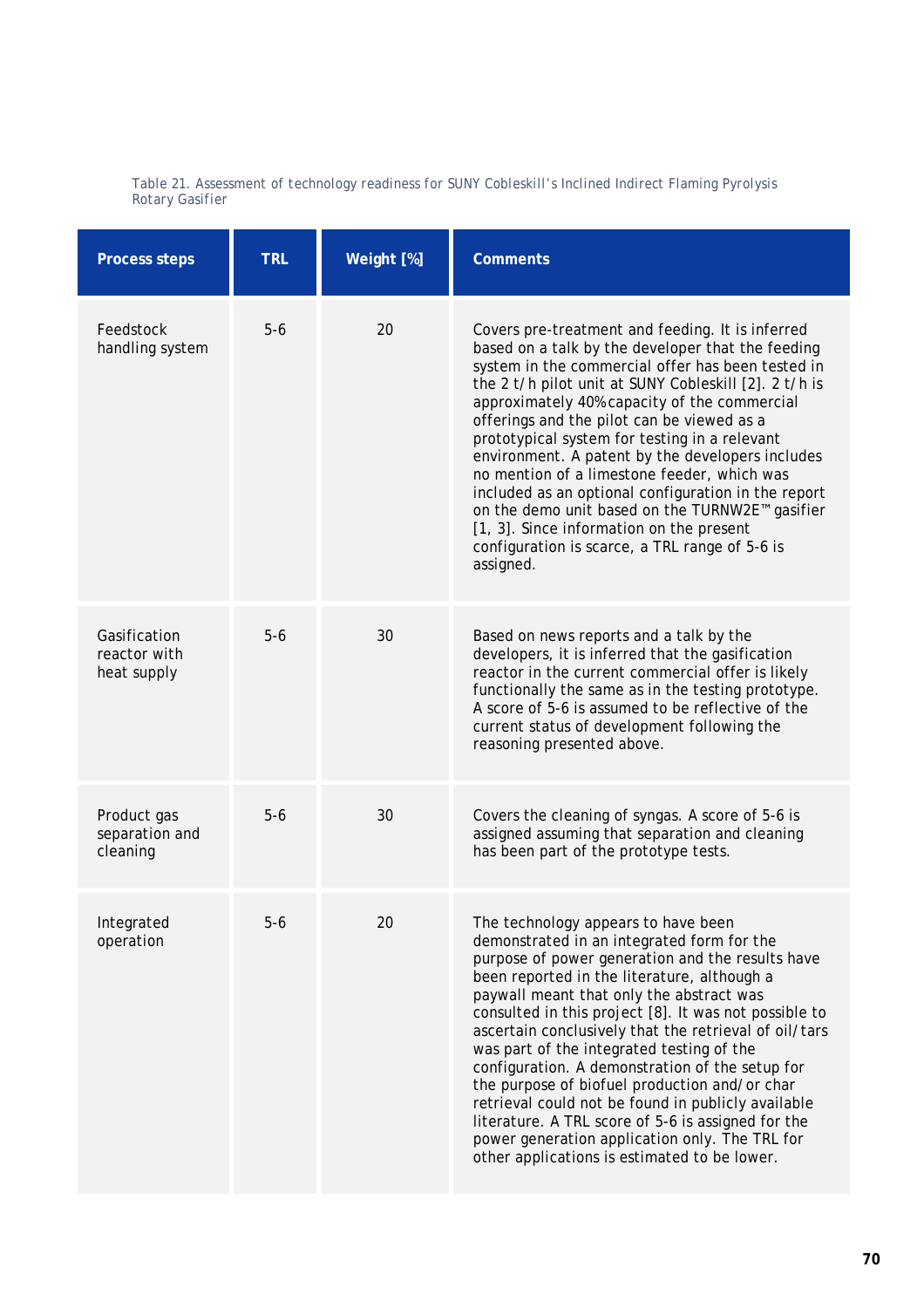| <b>Process steps</b>             | <b>TRL</b> | Weight [%] | <b>Comments</b> |
|----------------------------------|------------|------------|-----------------|
| Overall<br>"Weighted<br>Average" | $5-6$      |            |                 |
| Overall<br>"Weakest Link"        | $5-6$      |            |                 |

## **Developer Feedback**

SUNY Cobleskill/Caribou Biofuels did not submit a response to a request for feedback on the technology assessment.

### **References**

[1] https://patents.google.com/patent/US10760016B2/en [Inclined rotary gasifier waste to energy system – US Patent]

[2] https://www.youtube.com/watch?v=weIK07i3WL0 [SUNY COBLESKILL Gasification Project: Lecture with Professor Dave Waage]

[3] https://digital.library.unt.edu/ark:/67531/metadc835292/

[4] http://www.biomassmagazine.com/articles/4001/a-new-twist-on-gasification/

[5] https://web.cobleskill.edu/media/2019/06/05/grant-to-test-gasifier-with-department-ofdefense/

[6] https://web.cobleskill.edu/media/2020/05/26/suny-cobleskill-gasifier-receives-5-8m-toreduce-wildfire-risk/

[7] https://cariboubiofuels.com/

[8] https://www.aiche.org/conferences/aiche-annualmeeting/2017/proceeding/paper/350b-novel-system-small-scale-gasification-municipal-solidwaste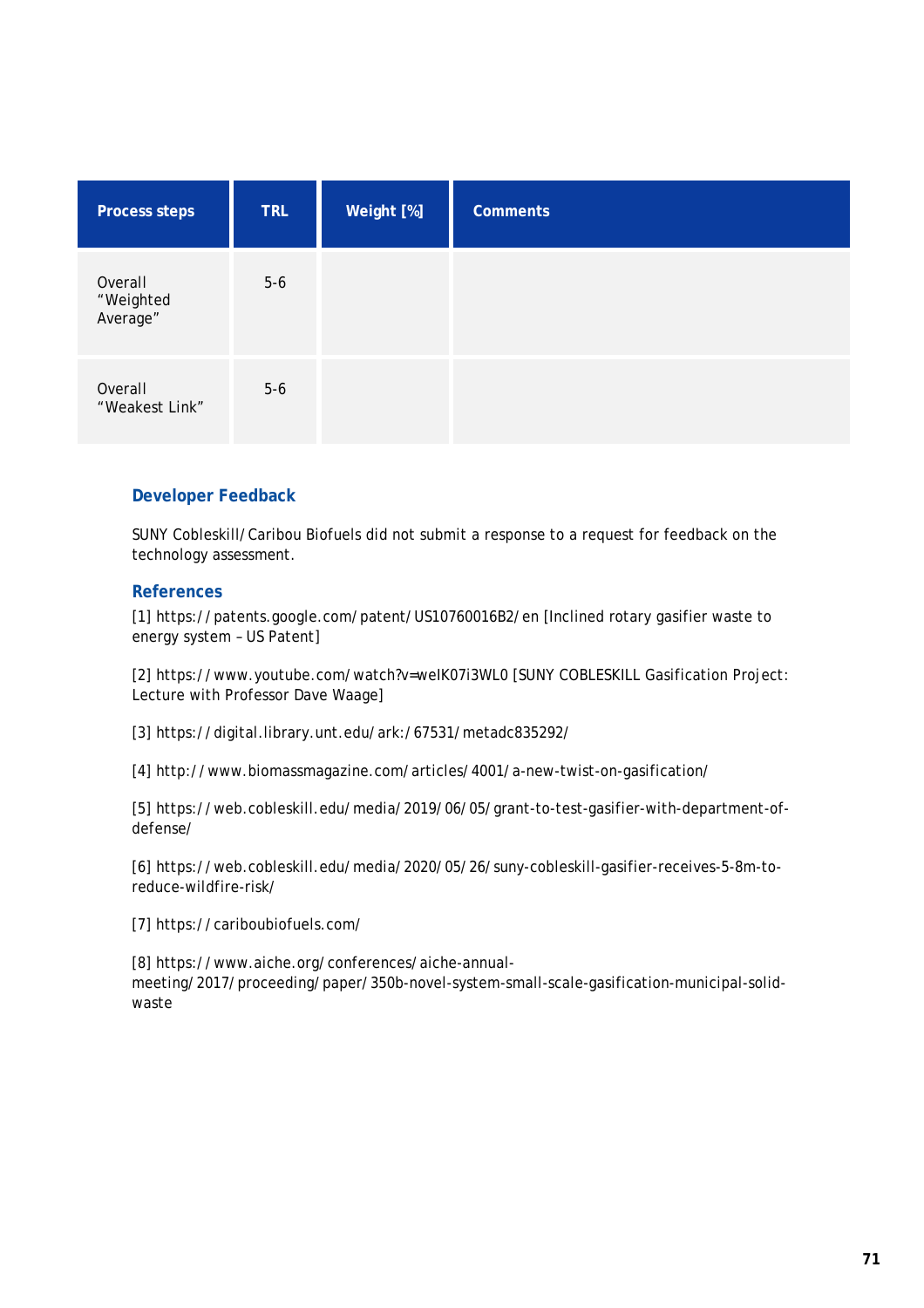# **TREATECH HYDROTHERMAL GASIFICATION SYSTEM BY TREATECH SARL [SWITZERLAND]**

The Hydrothermal Gasification System by TreaTech SARL can be used to upgrade liquid wastes, such as sewage sludge, to clean water, biogas and mineral salts [1]. The technology enables the disposal of wastes that are typically landfilled or incinerated to higher value products, such as phosphoric acid [2]. According to TreaTech, the technology is characterized by a compact design - it fits inside a 30 m<sup>2</sup> shipping container - and an efficient salt separation process, which allows effective recovery of phosphates [3].

| Designation                 | <b>TreaTech Hydrothermal Gasification System</b>                                        |
|-----------------------------|-----------------------------------------------------------------------------------------|
| Developer/Promotor          | TreaTech SARL (in partnership with Paul Scherrer Institute) [Switzerland]               |
| <b>Gasification Method</b>  | Hydrothermal Gasification (supercritical)                                               |
| <b>Feeding System</b>       | Pressurized slurry feeding                                                              |
| Oxidant                     | Supercritical water                                                                     |
| Principal<br>Feedstock(s)   | Sewage sludge                                                                           |
| Principal<br>Application(s) | Bio-Methane, mineral salts (phosphorous)                                                |
| <b>Scale</b>                | 500-1000 kg/h feedstock (commercial unit)                                               |
| <b>Development Status</b>   | Lab-scale (1 kg/h) tested; pilot (100 kg/h) in construction; demo (1-2 kg/h)<br>planned |

*Table 22. Technology profile for TreaTech Hydrothermal Gasification System*

## **Process Description**

The subsequent process description for sewage sludge-based bio-methane implementation is based on information from the company website [1, 3] and in interviews with the founders [4, 5].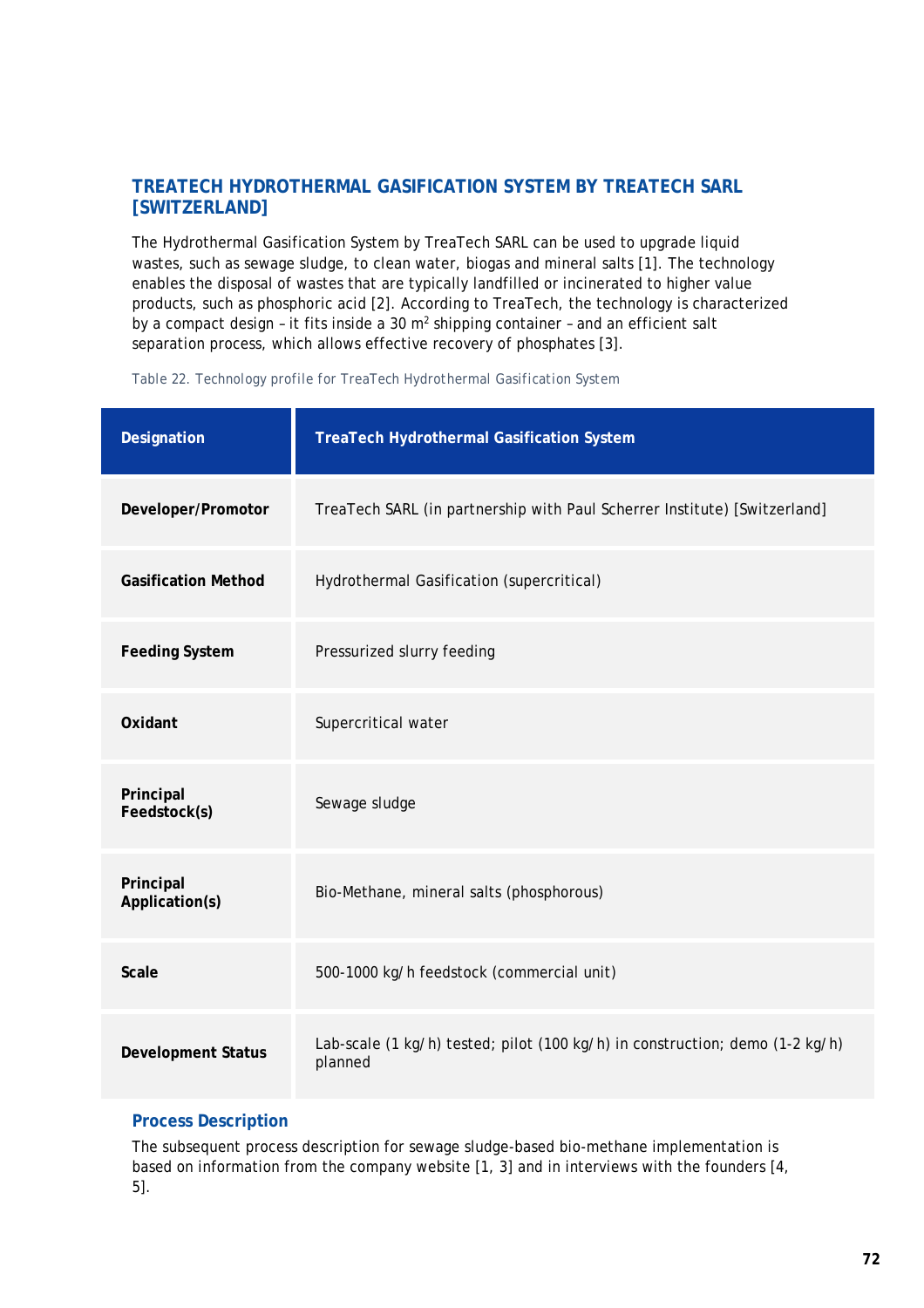Sewage sludge with a dry matter content of 10 wt. % is taken from a wastewater treatment plant (WWTP) and heated up to 400 °C under high pressure (300 bar) in a salt separator. As their solubility decreases, the mineral salts in the sewage sludge start to precipitate from the brine, and the solids are removed from the vessel for further processing. The design of the salt separator is proprietary to TreaTech SARL and is likely similar to that described in a 2015 parent filed by Paul Scherrer Institute on which the chief technology officer of TreaTech SARL is noted as the first author [6].

Following salt removal, the sewage sludge passes through a sulfur removal step before being upgraded to high-pressure biogas in a gasification reactor with the aid of a ruthenium-based catalyst. The share of CH<sub>4</sub> in biogas is 50-85%, while the share of CO<sub>2</sub>, H<sub>2</sub> and other gases is 15-50%. The liquid phase left behind after the separation of gas is composed of nitrogen-rich water. It likely also contains dissolved organic and information on whether and how it is treated and recycled could not be found. The biogas is purified and injected into the natural gas grid, although whether that is done at gasification pressure or after a pressure let-down could not be ascertained.

#### **TreaTech's Hydrothermal Gasification System**



#### *Figure 11. A simplified schematic for TreaTech's Hydrothermal Gasification System*

### **Development Status, Applications, Production Scale**

The technology has been tested in bench-scale (1 kg/h) [7]. A pilot plant with the capacity to process 100 kg/h of sewage sludge is under construction and was expected to be completed by the end of summer 2020. Whether the pilot plant is to be operated as a continuous or a batch unit could not be ascertained from the available information. The goal is to launch a 500-1000 kg/h demonstration unit as soon as possible [4].

#### **Technology Readiness Level**

<span id="page-74-0"></span>An assessment of the technology readiness of the TreaTech Hydrothermal Gasification System is provided in [Table 23.](#page-74-0)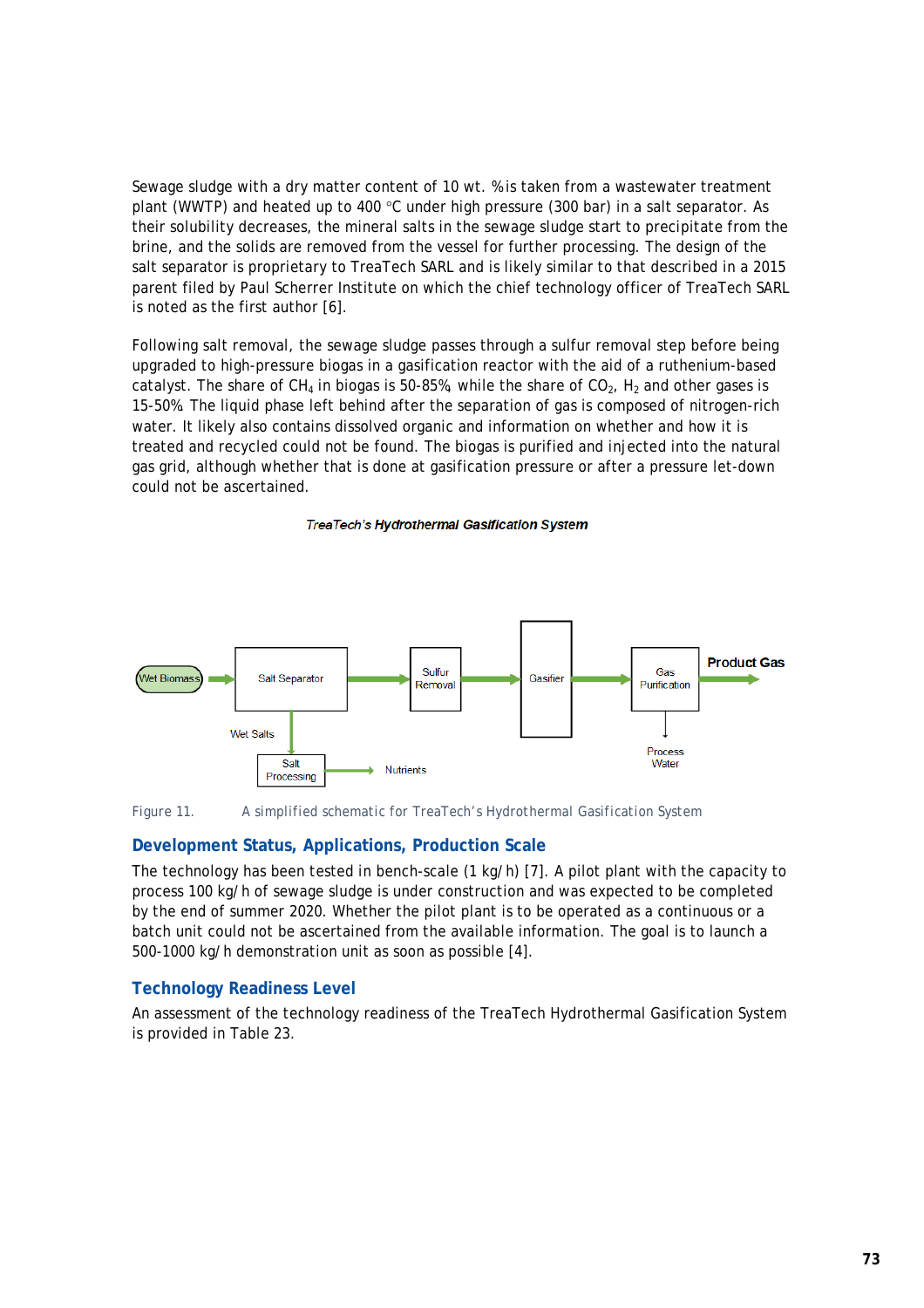|        | Table 23. Assessment of technology readiness for TreaTech SARL's TreaTech Hydrothermal Gasification |  |  |  |
|--------|-----------------------------------------------------------------------------------------------------|--|--|--|
| System |                                                                                                     |  |  |  |

| <b>Process steps</b>                        | <b>TRL</b>     | Weight [%] | <b>Comments</b>                                                                                                                                                                                                                                                                                                                                                                                                                                                                                                                                                                                                                                                                                                                                                                                                                                                                                                                                                                                                       |
|---------------------------------------------|----------------|------------|-----------------------------------------------------------------------------------------------------------------------------------------------------------------------------------------------------------------------------------------------------------------------------------------------------------------------------------------------------------------------------------------------------------------------------------------------------------------------------------------------------------------------------------------------------------------------------------------------------------------------------------------------------------------------------------------------------------------------------------------------------------------------------------------------------------------------------------------------------------------------------------------------------------------------------------------------------------------------------------------------------------------------|
| Feedstock<br>handling system                | $3 - 4$        | 40         | Covers the production of biomass slurry and the<br>separation of salts with subsequent treatment.<br>The method of separating salts for recovery is a<br>proprietary design of TreaTech SARL and the step<br>is key to the overall process, which has been<br>tested in a 1 kg/h bench-scale reactor [7]. Testing<br>details are not provided on the company website,<br>though as TreaTech's research is being supported<br>by Paul Scherrer Institute, it is likely that testing<br>was carried out in collaboration. At 1 kg/h, the<br>bench-scale reactor represents less than 1% of the<br>commercial product capacity and is probably not a<br>continuous reactor. Pumping material into the<br>reactor and the through the let-down valves is a<br>challenge and extended operation is needed to<br>satisfy the requirements for a TRL score of 5. A<br>TRL score between 3 (active R&D is initiated) and<br>4 (a bench-scale prototype has been developed)<br>may best reflect the present development level. |
| Gasification<br>reactor with<br>heat supply | $3 - 4$        | 30         | Covers the catalytic gasification of the feedstock<br>after the salts have been removed. Important<br>aspects include the choice of catalyst and the<br>process settings for gasification. Detailed analysis<br>of syngas yields, and balances is not available on<br>the developer's website. It is worth noting that<br>the catalyst, Ruthenium, is extremely rare, with<br>annual production in the order of 30 tons/y<br>globally and expensive, with costs around 1500<br>USD/kg and a consequent requirement for very<br>high levels of catalyst recovery. A TRL of 3-4 may<br>best reflect the development status and future<br>challenges.                                                                                                                                                                                                                                                                                                                                                                    |
| Product gas<br>separation and<br>cleaning   | $\overline{2}$ | 10         | Provided that gasification functions as intended,<br>the separation of bio-methane from other<br>constituents in the biogas such as $CO2$ can be<br>carried out with established technologies, e.g.,<br>membrane separation and pressurized swing<br>absorption. However, in the absence of<br>information on syngas composition and on whether<br>the syngas from the gasifier has undergone<br>purification and if so at what pressure, the step                                                                                                                                                                                                                                                                                                                                                                                                                                                                                                                                                                    |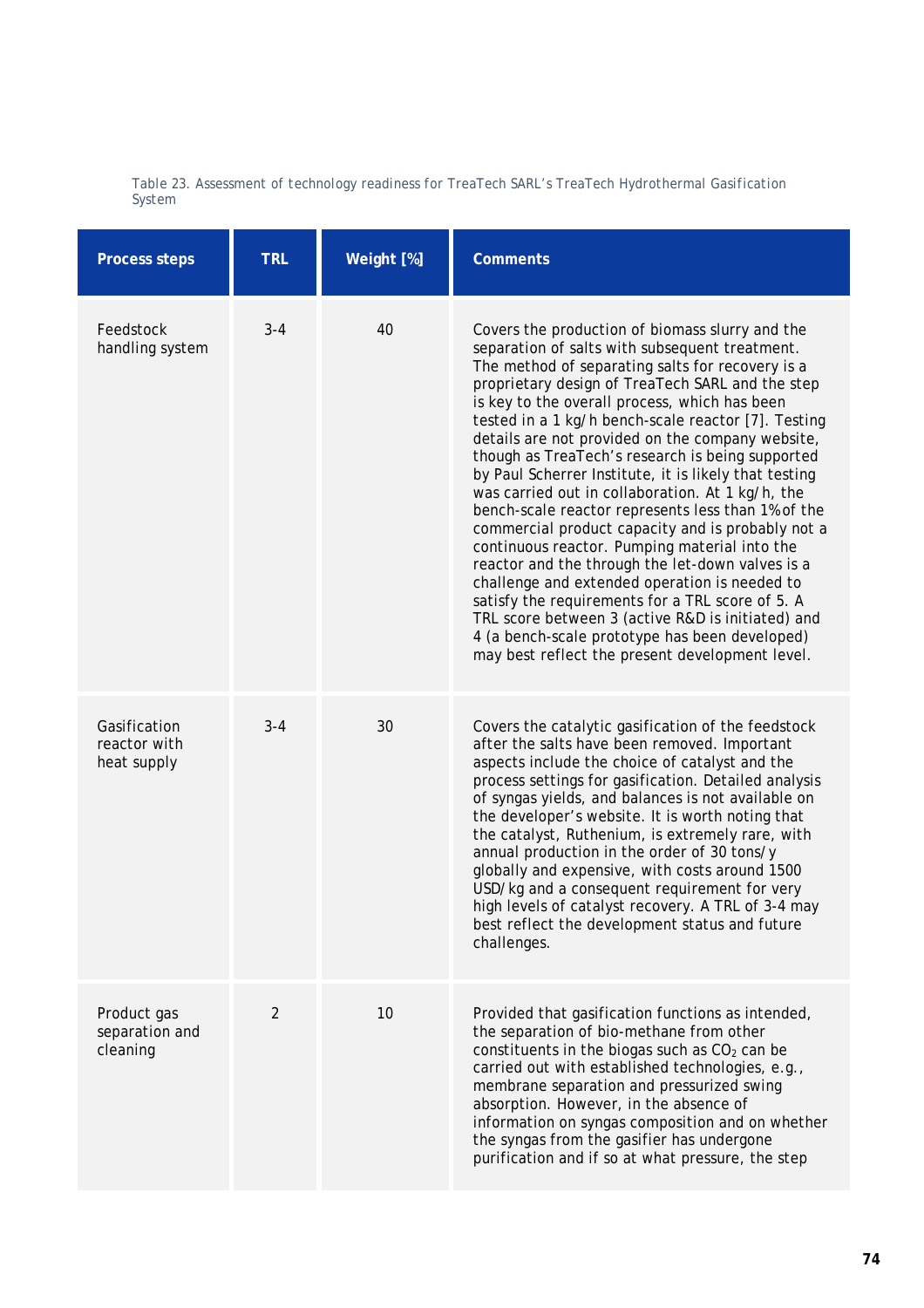| <b>Process steps</b>             | <b>TRL</b>     | Weight [%] | <b>Comments</b>                                                                                                                                                                                                                                                                                                                                                                                                                                                                                                    |  |
|----------------------------------|----------------|------------|--------------------------------------------------------------------------------------------------------------------------------------------------------------------------------------------------------------------------------------------------------------------------------------------------------------------------------------------------------------------------------------------------------------------------------------------------------------------------------------------------------------------|--|
|                                  |                |            | remains at TRL 2. Once proof of testing is<br>available, the TRL score could be revised upwards<br>to $8-9$ .                                                                                                                                                                                                                                                                                                                                                                                                      |  |
| Integrated<br>operation          | $\mathfrak{D}$ | 20         | There is little evidence or proof available for<br>integrated testing of all of the relevant process<br>steps for a commercial unit, including the<br>separation of phosphorous and/or other elements<br>in bench-scale, which is likely also impractical.<br>This will likely change once the pilot plant is<br>commissioned but until then a TRL score of 2<br>(applications are speculative and examples are<br>limited to analytical study) may best reflect the<br>development level of integrated operation. |  |
| Overall<br>"Weighted<br>Average" | $2.7 -$<br>3.4 |            |                                                                                                                                                                                                                                                                                                                                                                                                                                                                                                                    |  |
| Overall<br>"Weakest Link"        | 2              |            |                                                                                                                                                                                                                                                                                                                                                                                                                                                                                                                    |  |

## **Developer Feedback**

TreaTech SARL did not submit a response to a request for feedback on the technology assessment.

### **References**

- [1] http://trea-tech.com/technology/
- [2] https://solarimpulse.com/companies/treatech-sarl
- [3] http://trea-tech.com/app/uploads/2017/09/201707\_TreaTech\_GWI.pdf
- [4] https://www.sccer-biosweet.ch/sccer-biosweet-interview-with-frederic-juillard/
- [5] https://www.youtube.com/watch?v=UNgDafL9UTg
- [6] https://patents.google.com/patent/US10472267B2/en
- [7] http://www.grtgaz.com/fileadmin/plaquettes/en/2020/Hydrothermal-Gasification.pdf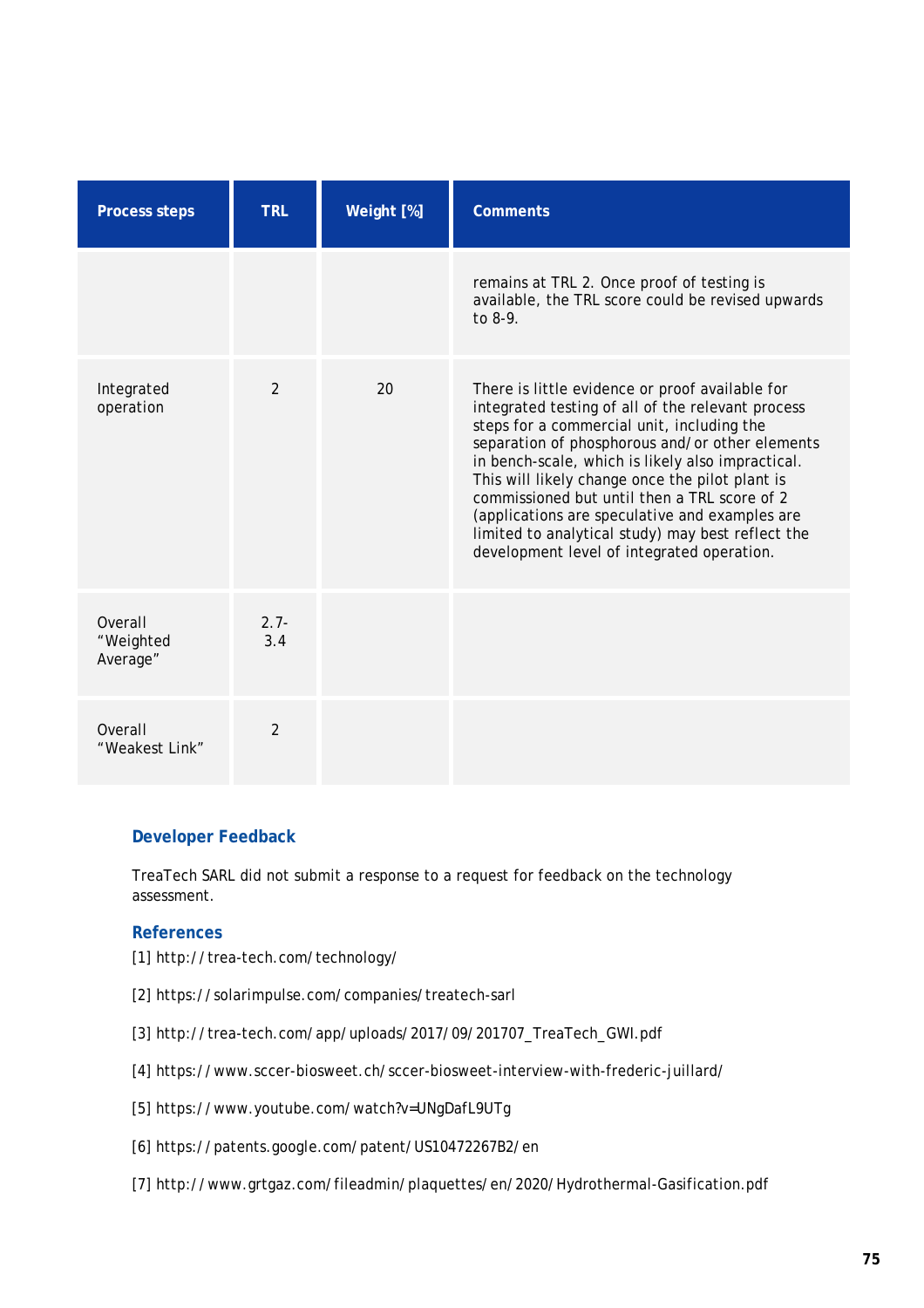# **OTHER EMERGING TECHNOLOGIES**

A non-exhaustive list of technologies that made it to the initial list for screening but were not taken forward for the TRL evaluation is provided in [Table 24](#page-77-0) for reference. Reasons for their exclusion varied from lack of information and limited novelty to similarity in technical configuration with an examined technology.

<span id="page-77-0"></span>*Table 24. List of biomass and waste gasification technologies included in the initial list for screening but not taken forward for the TRL evaluation*

| <b>Technology</b>                                 | Developer [Country]                                       |  |  |
|---------------------------------------------------|-----------------------------------------------------------|--|--|
| Al-Shrooq skid-mounted gasification unit          | Al Shrooq Green Energy<br>[United Arab Emirates]          |  |  |
| Ankur downdraft gasifiers                         | Ankur Scientific Energy Technologies Pvt. Ltd.<br>[India] |  |  |
| Biomass pyro-gasification (WoodRoll®)             | Cortus Energy [Sweden]                                    |  |  |
| Bright Circular supercritical waster gasification | Bright Circular [The Netherlands]                         |  |  |
| Fixed-bed downdraft gasifier                      | Zeropoint Cleantech [United States]                       |  |  |
| Fluidized-bed gasification                        | Hysytech [Italy]                                          |  |  |
| GreenE gasification technology                    | Greene Waste to Energy<br>Spain]                          |  |  |
| Hyrothermal gasification                          | Osaka Gas [Japan]                                         |  |  |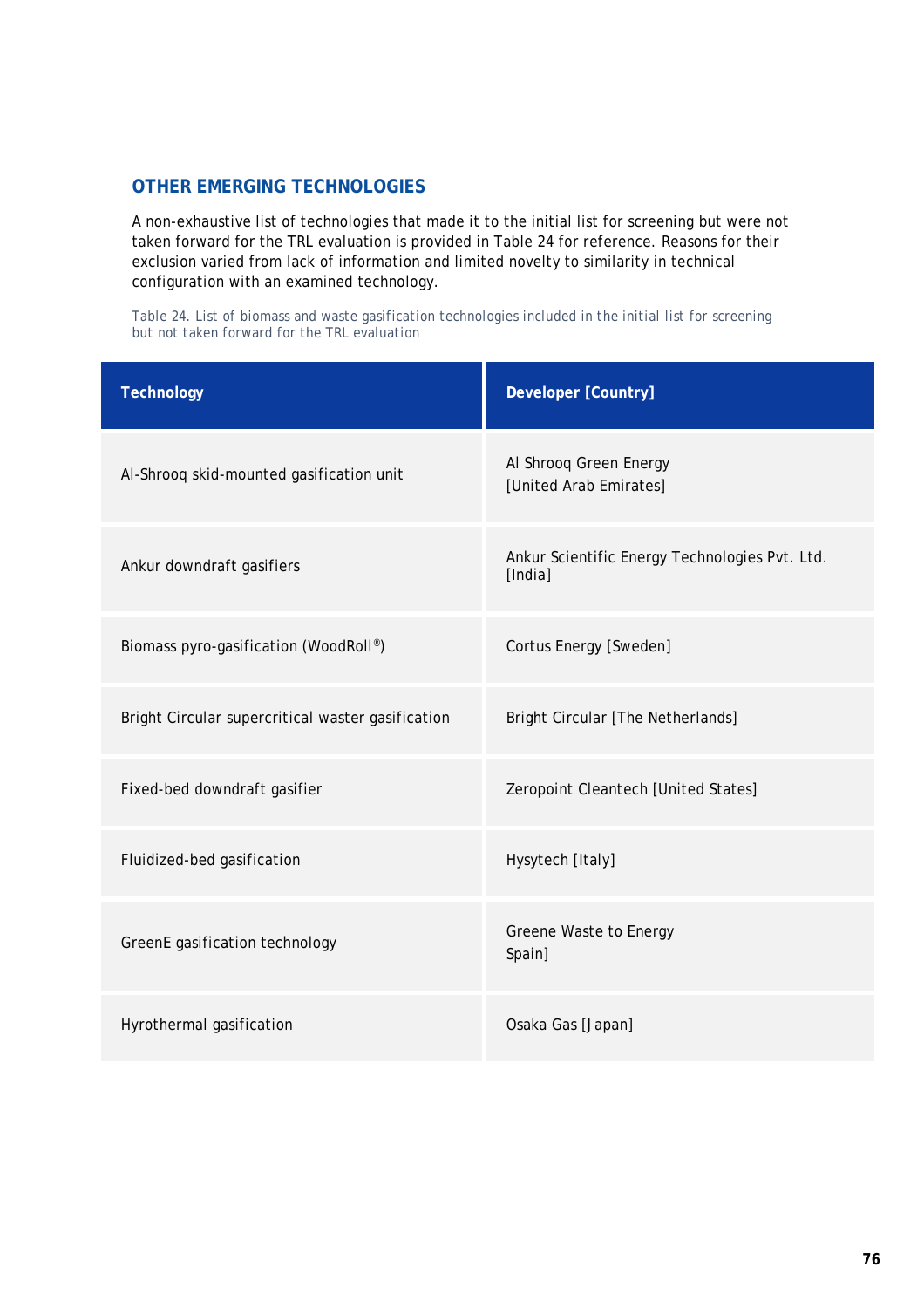## **DISCUSSION AND CONCLUDING REMARKS**

A methodological approach aiming at a consistent evaluation of the development status of relatively less well-established waste and biomass gasification technologies has been devised and applied to a sample of ten emerging technologies. The approach is centered on the assignation of discrete technology readiness level (TRL) scores to the essential process substeps common to all gasification technologies, namely, feedstock handling, gasification reactor with heat supply, product gas separation and cleaning, integrated operation.

Information from various sources has been collected and used as far as possible to identify process configuration and compile process profiles based on a standard template.

The major findings and takeaways can be framed in terms of two broad questions: is the devised methodology fit for purpose? What insights have the individual evaluations provided that may be applicable to the aggregate field?

The method devised breaks each technology down into four sub-steps with integrated operation being treated as category in its own right as interfacing process units adds complexity. Each of the four steps is then assigned a TRL score and a percentage weight. Since generalized TRL scoring guidelines, such as those put together by the EU or the US Department of Energy are available, maintaining internal consistency is easier for the assignment of TRL scores than for the assignment of weights.

The category of gasification reactor with heat supply is given the largest weight in most instances but in this work, weightings still entail an individual assessment of not only how each step compares against the others in the same process chain but also of how it measures up against equivalent technical processes in other gasification technologies. In this context, identifying the step with the lowest score i.e., the "weakest link" and providing it as a complement to a weighted score is motivated and serves to direct attention to the focal points for future development work. An aspect of the devised methodology is the use of TRL ranges, which are recommended for use in instances where granularity in scoring can be misleading, such as when the evidence available is of a generalized nature. It is also when the information is patchy that the effectiveness of the devised approach, particularly with regards to the assignment of weightings, is particularly reliant on the experience and subject matter expertise of the assessor.

The amount and quality of information publicly available for each evaluation varied greatly from technology to technology. But publicly available information is sometimes only a limited part of the data and know-how of a developer. Developers have very different policies regarding the extent to which they are disseminating results and are willing to release information on request, which will directly influence the possibility, and more importantly, the accuracy of the assessment. Ideally, the assessment should be based on a template questionnaire fully completed by the developers, but, from experience, such an approach will face the same limitations in terms of the quality of responses as the use of public information.

The asymmetry in data and evidence between the different technologies was accounted for in the assignment of scores and weightings to some extent in this work and an attempt has been made to highlight the lack of information where relevant. Nonetheless, care must be taken when interpreting the scores, particularly since in some cases, resolving the ambiguity in the exact development status can lead to significant shifts in TRLs. Integrated operation was the weakest link in the case of some technologies where, for instances, the gasification reactor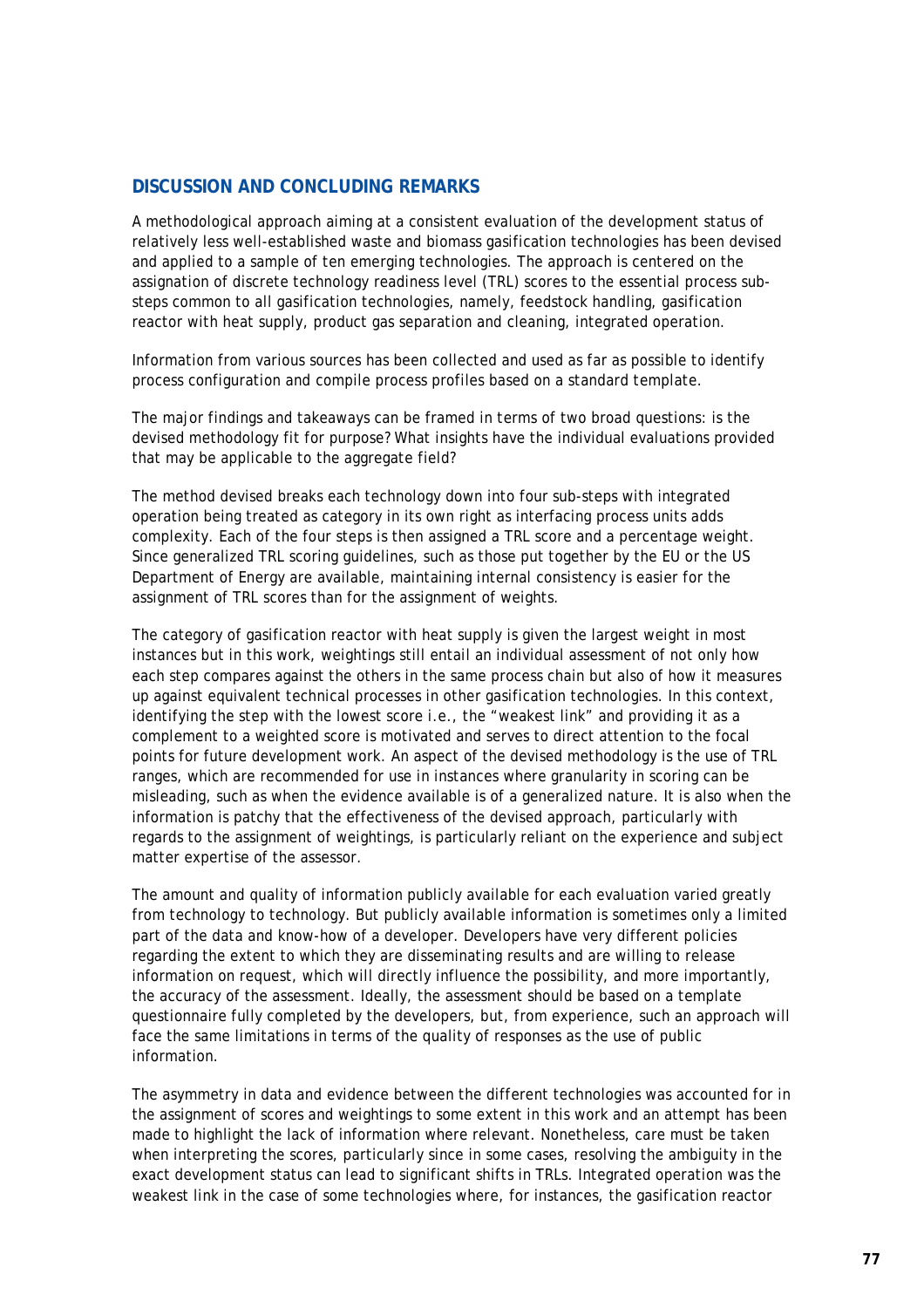itself was at a higher level of technology readiness. This supports the utility of a methodological approach that can provide differentiated insights into the development trajectories of emerging technologies.

A particular example is when a developer claims that some part of the process does not require some form of validation, as there is commercial equipment available. If this is the case, then the score is TRL9. This would imply that the equipment has been in used under very similar operating conditions and capacity as well as entry and exit process stream quality and specifications. Nevertheless, in many instances the developer refers in more general terms to specific equipment more or less off the shelf, for example scrubbers, filter, electrostatic precipitators, that may also have been used in other gasification processes. However, experience from many projects indicate that although such equipment is available, it takes time and efforts to get the integration of such off-the-shelf equipment to work as intended a new process environment and only then can one arrive at fungible equipment specifications for future vendor procurement. So, when referring to the use of commercial equipment, this can also be a sign of that the developer does not have enough insight and experience to realize the process integration problems ahead. This could be seen on the other end of the scale, i.e., as a status of having formulated a concept, which is only TRL2. Judging between these extremes, when there is actually very little specific information available, puts a high demand on the assessor.

Regarding the insights resulting from the assessment, the comparison of technologies where the commercial capacity goal varies from very small scale, say magnitude of 100 kW thermal to larger scale maybe going to tens of MW thermal in scale gives a positive bias for the smaller scale technologies. The TRL scoring of a development unit at some intermediate size, e.g., 50 kW thermal, will be higher for the technology aiming for a smaller commercial capacity. So, when comparing technologies based on the TRL, the comparison should be for similar capacity ranges to become more like-for-like.

In this work, the sample consisted of only ten, and also very diverse technologies. The limited number of technologies addressing the same feedstock and application prevents drawing any conclusions on the status of different types of gasification systems and application.

However, it can be noted that two systems at least addressed sludges with the ambition to recover nutrients. Sludge gasification, although also being developed in the past to some limited extent, has typically not been in the focus of gasification developers as the feed is, by gasification standards very high in both moisture and ash, thereby limiting the efficiency and gas heating value. But nutrient recovery can be a new demand on sludge systems that may work in the favor of gasification.

### **Concluding Remarks**

Despite the difficulties faced in making an assessment without complete data, the methodology was successfully applied, and hopefully gave some useful information as well as a guide for others who are charged with the task of evaluating the development of gasifier technologies.

Nevertheless, this was a first attempt within the IEA Bioenergy Agreement Task 33 group to make some kind of formalized evaluation such that there is definitely room for further iterations and refining of the methodology.

One way forward could be the development of a standardized data sheet for technology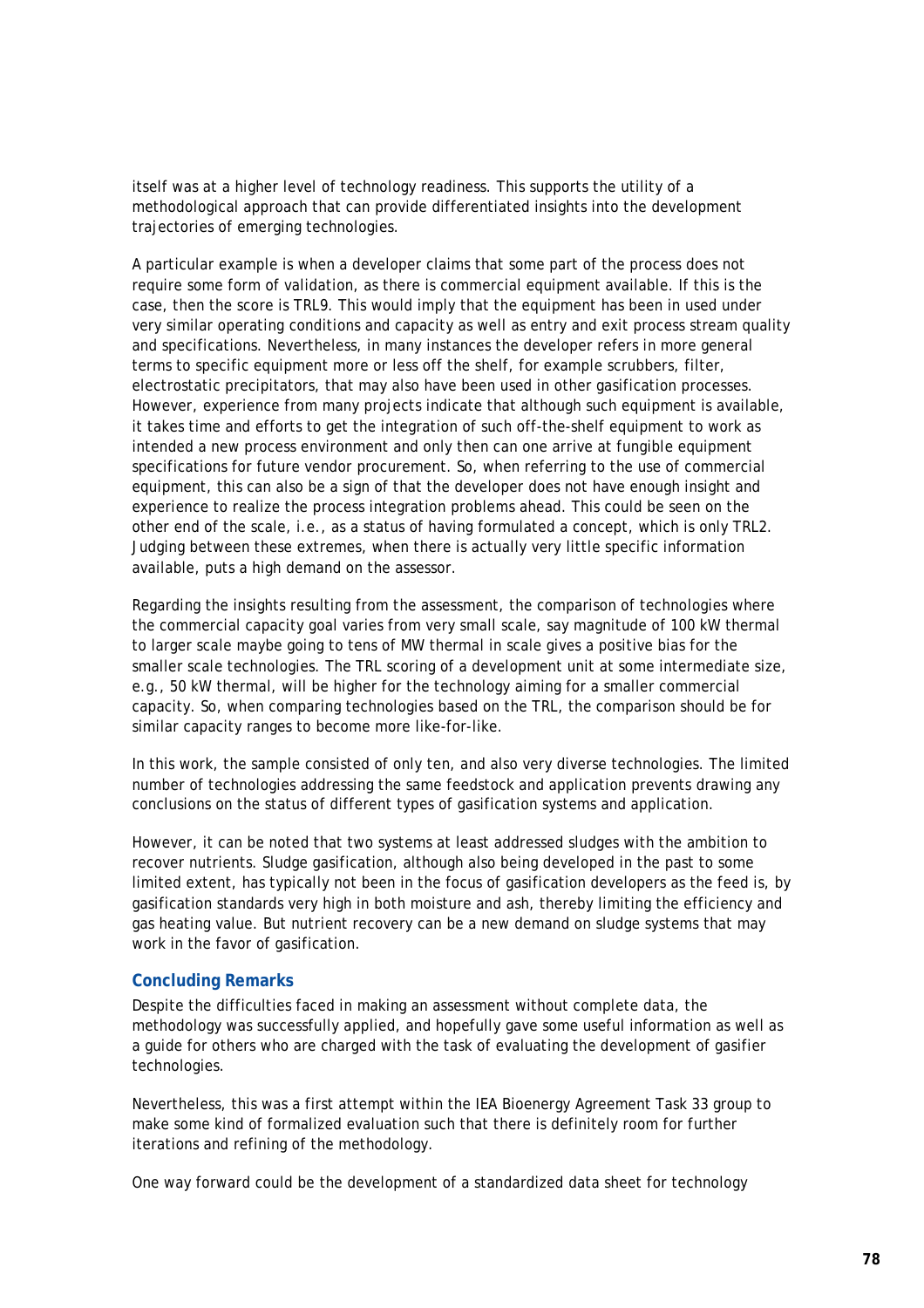assessment. Another way could be to have some form of formal guidance on the assignment of weighting for different process units. Academic literature often uses various so-called emergent attributes, such as coherence, novelty, growth, prominence and potential to operationalize emergence. Translating these attributes into a practical quantitative or qualitative benchmarking framework can represent one way of ranking technologies in a structured manner.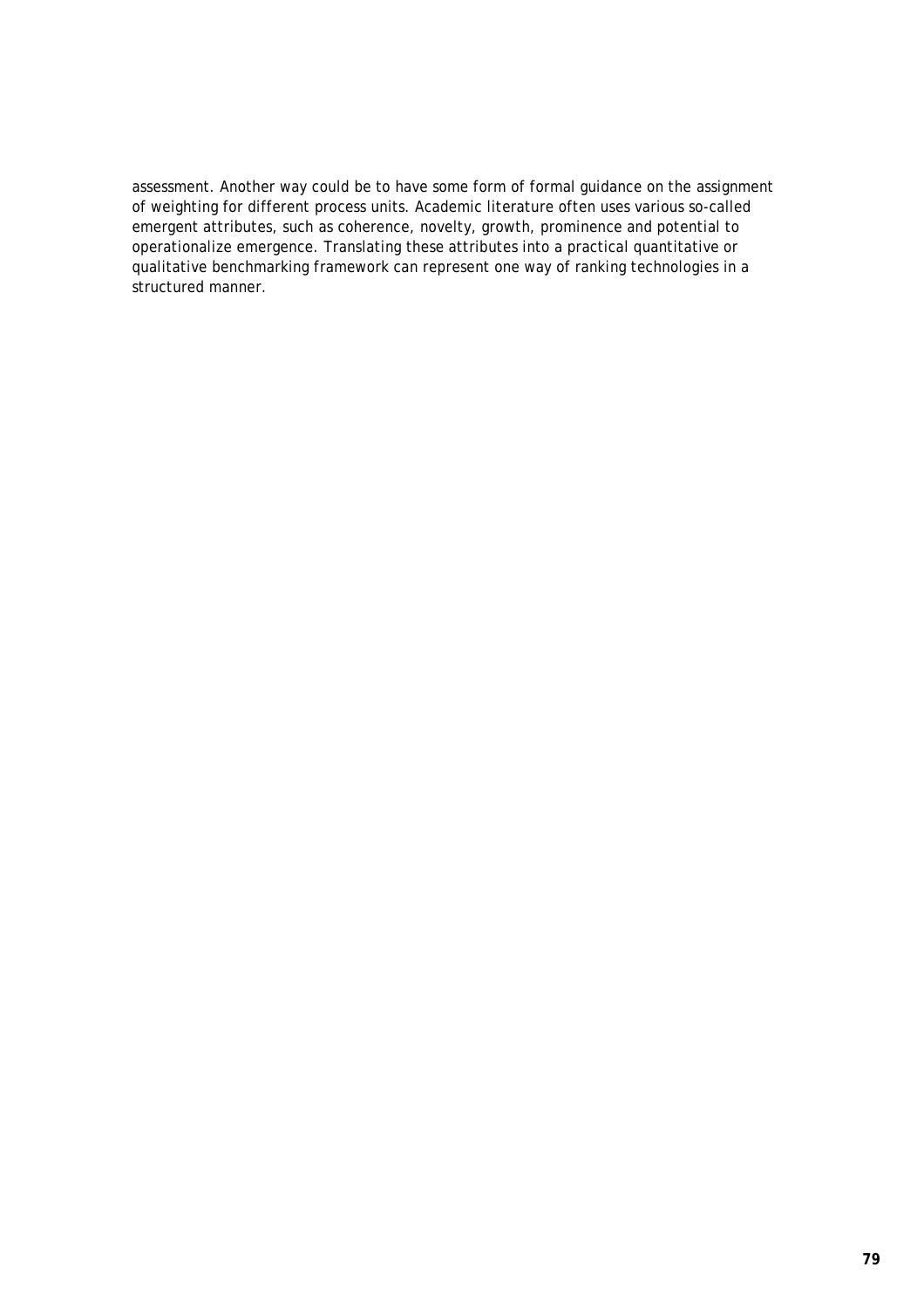### **REFERENCES**

- [1] Jafri Y, Wetterlund E, Anheden M, Kulander I, Håkansson Å, Furusjö E. Multi-aspect evaluation of integrated forest-based biofuel production pathways: Part 2. economics, GHG emissions, technology maturity and production potentials. Energy 2019;172:1312– 28. https://doi.org/https://doi.org/10.1016/j.energy.2019.02.036.
- [2] Hrbek J. Status report on thermal gasification of biomass and waste 2019. 2019.
- [3] Mednikov AS. A Review of Technologies for Multistage Wood Biomass Gasification 2018;65:531–46. https://doi.org/10.1134/S0040601518080037.
- [4] Burmaoglu S, Sartenaer O, Porter A, Li M. Analysing the theoretical roots of technology emergence : an evolutionary perspective. Scientometrics 2019;119:97–118. https://doi.org/10.1007/s11192-019-03033-y.
- [5] Rotolo D, Hicks D, Martin BR. What Is an Emerging Technology ? 2016. https://doi.org/10.1016/j.respol.2015.06.006.
- [6] Council GST. The Gasification Industry 2020. https://www.globalsyngas.org/resources/the-gasification-industry/.
- [7] Larsson A, Gunnarsson I, Tengberg F. The GoBiGas Project Demonstration of the Production of Biomethane from Biomass via Gasification. 2018. https://doi.org/10.13140/RG.2.2.27352.55043.
- [8] Thunman H. GoBiGas demonstration a vital step for a large-scale transition from fossil fuels to advanced biofuels and electrofuels. 2018.
- [9] European Commission. Technology readiness levels (TRL). Horiz 2020 Work Program 2014-2015 2014. https://ec.europa.eu/research/participants/data/ref/h2020/wp/2014\_2015/annexes/ h2020-wp1415-annex-g-trl\_en.pdf (accessed May 24, 2018).
- [10] US DOE. 2014 Technology readiness assessment. 2015. https://doi.org/10.1080/08956308.2010.11657640.